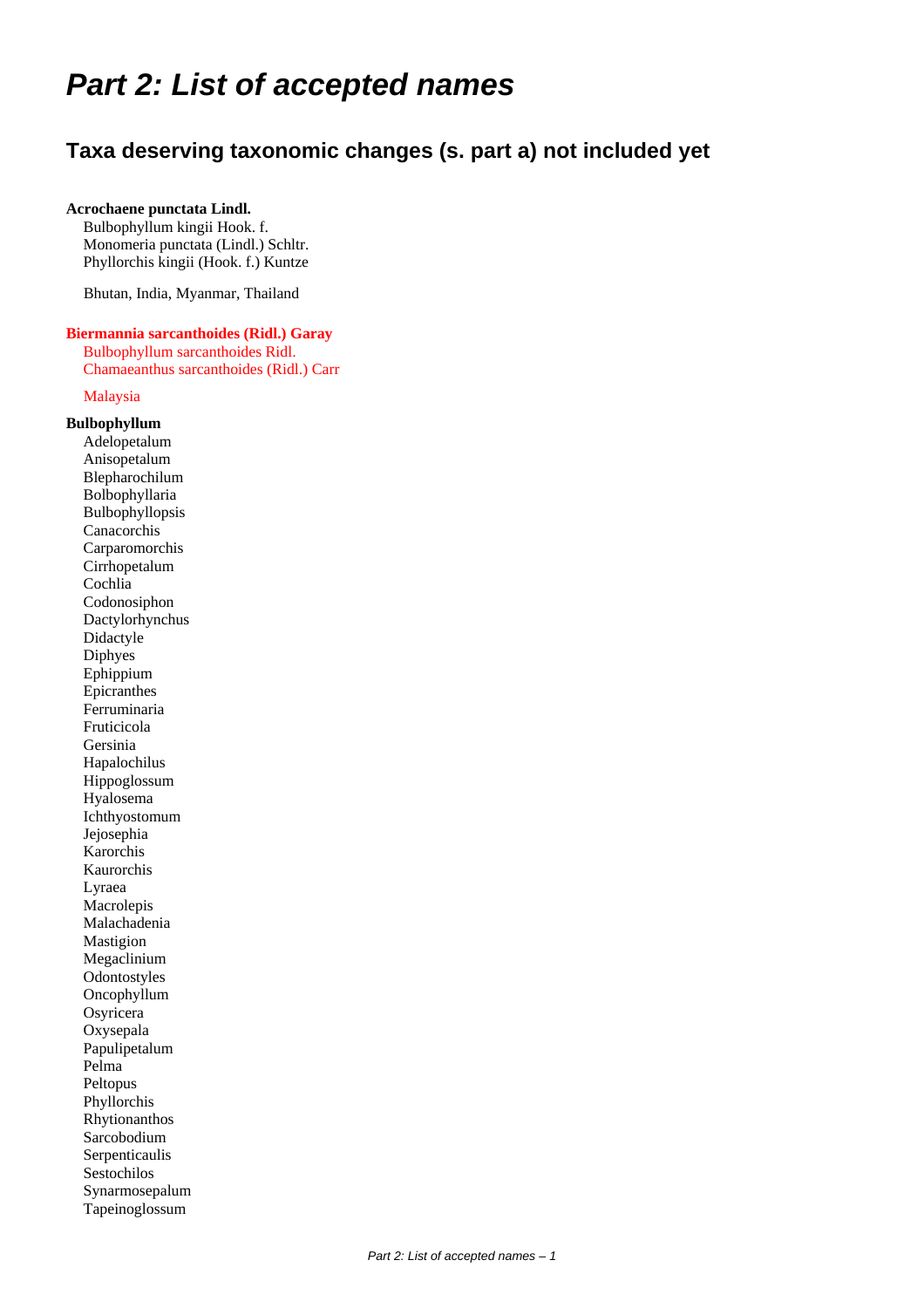Taurostalix Tribrachia Vesicisepalum Xiphizusa Zygoglossum

### **Bulbophyllum abbreviatum Rchb. f.**

 Bulbophyllum trigonopus Rchb. f. Cirrhopetalum abbreviatum Rchb. f. Cirrhopetalum trigonopus Rchb. f. Peltopus greuterianus Szlach. & Marg.

### **Bulbophyllum abbrevilabium Carr**

Epicranthes abbrevilabia (Carr) Garay & W. Kittr. Epicranthes annamensis Guillaumin

Malaysia, Thailand, Viet Nam

### **Bulbophyllum aberrans Schltr.**

Indonesia

#### **Bulbophyllum ablepharon Schltr.**

Papua New Guinea

### **Bulbophyllum absconditum J. J. Sm.**

Bulbophyllum ochrochlamys Schltr. Pelma absconditum (J. J. Sm.) Finet

Indonesia, New Caledonia, Papua New Guinea, Philippines, Vanuatu

### **Bulbophyllum absconditum J. J. Sm. subsp. hastula J. J. Verm.**

Indonesia, Papua New Guinea

#### **Bulbophyllum acanthoglossum Schltr.**

Hapalochilus acanthoglossus (Schltr.) Garay & W. Kittr.

Papua New Guinea

### **Bulbophyllum acropogon Schltr.**

Papua New Guinea

#### **Bulbophyllum acuminatifolium J. J. Sm.**

Indonesia

### **Bulbophyllum acuminatum (Ridl.) Ridl.**

Bulbophyllum semibifidum (Ridl.) Ridl. Bulbophyllum stenophyllum Ridl. Cirrhopetalum acuminatum Ridl. Cirrhopetalum linearifolium Ridl. Cirrhopetalum semibifidum Ridl.

Indonesia, Malaysia, Singapore, Thailand

#### **Bulbophyllum acutebracteatum De Wild.** Bulbophyllum platirachis De Wild.

Cameroon, Democratic Republic of the Congo, Gabon, Liberia, Sierra Leone

# **Bulbophyllum acutebracteatum De Wild. var. rubrobrunneopapillosum (De Wild.) J. J. Verm.**

Bulbophyllum fuscoides J. B. Petersen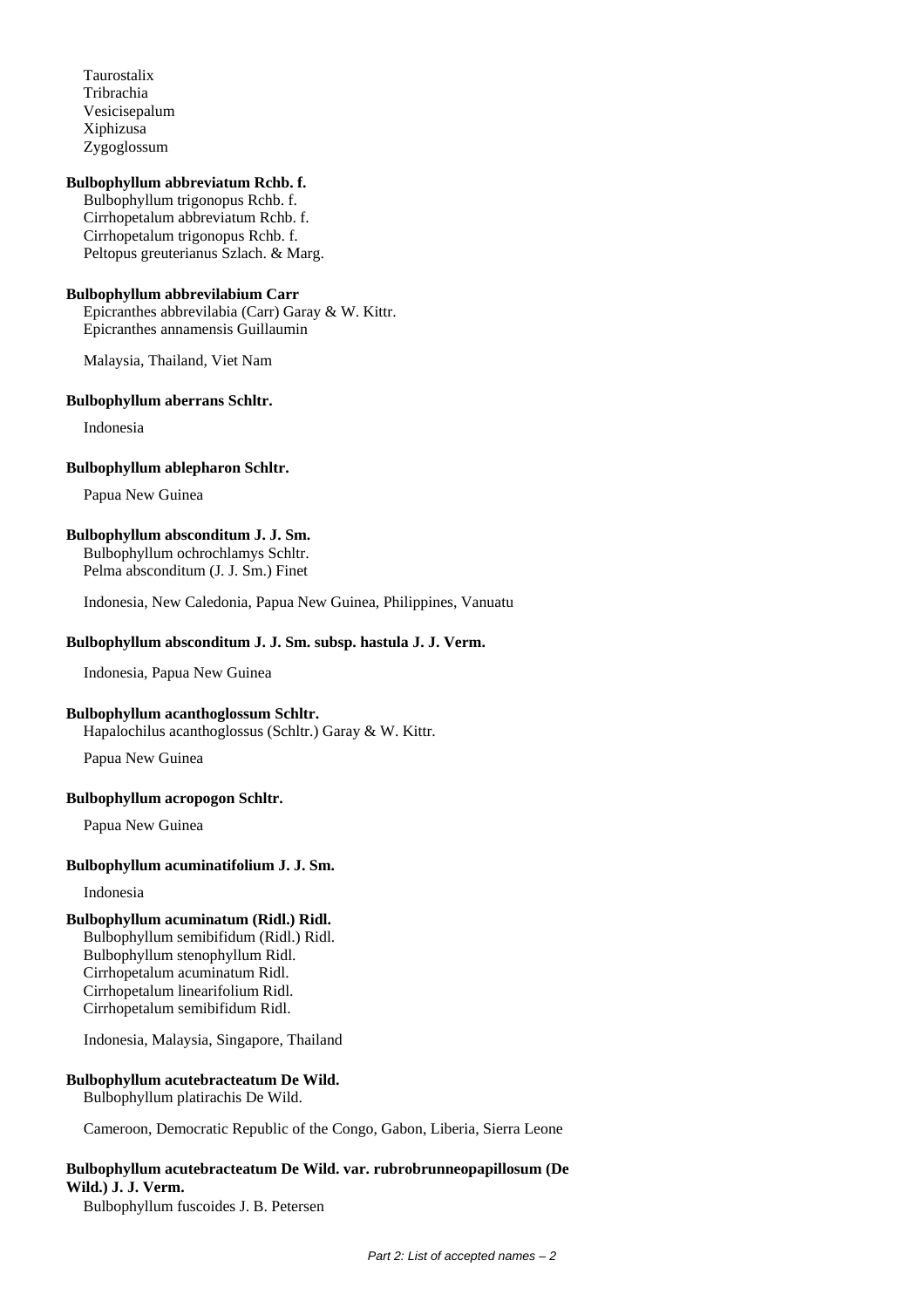Bulbophyllum rubrobrunneopapillosum De Wild.

Cameroon, Democratic Republic of the Congo, Equatorial Guinea, Gabon, South Africa

### **Bulbophyllum acutiflorum A. Rich.**

Cirrhopetalum acutiflorum (A. Rich.) Hook. f. Phyllorchis acutiflora (A. Rich.) Kuntze

India

### **Bulbophyllum acutilingue J. J. Sm.**

Indonesia

### **Bulbophyllum acutispicatum H. Perrier**

Madagascar

# **Bulbophyllum adangense Seidenf.**

Epicranthes adangensis (Seidenf.) Garay & W. Kittr.

Thailand

## **Bulbophyllum adelphidium J. J. Verm.**

Indonesia

**Bulbophyllum adenoblepharon Schltr.**

Papua New Guinea

### **Bulbophyllum adiamantinum Brade**

Brazil

# **Bulbophyllum adjungens Seidenf.**

Thailand

# **Bulbophyllum adolphi Schltr.**

Papua New Guinea

### **Bulbophyllum aechmophorum J. J. Verm.**

Peltopus aechmophorus (J. J. Verm.) Szlach. & Marg.

Indonesia, Papua New Guinea

### **Bulbophyllum aemulum Schltr.**

Indonesia, Papua New Guinea

#### **Bulbophyllum aeolium Ames**

Philippines

#### **Bulbophyllum aestivale Ames**

Philippines

### **Bulbophyllum affine Lindl.**

Bulbophyllum kusukusense Hayata Phyllorchis affinis (Lindl.) Kuntze Sarcopodium affine (Lindl.) Lindl. & Paxt.

Bhutan, China, India, Japan, Lao People's Democratic Republic, Thailand, Viet Nam

### **Bulbophyllum afzelii Schltr.**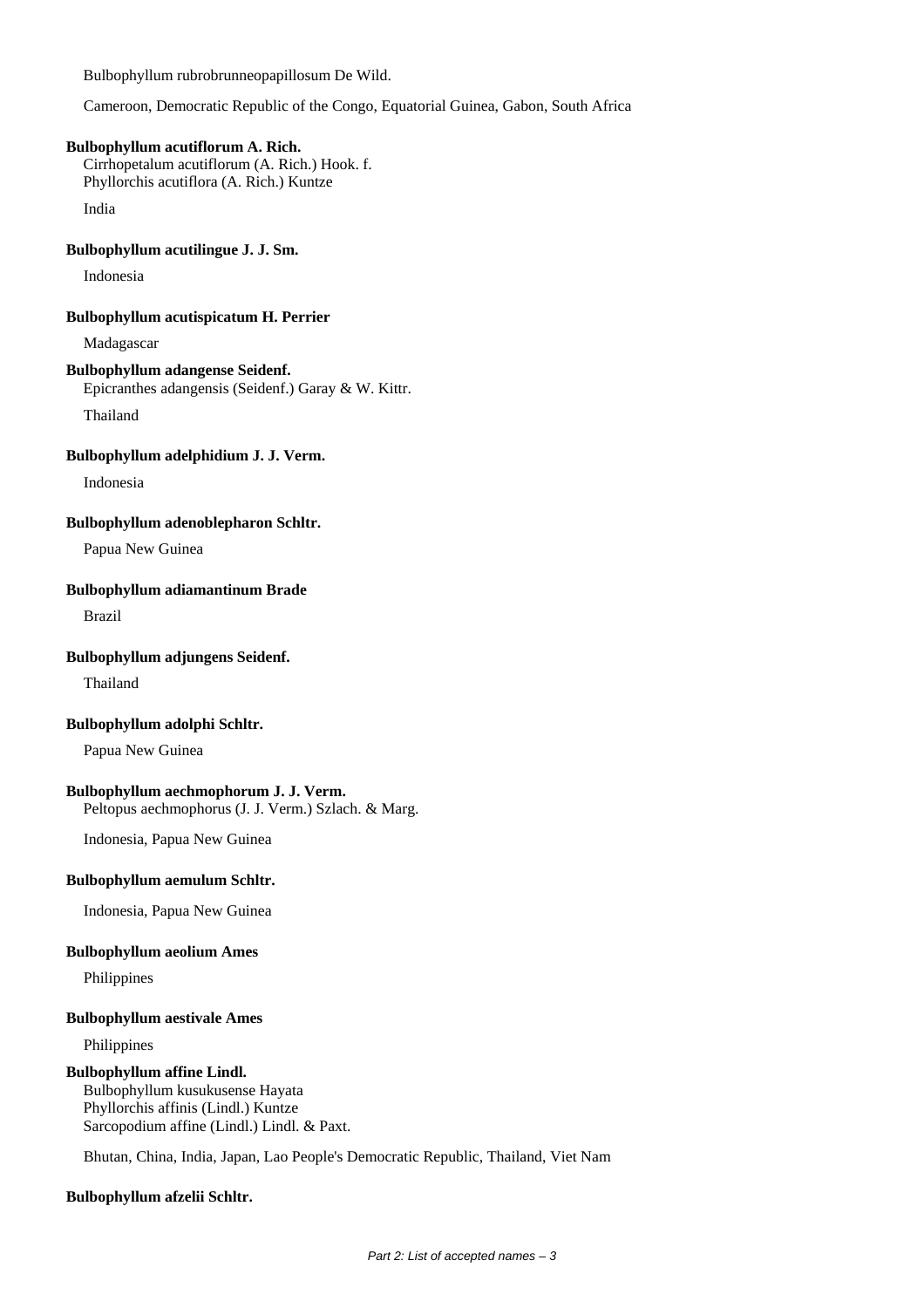### **Bulbophyllum afzelii Schltr. var. microdoron (Schltr.) Bosser**

Bulbophyllum lichenophylax Schltr. var. microdoron (Schltr.) H. Perrier Bulbophyllum microdoron Schltr.

Madagascar

### **Bulbophyllum agapethoides Schltr.**

Indonesia

### **Bulbophyllum agastor Garay, Hamer & Siegerist**

Papua New Guinea

#### **Bulbophyllum aggregatum Bosser**

Madagascar

### **Bulbophyllum aithorhachis J. J. Verm.**

Brunei Darussalam, Indonesia

### **Bulbophyllum alabastraceus P. Royen**

Papua New Guinea

### **Bulbophyllum alagense Ames**

Philippines

### **Bulbophyllum alatum J. J. Verm.**

Indonesia

### **Bulbophyllum albibracteum Seidenf.**

Thailand

**Bulbophyllum albidostylidium Seidenf.**

Thailand

# **Bulbophyllum albidum (Wight) Hook. f.**

Cirrhopetalum albidum Wight Phyllorchis albida (Wight) Kuntze

India

### **Bulbophyllum albociliatum (Liu & Su) Nakajima**

Bulbophyllum albociliatum (Liu & Su) Seidenf. Bulbophyllum taichungianum S. S. Ying Cirrhopetalum albociliatum Liu & Su

Taiwan Province of China

#### **Bulbophyllum albo-roseum Ames**

Philippines

# **Bulbophyllum alcicorne C. S. P. Parish & Rchb. f.** Phyllorchis alcicornis (C. S. P. Parish & Rchb. f.) Kuntze

Malaysia, Myanmar, Thailand

#### **Bulbophyllum alexandrae Schltr.**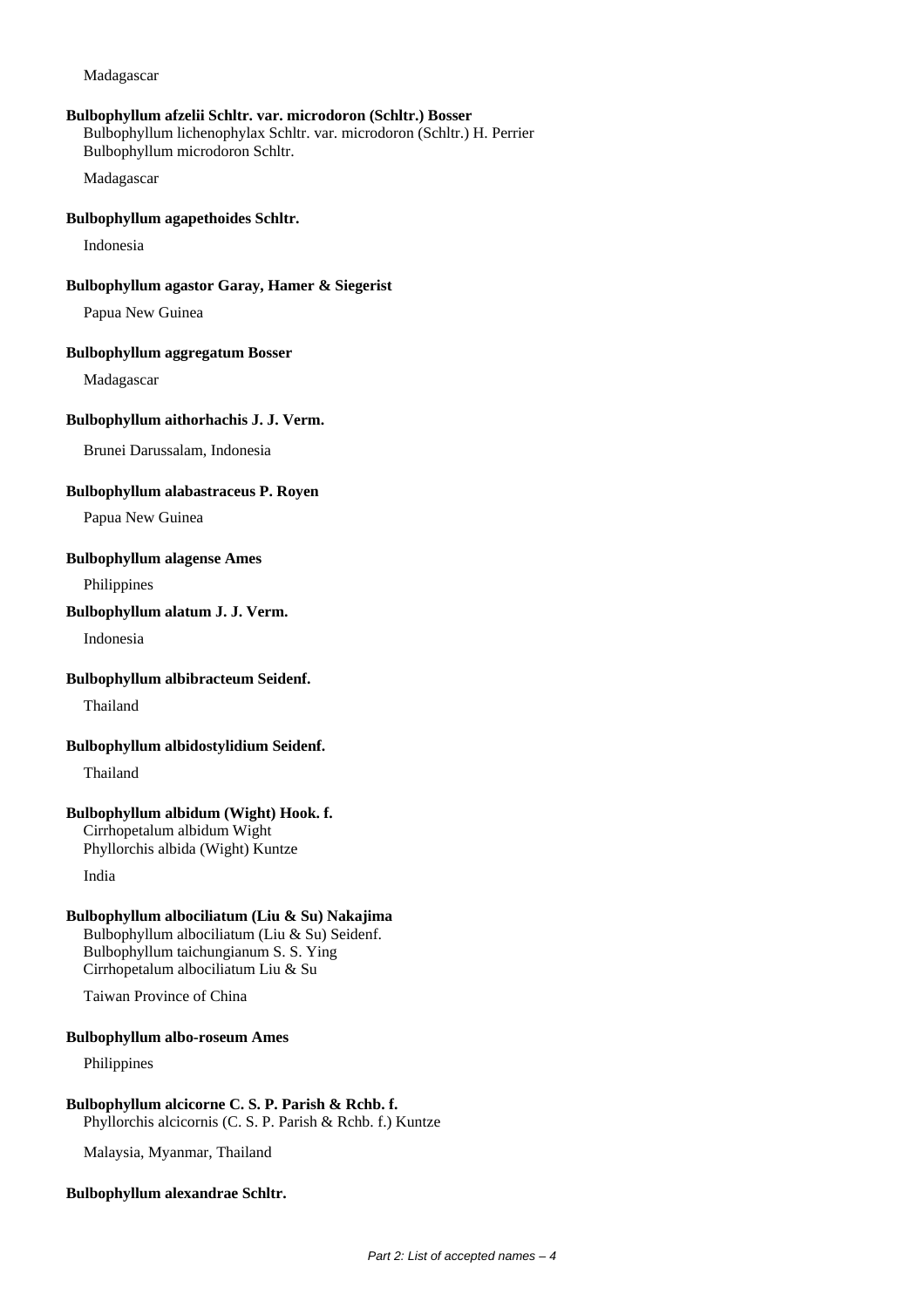### **Bulbophyllum algidum Ridl.**

Hapalochilus algidus (Ridl.) Garay & W. Kittredge

Indonesia

### **Bulbophyllum alinae Szlach. & Olszewski**

Cameroon

# **Bulbophyllum alkmaarense J. J. Sm.**

Hapalochilus alkmaarensis (J. J. Sm.) Garay & W. Kittr.

Indonesia

# **Bulbophyllum alleizettei Schltr.**

Madagascar

# **Bulbophyllum allenkerrii Seidenf.**

Lao People's Democratic Republic, Thailand

# **Bulbophyllum alliifolium J. J. Sm.**

Indonesia

# **Bulbophyllum alsiosum Ames**

Philippines

# **Bulbophyllum alticaule Ridl.**

Indonesia

# **Bulbophyllum alticola Schltr.**

Hapalochilus alticola (Schltr.) Garay & W. Kittr.

Papua New Guinea

# **Bulbophyllum alveatum J. J. Verm.**

Peltopus alveatus (J. J. Verm.) Szlach. & Marg.

Papua New Guinea

# **Bulbophyllum amazonicum L. O. Williams**

Bolivia

# **Bulbophyllum ambatoavense Bosser**

Madagascar

# **Bulbophyllum amblyacron Schltr.**

Papua New Guinea

# **Bulbophyllum amblyanthum Schltr.**

Papua New Guinea

### **Bulbophyllum amblyoglossum Schltr.**

Indonesia

# **Bulbophyllum ambrense H. Perrier**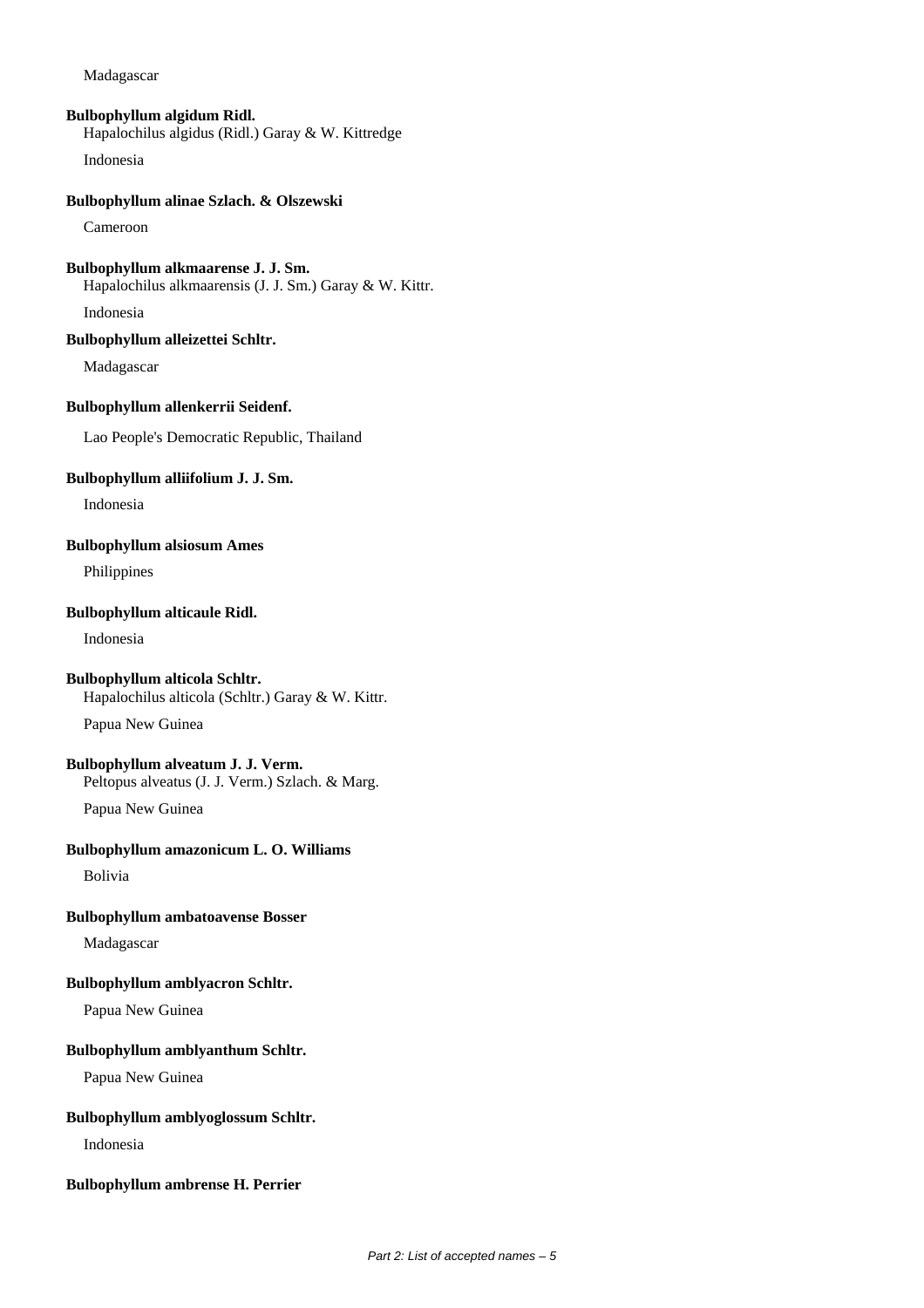### **Bulbophyllum ambrosia (Hanche) Schltr.**

Bulbophyllum watsonianum Rchb. f.

Eria ambrosia Hanche ---Bulbophyllum amygdalinum Aver.

China, Viet Nam

### **Bulbophyllum ambrosia (Hanche) Schltr. subsp. nepalensis J. J. Wood**

Nepal

### **Bulbophyllum amoenum Bosser**

Madagascar

### **Bulbophyllum amphorimorphum H. Perrier**

Madagascar

### **Bulbophyllum amplebracteatum Teijsm. & Binn.**

Indonesia

### **Bulbophyllum amplifolium (Rolfe) Balakr. & Sud.Chowdhury**  Cirrhopetalum amplifolium Rolfe

Bhutan, India

### **Bulbophyllum amplistigmaticum Kores**

Fiji

### **Bulbophyllum anaclastum J. J. Verm.**

Malaysia

### **Bulbophyllum anakbaruppui J. J. Verm. & P. O`Byrne**

Indonesia

### **Bulbophyllum analamazoatrae Schltr.**

Madagascar

### **Bulbophyllum anceps Rolfe**

Indonesia

# **Bulbophyllum andersonii (Hook. f.) J. J. Sm.**

Cirrhopetalum andersoni Hook. f. Cirrhopetalum henryi Rolfe Cirrhopetalum rivesii Gagnep. Phyllorchis andersonii (Hook. f.) Kuntze

Bhutan, China, India, Myanmar, Viet Nam

### **Bulbophyllum andohahelense H. Perrier**

# Madagascar

### **Bulbophyllum andreeae A. D. Hawkes** Bulbophyllum acuminatum Schltr.

Papua New Guinea

### **Bulbophyllum anguipes Schltr.**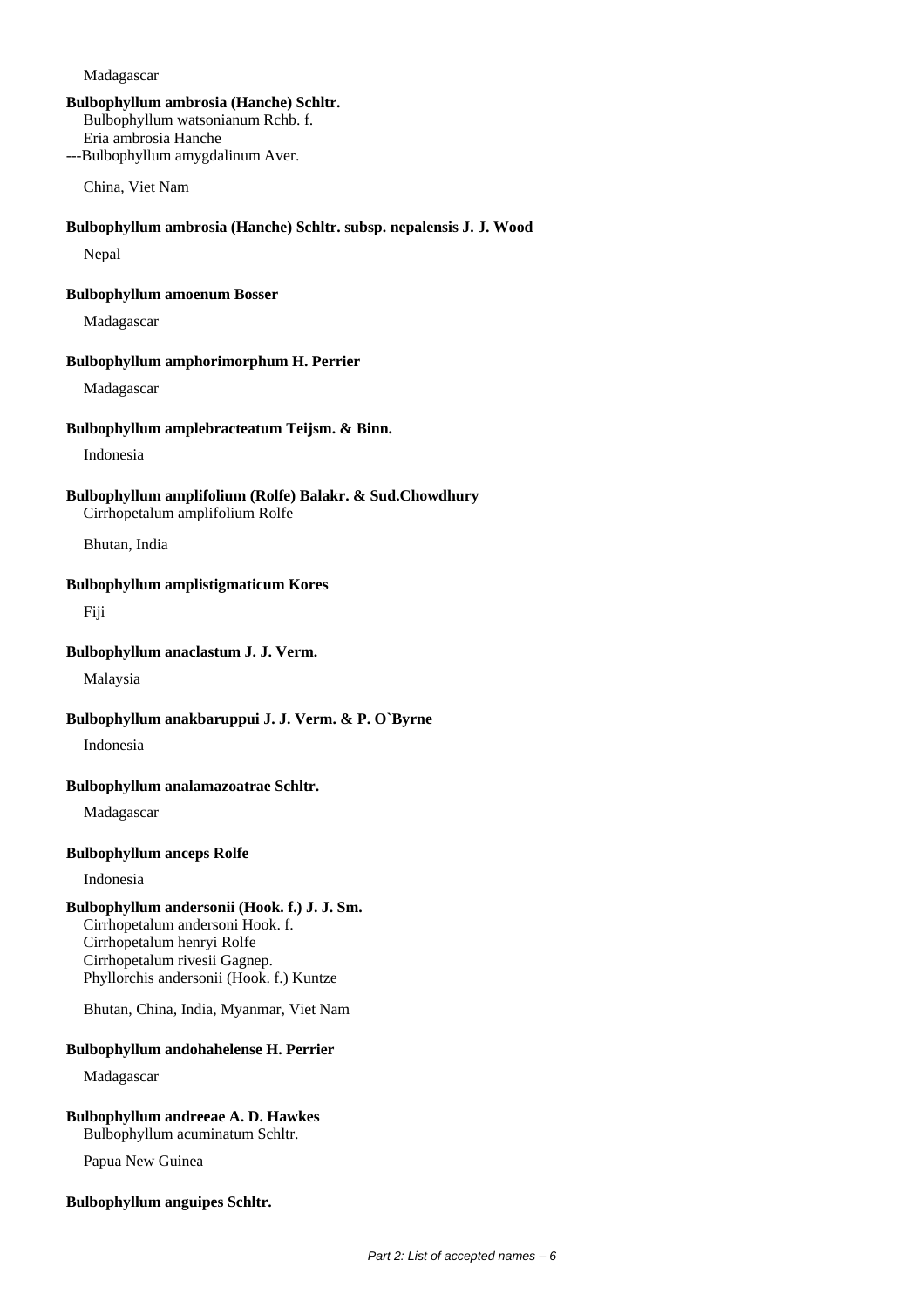### Indonesia

#### **Bulbophyllum angulatum J. J. Sm.**

Indonesia

#### **Bulbophyllum anguliferum Ames & C. Schweinf.**

Bulbophyllum muluense J. J. Wood

Indonesia, Philippines

### **Bulbophyllum angusteovatum Seidenf.**

Thailand

### **Bulbophyllum angustifolium (Blume) Lindl.**

Diphyes angustifolia Blume Phyllorchis angustifolia (Blume) Kuntze

Indonesia, Malaysia

### **Bulbophyllum anisopterum J. J. Verm. & P. O`Byrne**

Malaysia

**Bulbophyllum anjozorobeense Bosser**

Madagascar

#### **Bulbophyllum ankaizinense (Jum. & H. Perrier) Schltr.** Bulbophyllum ophiuchus Ridl. var. ankaizinensis Jum. & H. Perrier

Madagascar

#### **Bulbophyllum ankaratranum Schltr.**

Madagascar

#### **Bulbophyllum ankylochele J. J. Verm.**

Peltopus ankylochele (J. J. Verm.) Szlach. & Marg.

Indonesia, Papua New Guinea

### **Bulbophyllum ankylorhinon J. J. Verm.**

Papua New Guinea

#### **Bulbophyllum annandalei Ridl.**

Malaysia, Thailand

# **Bulbophyllum antennatum Schltr.**

Bulbophyllum navigioliferum J. J. Sm.

Indonesia, Papua New Guinea

### **Bulbophyllum antenniferum (Lindl.) Rchb. f.**

Cirrhopetalum antenniferum Lindl. Hyalosema antenniferum (Lindl.) Rysy Phyllorchis antennifera (Lindl.) Kuntze

Indonesia, Papua New Guinea, Philippines, Solomon Islands

### **Bulbophyllum antioquiense Kraenzl.**

Colombia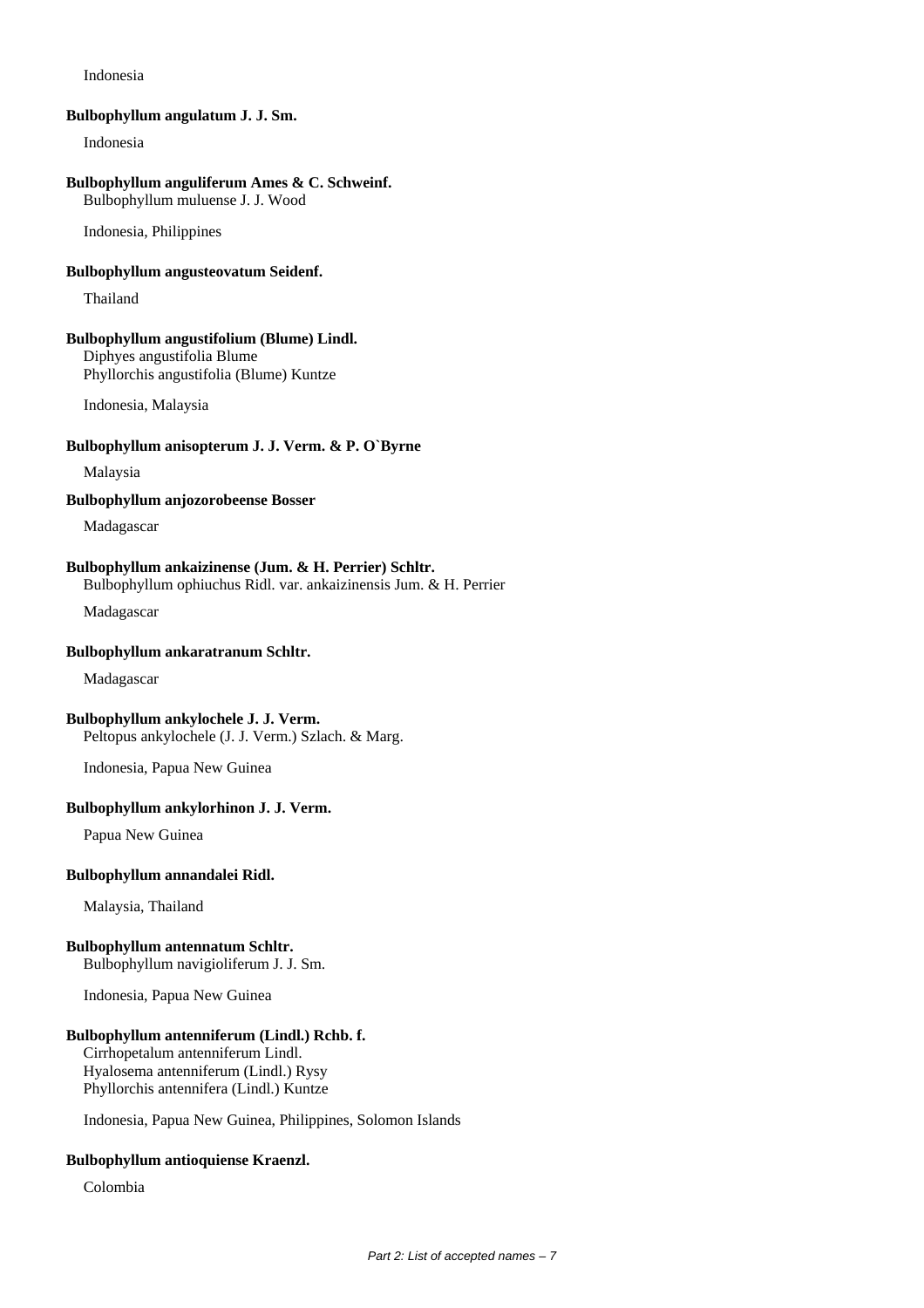### **Bulbophyllum antongilense Schltr.**

Madagascar

### **Bulbophyllum apertum Schltr.**

Indonesia

### **Bulbophyllum aphanopetalum Schltr.**

Bulbophyllum capillipes (Guillaumin) N. Halle Cirrhopetalum capillipes Guillaumin Peltopus aphanopetalum (Schltr.) Szlach. & Marg.

Fiji, New Caledonia, Papua New Guinea

### **Bulbophyllum apheles J. J. Verm.**

Indonesia

### **Bulbophyllum apiculatum Schltr.**

Papua New Guinea

### **Bulbophyllum apiferum Carr**

Bulbophyllum holttumii A. D. Hawkes

Malaysia

### **Bulbophyllum apodum Hook. f.**

Bulbophyllum ebulbum King & Pantl. Bulbophyllum saccatum Kraenzl. Bulbophyllum vaginulosum Carr Bulbophyllum vidalii Tixier Phyllorchis apoda (Hook. f.) Kuntze

Bhutan, Indonesia, Malaysia, Philippines, Thailand, Viet Nam

# **Bulbophyllum apodum Hook. f. var. lanceolatum Ridl.**

Indonesia

### **Bulbophyllum apoense Schuit. & De Vogel**

Bulbophyllum graciliscapum Ames & Rolfe

Philippines

### **Bulbophyllum appendiculatum (Rolfe) J. J. Sm.**

Bhutan

### **Bulbophyllum appressicaule Ridl.**

Indonesia

## **Bulbophyllum appressum Schltr.**

Papua New Guinea

### **Bulbophyllum approximatum Ridl.**

Madagascar

### **Bulbophyllum arachnidium Ridl.**

Indonesia

#### **Bulbophyllum arachnoideum Schltr.** Bulbophyllum arcaniflorum Ridl.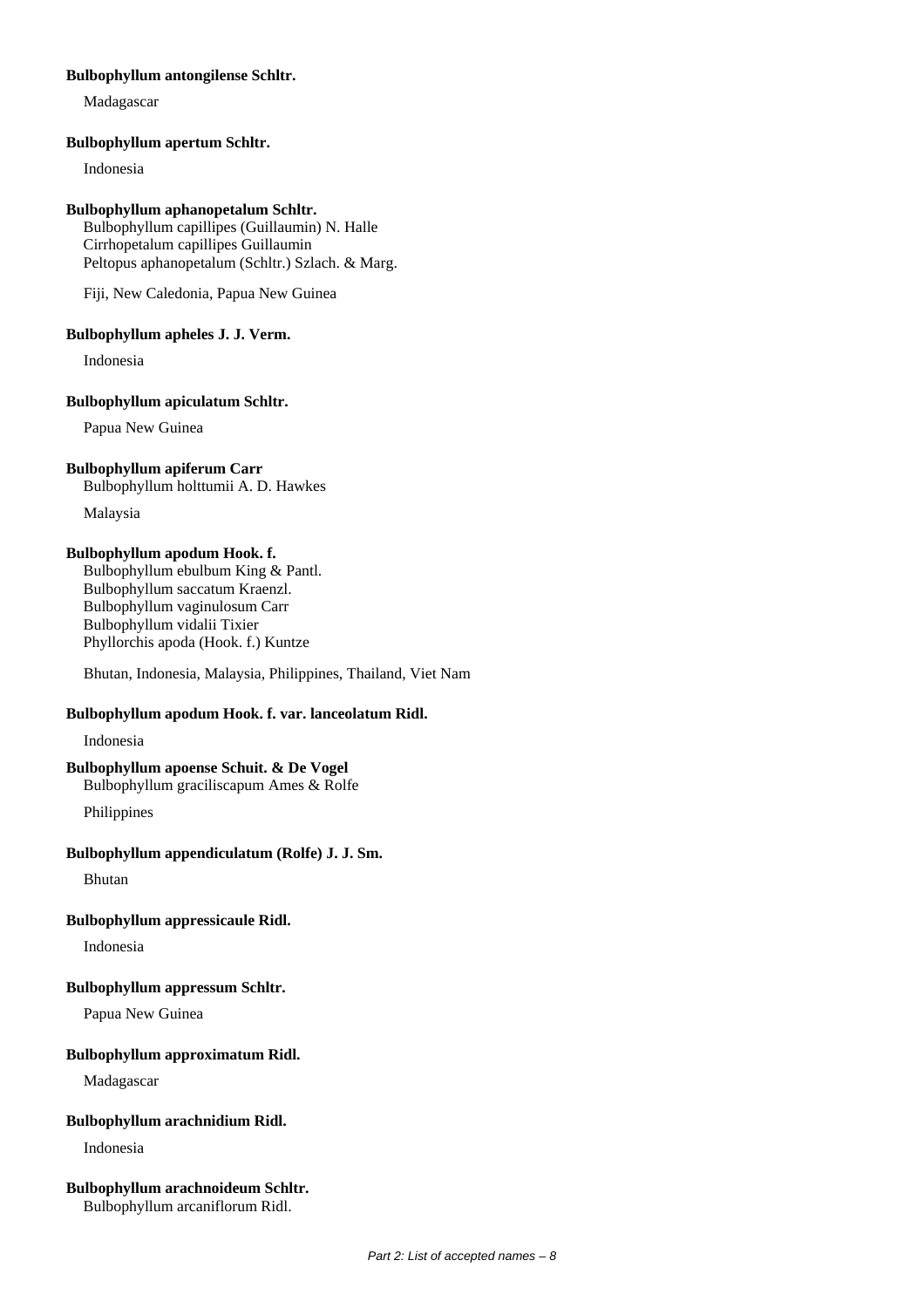### Papua New Guinea

### **Bulbophyllum arcutilabium Aver.**

Viet Nam

### **Bulbophyllum ardjunense J. J. Sm.**

Indonesia

# **Bulbophyllum arfakense J. J. Sm.**

Hapalochilus arfakensis (J. J. Sm.) Garay & W. Kittr.

Indonesia

**Bulbophyllum arfakianum Kraenzl.** Hyalosema arfakianum (Kraenzl.) Rysy

Indonesia, Papua New Guinea

### **Bulbophyllum argyropus (Endl.) Rchb. f.**

Adelopetalum argyropum (Endl.) D. L. Jones et M. A. Clem. Bulbophyllum corythium N. Halle Phyllorchis argyropus (Endl.) Kuntze Thelychiton argyropus Endl.

Australia, New Caledonia, New Zealand

# **Bulbophyllum arianeae Fraga & E.C.Smidt**

Brazil

### **Bulbophyllum ariel Ridl.**

Indonesia

# **Bulbophyllum aristatum (Rchb. f.) Hemsl.**

Bolbophyllaria aristata Rchb. f. Phyllorchis aristata (Rchb. f.) Kuntze

Belize, Costa Rica, Guatemala, Honduras, Mexico, Nicaragua, Panama, Venezuela

### **Bulbophyllum aristilabre J. J. Sm.**

Hapalochilus aristilabris (J. J. Sm.) Garay & W. Kittr.

Indonesia

### **Bulbophyllum aristopetalum Kores**

Fiji

# **Bulbophyllum armeniacum J. J. Sm.**

Indonesia, Malaysia

### **Bulbophyllum arrectum Kraenzl.**

Philippines

### **Bulbophyllum arsoanum J. J. Sm.**

Indonesia

### **Bulbophyllum artostigma J. J. Verm.**

Peltopus artostigma (J. J. Verm.) Szlach. & Marg.

Papua New Guinea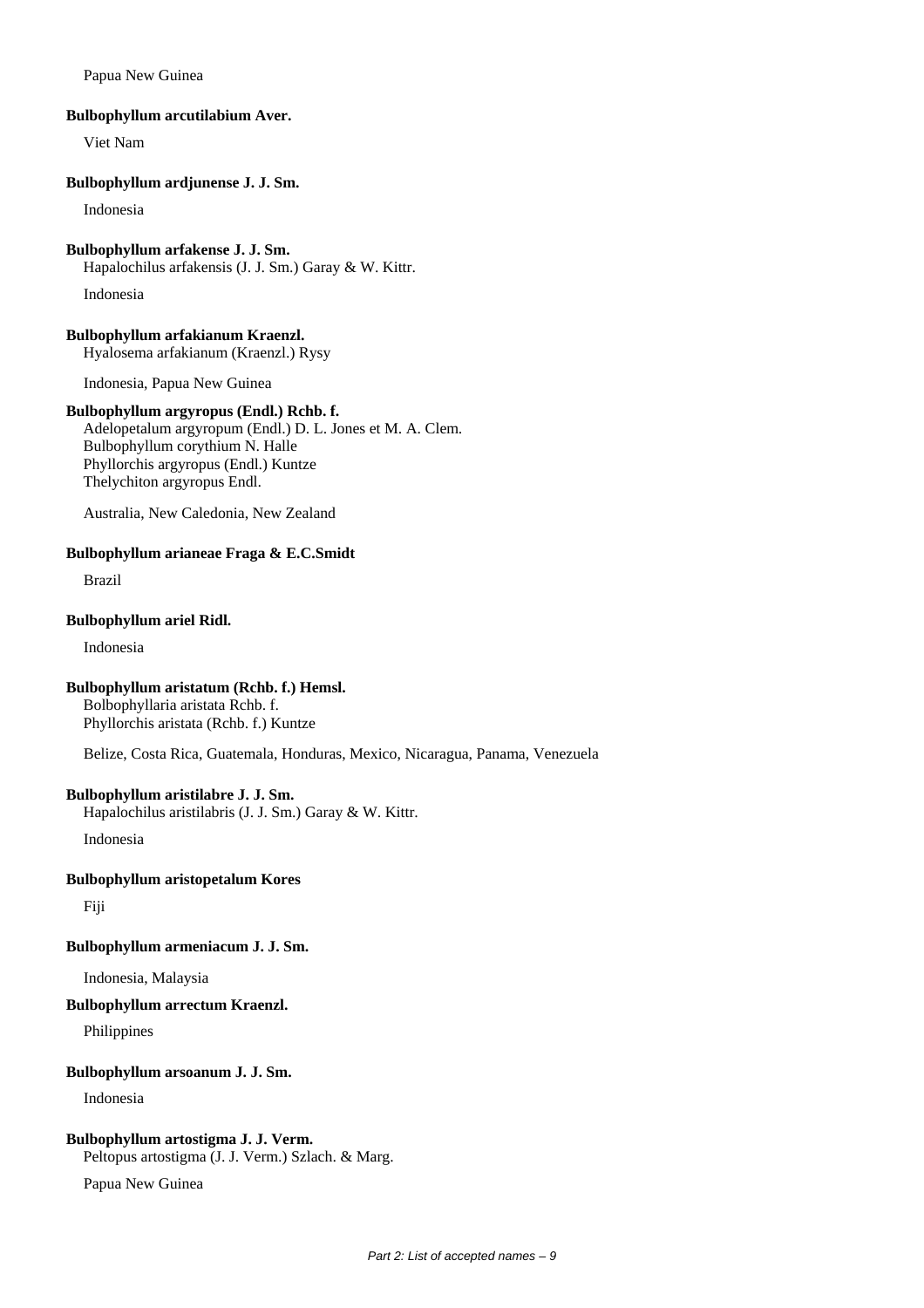### **Bulbophyllum ascochiloides J. J. Sm.**

Indonesia

### **Bulbophyllum asperilingue Schltr.**

Papua New Guinea

### **Bulbophyllum aspersum J. J. Sm.**

Indonesia

### **Bulbophyllum asperulum J. J. Sm.**

Cirrhopetalum asperulum (J. J. Sm.) Garay, Hamer & Siegerist

Indonesia

### **Bulbophyllum astelidum Aver.**

Viet Nam

# **Bulbophyllum atratum J. J. Sm.**

Indonesia, Malaysia

### **Bulbophyllum atrolabium Schltr.**

Papua New Guinea

### **Bulbophyllum atropurpureum Barb. Rodr.**

Didactyle atropurpurea Barb. Rodr.

Brazil

### **Bulbophyllum atrorubens Schltr.**

New Caledonia, Samoa, Vanuatu

### **Bulbophyllum atrosanguineum Aver.**

Viet Nam

### **Bulbophyllum aubrevillei Bosser**

Madagascar

### **Bulbophyllum auratum (Lindl.) Rchb. f.**

Bulbophyllum borneense (Schltr.) J. J. Sm. Bulbophyllum campanulatum Rolfe Cirrhopetalum auratum Lindl. Cirrhopetalum borneense Schltr. Phyllorchis aurata (Lindl.) Kuntze

India, Indonesia, Malaysia, Philippines, Thailand

### **Bulbophyllum aureoapex Schltr.**

Hapalochilus aureoapex (Schltr.) Garay & W. Kittr.

Papua New Guinea

### **Bulbophyllum aureobrunneum Schltr.**

Papua New Guinea

# **Bulbophyllum aureolabellum T. P. Lin**

Bulbophyllum gracillimum Hayata

Taiwan Province of China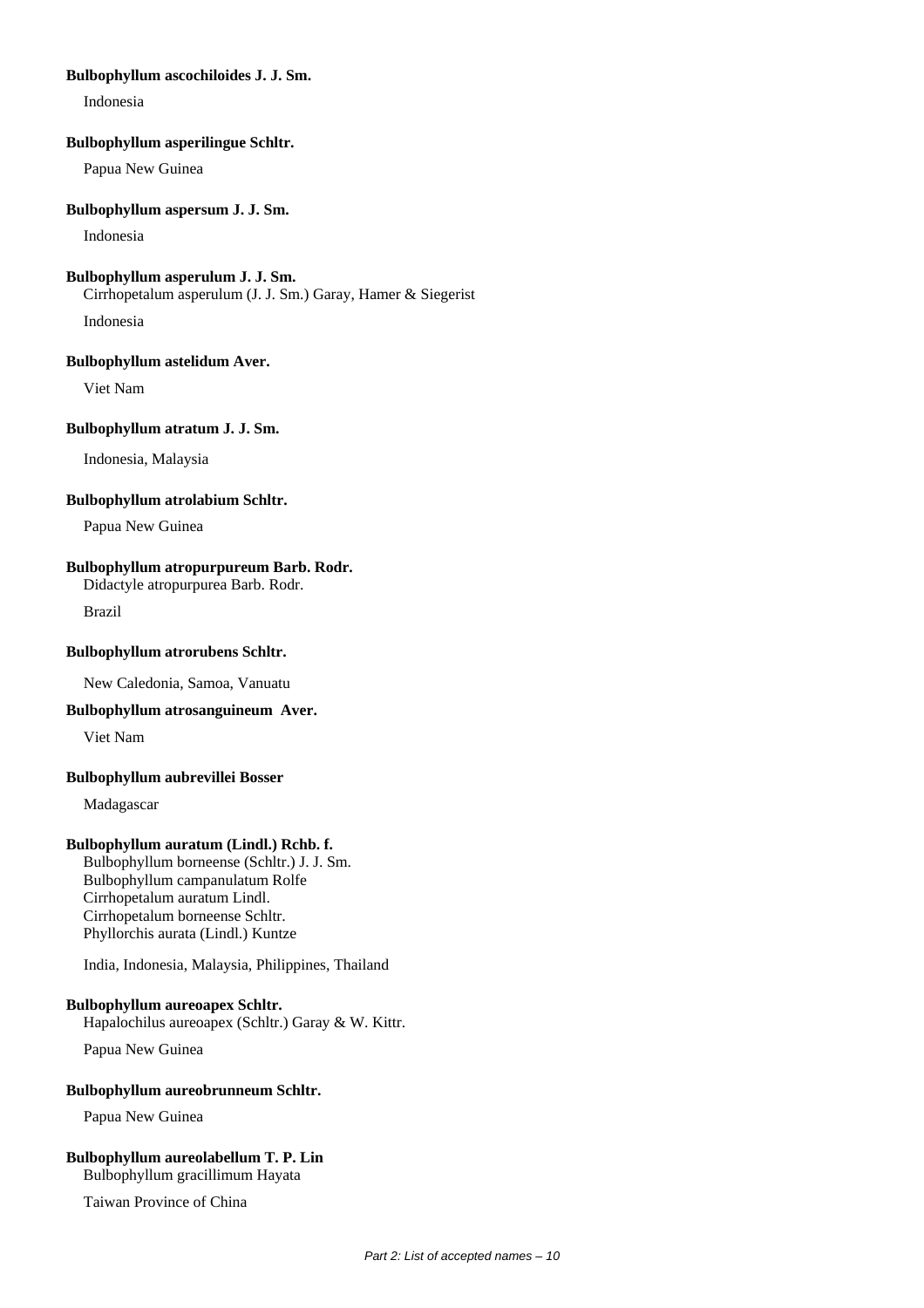### **Bulbophyllum aureum (Hook. f.) J. J. Sm.**

Cirrhopetalum aureum Hook. f. Phyllorchis aurea (Hook. f.) Kuntze

India

# **Bulbophyllum auricomum Lindl.**

Bulbophyllum foenisecii C. S. P. Parish & Rchb. f. Bulbophyllum tripetaloides (Roxb.) Schltr. Dendrobium tripetaloides Roxb. Phyllorchis auricoma (Lindl.) Kuntze

Indonesia, Myanmar, Thailand

# **Bulbophyllum auriculatum J. J. Verm. & P. O`Byrne**

Indonesia

### **Bulbophyllum auriflorum H. Perrier**

Madagascar

# **Bulbophyllum auroreum J. J. Sm.**

Bulbophyllum auroreum J. J. Sm. var. grandiflorum J. J. Sm.

Indonesia

**Bulbophyllum averyanovii Seidenf.**

Viet Nam

# **Bulbophyllum bacilliferum J. J. Sm.**

Indonesia

# **Bulbophyllum baculiferum Ridl.**

Indonesia, Papua New Guinea

### **Bulbophyllum baileyi F. Muell.**

Bulbophyllum caryophyllum J. J. Sm. Bulbophyllum punctatum Fitzg. Carparomorchis baileyi (F. Muell.) M. A. Clem. & D. L. Jones Phyllorchis baileyi (F. Muell.) Kuntze Phyllorchis punctata (Fitzg.) Kuntze

Australia

# **Bulbophyllum bakhuizenii van Steenis**

Bulbophyllum multiflorum (Breda) Kraenzl. Odontostyles minor Breda Odontostyles multiflora Breda

Indonesia, Malaysia

# **Bulbophyllum baladeanum J. J. Sm.**

Bulbophyllum leratiae (Kranzlin) Seidenf. Cirrhopetalum leratii Kraenzl. Cirrhopetalum uniflorum Schltr.

New Caledonia

# **Bulbophyllum balapiuense J. J. Sm.**

Indonesia

### **Bulbophyllum ballii P. J. Cribb**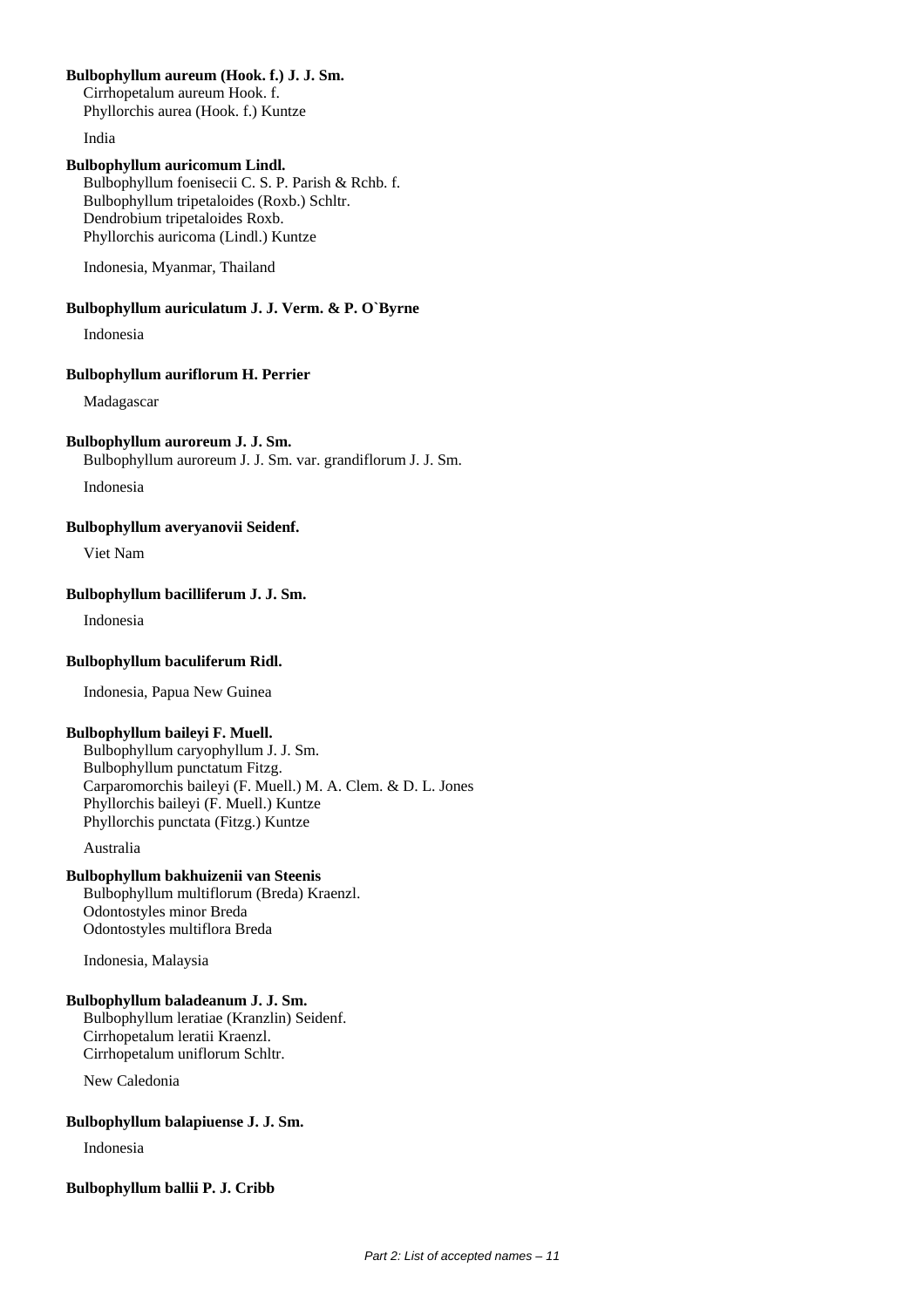### Zimbabwe

### **Bulbophyllum bandischii Garay, Hamer & Siegerist**

Hyalosema bandischii (Garay, Hamer & Siegerist) Rysy

Papua New Guinea

### **Bulbophyllum barbatum Barb. Rodr.**

Brazil, Papua New Guinea

# **Bulbophyllum barbigerum Lindl.**

Phyllorchis barbigera (Lindl.) Kuntze

Cameroon, Central African Republic, Congo, Côte d'Ivoire, Democratic Republic of the Congo, Gabon, Liberia, Nigeria, Sierra Leone

### **Bulbophyllum bariense Gagnep.**

Viet Nam

#### **Bulbophyllum baronii Ridl.**

Phyllorchis baronii (Ridl.) Kuntze

Madagascar

### **Bulbophyllum basisetum J. J. Sm.**

Philippines

### **Bulbophyllum bataanense Ames**

Philippines

### **Bulbophyllum bathieanum Schltr.**

Madagascar

#### **Bulbophyllum batukauense J. J. Sm.**

Indonesia

#### **Bulbophyllum bavonis J. J. Verm.**

Malawi, United Republic of Tanzania

### **Bulbophyllum beccarii Rchb. f.**

Phyllorchis beccarii (Rchb. f.) Kuntze

Indonesia

#### **Bulbophyllum betchei F. Muell.**

Bulbophyllum atroviolaceum Fleischm. & Rech. Bulbophyllum finetianum Schltr. Bulbophyllum ponapense Schltr.

Fiji, Indonesia, Micronesia, Federated States of, New Caledonia, Palau, Samoa, Solomon Islands, Vanuatu

#### **Bulbophyllum biantennatum Schltr.**

Hyalosema biantennatum (Schltr.) Rolfe

Papua New Guinea

#### **Bulbophyllum bicaudatum Schltr.**

Papua New Guinea

#### **Bulbophyllum bicolor Lindl.**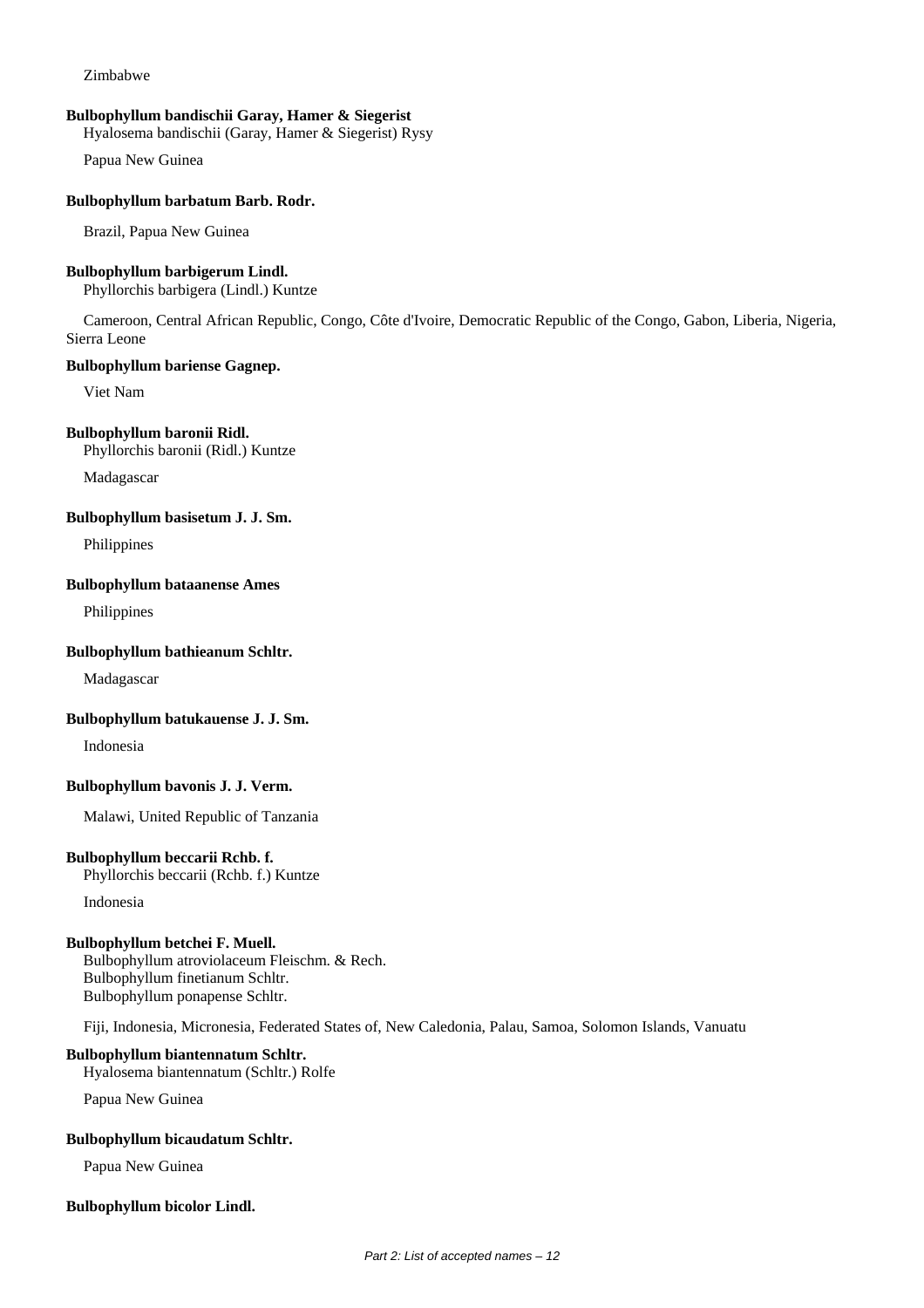Cirrhopetalum bicolor (Lindl.) Rolfe Phyllorchis bicolor (Lindl.) Kuntze

China

### **Bulbophyllum bicoloratum Schltr.**

Bulbophyllum bicolor Jum. & H. Perrier Bulbophyllum coeruleum H. Perrier Bulbophyllum theiochlamys Schltr.

Madagascar

# **Bulbophyllum bidentatum (Barb. Rodr.) Cogn.**

Didactyle bidentata Barb. Rodr.

Brazil

### **Bulbophyllum bidenticulatum J. J. Verm.**

Cameroon, Côte d'Ivoire, Guinea, Liberia, Sierra Leone

### **Bulbophyllum bidenticulatum J. J. Verm. var. joyceae J. J. Verm.**

Kenya

# **Bulbophyllum bidi Govaerts**

Bulbophyllum pumilio Ridl.

Indonesia

# **Bulbophyllum bifarium Hook. f.**

Bulbophyllum pallescens Kraenzl. Phyllorchis bifaria (Hook. f.) Kuntze

Cameroon

# **Bulbophyllum biflorum Teijsm. & Binn.**

Bulbophyllum geminatum Carr Cirrhopetalum biflorum (Teijsm. & Binn.) J. J. Sm. Phyllorchis biflora (Teijsm. & Binn.) Kuntze

Indonesia, Malaysia, Philippines, Thailand

# **Bulbophyllum bigibbosum J. J. Sm.**

Indonesia

#### **Bulbophyllum bigibbum Schltr.**

Indonesia, Papua New Guinea

# **Bulbophyllum binnendijkii J. J. Sm.**

Indonesia

### **Bulbophyllum birmense Schltr.**

Myanmar

### **Bulbophyllum birugatum J. J. Sm.**

Indonesia

### **Bulbophyllum bisepalum Schltr.**

Papua New Guinea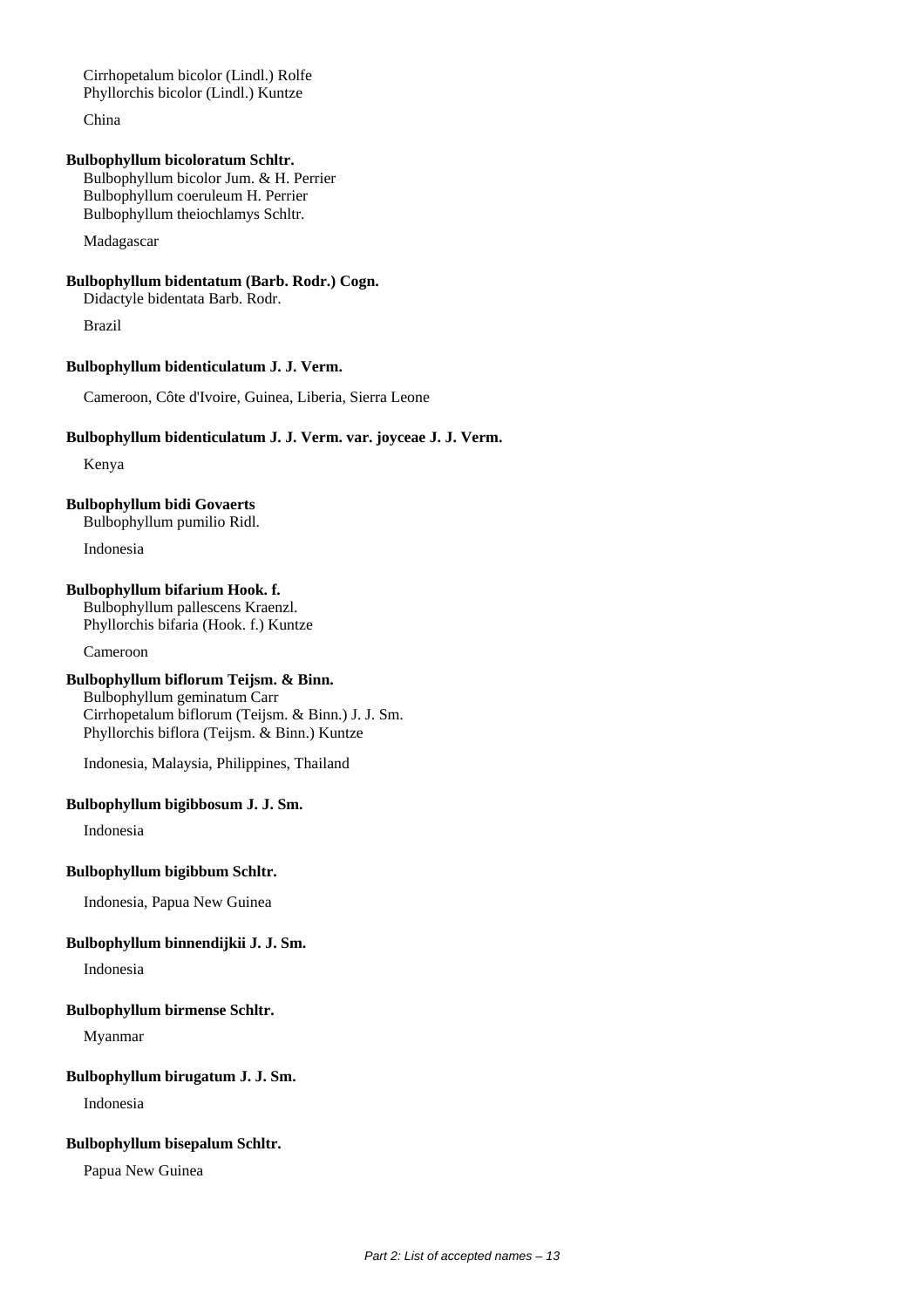### **Bulbophyllum biseriale Carr**

Malaysia, Thailand

### **Bulbophyllum bisetoides Seidenf.**

Thailand, Viet Nam

### **Bulbophyllum bisetum Lindl.**

Bolbophyllaria biseta (Lindl.) Rchb. f. Bulbophyllum cirrhopetaloides Griff. Phyllorchis biseta (Lindl.) Kuntze

Bhutan, India, Thailand

### **Bulbophyllum bismarckense Schltr.**

Papua New Guinea

### **Bulbophyllum bittnerianum Schltr.**

Thailand

### **Bulbophyllum bivalve J. J. Sm.**

Indonesia

### **Bulbophyllum blepharicardium Schltr.**

Papua New Guinea

### **Bulbophyllum blephariglossum Schltr.**

Papua New Guinea

### **Bulbophyllum blepharistes Rchb. f.**

Bulbophyllum malayanum J. J. Sm. Cirrhopetalum blepharistes (Rchb. f.) Hook. f. Cirrhopetalum distans Rchb. f. Cirrhopetalum longescapum Teijsm. & Binn. Cirrhopetalum spicatum Gagnep. Phyllorchis blepharistes (Rchb. f.) Kuntze Phyllorchis longiscapa (Teijsm. & Binn.) Kuntze

India, Lao People's Democratic Republic, Malaysia, Myanmar, Thailand, Viet Nam

# **Bulbophyllum blepharochilum Garay**

Cameroon

# **Bulbophyllum blepharopetalum Schltr.**

Papua New Guinea

### **Bulbophyllum bliteum J. J. Verm.**

Peltopus bliteus (J. J. Verm.) Szlach. & Marg.

Papua New Guinea

# **Bulbophyllum blumei (Lindl.) J. J. Sm.**

Bulbophyllum cuspidilingue Rchb. f. Bulbophyllum ephippium Ridl. Bulbophyllum masdevalliaceum Kraenzl. Cirrhopetalum blumii Lindl. Cirrhopetalum maxillare Lindl. Ephippium ciliatum Blume Ephippium masdevalliaceum (Kraenzl.) M. A. Clem. & D. L. Jones Phyllorchis blumei (Lindl.) Kuntze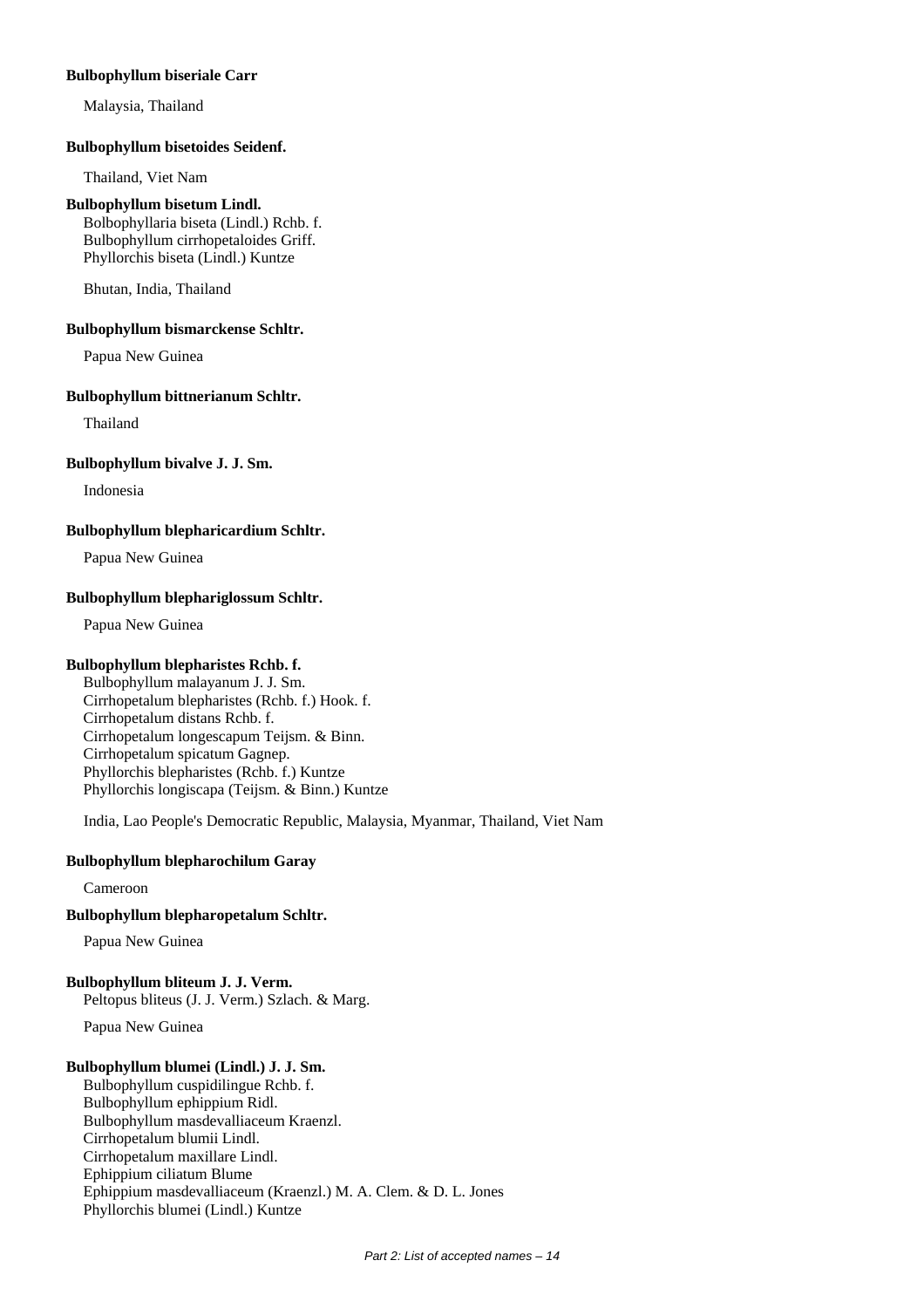Phyllorchis maxillaris (Lindl.) Kuntze

Indonesia, Malaysia, Papua New Guinea, Philippines, Solomon Islands

### **Bulbophyllum boiteaui H. Perrier**

Madagascar

### **Bulbophyllum bolivianum Schltr.**

Bolivia

### **Bulbophyllum bolsteri Ames**

Philippines

### **Bulbophyllum bomiensis Z. H. Tsi**

China

# **Bulbophyllum boninense (Schltr.) J. J. Sm.**

Cirrhopetalum boninense Schltr.

China

# **Bulbophyllum bontocense Ames**

Philippines

# **Bulbophyllum boonjee B. Gray & D. L. Jones**

Adelopetalum boonjee (B. Gray & D. L. Jones) D. L. Jones & M. A. Clem.

Australia

### **Bulbophyllum bootanense C. S. P. Parish & Rchb. f.**

Rhytionanthos bootanense (C. S. P. Parish & Rchb. f.) Garay, Hamer & Siegerist

Myanmar

### **Bulbophyllum botryophorum Ridl.**

Indonesia, Malaysia, Singapore

### **Bulbophyllum boudetiana Fraga**

Brazil

### **Bulbophyllum boulbetii Tixier**

Viet Nam

# **Bulbophyllum bowkettae F. M. Bailey**

Bulbophyllum waughense Rupp Phyllorchis bowkettae (F. M. Bailey) Kuntze Serpenticaulis bowkettiae (F. M. Bailey) M. A. Clemens & D. L. Jones

Australia

# **Bulbophyllum brachychilum Schltr.**

Papua New Guinea

### **Bulbophyllum brachypetalum Schltr.**

Peltopus brachypetalus (Schltr.) Szlach. & Marg.

Papua New Guinea

### **Bulbophyllum brachyphyton Schltr.**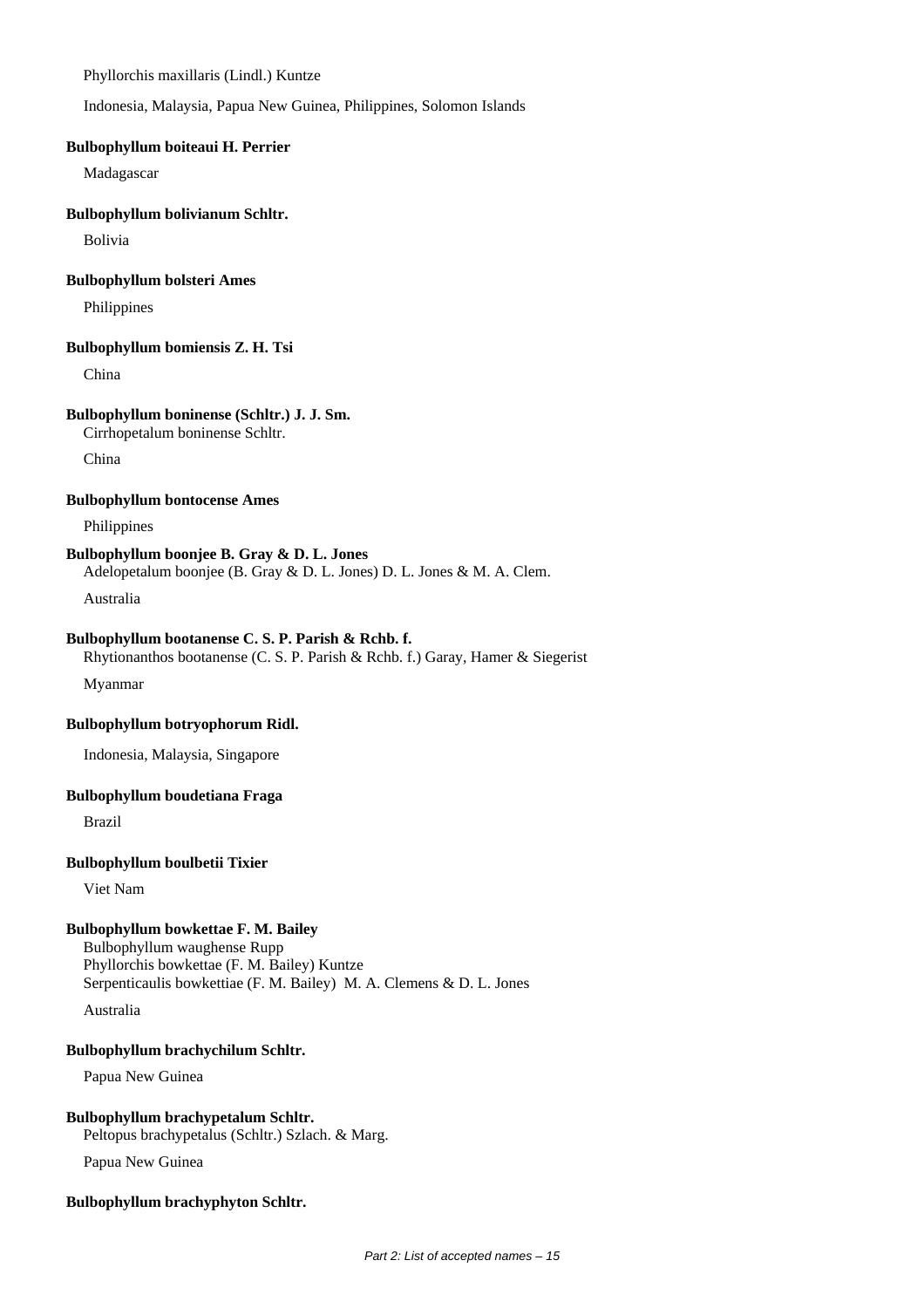### **Bulbophyllum brachystachyum Schltr.**

Bulbophyllum pseudonutans H. Perrier

Madagascar

### **Bulbophyllum bracteatum F. M. Bailey**

Adelopetalum bracteatum Fitzg.

Australia

#### **Bulbophyllum bracteolatum Lindl.**

Bolbophyllaria bracteolata (Lindl.) Rchb. f. Phyllorchis bracteolata (Lindl.) Kuntze

Bolivia, Brazil, Guyana, Suriname, Venezuela

#### **Bulbophyllum bractescens Rolfe ex Kerr**

Thailand

#### **Bulbophyllum brassii J. J. Verm.**

Peltopus brassii (J. J. Verm.) Szlach. & Marg.

Indonesia, Papua New Guinea

### **Bulbophyllum brastagiense Carr**

Ferruminaria brastagiense (Carr) Garay, Hamer & Siegerist

Indonesia

# **Bulbophyllum breve Schltr.**

Hapalochilus brevis (Schltr.) Garay & W. Kittr.

Papua New Guinea

# **Bulbophyllum brevibrachiatum (Schltr.) J. J. Sm.**

Cirrhopetalum brevibrachiatum Schltr.

Indonesia

# **Bulbophyllum brevicolumna J. J. Verm.**

Indonesia

### **Bulbophyllum breviflorum Ridl. ex Stapf**

Indonesia, Philippines

### **Bulbophyllum brevilabium Schltr.**

Indonesia, Papua New Guinea

# **Bulbophyllum brevipes Ridl.**

Phyllorchis brevipes (Ridl.) Kuntze

Malaysia

### **Bulbophyllum brevipetalum H. Perrier**

Bulbophyllum brevipetalum H. Perrier var. majus H. Perrier Bulbophyllum brevipetalum H. Perrier var. speculiferum H. Perrier

Madagascar

#### **Bulbophyllum brevispicatum Z. H. Tsi & H. C. Chen**

China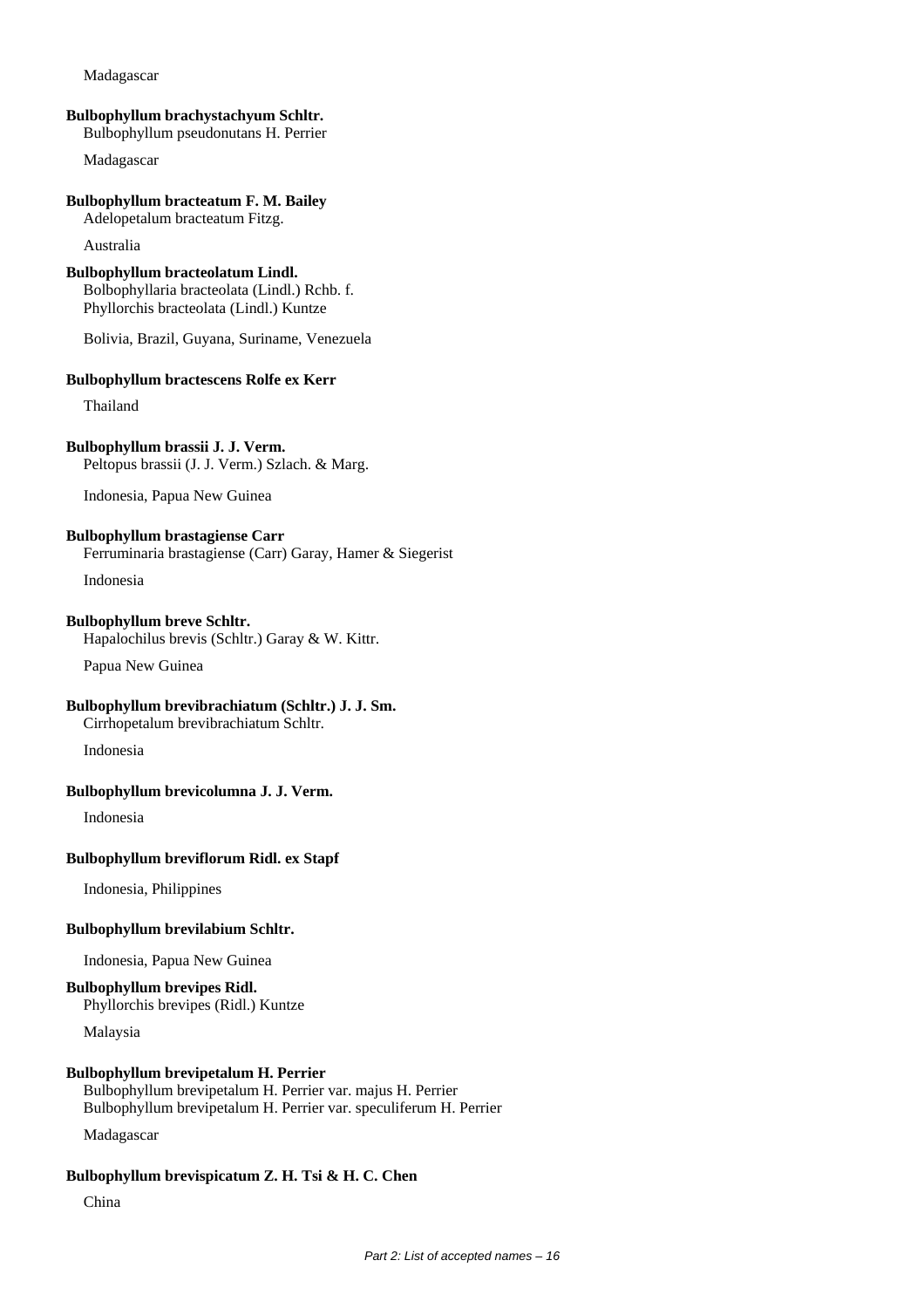### **Bulbophyllum brevistylidium Seidenf.**

Thailand

# **Bulbophyllum brienianum (Rolfe) Ames**

Bulbophyllum adenophorum (Schltr.) J. J. Sm. Bulbophyllum brienianum (Rolfe) J. J. Sm. Bulbophyllum brunnescens (Ridl.) J. J. Sm Bulbophyllum makoyanum (Rchb. f.) Ridl. var. brienianum (Ridl.) Ridl. Bulbophyllum obrienianum Rolfe Cirrhopetalum adenophorum Schltr. Cirrhopetalum brienianum Rolfe Cirrhopetalum brunnescens Ridl. Cirrhopetalum makoyanum Rchb. f. var. brienianum Ridl.

Indonesia, Malaysia

### **Bulbophyllum bryoides Guillaumin**

Viet Nam

# **Bulbophyllum bulliferum J. J. Sm.**

Bulbophyllum barbilabium Schltr. Bulbophyllum verrucibracteum J. J. Sm.

Indonesia, Papua New Guinea, Solomon Islands

### **Bulbophyllum burfordiense Hort. ex Garay, Hamer & Siegerist**

Hyalosema burfordiense (Garay, Hamer & Siegerist) Rysy

Papua New Guinea

### **Bulbophyllum burkilli Gage**

Myanmar

#### **Bulbophyllum burttii Summerh.**

Democratic Republic of the Congo, Rwanda

### **Bulbophyllum cadetioides Schltr.**

Papua New Guinea

### **Bulbophyllum caecilii J. J. Sm.**

Indonesia

### **Bulbophyllum caecum J. J. Sm.**

Indonesia

# **Bulbophyllum caespitosum Thouars**

Phyllorchis caespitosa Kuntze

Mauritius, Réunion

#### **Bulbophyllum calceilabium J. J. Sm.**

Indonesia

### **Bulbophyllum calceolus J. J. Verm.**

Indonesia

### **Bulbophyllum caldericola G. F. Walsh**

Australia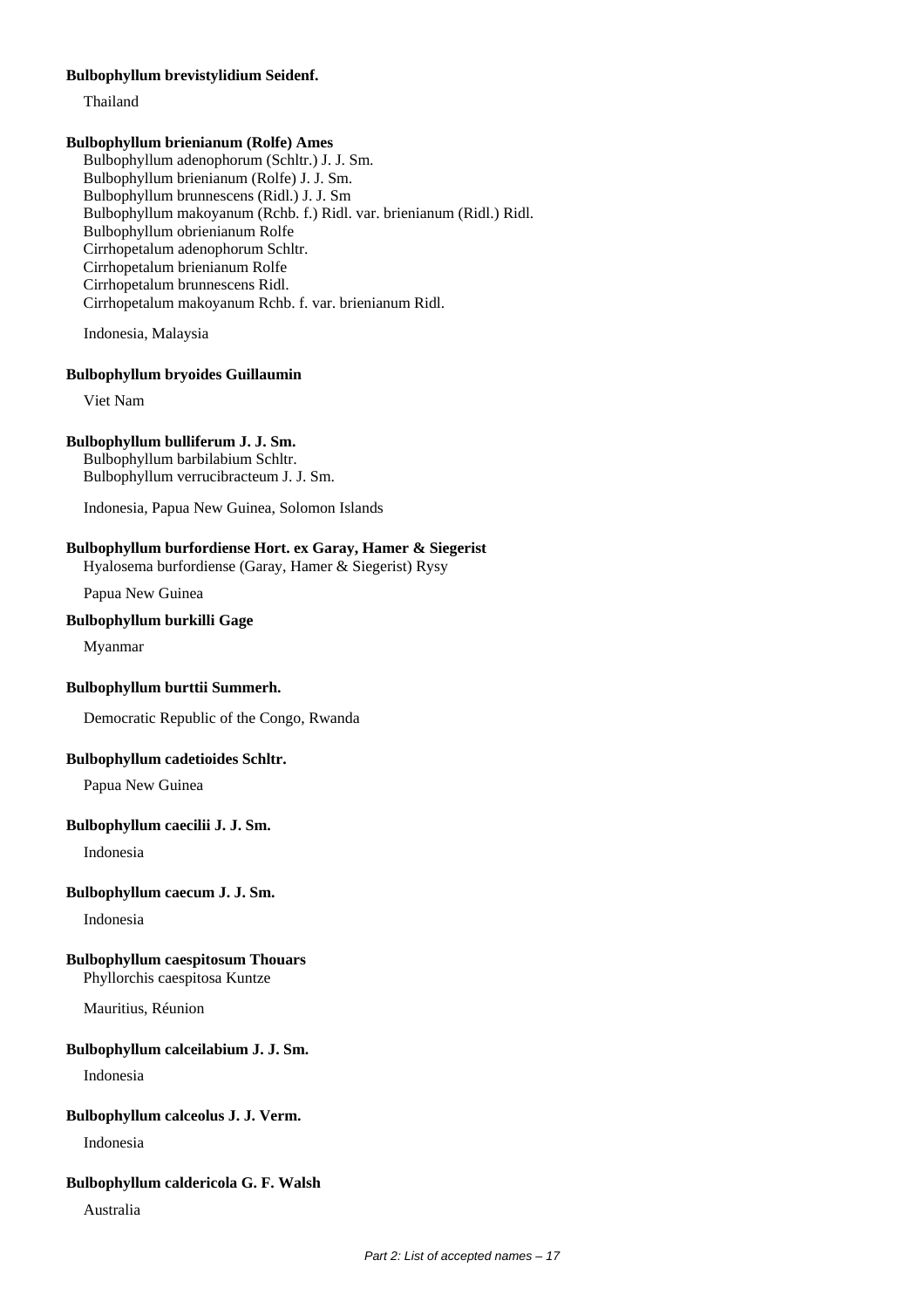# **Bulbophyllum callichroma Schltr.**

Bulbophyllum calothyrsus Schltr. Bulbophyllum manifestans J. J. Sm.

Indonesia, Papua New Guinea

### **Bulbophyllum callipes J. J. Sm.**

Hapalochilus callipes (J. J. Sm.) Garay & W. Kittr.

Indonesia

### **Bulbophyllum callosum Bosser**

Madagascar

### **Bulbophyllum caloglossum Schltr.**

Papua New Guinea

### **Bulbophyllum calophyllum L. O. Williams**

Philippines

# **Bulbophyllum calviventer J. J. Verm.**

Peltopus calviventer (J. J. Verm.) Szlach. & Marg.

Papua New Guinea

### **Bulbophyllum calvum Summerh.**

Cameroon, Nigeria

### **Bulbophyllum calyptratum Kraenzl.**

Bulbophyllum buchenavianum (Kraenzl.) De Wild. Bulbophyllum lindleyi (Rolfe) Schltr. Megaclinium buchenavianum Kraenzl. Megaclinium flaccidum Hook. f. Megaclinium lepturum Kraenzl. Megaclinium lindleyi Rolfe

Cameroon, Congo, Côte d'Ivoire, Democratic Republic of the Congo, Equatorial Guinea, Gabon, Ghana, Guinea, Liberia, Nigeria, Sierra Leone

### **Bulbophyllum calyptratum Kraenzl. var. graminifolium (Summerh.) J. J. Verm.**

Bulbophyllum graminifolium Summerh. Bulbophyllum intermedium De Wild. Megaclinium intermedium De Wild.

Côte d'Ivoire, Democratic Republic of the Congo, Ghana, Guinea, Liberia, Sierra Leone

# **Bulbophyllum calyptratum Kraenzl. var. lucifugum (Summerh.) J. J. Verm.**

Bulbophyllum lucifugum Summerh.

Cambodia, Côte d'Ivoire, Liberia

### **Bulbophyllum calyptropus Schltr.**

Madagascar

### **Bulbophyllum cameronense Garay, Hamer & Siegerist**

Malaysia

### **Bulbophyllum campanulatum Rolfe var. inconspicum J. J. Sm.**

Indonesia

### **Bulbophyllum campos-portoi Brade**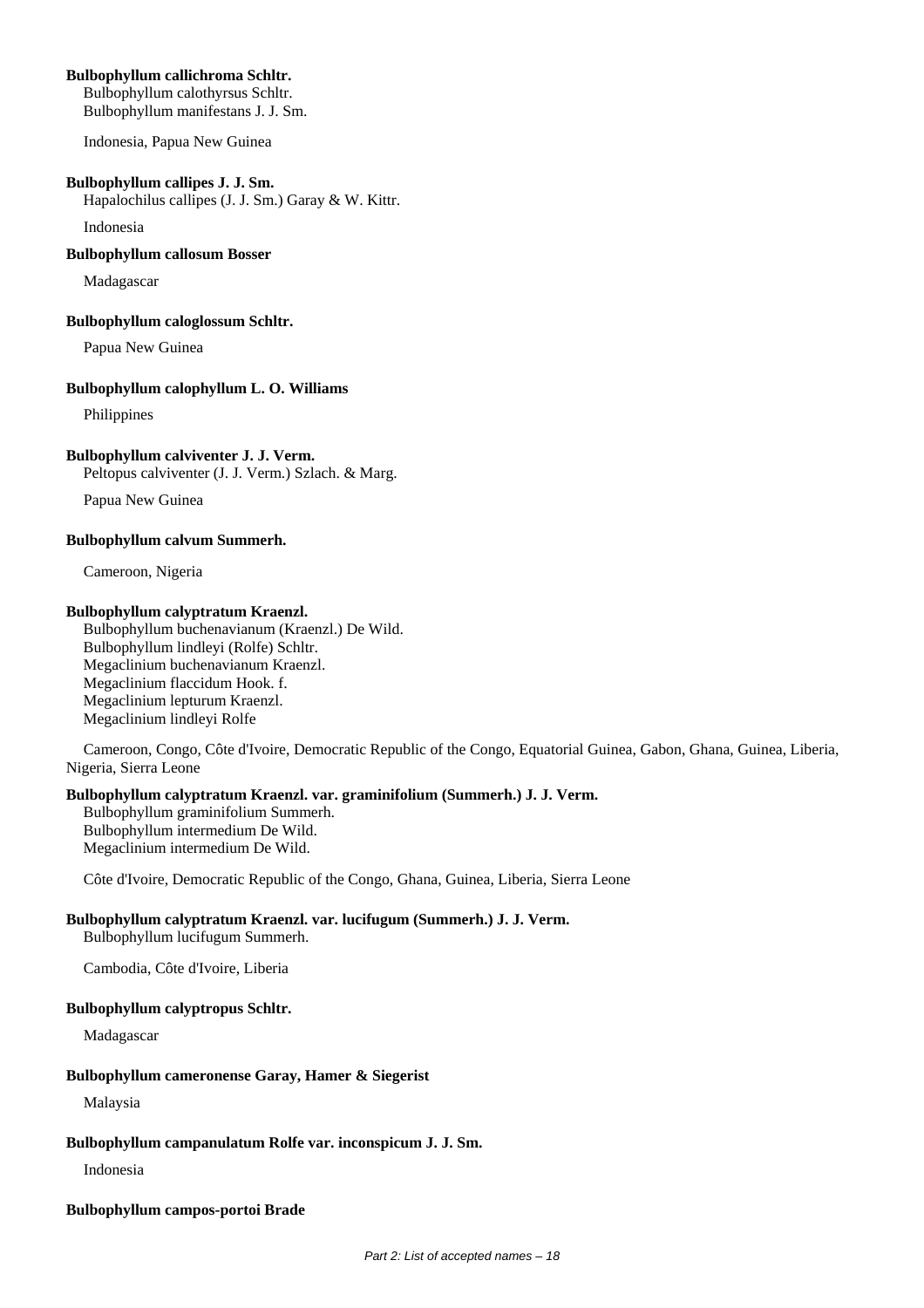### Brazil

#### **Bulbophyllum camptochilum J. J. Verm.**

Brunei Darussalam

# **Bulbophyllum candidum Hook. f.**

Phyllorchis candida (Hook. f.) Kuntze

India

# **Bulbophyllum canlaonense Ames**

Philippines

# **Bulbophyllum cantagallense (Barb. Rodr.) Cogn.**

Didactyle cantagellense Barb. Rodr.

Brazil

### **Bulbophyllum capilligerum J. J. Sm.**

Indonesia

### **Bulbophyllum capillipes C. S. P. Parish & Rchb. f.**

Drymoda latisepala Seidenf. Phyllorchis capillipes (C. S. P. Parish & Rchb. f.) Kuntze

India, Myanmar, Thailand

### **Bulbophyllum capitatum (Blume) Lindl.**

Diphyes capitata Blume Phyllorchis capitata (Blume) Kuntze Phyllorchis diphyes Kuntze

Indonesia, Malaysia

#### **Bulbophyllum capituliflorum Rolfe**

Cameroon, Congo, Democratic Republic of the Congo, Gabon

# **Bulbophyllum capuronii Bosser**

Madagascar

### **Bulbophyllum caputgnomonis J. J. Verm.**

Papua New Guinea

### **Bulbophyllum cardiobulbum Bosser**

Madagascar

### **Bulbophyllum cardiophyllum J. J. Verm.**

Papua New Guinea

# **Bulbophyllum careyanum (Hook. f.) Sprengel**

Anisopetalum careyanum Hook. f. Bulbophyllum careyanum (Hook. f.) Sprengel var. ochraceum Hook. f. Bulbophyllum cupreum Hook. f. Phyllorchis (D. Don) Kuntze Pleurothallis purpurea D. Don Tribrachia purpurea (D. Don) Lindl.

Bhutan, India, Myanmar, Philippines, Thailand, Viet Nam

### **Bulbophyllum carinatum (Teijsm. & Binn.) Naves**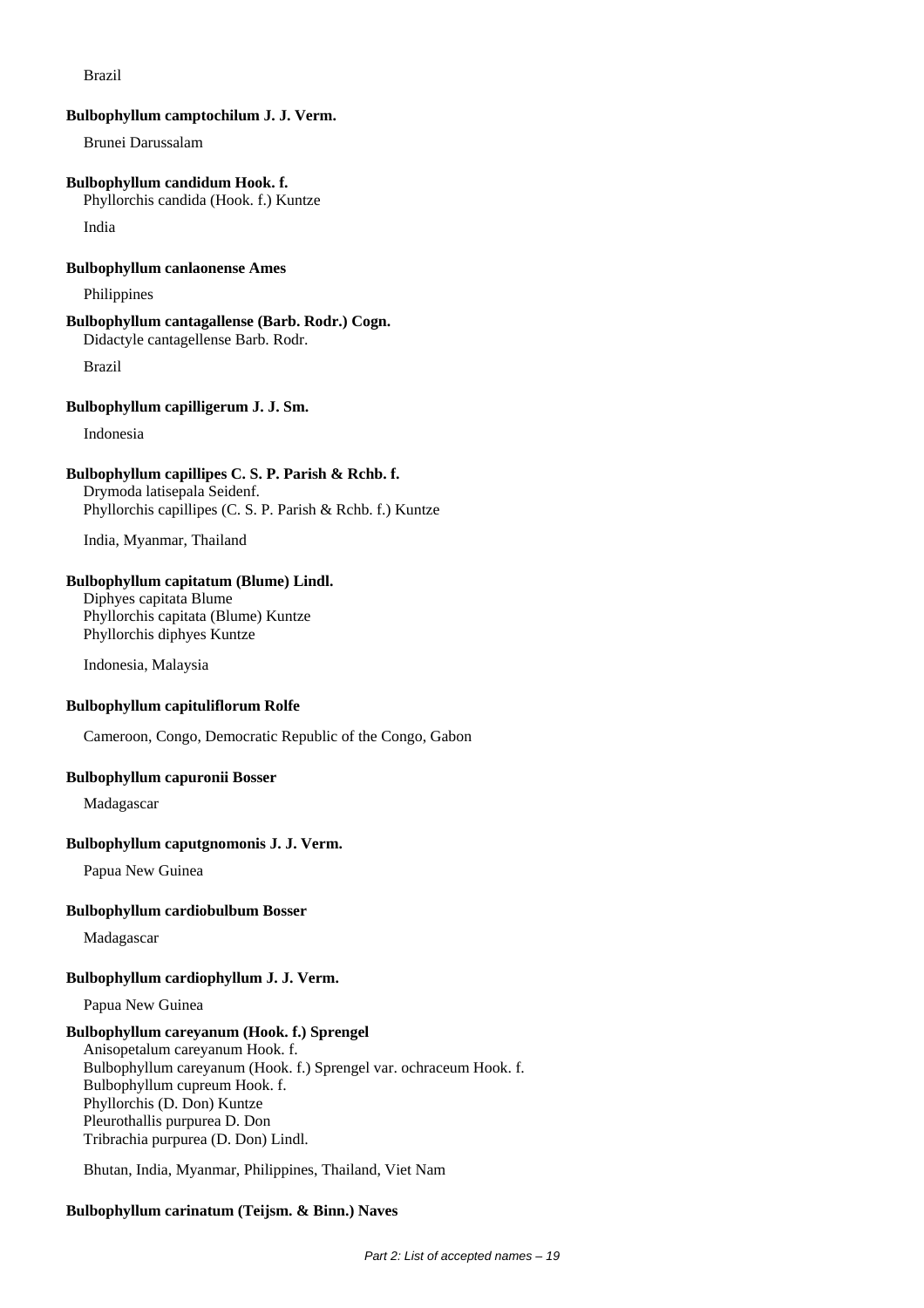Cirrhopetalum carinatum Teijsm. & Binn.

Philippines

### **Bulbophyllum cariniflorum Rchb. f.**

Bulbophyllum densiflorum Rolfe

Bhutan, India, Thailand

### **Bulbophyllum carinilabium J. J. Verm.**

Indonesia, Malaysia

### **Bulbophyllum carnosilabium Summerh.**

Cameroon, Democratic Republic of the Congo, Gabon

### **Bulbophyllum carnosisepalum J. J. Verm.**

Cameroon, Côte d'Ivoire, Democratic Republic of the Congo, Gabon, Uganda

### **Bulbophyllum carrianum J. J. Verm.**

Malaysia

### **Bulbophyllum carunculatum Garay, Hamer & Siegerist**

Philippines

### **Bulbophyllum cataractarum Schltr.**

Madagascar

### **Bulbophyllum catenarium Ridl.**

Bulbophyllum carunculilabrum Carr

Indonesia, Malaysia, Philippines, Viet Nam

### **Bulbophyllum catenulatum Kraenzl.**

Philippines

### **Bulbophyllum cateorum J. J. Verm.**

Indonesia, Papua New Guinea

### **Bulbophyllum catillus J. J. Verm. & P. O`Byrne**

Papua New Guinea

# **Bulbophyllum caudatisepalum Ames & C. Schweinf.**

Bulbophyllum cuneifolium Ames & C. Schweinf. Bulbophyllum dulitense Carr Bulbophyllum koyanense Carr Bulbophyllum pergracile Ames & C. Schweinf.

Indonesia, Malaysia, Philippines

# **Bulbophyllum caudipetalum J. J. Sm.**

Hapalochilus caudatipetalum (J. J. Sm.) Garay & W. Kittr. Indonesia

# **Bulbophyllum cauliflorum Hook. f.**

Phyllorchis cauliflora (Hook.) Kuntze

Bhutan, India, Myanmar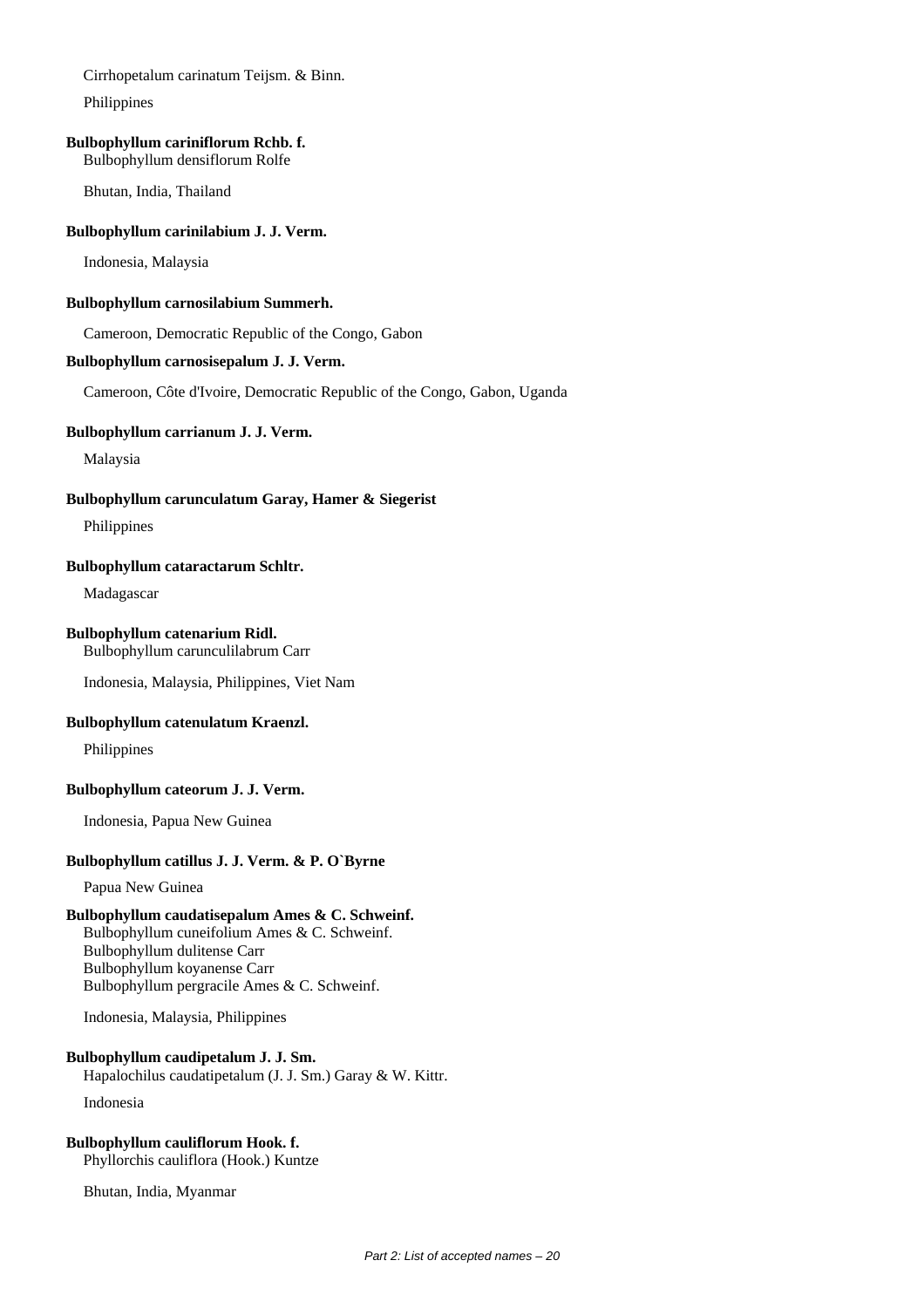### **Bulbophyllum cauliflorum Hook. f. var. sikkimense N. Peace & P. J. Cribb**

Bhutan

#### **Bulbophyllum cavibulbum J. J. Sm.**

Indonesia

#### **Bulbophyllum cavipes J. J. Verm.**

Indonesia

# **Bulbophyllum centrosemiflorum J. J. Sm.** Tapeinoglossum centrosemiflorum (J. J. Sm.) Schltr.

Indonesia

# **Bulbophyllum cephalophorum Garay, Hamer & Siegerist**

Philippines

## **Bulbophyllum cerambyx J. J. Sm.**

Indonesia

# **Bulbophyllum ceratostylis J. J. Sm.**

Bulbophyllum eximium Ames & C. Schweinf.

Indonesia

# **Bulbophyllum ceratostyloides Ridl.**

Indonesia

### **Bulbophyllum cerebellum J. J. Verm.**

Malaysia

### **Bulbophyllum cerinum Schltr.**

Papua New Guinea, Solomon Islands

# **Bulbophyllum ceriodorum Boiteau**

Madagascar

# **Bulbophyllum cernuum (Blume) Lindl.**

Bulbophyllum gibbilingue J. J. Sm. Diphyes cernua Blume Phyllorchis cernua (Blume) Kuntze

Indonesia

# **Bulbophyllum cernuum Lindl. var. vittata J. J. Sm.**

Bulbophyllum vittatum Teijsm. & Binn.

Indonesia

# **Bulbophyllum chaetostroma Schltr.**

Papua New Guinea

# **Bulbophyllum chanii J. J. Verm. & A. L. Lamb**

Indonesia

### **Bulbophyllum chaunobulbon Schltr.**

Papua New Guinea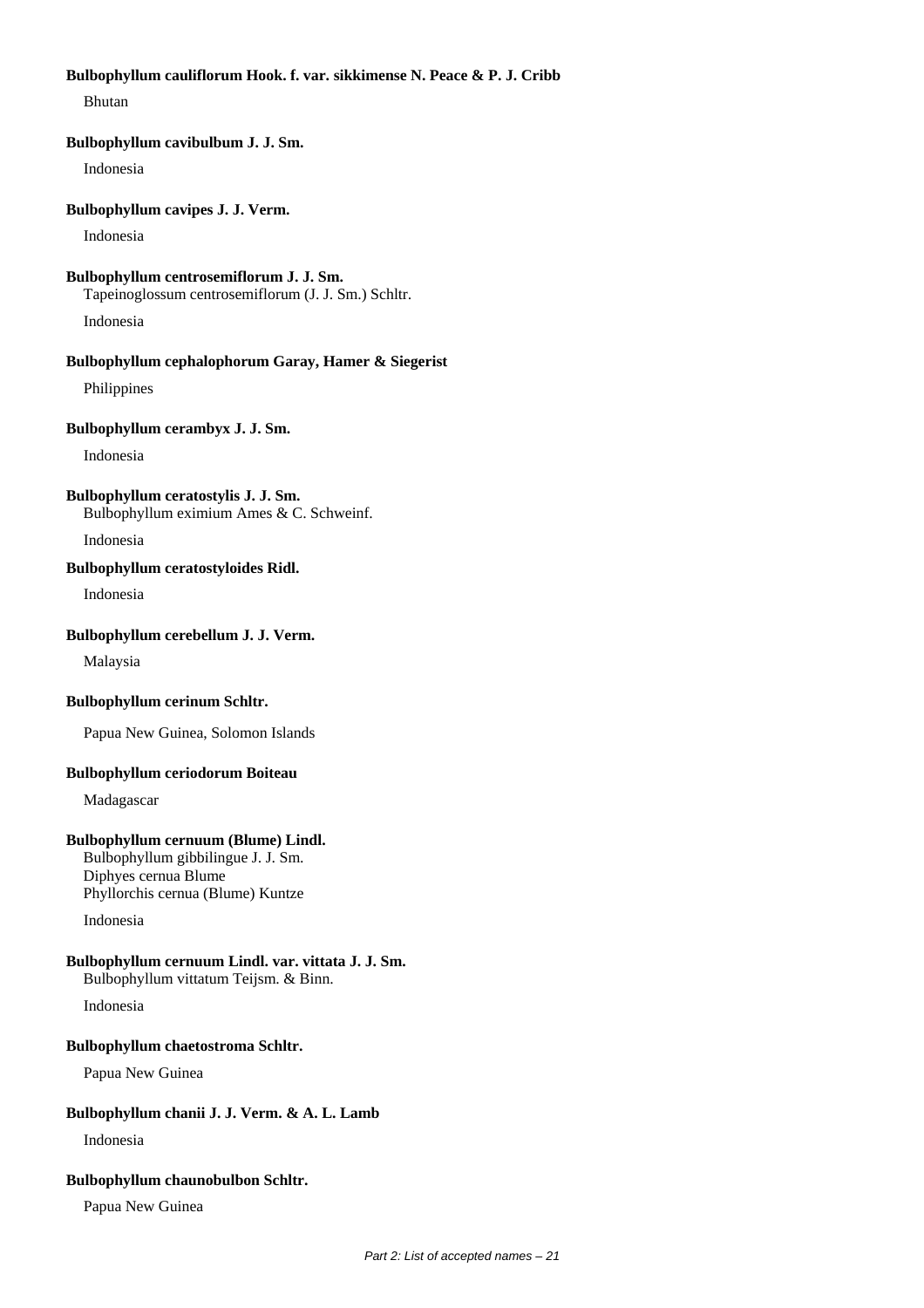### **Bulbophyllum chaunobulbon Schltr. var. ctenopetalum Schltr.**

Papua New Guinea

# **Bulbophyllum cheiri Lindl.**

Bulbophyllum megalanthum Griff. Phyllorchis cheiri (Lindl.) Kuntze Phyllorchis megalantha (Griff.) Kuntze Sarcopodium cheiri (Lindl.) Lindl. & Paxt. Sarcopodium megalanthum (Griff.) Lindl.

Indonesia, Malaysia, Philippines

### **Bulbophyllum cheiropetalum Ridl.**

Bulbophyllum manipetalum J. J. Sm. Epicranthes cheiropetalum (Ridl.) Garay & W. Kittredge

Indonesia, Malaysia, New Caledonia

### **Bulbophyllum chimaera Schltr.**

Papua New Guinea

### **Bulbophyllum chinense (Lindl.) Rchb. f.**

Cirrhopetalum chinense Lindl. Phyllorchis chinensis (Lindl.) Kuntze

China

### **Bulbophyllum chloranthum Schltr.**

Bulbophyllum arcuatum Schltr. Bulbophyllum hedyothyrsus Schltr. Bulbophyllum macgregorii Schltr. Bulbophyllum solutisepalum J. J. Sm. Bulbophyllum squamiferum J. J. Sm. Cirrhopetalum macgregorii (Schltr.) Schltr.

Indonesia, Papua New Guinea, Solomon Islands

### **Bulbophyllum chlorascens J. J. Sm.**

Indonesia

### **Bulbophyllum chloroglossum Rchb. f.**

Didactyle galeata Barb. Rodr.

Brazil

# **Bulbophyllum chloropterum Rchb. f.**

Phyllorchis chloroptera (Rchb. f.) Kuntze Xiphizusa chloroptera (Rchb. f.) Rchb. f.

Brazil

# **Bulbophyllum chlororhopalon Schltr.**

Epicranthes chlororhopalon (Schltr.) Garay & W. Kittr.

Papua New Guinea

# **Bulbophyllum chondriophorum (Gagnep.) Seidenf.**

Cirrhopetalum chondriophorum Gagnep.

China

# **Bulbophyllum chrysendetum Ames**

Philippines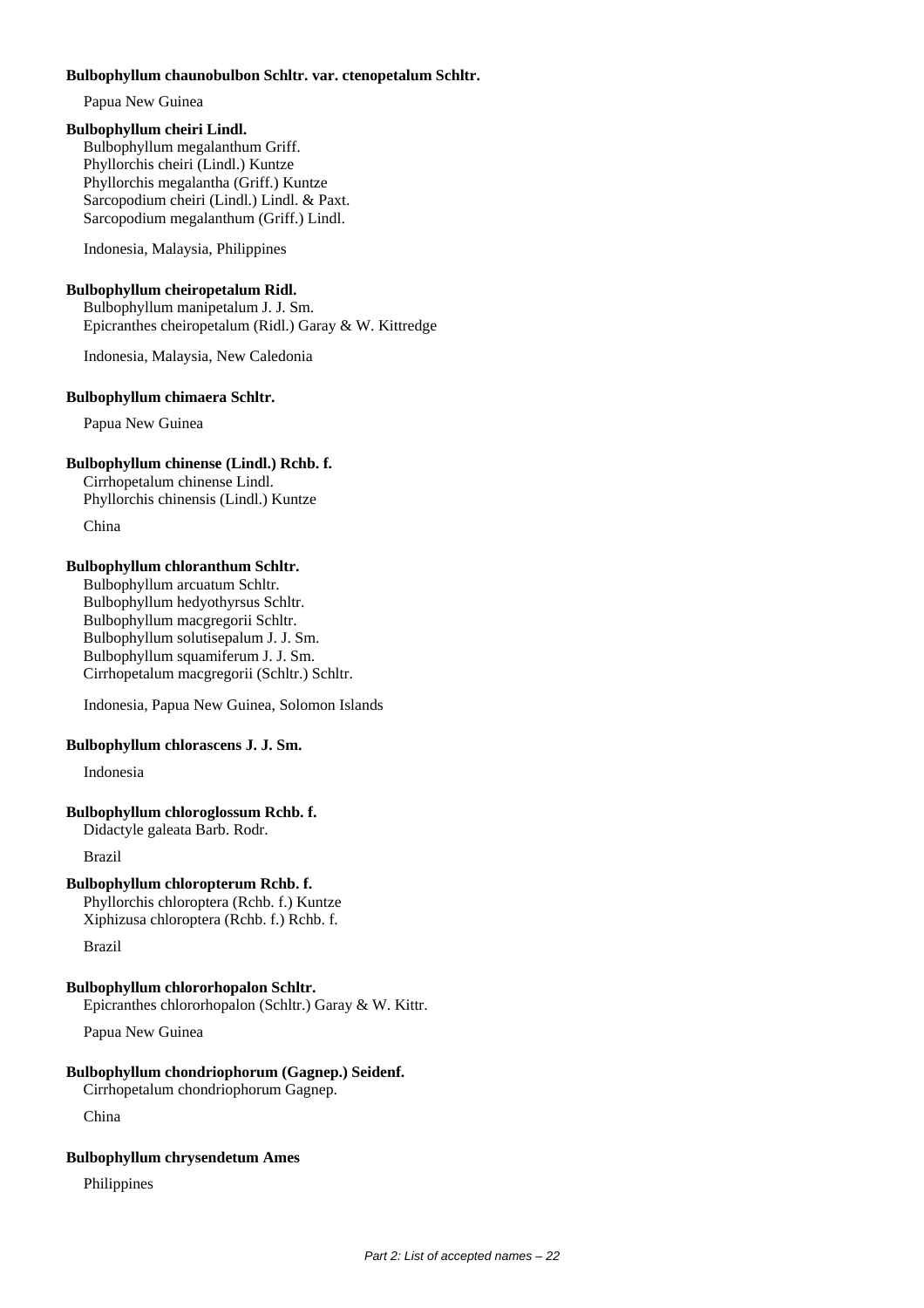# **Bulbophyllum chryseum (Kraenzl.) Ames**

Bulbophyllum chryseum (Kraenzl.) J. J. Sm. Cirrhopetalum chryseum Kraenzl.

Philippines

### **Bulbophyllum chrysochilum Schltr.**

Hapalochilus chrysochilus (Schltr.) Garay & W. Kittr.

Papua New Guinea

# **Bulbophyllum chrysoglossum Schltr.**

Hapalochilus chrysoglossus (Schltr.) Garay & W. Kittr.

Papua New Guinea

### **Bulbophyllum chrysotes Schltr.**

Papua New Guinea

### **Bulbophyllum ciliatilabrum H. Perrier**

Madagascar

### **Bulbophyllum ciliatum (Blume) Lindl.**

Diphyes ciliata Blume Phyllorchis ciliata (Blume) Kuntze

Indonesia, Malaysia

### **Bulbophyllum ciliipetalum Schltr.**

Papua New Guinea

# **Bulbophyllum ciliolatum Schltr.**

Papua New Guinea

### **Bulbophyllum cimicinum J. J. Verm.**

Epicranthes cimicina (J. J. Verm.) Garay & W. Kittr.

Papua New Guinea

### **Bulbophyllum cirrhatum Hook. f.**

Phyllorchis cirrhata (Hook.) Kuntze

India

### **Bulbophyllum cirrhoglossum H. Perrier**

Madagascar

## **Bulbophyllum cirrhosum L. O. Williams**

Mexico

### **Bulbophyllum citrellum Ridl.**

Indonesia

### **Bulbophyllum citricolor J. J. Sm.**

Bulbophyllum citrellum J. J. Sm.

Indonesia

# **Bulbophyllum citrinilabre J. J. Sm.**

Indonesia, Papua New Guinea, Solomon Islands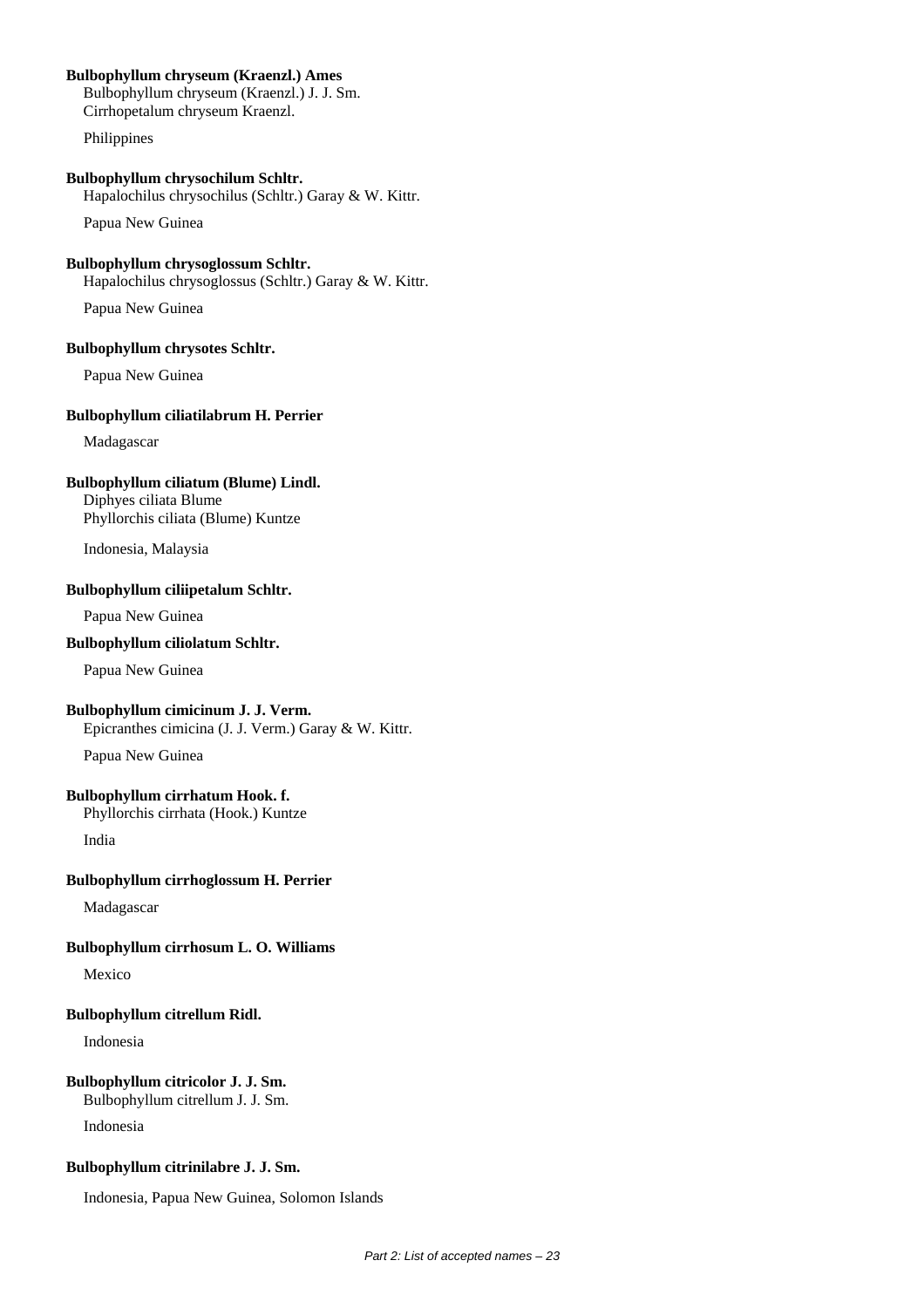### **Bulbophyllum clandestinum Lindl.**

Bulbophyllum bolovenense Guillaumin Bulbophyllum myrianthum Schltr. Bulbophyllum ovalifolium (Wight) C. S. P. Parish Bulbophyllum sessile (J. Koenig) J. J. Sm. Bulbophyllum sessile Hochr. Bulbophyllum sparsifolium Schltr. Bulbophyllum trisetosum Griff. Epidendrum sessile J. Koenig Oxysepala ovalifolia Wight Phyllorchis sessilis Kuntze

Indonesia, Malaysia, Myanmar, Philippines, Viet Nam

#### **Bulbophyllum clausseni Rchb. f.**

Didactyle clausseni Lindl.

Brazil

### **Bulbophyllum clavatum Thouars**

Bulbophyllum conicum Thouars Phyllorchis clavata Kuntze

Comoros, Mauritius, Réunion

### **Bulbophyllum cleistogamum Ridl.**

Indonesia, Malaysia, Philippines, Singapore

### **Bulbophyllum clemensiae Ames**

Philippines

### **Bulbophyllum clipeibulbum J. J. Verm.**

Viet Nam

#### **Bulbophyllum coccinatum H. Perrier**

Madagascar

#### **Bulbophyllum cochleatum Lindl.**

Bulbophyllum jungwirthianum Schltr. Bulbophyllum mannii Hook. f. Bulbophyllum pholidotoides Kraenzl. Bulbophyllum talbothi Rendle Phyllorchis cochleata (Lindl.) Kuntze Phyllorchis mannii (Hook.) Kuntze

Cameroon, Côte d'Ivoire, Equatorial Guinea, Gabon, Guinea, Kenya, Liberia, Malawi, Nigeria, Rwanda, Sao Tome and Principe, Sierra Leone, South Africa, Sudan, Uganda, United Republic of Tanzania, Zambia

### **Bulbophyllum cochleatum Lindl. var. bequaertii (De Wild.) J. J. Verm.**

Bulbophyllum bequaerti De Wild. Megaclinium bequaerti De Wild.

Cameroon, Democratic Republic of the Congo, Rwanda, Uganda, United Republic of Tanzania

#### **Bulbophyllum cochleatum Lindl. var. brachyanthum (Summerh.) J. J. Verm.** Bulbophyllum bequaerti De Wild. var. brachyanthum Summerh.

Burundi, Democratic Republic of the Congo, Kenya, Rwanda, Uganda, United Republic of Tanzania

### **Bulbophyllum cochleatum Lindl. var. tenuicaule (Lindl.) J. J. Verm.**

Bulbophyllum tenuicaule Lindl. Bulbophyllum thomense Summerh. Phyllorchis tenuicaulis (Lindl.) Kuntze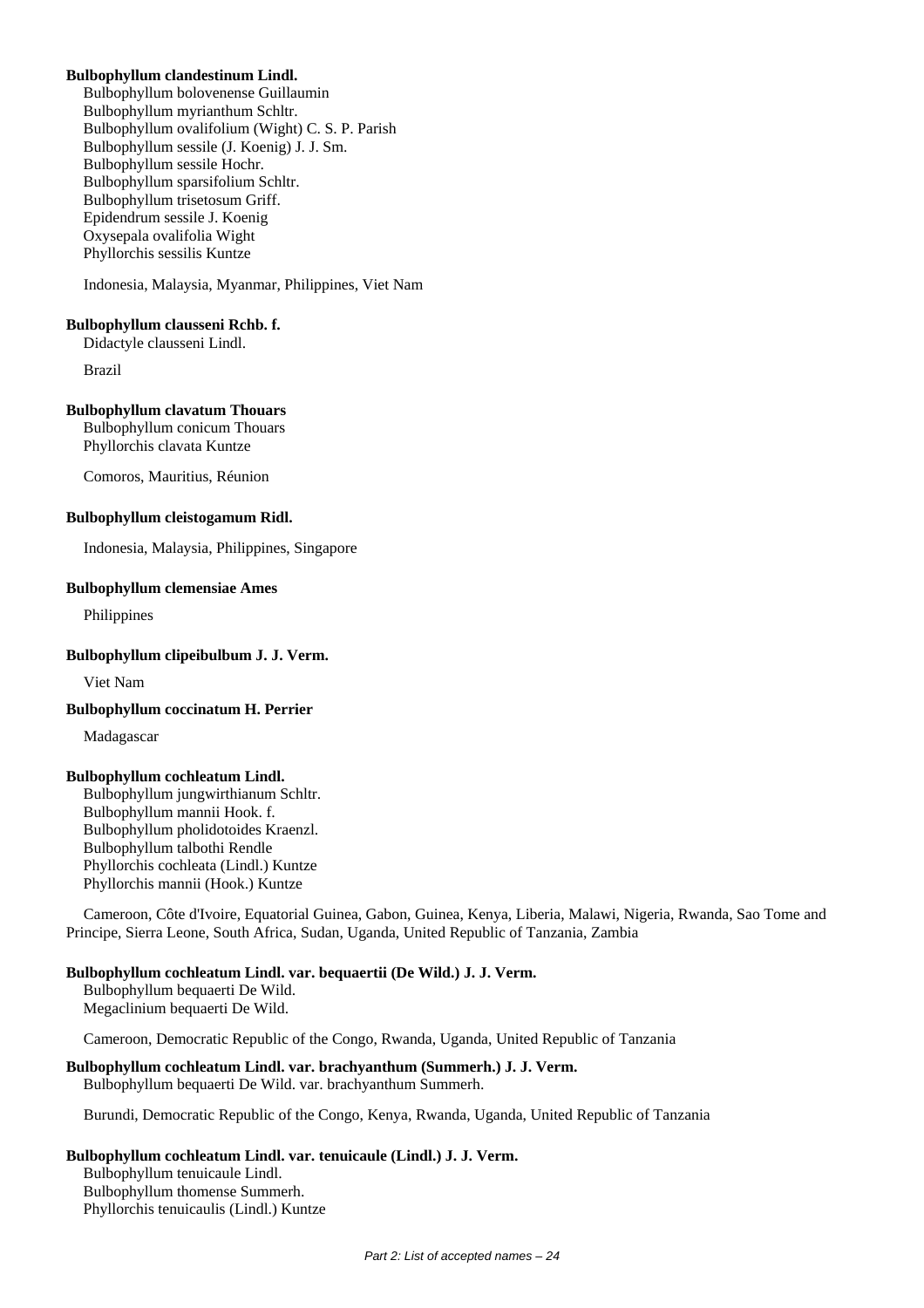Cameroon, Democratic Republic of the Congo, Equatorial Guinea, Kenya, Nigeria, Rwanda, Sao Tome and Principe

### **Bulbophyllum cochlia Garay, Hamer & Siegerist**

Bulbophyllum oculatum Teijsm. & Binn. Bulbophyllum violaceum (Blume) Rchb. f. Cochlia violacea Blume

Indonesia

### **Bulbophyllum cochlioides J. J. Sm.**

Indonesia

### **Bulbophyllum cocoinum Bateman ex Lindl.**

Bulbophyllum andongense Rchb. f. Bulbophyllum brevidenticulatum De Wild. Bulbophyllum vitiense Rolfe

Angola, Cameroon, Côte d'Ivoire, Democratic Republic of the Congo, Gabon, Ghana, Liberia, Sierra Leone, Uganda

### **Bulbophyllum codonanthum Schltr.**

Codonosiphon codonanthum (Schltr.) Schltr.

Indonesia

### **Bulbophyllum coelochilum J. J. Verm.**

Indonesia

## **Bulbophyllum cogniauxianum (Kraenzl.) J. J. Sm.**

Cirrhopetalum cogniauxianum Kraenzl.

Brazil

# **Bulbophyllum collettii King & Pantl.**

India

### **Bulbophyllum colliferum J. J. Sm.**

Bulbophyllum niveo-sulphureum Schltr. Bulbophyllum papulilabium Schltr.

Indonesia, Papua New Guinea

### **Bulbophyllum collinum Schltr.**

Hapalochilus collinus (Schltr.) Garay & W. Kittr.

Papua New Guinea

# **Bulbophyllum colomaculosum Z. H. Tsi & H. C. Chen**

China

# **Bulbophyllum coloratum J. J. Sm.**

Hapalochilus coloratus (J. J. Sm.) Garay & W. Kittr.

Indonesia

# **Bulbophyllum colubrimodum Ames**

Philippines

# **Bulbophyllum colubrinum (Rchb. f.) Rchb. f.**

Bulbophyllum gabunense Schltr. Bulbophyllum imschootianum (Rolfe) De Wild. Bulbophyllum inaequale Rchb. f. Bulbophyllum makakense J. B. Hansen Megaclinium colubrinum Rchb. f.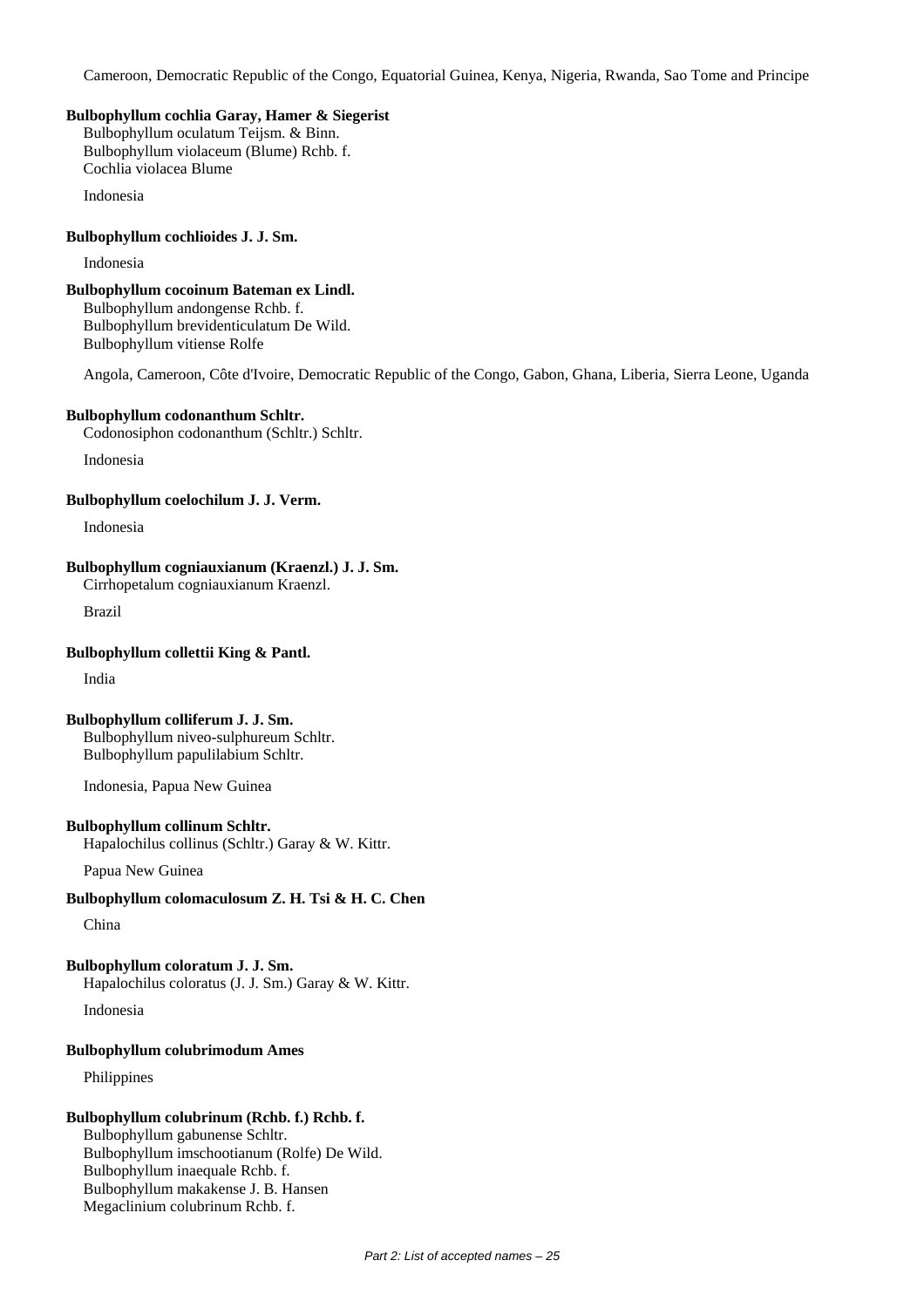Megaclinium imschootianum Rolfe Megaclinium inaequale Rchb. f. Phyllorchis colubrina (Rchb. f.) Kuntze

Angola, Cameroon, Congo, Côte d'Ivoire, Democratic Republic of the Congo, Gabon, Ghana, Nigeria, Sierra Leone

#### **Bulbophyllum comatum Lindl.**

Bulbophyllum hirsutissimum Kraenzl. Phyllorchis comata (Lindl.) Kuntze

Equatorial Guinea, Gabon, Nigeria

# **Bulbophyllum comatum Lindl. var. inflatum (Rolfe) J. J. Verm.**

Bulbophyllum inflatum Rolfe

Côte d'Ivoire, Gabon, Liberia, Rwanda, Sierra Leone

### **Bulbophyllum comberi J. J. Verm.**

Indonesia, Malaysia

### **Bulbophyllum comberipictum J. J. Verm.**

Indonesia, Malaysia

# **Bulbophyllum cominsii Rolfe**

Hyalosema cominsii (Rolfe) Rolfe

Papua New Guinea

# **Bulbophyllum commersonii Thouars**

Phyllorchis commersonii Kuntze Mauritius, Réunion

# **Bulbophyllum commissibulbum J. J. Sm.**

Indonesia

### **Bulbophyllum comorianum H. Perrier**

Comoros, Madagascar

### **Bulbophyllum comosum Collett & Hemsl.**

Phyllorchis comosa (Collet & Hemsl.) Kuntze

Myanmar, Thailand

# **Bulbophyllum complanatum H. Perrier**

Bulbophyllum sigilliforme H. Perrier

Madagascar

# **Bulbophyllum compressilabellatum P. Royen**

Papua New Guinea

# **Bulbophyllum compressum Teijsm. & Binn.**

Indonesia

### **Bulbophyllum comptonii Rendle**

New Caledonia

# **Bulbophyllum concatenatum P. J. Cribb & P. Taylor**

United Republic of Tanzania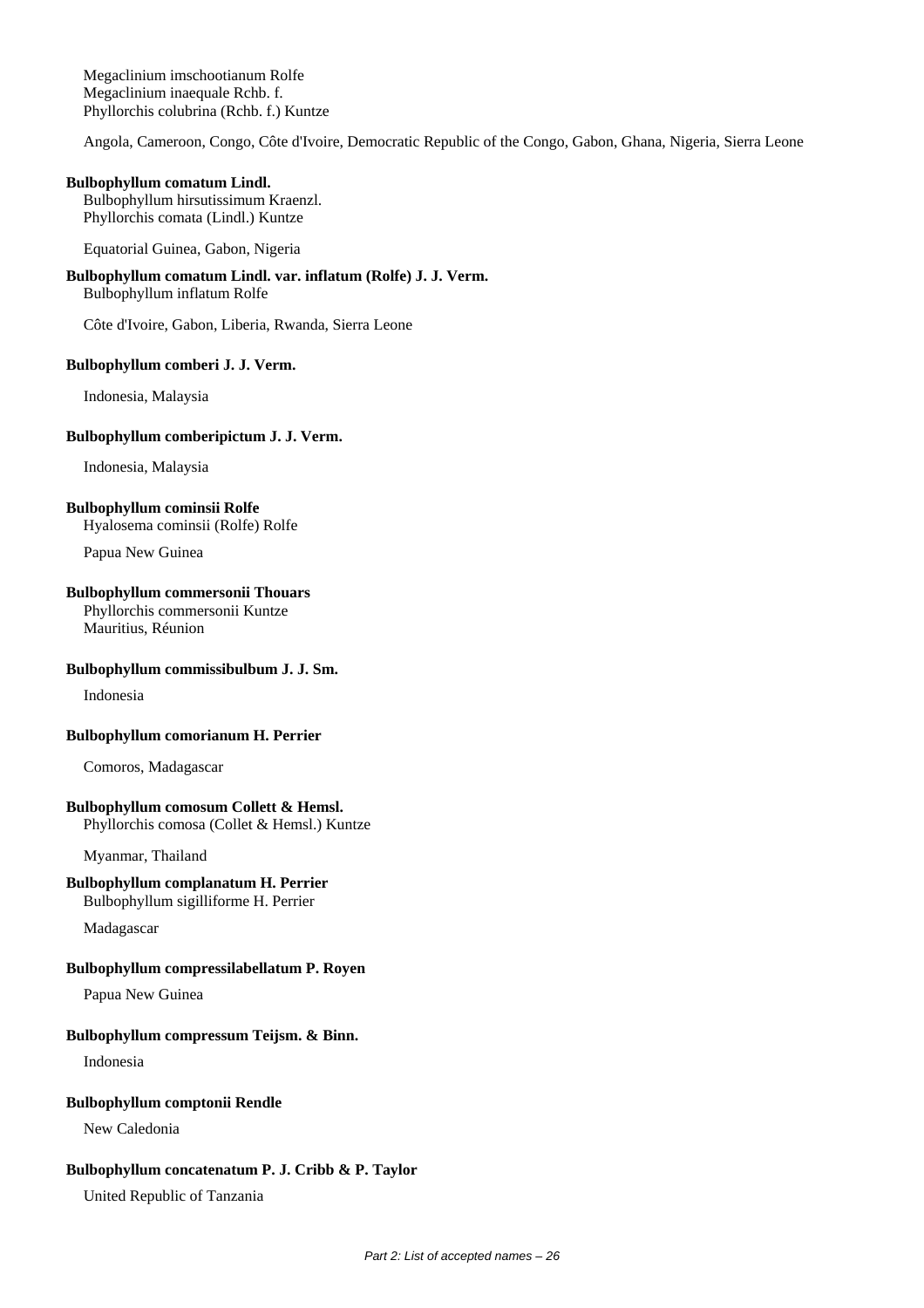### **Bulbophyllum concavibasalis P. Royen**

Hapalochilus concavibasalis (van Royen) Garay & W. Kittr.

Indonesia

# **Bulbophyllum conchidioides Ridl.**

Bulbophyllum pleurothalloides Schltr.

Madagascar

**Bulbophyllum conchophyllum J. J. Sm.** Epicranthes conchophylla (J. J. Sm.) Garay & W. Kittr.

Indonesia

**Bulbophyllum concinnum Hook. f.** Phyllorchis concinna (Hook. f.) Kuntze

Indonesia, Malaysia, Thailand, Viet Nam

# **Bulbophyllum concolor J. J. Sm.**

Hapalochilus concolor (J. J. Sm.) Garay & W. Kittr.

Indonesia

### **Bulbophyllum congestiflorum Ridl.**

Indonesia

# **Bulbophyllum coniferum Ridl.**

Bulbophyllum musciferum Ridl. Bulbophyllum obscurum J. J. Sm.

Indonesia, Malaysia, Philippines

### **Bulbophyllum connatum Carr**

Indonesia

### **Bulbophyllum conspersum J. J. Sm.**

Indonesia

### **Bulbophyllum contortisepalum J. J. Sm.**

Indonesia

# **Bulbophyllum cootesii Clements**

Philippines

### **Bulbophyllum copelandii Ames**

Philippines

### **Bulbophyllum corallinum Tixier & Guillaumin**

China, Thailand, Viet Nam

### **Bulbophyllum cordemoyi Frapp. ex Cordem.**

Réunion

## **Bulbophyllum coriaceum Ridl.**

Bulbophyllum kinabaluense Rolfe Bulbophyllum venustum Ames & C. Schweinf.

Indonesia, Malaysia, Philippines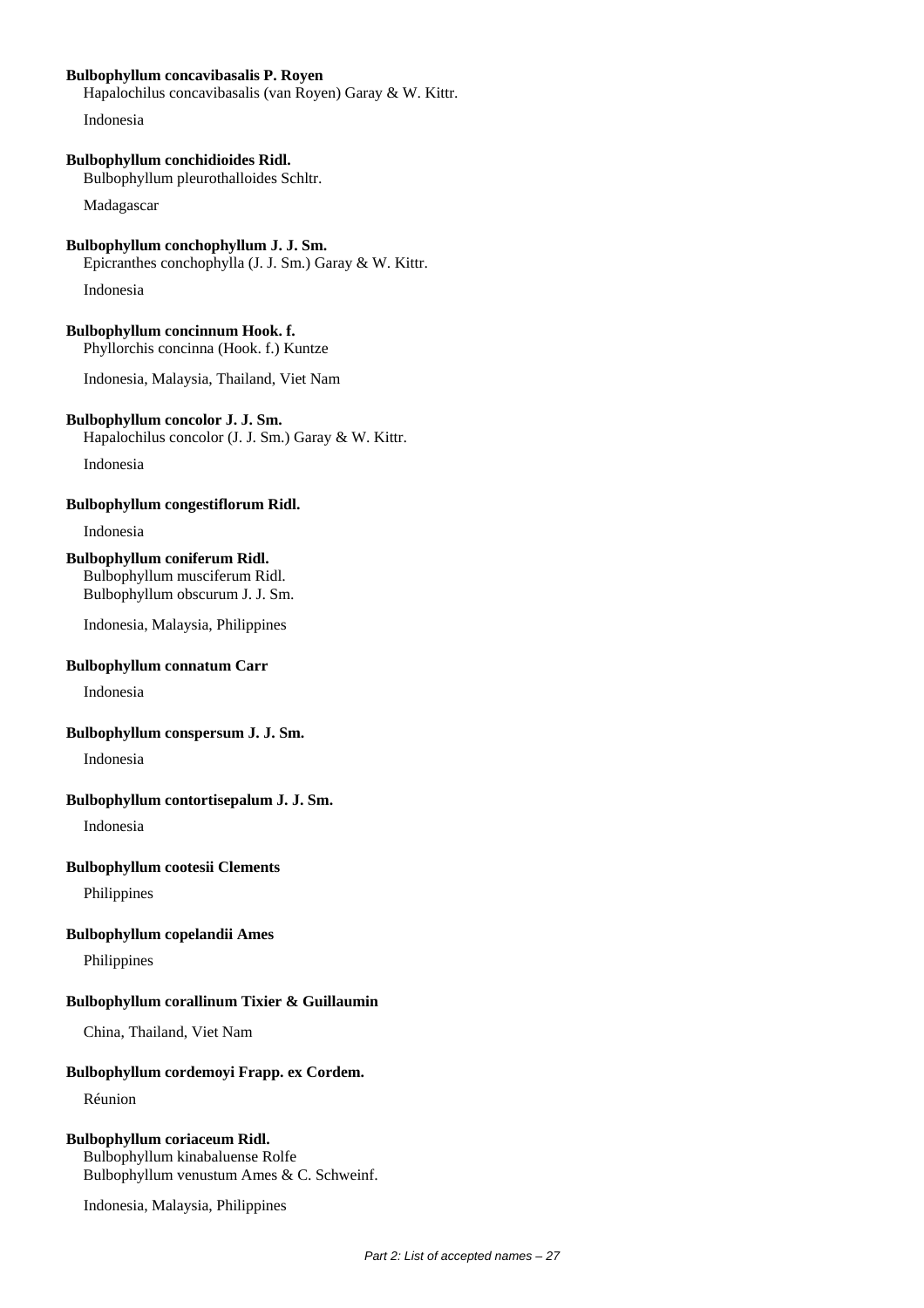### **Bulbophyllum coriophorum Ridl.**

Bulbophyllum compactum Kraenzl. Bulbophyllum crenulatum Rolfe Bulbophyllum mandrakanum Schltr. Bulbophyllum robustum Rolfe

Comoros, Madagascar

### **Bulbophyllum coriscense Rchb. f.**

Phyllorchis coriscensis (Rchb. f.) Kuntze

Gabon

**Bulbophyllum cornu-cervi King & Pantl.**

Bhutan, India

### **Bulbophyllum cornutum (Blume) Rchb. f.**

Bulbophyllum concavum Ames & C. Schweinf. Ephippium cornutum Blume

Indonesia, Philippines

### **Bulbophyllum corolliferum J. J. Sm.**

Bulbophyllum corolliferum J. J. Sm. var. atropurpureum J. J. Sm. Bulbophyllum curtisii (Hook. f.) J. J. Sm. Bulbophyllum curtisii (Hook. f.) Ridl. var. purpureum J. J. Sm. Bulbophyllum pulchellum Ridl. var. purpureum Ridl. Cirrhopetalum concinnum Hook. f. var. purpureum Ridl. Cirrhopetalum curtisii Hook. f. Cirrhopetalum curtisii Hook. f. var. lutescens Garay Cirrhopetalum curtisii Hook. f. var. purpureum Garay

Indonesia, Malaysia, Thailand

### **Bulbophyllum correae Pabst**

Brazil

#### **Bulbophyllum costatum Ames**

Philippines

## **Bulbophyllum coweniorum J. J. Verm. & P. O`Byrne**

Lao People's Democratic Republic

### **Bulbophyllum crassifolium Thwaites ex Trimen**

Phyllorchis crassifolia (Thwaites ex Trimen) Kuntze Trias crassifolia (Thwaites ex Trimen) C. S. Kumar

Sri Lanka

### **Bulbophyllum crassinervium J. J. Sm.**

Indonesia

### **Bulbophyllum crassipes Hook. f.**

Bulbophyllum careyanum (Hook. f.) Sprengel var. crassipes (Hook.) Pradhan Phyllorchis crassipes (Hook. f.) Kuntze

Bhutan, India, Malaysia, Myanmar, Thailand

### **Bulbophyllum crassipetalum H. Perrier**

Madagascar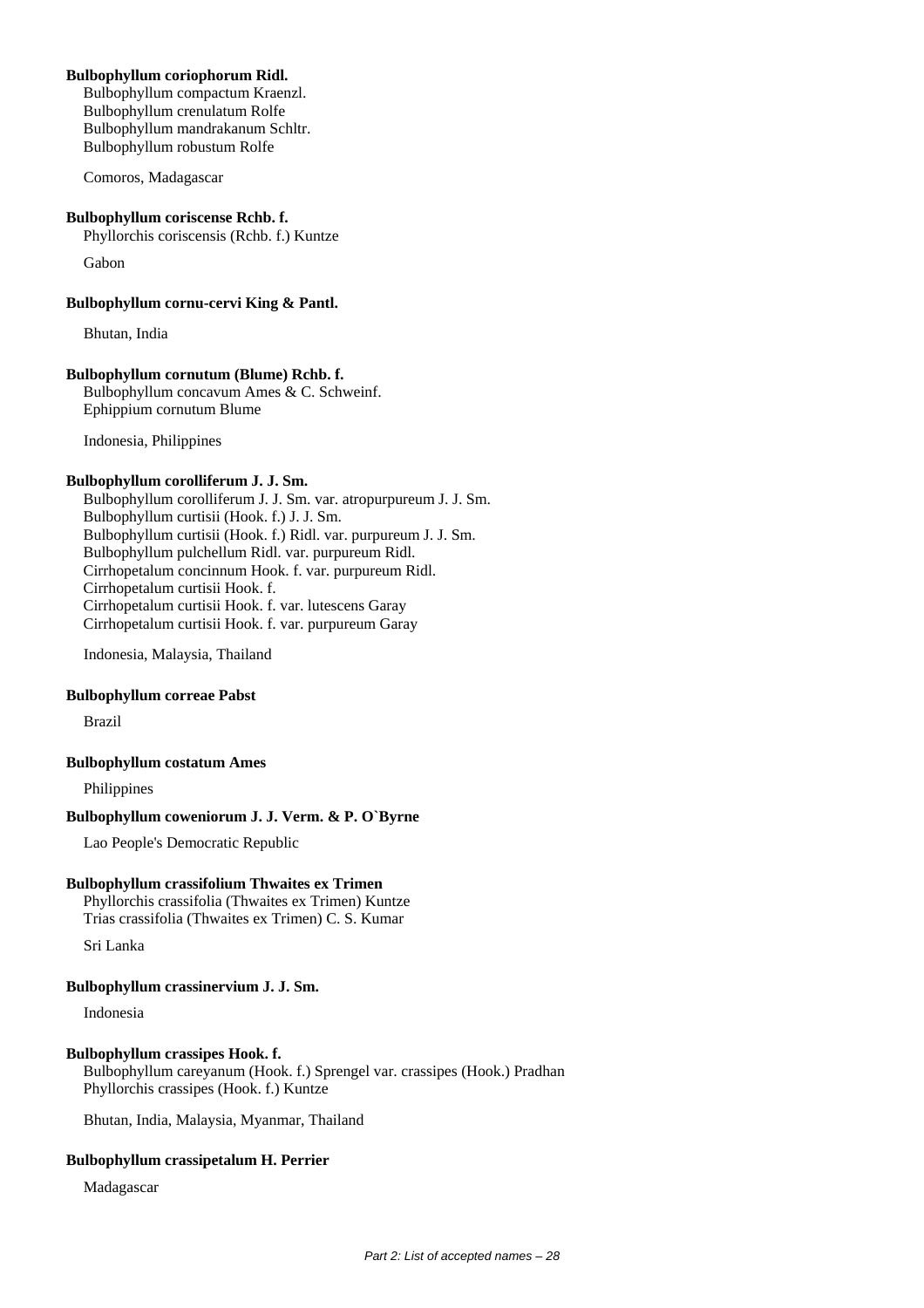### **Bulbophyllum crassissimum J. J. Sm.**

Indonesia

### **Bulbophyllum crassiusculifolium Aver.**

Viet Nam

### **Bulbophyllum crenilabium W. Kittr.**

Bulbophyllum pictum Schltr.

Papua New Guinea

## **Bulbophyllum crepidiferum J. J. Sm.**

Indonesia

### **Bulbophyllum cribbianum Toscano**

Bulbophyllum micropetalum Barb. Rodr.

Brazil

### **Bulbophyllum crispatisepalum P. Royen**

Papua New Guinea

# **Bulbophyllum croceum (Blume) Lindl.**

Bulbophyllum medusella Ridl. Diphyes crocea Blume Phyllorchis crocea (Blume) Kuntze

Indonesia

# **Bulbophyllum crocodilus J. J. Sm.**

Indonesia

# **Bulbophyllum cruciatum J. J. Sm.**

Bulbophyllum immobile Schltr. Hapalochilus cruciatus (J. J. Sm.) Garay & W. Kittr. Hapalochilus immobilis (Schltr.) Garay, Hamer & Siegerist

Indonesia, Papua New Guinea

### **Bulbophyllum cruciferum J. J. Sm.**

Indonesia

### **Bulbophyllum cruentum Garay, Hamer & Siegerist**

Papua New Guinea

### **Bulbophyllum cruttwellii J. J. Verm.**

Indonesia, Papua New Guinea

### **Bulbophyllum cryptanthoides J. J. Sm.**

Bulbophyllum cryptanthum Schltr.

Papua New Guinea

### **Bulbophyllum cryptanthum Cogn.**

Brazil

# **Bulbophyllum cryptophoranthus Garay**

Bulbophyllum cryptophoranthoides Garay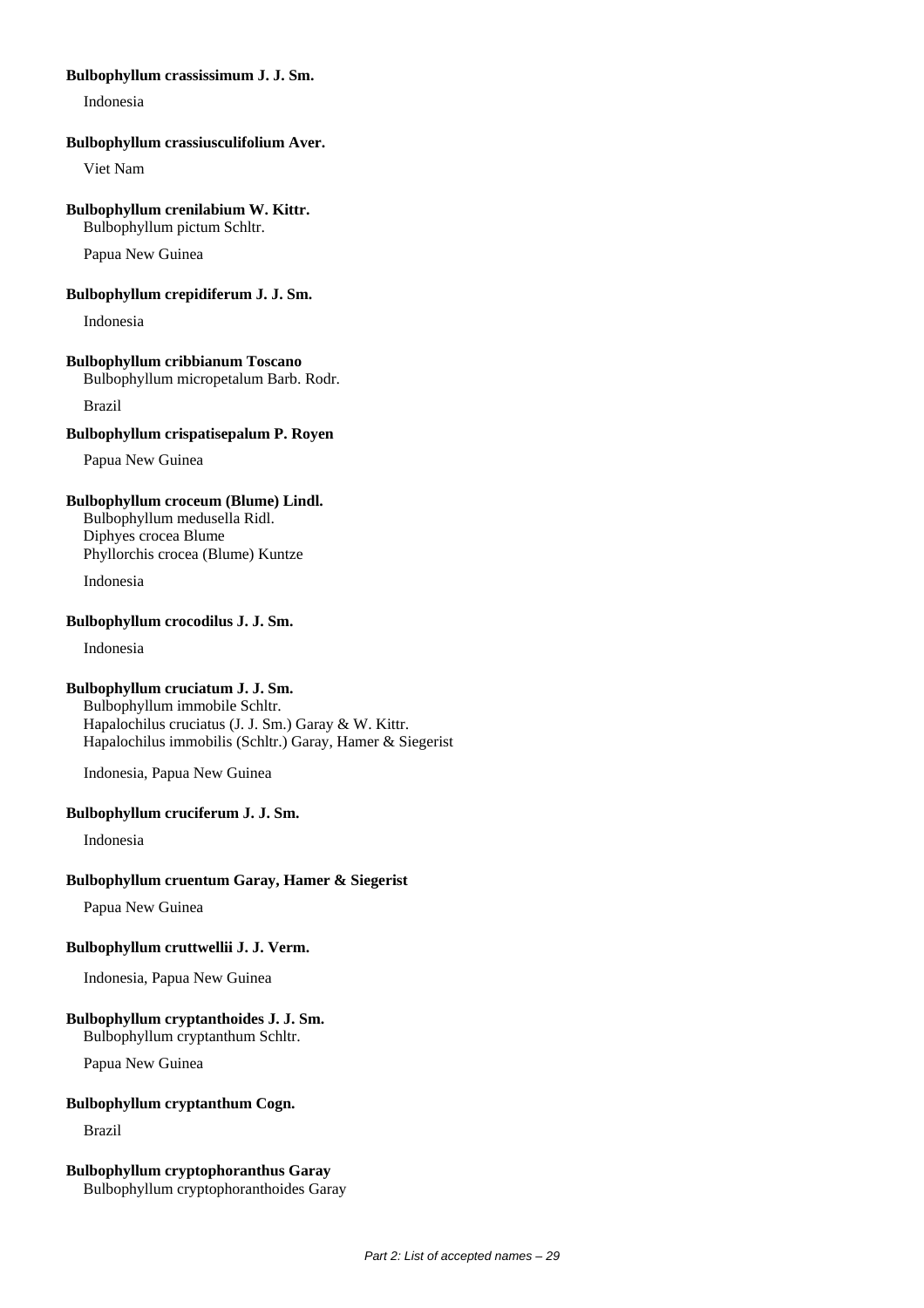### Philippines

### **Bulbophyllum cryptostachyum Schltr.**

Madagascar

### **Bulbophyllum cubicum Ames**

Philippines

### **Bulbophyllum cucullatum Schltr.**

Hapalochilus cucullatus (Schltr.) Garay & W. Kittr.

Papua New Guinea

### **Bulbophyllum culex Ridl.**

Indonesia

### **Bulbophyllum cumingii (Lindl.) Rchb. f.**

Bulbophyllum amesianum (Rolfe) J. J. Sm. Bulbophyllum stramineum Ames Cirrhopetalum amesianum Rolfe Cirrhopetalum cumingii Lindl. Phyllorchis cumingii (Lindl.) Kuntze

Philippines

### **Bulbophyllum cuneatum Rolfe**

Philippines

### **Bulbophyllum cuniculiforme J. J. Sm.**

Hapalochilus cuniculiformis (J. J. Sm.) Garay & W. Kittr.

Indonesia

### **Bulbophyllum cupreum Lindl.**

Bulbophyllum pechei W.Bull Phyllorchis cuprea (Lindl.) Kuntze

India, Malaysia, Myanmar, Philippines, Thailand

### **Bulbophyllum curranii Ames**

Philippines

### **Bulbophyllum curvibulbum Frapp. ex Cordem.**

Réunion

### **Bulbophyllum curvicaule Schltr.**

Papua New Guinea

### **Bulbophyllum curvifolium Schltr.**

Madagascar

### **Bulbophyllum curvimentatum J. J. Verm.**

Equatorial Guinea, Sao Tome and Principe

# **Bulbophyllum cuspidipetalum J. J. Sm.**

Indonesia, Malaysia, Papua New Guinea

# **Bulbophyllum cyanotriche J. J. Verm.**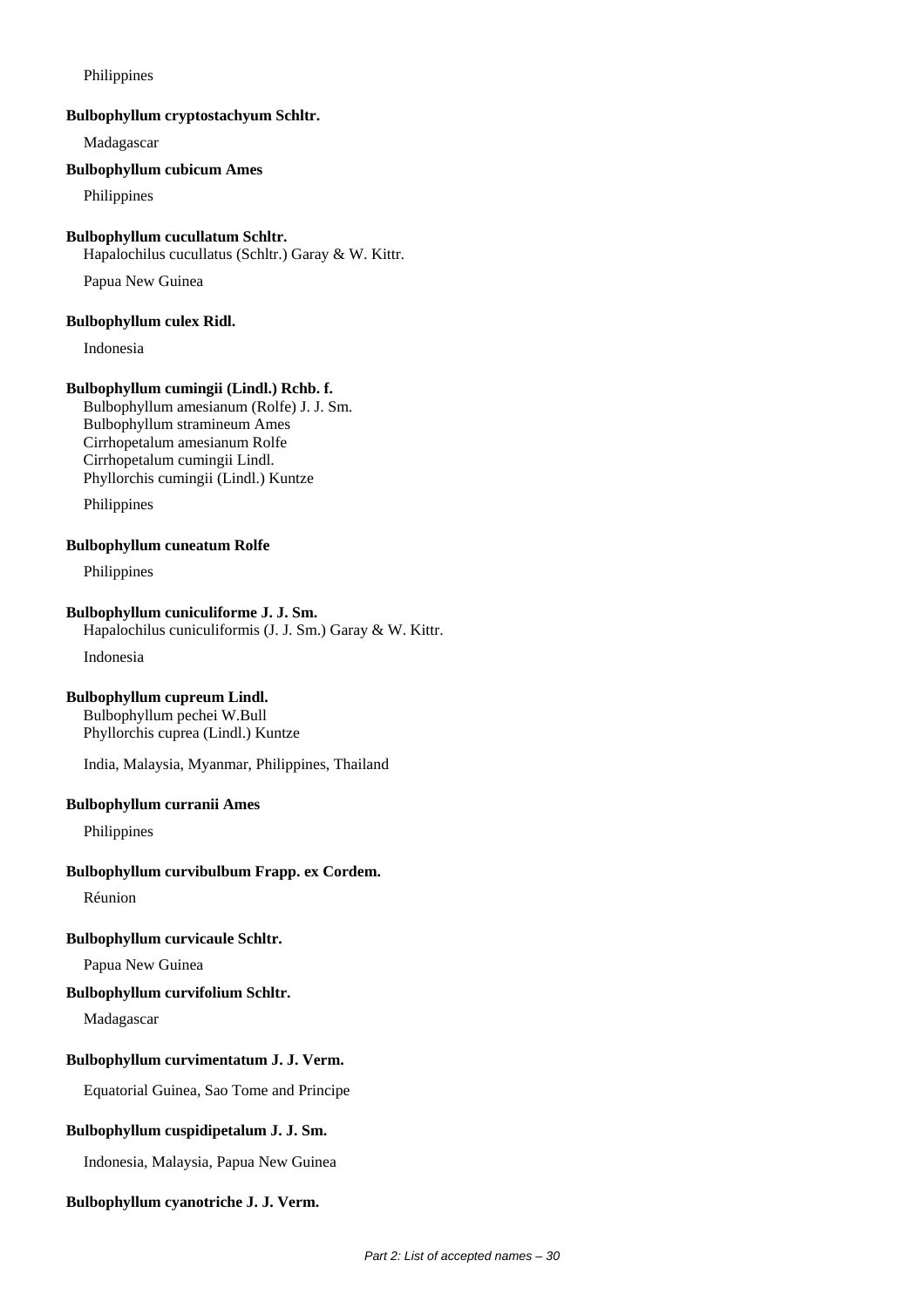### Malaysia

#### **Bulbophyllum cyclanthum Schltr.**

Madagascar

### **Bulbophyllum cycloglossum Schltr.**

Peltopus cycloglossum (Schltr.) Szlach. & Marg.

Indonesia, Papua New Guinea

### **Bulbophyllum cyclopense J. J. Sm.**

Indonesia

### **Bulbophyllum cyclophoroides J. J. Sm.**

Indonesia

### **Bulbophyllum cyclophyllum Schltr.**

Papua New Guinea

### **Bulbophyllum cyclosepalon Carr**

Cirrhopetalum cyclosepalon (Carr) Garay, Hamer & Siegerist

Malaysia

# **Bulbophyllum cylindraceum Lindl.**

Bulbophyllum cylindraceum Lindl. var. khasynaum (Griff.) Hook. f. Bulbophyllum imbricatum Griff. Phyllorchis cylindracea (Lindl.) Kuntze

Bhutan, India, Indonesia

### **Bulbophyllum cylindricum King & Pantl.**

India

#### **Bulbophyllum cylindrobulbum Schltr.**

Bulbophyllum acutibrachium J. J. Sm. Bulbophyllum angiense J. J. Sm. Bulbophyllum constrictilabre J. J. Sm. Bulbophyllum cordilabium P. Royen Bulbophyllum disjunctibulbum J. J. Sm. Bulbophyllum equivestigium A. Gilli Bulbophyllum ferruginescens Schltr. Bulbophyllum govidjoae Schltr. Bulbophyllum imitans Schltr. Bulbophyllum kempterianum Schltr. Bulbophyllum longiserpens Schltr. Bulbophyllum microcharis Schltr. Bulbophyllum pallidiflavum Schltr. Bulbophyllum perlongum Schltr. Bulbophyllum remotum J. J. Sm. Bulbophyllum sculptum J. J. Sm. Bulbophyllum subalpinum P. Royen Bulbophyllum uduense Schltr.

Indonesia, Papua New Guinea, Solomon Islands

# **Bulbophyllum cylindrocarpum Frapp ex Cordem.**

Madagascar, Réunion

**Bulbophyllum cylindrocarpum Frapp ex Cordem. var. aurantiacum Frapp. ex**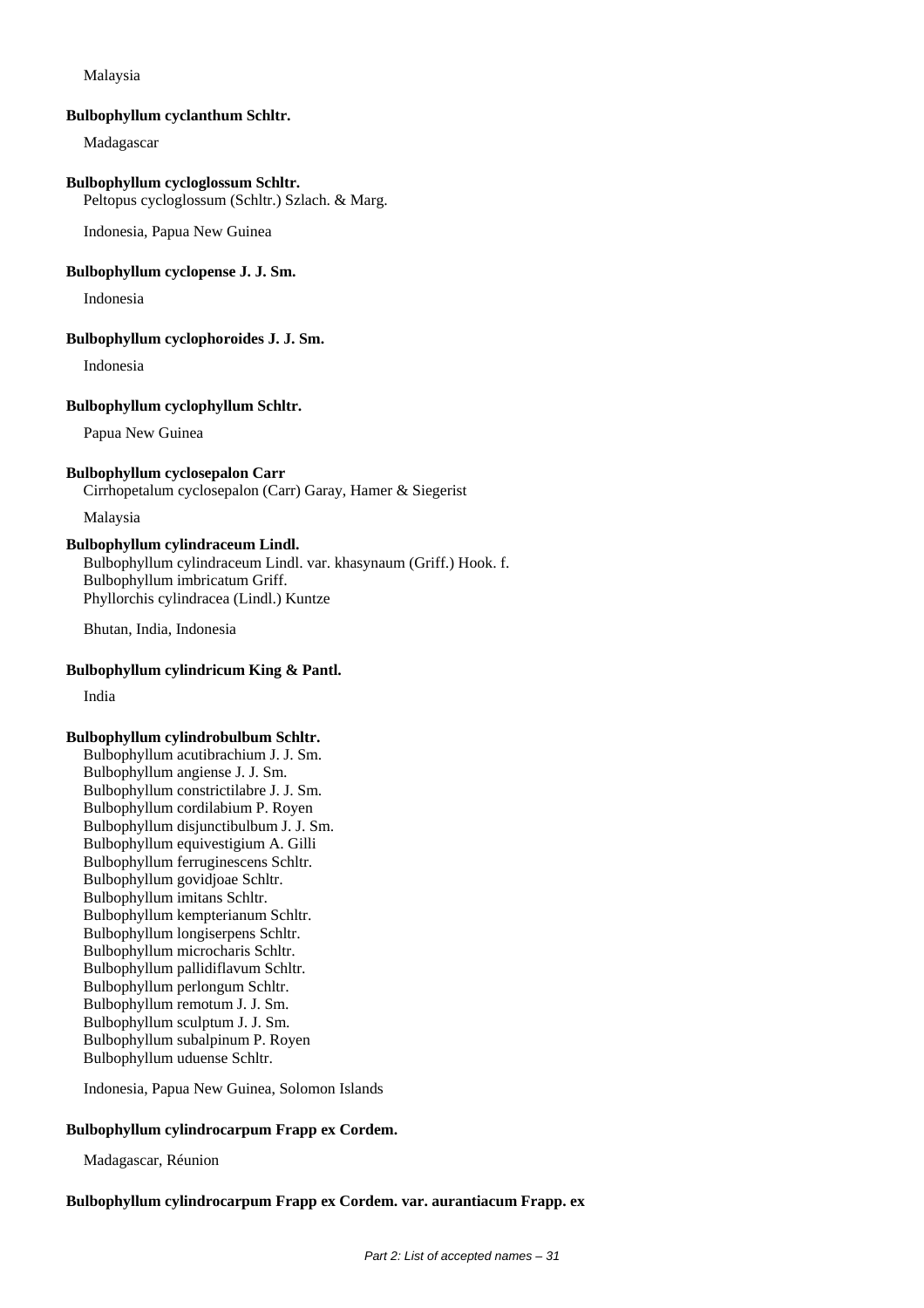Réunion

### **Bulbophyllum cylindrocarpum Frapp ex Cordem. var. olivacea Frapp. ex Cordem.**

Réunion

### **Bulbophyllum cylindrocarpum Frapp. ex Cordem. var. andringitrense Bosser**

Madagascar

#### **Bulbophyllum dagamense Ames**

Philippines

#### **Bulbophyllum dalatense Gagnep.**

Viet Nam

### **Bulbophyllum danii Pérez-Vera**

Côte d'Ivoire

### **Bulbophyllum dasypetalum Rolfe ex Ames**

Bulbophyllum vanoverberghii Ames

Philippines

### **Bulbophyllum dasyphyllum Schltr.**

Papua New Guinea

### **Bulbophyllum dawongense J. J. Sm.**

Indonesia

### **Bulbophyllum dayanum Rchb. f.**

Bulbophyllum dyphoniae Tixier Bulbophyllum hispidum Ridl. Phyllorchis dayana (Rchb. f.) Kuntze Trias dayanum Grant

Cambodia, Malaysia, Myanmar, Thailand, Viet Nam

## **Bulbophyllum dearei Rchb. f.**

Bulbophyllum dearei Veitch Bulbophyllum godseffianum Weathers Bulbophyllum goebelianum Kraenzl. Bulbophyllum punctatum Ridl. Bulbophyllum reticosum Ridl. Phyllorchis dearei (Rchb. f.) Kuntze Sarcopodium dearei Hort.

Indonesia, Malaysia, Philippines

#### **Bulbophyllum debile Bosser**

Madagascar

#### **Bulbophyllum debrincatiae J. J. Verm.**

Philippines

# **Bulbophyllum debruynii J. J. Sm.**

Indonesia

#### **Bulbophyllum decarhopalon Schltr.**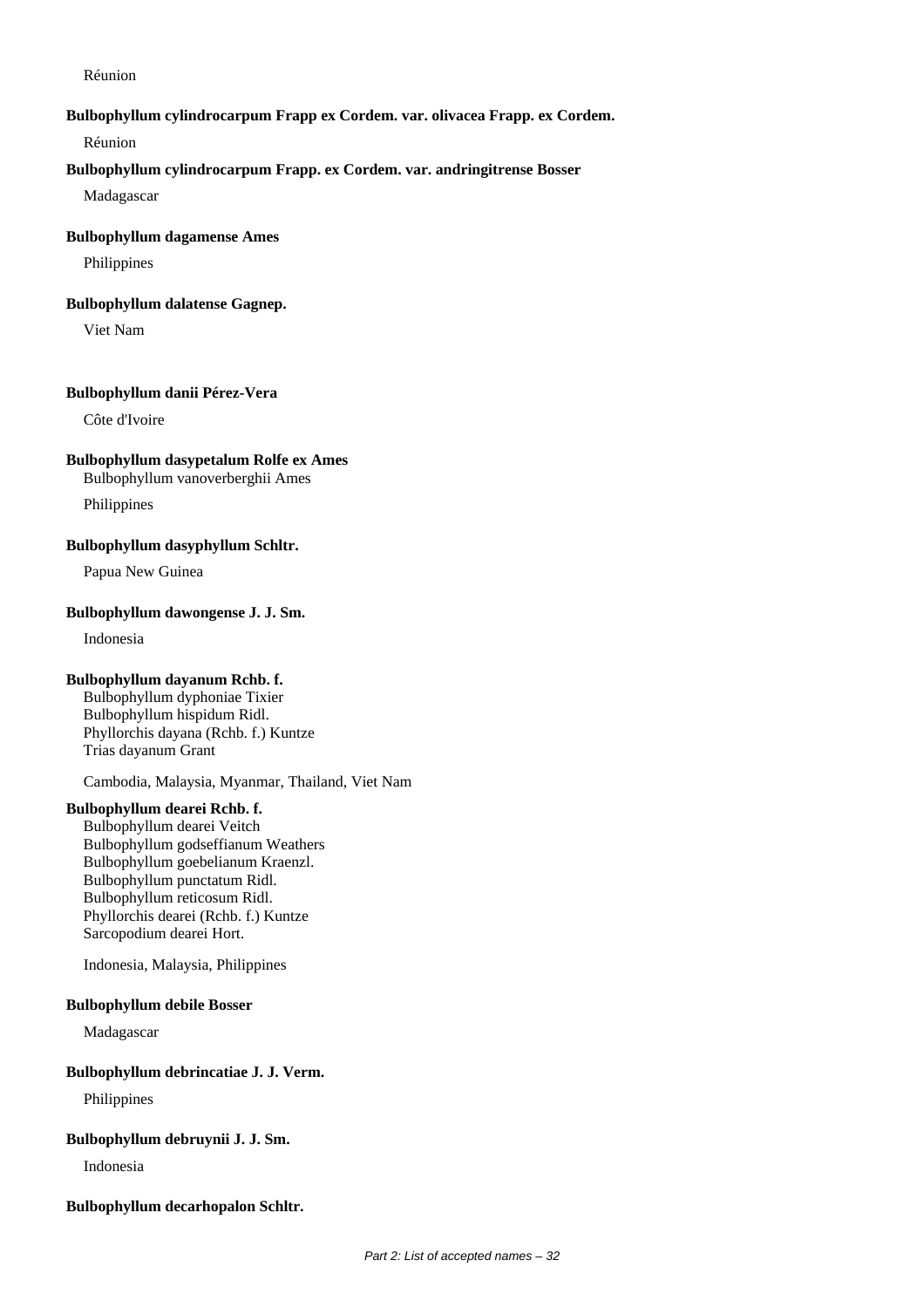Epicranthes decarhopalon (Schltr.) Garay & W. Kittr.

Papua New Guinea

### **Bulbophyllum decaryanum H. Perrier**

Madagascar

### **Bulbophyllum decatriche J. J. Verm.**

Indonesia

# **Bulbophyllum deceptum Ames**

Philippines

### **Bulbophyllum decumbens Schltr.**

Papua New Guinea

# **Bulbophyllum decurrentilobum J. J. Verm. & P. O`Byrne**

Indonesia

### **Bulbophyllum decurviscapum J. J. Sm.**

Indonesia

### **Bulbophyllum decurvulum Schltr.** Hapalochilus decurvulus (Schltr.) Garay & W. Kittr.

Papua New Guinea

### **Bulbophyllum dekockii J. J. Sm.** Bulbophyllum jugicola P. Royen

Indonesia, Papua New Guinea

### **Bulbophyllum delicatulum Schltr.**

Indonesia

### **Bulbophyllum delitescens Hance**

Cirrhopetalum delitescens (Hanche) Rolfe Cirrhopetalum mirificum Gagnep.

China, India, Viet Nam

### **Bulbophyllum deltoideum Ames & C. Schweinf.** Bulbophyllum angustatifolium J. J. Sm.

Indonesia, Philippines

### **Bulbophyllum deminutum J. J. Sm.**

Indonesia

### **Bulbophyllum dempoense J. J. Sm.**

Indonesia

### **Bulbophyllum dendrobioides J. J. Sm.**

Indonesia

### **Bulbophyllum dendrochiloides Schltr.**

Indonesia, Papua New Guinea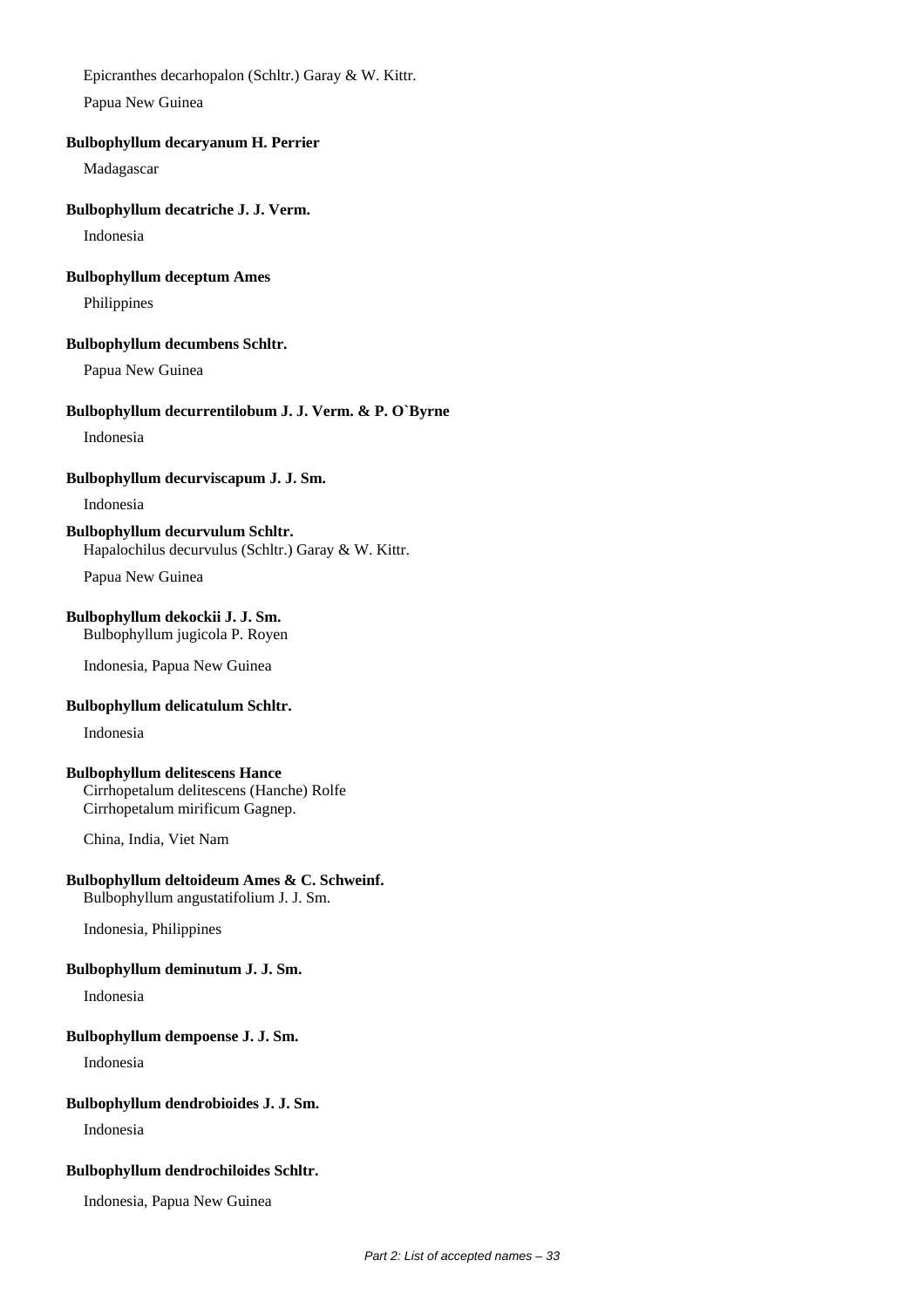# **Bulbophyllum dennisii J. J. Wood**

Hyalosema dennisii (J. J. Wood) Rysy

Solomon Islands

### **Bulbophyllum densibulbum W. Kittr.**

Bulbophyllum cylindrocarpum Schltr.

Papua New Guinea

# **Bulbophyllum densifolium Schltr.**

Papua New Guinea

### **Bulbophyllum densum Thouars**

Phyllorchis densa Kuntze Mauritius, Réunion

### **Bulbophyllum denticulatum Rolfe**

Côte d'Ivoire, Liberia, Sierra Leone

# **Bulbophyllum dentiferum Ridl.**

Cirrhopetalum dentiferum (Ridl.) Garay, Hamer & Siegerist

Malaysia, Thailand

# **Bulbophyllum dependens Schltr.**

Papua New Guinea

# **Bulbophyllum depressum King & Pantl.**

Bulbophyllum acutum J. J. Sm. Bulbophyllum hastatum T. Tang & F. T. Wang

China, India, Indonesia, Thailand

## **Bulbophyllum desmanthum Tuyama**

Palau

# **Bulbophyllum desmotrichoides Schltr.**

Bulbophyllum planifolium W. Kittr

Bulbophyllum breviscapum J. J. Sm.

Indonesia, Papua New Guinea

# **Bulbophyllum devium J. B. Comber**

Indonesia

# **Bulbophyllum devogelii J. J. Verm.**

Indonesia

# **Bulbophyllum dewildei J. J. Verm.**

Indonesia

# **Bulbophyllum dhaninivatii Seidenf.**

Thailand

# **Bulbophyllum dianthum Schltr.**

Indonesia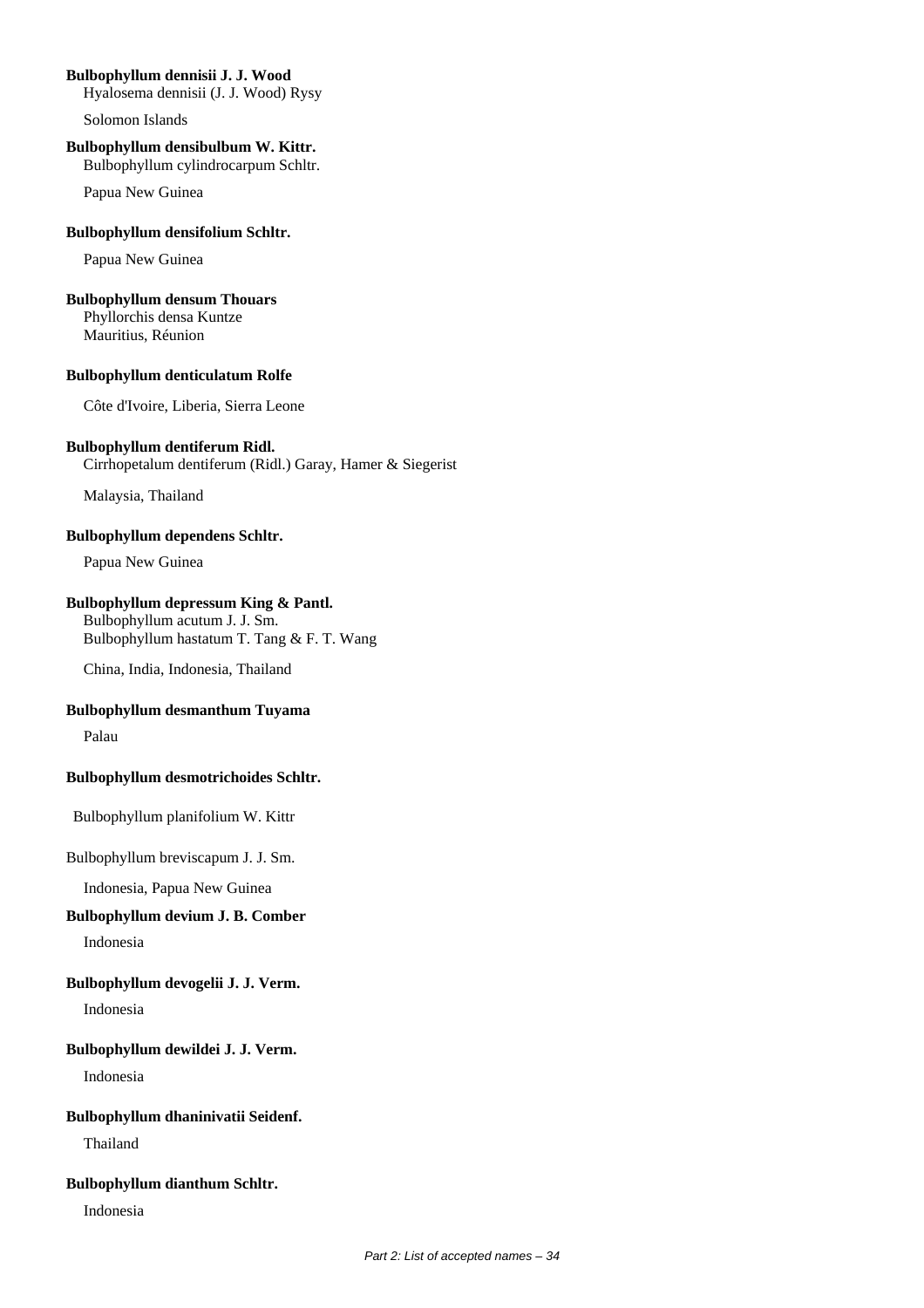# **Bulbophyllum dibothron J. J. Verm. & A. L. Lamb**

Malaysia

### **Bulbophyllum dichaeoides Schltr.**

Papua New Guinea

# **Bulbophyllum dichilus Schltr.**

Papua New Guinea

# **Bulbophyllum dichotomum J. J. Sm.**

Indonesia, Papua New Guinea, Solomon Islands, Vanuatu

# **Bulbophyllum dickasonii Seidenf.**

Myanmar, Thailand

# **Bulbophyllum dictyoneuron Schltr.**

Papua New Guinea

# **Bulbophyllum didymotropis Seidenf.**

Thailand

# **Bulbophyllum digoelense J. J. Sm.**

Indonesia, Papua New Guinea

# **Bulbophyllum diplantherum Carr**

Malaysia

# **Bulbophyllum diploncos Schltr.**

Indonesia

# **Bulbophyllum dischidiifolium J. J. Sm.**

Indonesia

# **Bulbophyllum dischorense Schltr.**

Papua New Guinea

# **Bulbophyllum discilabium H. Perrier**

Madagascar

### **Bulbophyllum discolor Schltr.**

Bulbophyllum commocardium Garay, Hamer & Siegerist Peltopus discolor (Schltr.) Szlach. & Marg.

Indonesia, Papua New Guinea

### **Bulbophyllum discolor Schltr. var. cubitale J. J. Verm.** Peltopus cubitalis (J. J. Verm.) Szlach. & Marg.

Papua New Guinea

# **Bulbophyllum disjunctum Ames & C. Schweinf.**

Indonesia, Malaysia, Philippines

# **Bulbophyllum dissitiflorum Seidenf.**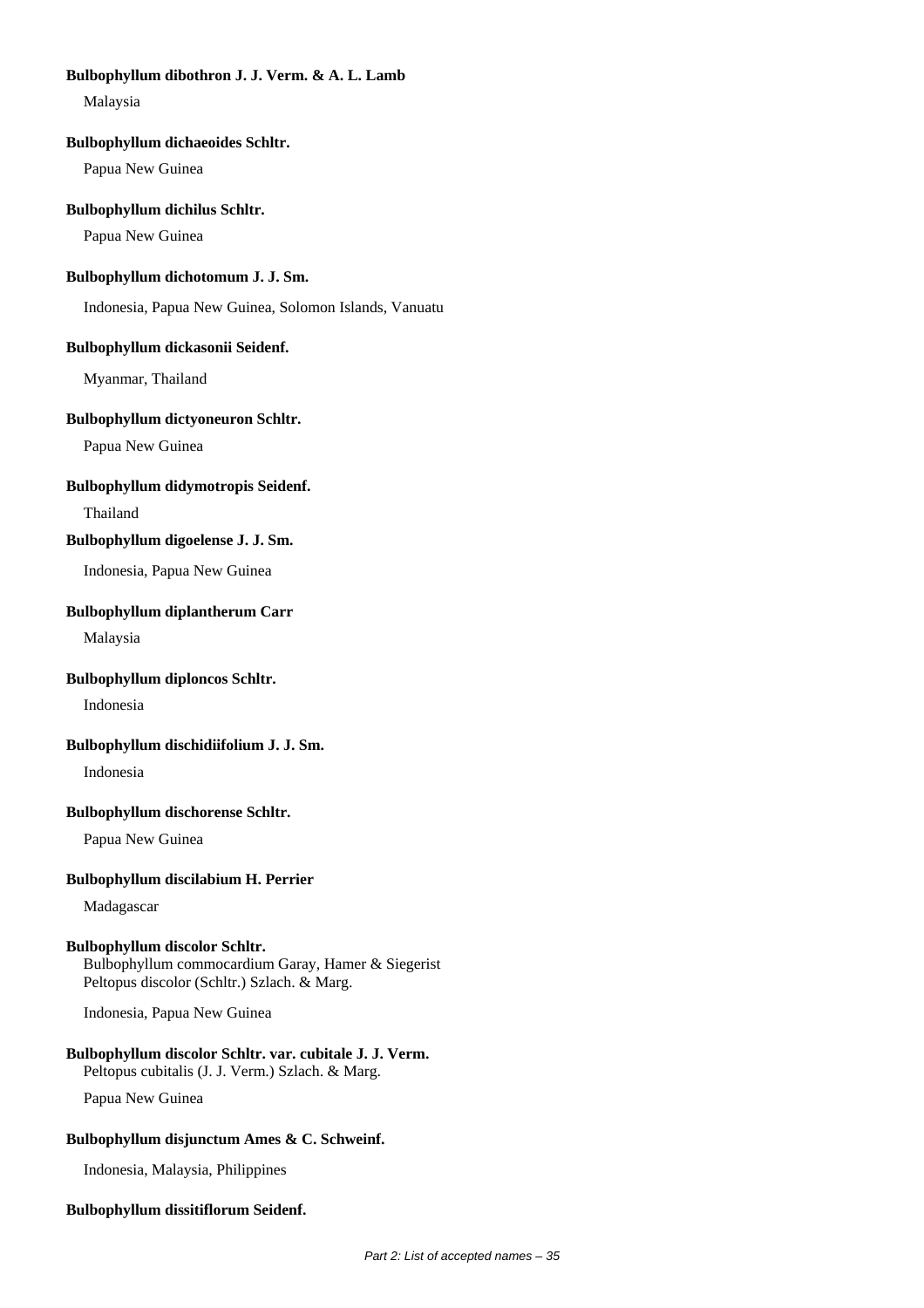Lao People's Democratic Republic, Thailand

### **Bulbophyllum dissolutum Ames**

Philippines

### **Bulbophyllum distichobulbum P. J. Cribb**

Samoa

### **Bulbophyllum distichum Schltr.**

Papua New Guinea

### **Bulbophyllum divaricatum H. Perrier**

Madagascar

### **Bulbophyllum djamuense Schltr.**

Papua New Guinea

### **Bulbophyllum dolabriforme J. J. Verm.**

Cameroon, Nigeria

### **Bulbophyllum dolichoblepharon (Schltr.) J. J. Sm.**

Cirrhopetalum dolichoblepharon Schltr.

Indonesia

## **Bulbophyllum dolichoglottis Schltr.**

Hapalochilus dolichoglottis (Schltr.) Garay & W. Kittr.

Papua New Guinea

# **Bulbophyllum doryphoroide Ames**

Philippines

# **Bulbophyllum dracunculus J. J. Verm.**

Malaysia

### **Bulbophyllum dransfieldii J. J. Verm.**

Indonesia

### **Bulbophyllum drepanosepalum J. J. Verm.**

Papua New Guinea

## **Bulbophyllum dryadum Schltr.**

Papua New Guinea

### **Bulbophyllum dryas Ridl.**

Indonesia, Malaysia

## **Bulbophyllum drymoglossum Maxim.**

Bulbophyllum somai Hayata

China, Japan, Republic of Korea, Taiwan Province of China

### **Bulbophyllum dschischungarense Schltr.**

Papua New Guinea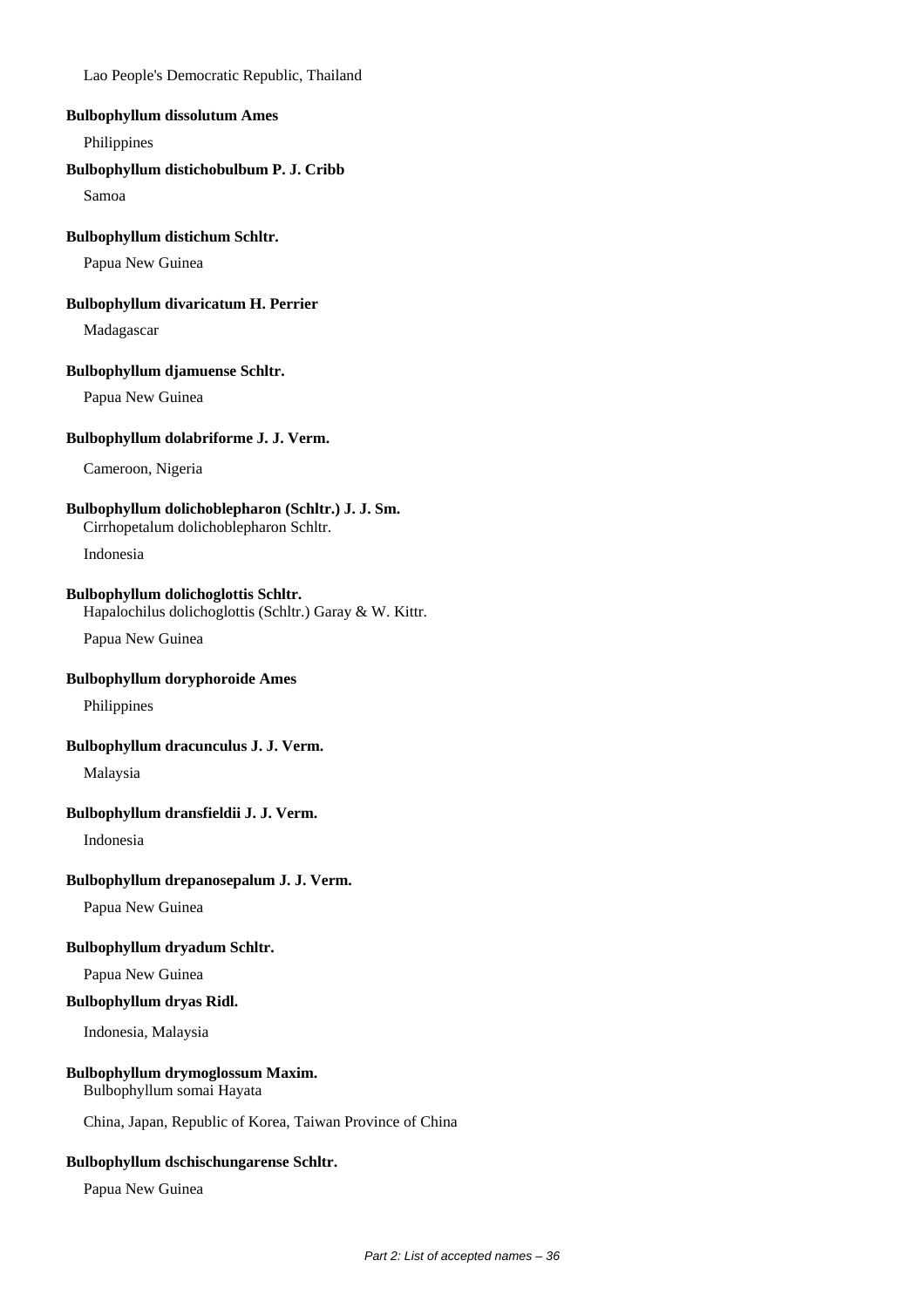### **Bulbophyllum dubium J. J. Sm.**

Indonesia

### **Bulbophyllum dunstervillei Garay**

Venezuela

#### **Bulbophyllum dusenii Kraenzl.**

Brazil

## **Bulbophyllum ebracteolatum Kraenzl.**

Philippines

#### **Bulbophyllum ebulbe Schltr.**

Bulbophyllum nigroscapum Ames Bulbophyllum polypodioides Schltr.

Fiji, India, Indonesia, New Caledonia, Papua New Guinea, Samoa, Solomon Islands, Vanuatu

#### **Bulbophyllum echinochilum Kraenzl.**

Philippines

#### **Bulbophyllum echinolabium J. J. Sm.**

Indonesia

#### **Bulbophyllum echinulus Seidenf.**

Thailand

#### **Bulbophyllum eciliatum Schltr.**

Papua New Guinea

# **Bulbophyllum ecornutum (J. J. Sm.) J. J. Sm.**

Bulbophyllum cornutum (Blume) Rchb. f. var. ecornutum J. J. Sm. Bulbophyllum ecornutum J. J. Sm. var. daliense J. J. Sm. Bulbophyllum ecornutum J. J. Sm. var. teloense J. J. Sm.

Indonesia, Thailand

#### **Bulbophyllum edentatum H. Perrier**

Madagascar

#### **Bulbophyllum elachanthe J. J. Verm.**

Indonesia, Malaysia

# **Bulbophyllum elaphoglossum Schltr.**

Indonesia

# **Bulbophyllum elasmatopus Schltr.**

Papua New Guinea

#### **Bulbophyllum elassoglossum Siegerist**

Philippines

### **Bulbophyllum elassonotum Summerh.**

India, Thailand, Viet Nam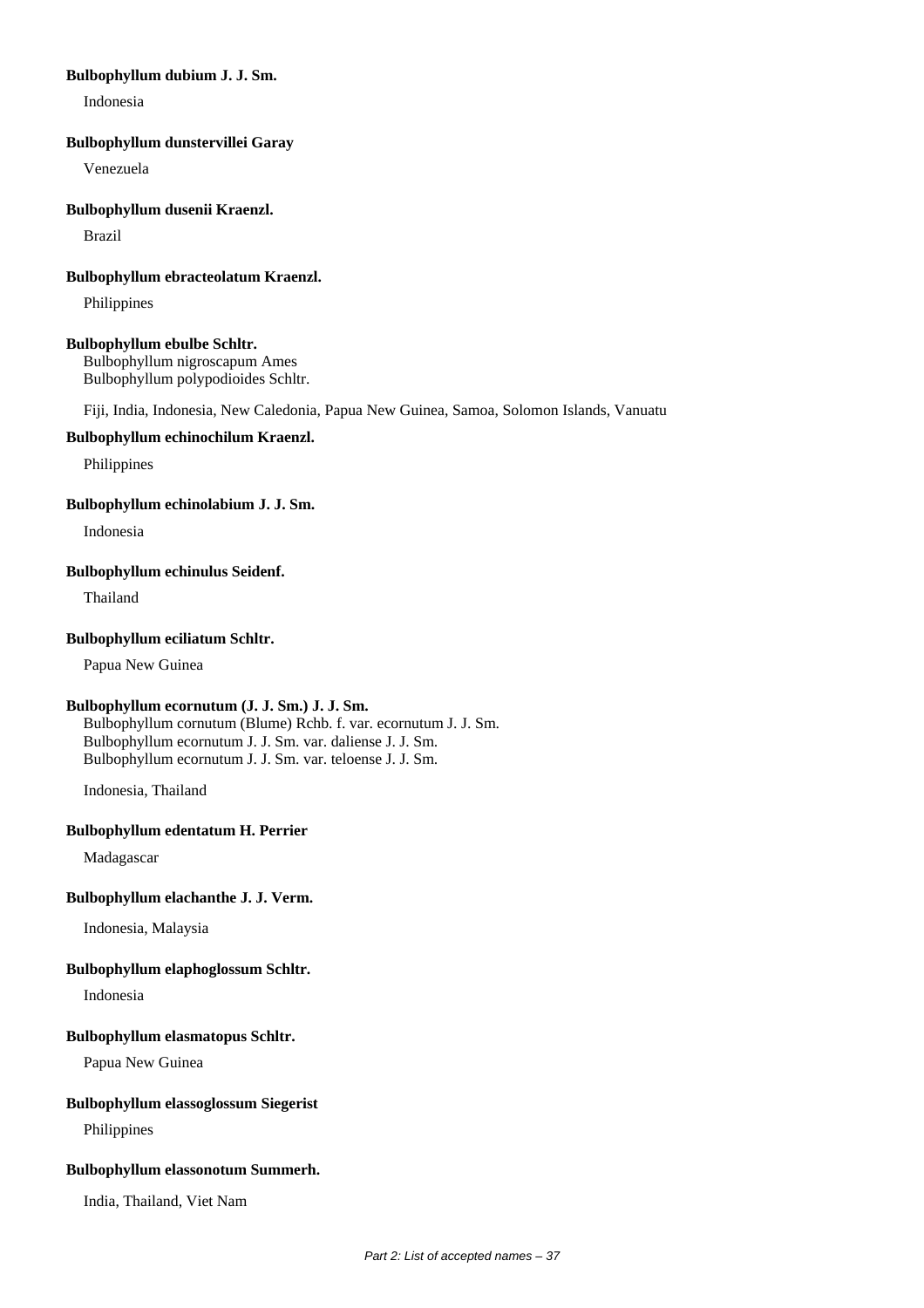## **Bulbophyllum elatum (Hook. f.) J. J. Sm.**

Cirrhopetalum elatum Hook. f. Phyllorchis elata (Hook. f.) Kuntze

Bhutan, India, Nepal, Viet Nam

#### **Bulbophyllum elbertii J. J. Sm.**

Hyalosema elbertii (J. J. Sm.) Rolfe

Indonesia

# **Bulbophyllum electrinum Seidenf.**

Bulbophyllum hirundinis (Gagnep.) Seidenf. var. electrinum S. S. Ying Cirrhopetalum aurantiacum W. W. Sm. Cirrhopetalum melinanthum Schltr.

China

# **Bulbophyllum elegans Gardner ex Thwaites**

 Bulbophyllum balaeniceps Rchb. f. Phyllorchis elegans (Gardn. Ex Thw.) Kuntze

India, Sri Lanka

#### **Bulbophyllum elegantius Schltr.**

Papua New Guinea

# **Bulbophyllum elegantulum (Rolfe) J. J. Sm.**

Bulbophyllum pileolatum (Klinge) J. J. Sm. Cirrhopetalum elegantulum Rolfe Cirrhopetalum pileolatum Klinge

India

# **Bulbophyllum elephantinum J. J. Sm.**

Hyalosema elephantinum (J. J. Sm.) Rolfe

Indonesia

# **Bulbophyllum elevatopunctatum J. J. Sm.**

Indonesia

#### **Bulbophyllum elizae (F. Muell.) Benth.** Adelopetalum elisae (F. Muell.) D. L. Jones & M. A. Clem. Cirrhopetalum elisae F. Muell. Phyllorchis elisae (F. Muell.) Kuntze

Australia

# **Bulbophyllum elliae Rchb. f.**

Cirrhopetalum elliae (Rchb. f.) Trimen Cirrhopetalum roseum Jayaw. Cirrhopetalum wightii Thwaites Phyllorchis elliae (Rchb. f.) Kuntze

Sri Lanka

# **Bulbophyllum elliottii Rolfe**

Bulbophyllum malawiense B. Morris

Democratic Republic of the Congo, Madagascar, Malawi, South Africa, United Republic of Tanzania, Zambia, Zimbabwe

# **Bulbophyllum ellipticifolium J. J. Sm.**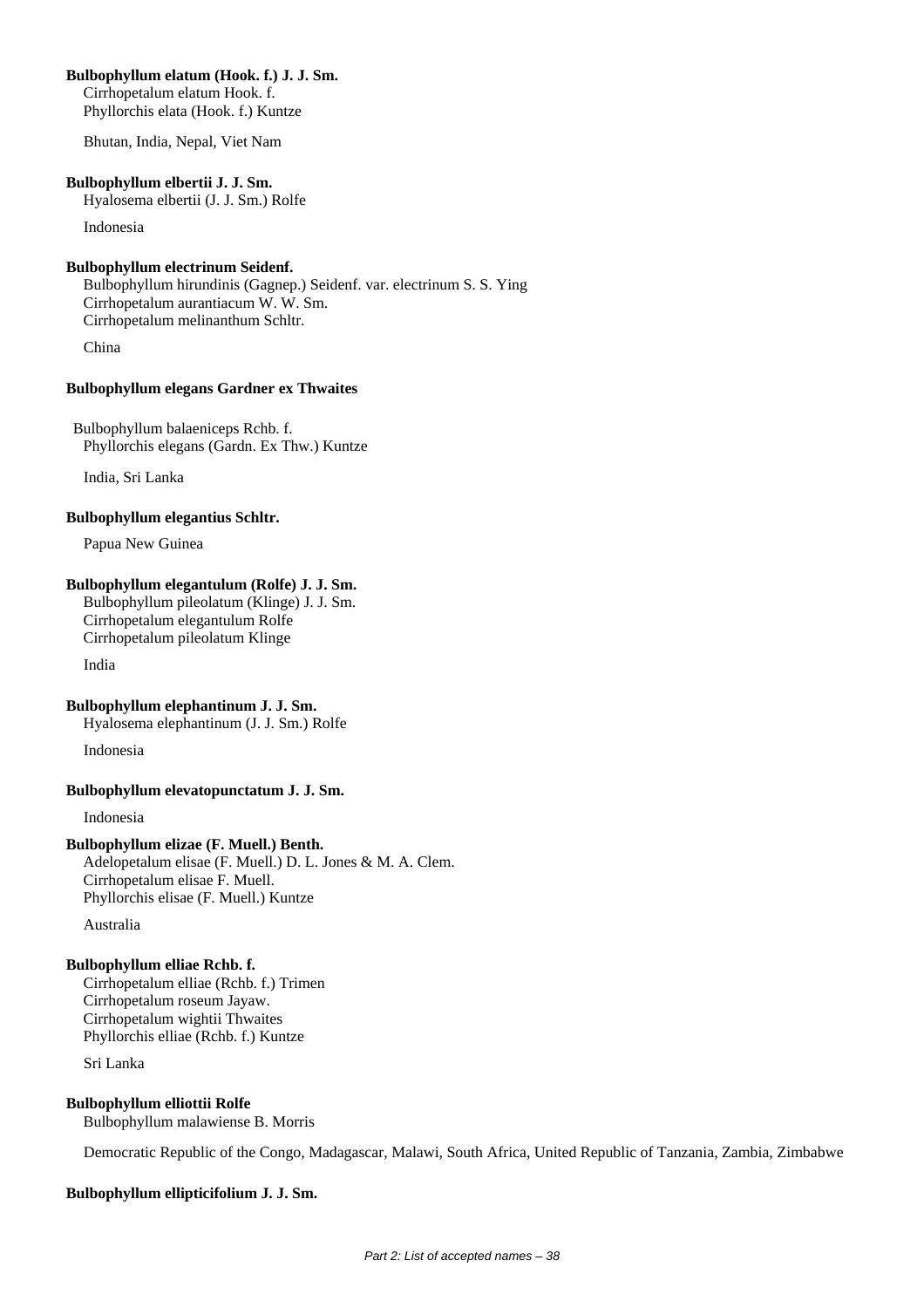Indonesia

#### **Bulbophyllum ellipticum Schltr.**

Papua New Guinea

#### **Bulbophyllum elmeri Ames**

Philippines

### **Bulbophyllum elodeiflorum J. J. Sm.**

Indonesia

### **Bulbophyllum elongatum (Blume) Hassk.**

Bulbophyllum gigas Ridl. Bulbophyllum sceptrum Rchb. f. Cirrhopetalum elongatum (Blume) Lindl. Ephippium elongatum Blume Phyllorchis elongata (Blume) Kuntze Phyllorchis sceptrum (Rchb. f.) Kuntze

Brunei Darussalam, Indonesia, Malaysia, Papua New Guinea, Philippines

# **Bulbophyllum emarginatum (Finet) J. J. Sm.**

Bulbophyllum brachypodium A. S. Rao & Balakr. var. geei A. S. Rao & Balakr. Bulbophyllum yoksunense J. J. Sm. var. geei (Rao & Balak.) S. S. R. Bennet Cirrhopetalum emarginatum Finet

Bhutan, China, India, Myanmar, Viet Nam

# **Bulbophyllum emiliorum Ames & Quisumb.**

Philippines

### **Bulbophyllum encephalodes Summerh.**

Burundi, Cambodia, Cameroon, Democratic Republic of the Congo, Kenya, Malawi, Uganda, United Republic of Tanzania, Zambia, Zimbabwe

#### **Bulbophyllum endotrachys Schltr.**

Papua New Guinea

# **Bulbophyllum ensiculiferum J. J. Sm.**

Indonesia

# **Bulbophyllum entomonopsis J. J. Verm.**

Papua New Guinea

# **Bulbophyllum epapillosum Schltr.**

Papua New Guinea

#### **Bulbophyllum epibulbon Schltr.**

Papua New Guinea, Solomon Islands

#### **Bulbophyllum epicrianthes Hook. f.**

Bulbophyllum javanicum (Blume) J. J. Sm. Epicranthes javanica Blume Phyllorchis javanica (Blume) Kuntze

Indonesia, Malaysia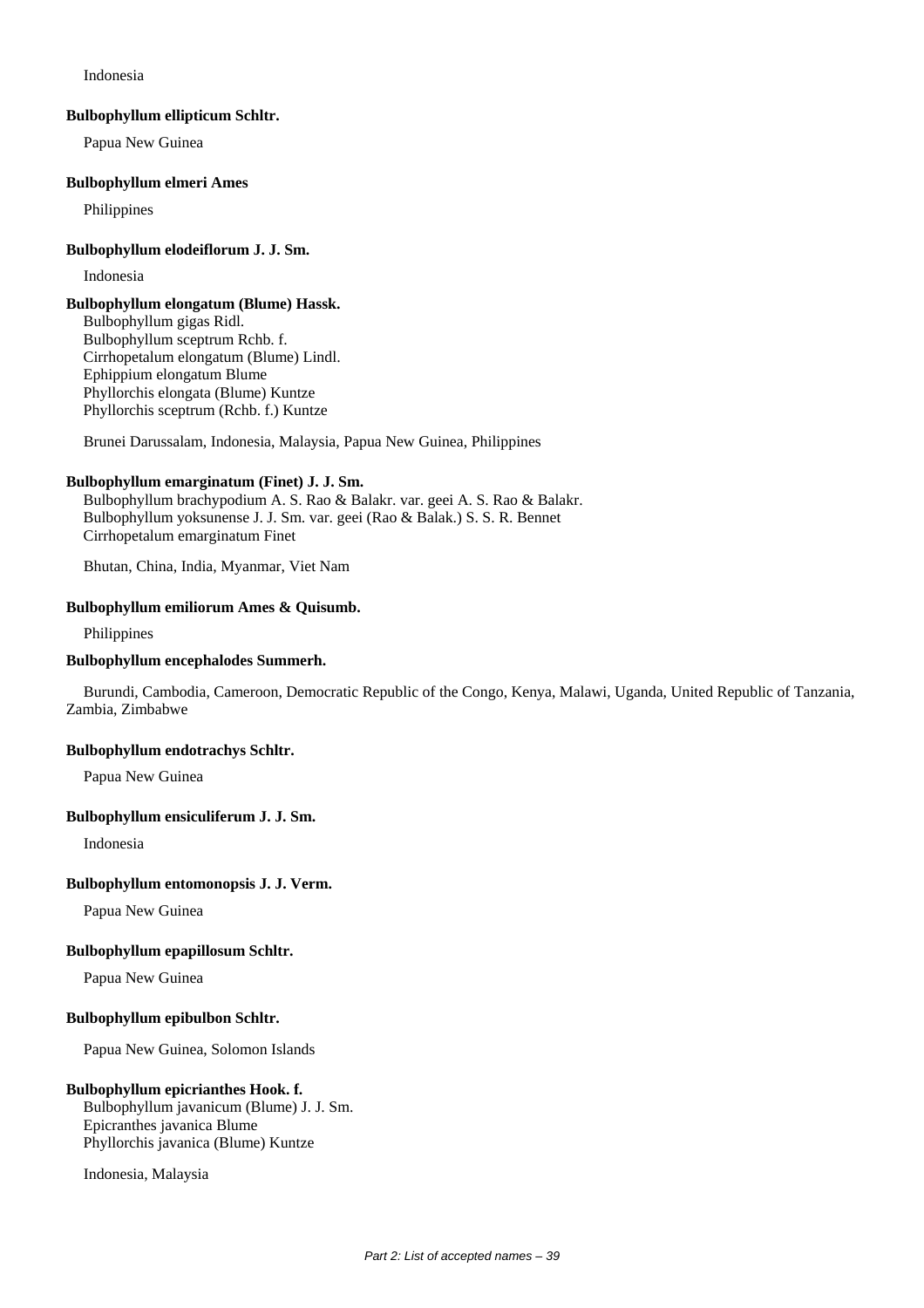### **Bulbophyllum epicrianthes Hook. f. var. sumatranum (J. J. Sm.) J. J. Verm.**

Bulbophyllum javanicum (Blume) J. J. Sm. var. sumatranum J. J. Sm.

Indonesia

### **Bulbophyllum epiphytum Barb. Rodr.**

Brazil

# **Bulbophyllum erectum Thouars**

Bulbophyllum calamarioides Schltr. Bulbophyllum lobulatum Schltr. Phyllorchis erecta Thouars

Madagascar, Mauritius

# **Bulbophyllum erinaceum Schltr.**

Indonesia, Papua New Guinea

# **Bulbophyllum erioides Schltr.**

Papua New Guinea

# **Bulbophyllum erosipetalum C. Schweinf.**

Osyricera erosipetala (C. Schweinf.) Garay, Hamer & Siegerist

Philippines

# **Bulbophyllum erratum Ames**

Philippines

# **Bulbophyllum erythroglossum Bosser**

Madagascar

# **Bulbophyllum erythrostachyum Rolfe**

Madagascar

# **Bulbophyllum escritorii Ames**

Philippines

# **Bulbophyllum euplepharum Rchb. f.**

Phyllorchis eublephara (Rchb. f.) Kuntze

Bhutan, India, Papua New Guinea

# **Bulbophyllum evansii M. R. Henderson**

Malaysia

# **Bulbophyllum evasum Hunt & Rupp**

Karorchis evasa (T. E. Hunt & Rupp) M. A. Clem. & D. L. Jones Kaurorchis evasa (T. E. Hunt & Rupp) M. A. Clem. & D. L. Jones

Australia

# **Bulbophyllum evrardii Gagnep.**

Viet Nam

# **Bulbophyllum exaltatum Lindl.** Didactyle exaltata (Lindl.) Lindl. Phyllorchis exaltata (Lindl.) Kuntze

Bolivia, Brazil, Guyana, Venezuela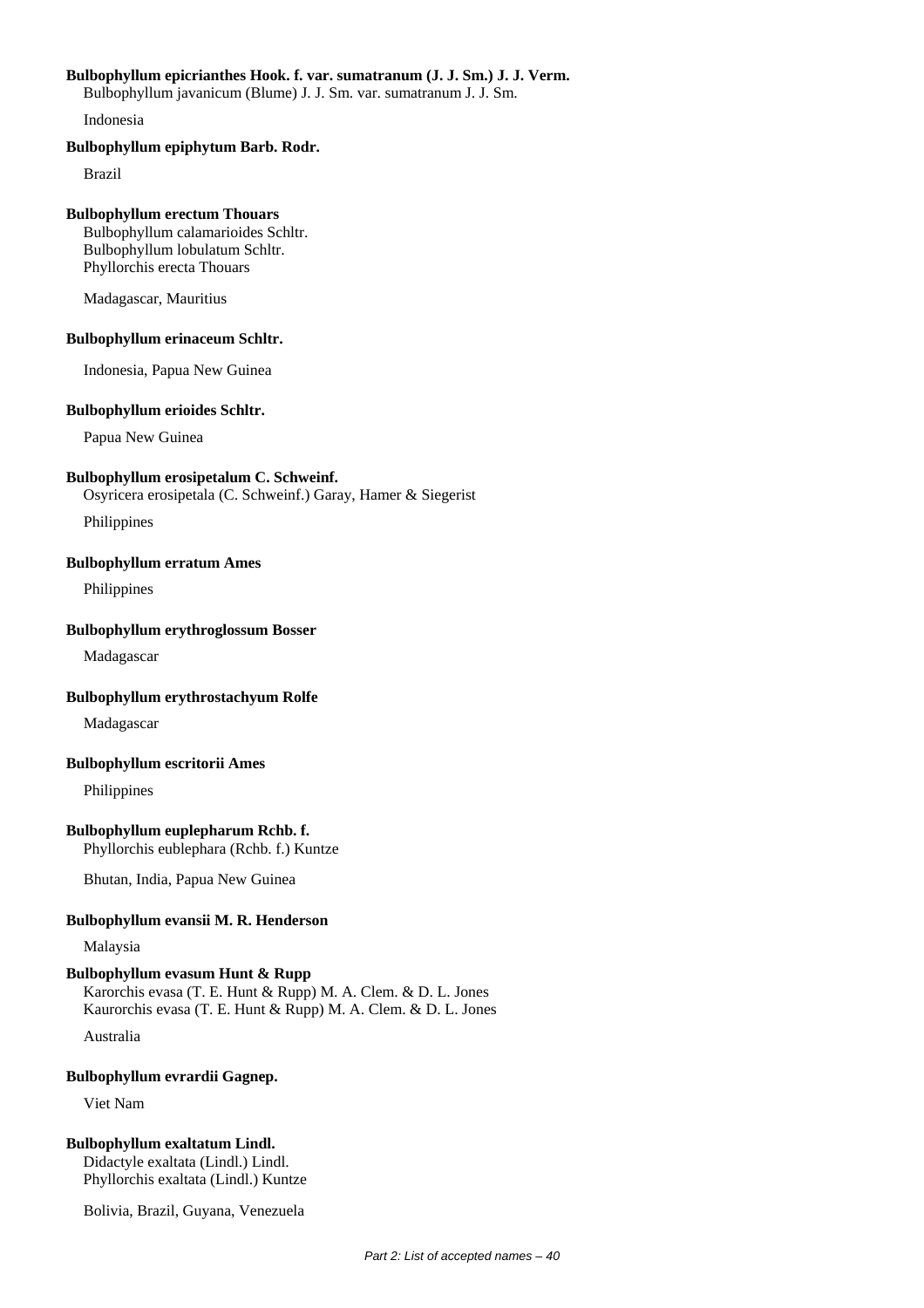## **Bulbophyllum exasperatum Schltr.**

Indonesia, Papua New Guinea

#### **Bulbophyllum exiguiflorum Schltr.**

Papua New Guinea

#### **Bulbophyllum exiguum F. Muell.**

Adelopetalum exiguum (F. Muell.) D. L. Jones & M. A. Clem. Dendrobium caleyi A. Cunn. Dendrobium exiguum (F. Muell.) Kuntze Phyllorchis exigua (F. Muell.) Kuntze

Australia

#### **Bulbophyllum exile Ames**

Philippines

### **Bulbophyllum exilipes Schltr.**

Papua New Guinea

#### **Bulbophyllum expallidum J. J. Verm.**

Democratic Republic of the Congo, Malawi, Rwanda, United Republic of Tanzania, Zambia

### **Bulbophyllum exquisitum Ames**

Bulbophyllum macgregorii Ames

Philippines

# **Bulbophyllum facetum Garay, Hamer & Siegerist**

Philippines

#### **Bulbophyllum falcatocaudatum J. J. Sm.**

Indonesia

# **Bulbophyllum falcatum (Lindl.) Rchb. f.**

Bulbophyllum dahlemense Schltr. Bulbophyllum hemirhachis (Pfitzer) De Wild Bulbophyllum leptorrhachis Schltr. Bulbophyllum oxyodon Rchb. f. Bulbophyllum ugandae (Rolfe) De Wild. Megaclinium endotrachys Kraenzl. Megaclinium falcatum Lindl. Megaclinium hemirhachis Pfitzer Megaclinium oxyodon Rchb. f. Megaclinium ugandae Rolfe Phyllorchis falcata (Lindl.) Kuntze

Cameroon, Central African Republic, Côte d'Ivoire, Equatorial Guinea, Ghana, Guinea, Liberia, Nigeria, Sierra Leone, Togo, Uganda

#### **Bulbophyllum falcatum (Lindl.) Rchb. f. var. bufo (Lindl.) J. J. Verm.**

Bulbophyllum bakossorum De Wild. Bulbophyllum bakossorum Schltr. Bulbophyllum bufo (Lindl.) Rchb. f. Bulbophyllum deistelianum (Kraenzl.) Schltr. Bulbophyllum falcatum (Lindl.) Rchb. f. var. bufo (Lindl.) J. J. Verm. Bulbophyllum longibulbum Schltr. Bulbophyllum lubiense De Wild. Bulbophyllum sereti De Wild. Megaclinium bufo Lindl. Megaclinium deistelianum Kraenzl.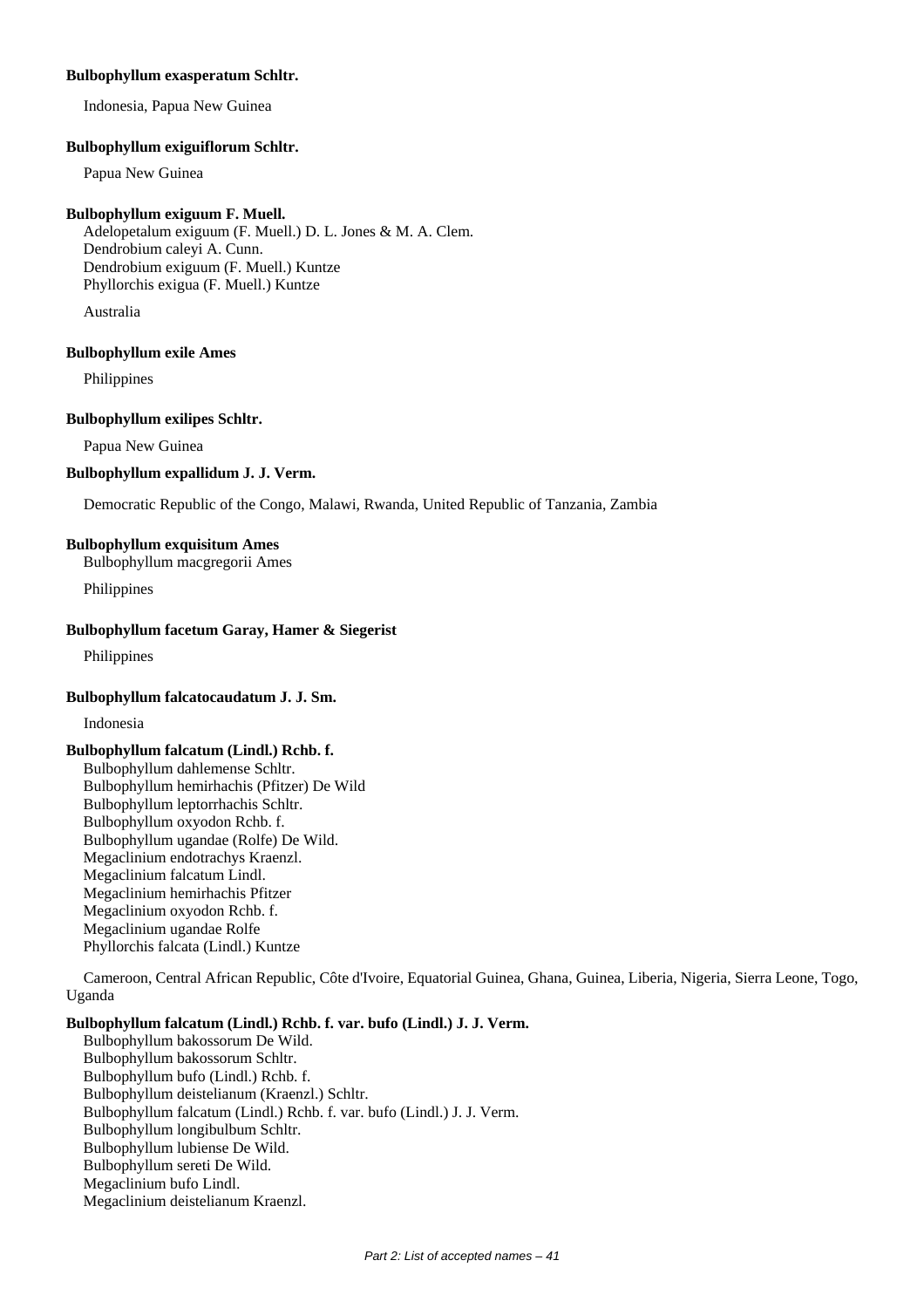Megaclinium gentilii De Wild. Megaclinium sereti De Wild. Phyllorchis bufo (Lindl.) Kuntze

Cameroon, Côte d'Ivoire, Democratic Republic of the Congo, Ghana, Guinea, Liberia, Nigeria, Sierra Leone

#### **Bulbophyllum falcatum (Lindl.) Rchb. f. var. velutinum (Lindl.) J. J. Verm.**

Bulbophyllum arnoldianum (De Wild.) De Wild. Bulbophyllum brixhei De Wild. Bulbophyllum fractiflexum Kraenzl. Bulbophyllum kewense Schltr. Bulbophyllum lanuriense De Wild. Bulbophyllum melanorrhachis (Rchb. f.) De Wild. Bulbophyllum millenii (Rolfe) Schltr. Bulbophyllum minutum (Rolfe) Engler Bulbophyllum minutum (Rolfe) Engler var. purpureum (De Wild.) De Wild. Bulbophyllum rhizophorae Lindl. Bulbophyllum simoni Summerh. Bulbophyllum solheidi De Wild. Bulbophyllum velutinum (Lindl.) Rchb. f. Megaclinium angustum Rolfe Megaclinium arnoldianum De Wild. Megaclinium brixhei De Wild. Megaclinium lanuriense De Wild. Megaclinium lasianthum Kraenzl. Megaclinium melanorrhachis Rchb. f. Megaclinium millenii Rolfe Megaclinium minutum Rolfe Megaclinium minutum Rolfe var. purpureum De Wild. Megaclinium solheidi De Wild. Megaclinium velutinum Lindl. Phyllorchis rhizophorae (Lindl.) Kuntze Phyllorchis velutina (Lindl.) Kuntze

Cameroon, Côte d'Ivoire, Democratic Republic of the Congo, Equatorial Guinea, Gabon, Ghana, Liberia, Nigeria, Sao Tome and Principe, Sierra Leone

# **Bulbophyllum falcibracteum Schltr.**

Bulbophyllum streptosepalum Schltr.

Papua New Guinea

#### **Bulbophyllum falciferum J. J. Sm.**

Indonesia

#### **Bulbophyllum falcifolium Schltr.**

Papua New Guinea

# **Bulbophyllum falcipetalum Lindl.**

Bulbophyllum brauni Kraenzl. Bulbophyllum lutescens (Rolfe) De Wild. Megaclinium lutescens Rolfe Phyllorchis falcipetala (Lindl.) Kuntze

Cameroon, Côte d'Ivoire, Gabon, Ghana, Nigeria

# **Bulbophyllum falculicorne J. J. Sm.**

Indonesia

# **Bulbophyllum fallax Rolfe**

India

# **Bulbophyllum farinulentum J. J. Sm.**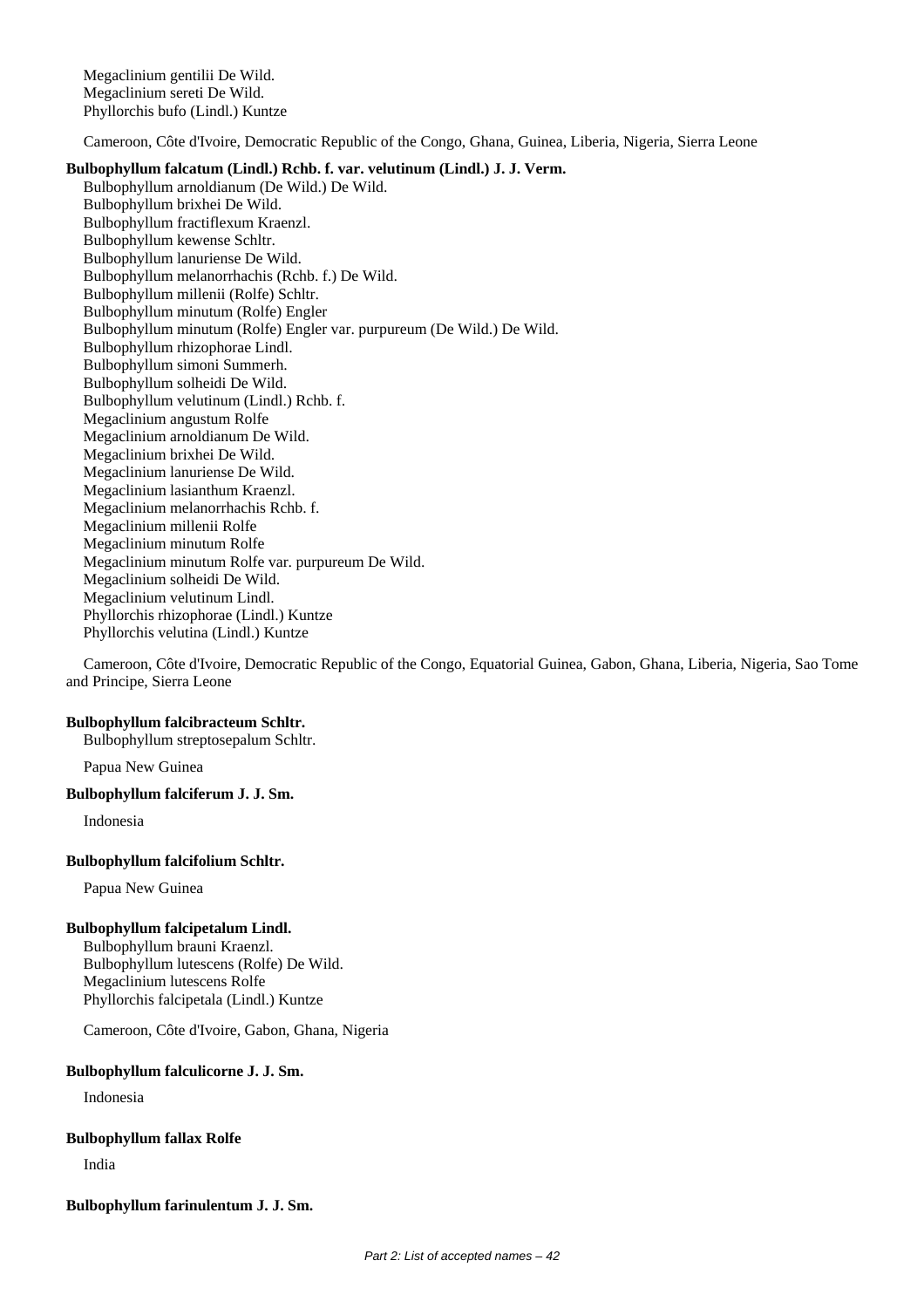### Bulbophyllum noeanum Kerr

Indonesia, Malaysia, Thailand

### **Bulbophyllum farinulentum J. J. Sm. subsp. densissimum (Carr) J. J. Verm.**

Bulbophyllum densissimum Carr

Malaysia

# **Bulbophyllum farreri (W. W. Sm.) Seidenf.**

Cirrhopetalum farreri W. W. Sm.

Myanmar, Viet Nam

#### **Bulbophyllum fasciculatum Schltr.**

Indonesia, Papua New Guinea

#### **Bulbophyllum fasciculiferum Schltr.**

Papua New Guinea

#### **Bulbophyllum faunula Ridl.**

Indonesia

### **Bulbophyllum fayi J. J. Verm.**

Cameroon

### **Bulbophyllum fenixii Ames**

Philippines

### **Bulbophyllum ferkoanum Schltr.**

Madagascar

#### **Bulbophyllum fibratum (Gagnep.) Seidenf.**

Bulbophyllum fibratum (Gagnep.) Bân & D. H. Duong Cirrhopetalum fibratum Gagnep. Cirrhopetalum wallichii J. Graham

Viet Nam

### **Bulbophyllum fibrinum J. J. Sm.**

Hapalochilus fibrinus (J. J. Sm.) Garay & W. Kittr.

Indonesia

# **Bulbophyllum filamentosum Schltr.**

Papua New Guinea

#### **Bulbophyllum filicaule J. J. Sm.**

Indonesia

#### **Bulbophyllum filicaule J. J. Sm. f. flavescens J. J. Sm**

**->** Indonesia

#### **Bulbophyllum filicoides Ames**

Philippines

# **Bulbophyllum filifolium Borba & E.C.Smidt**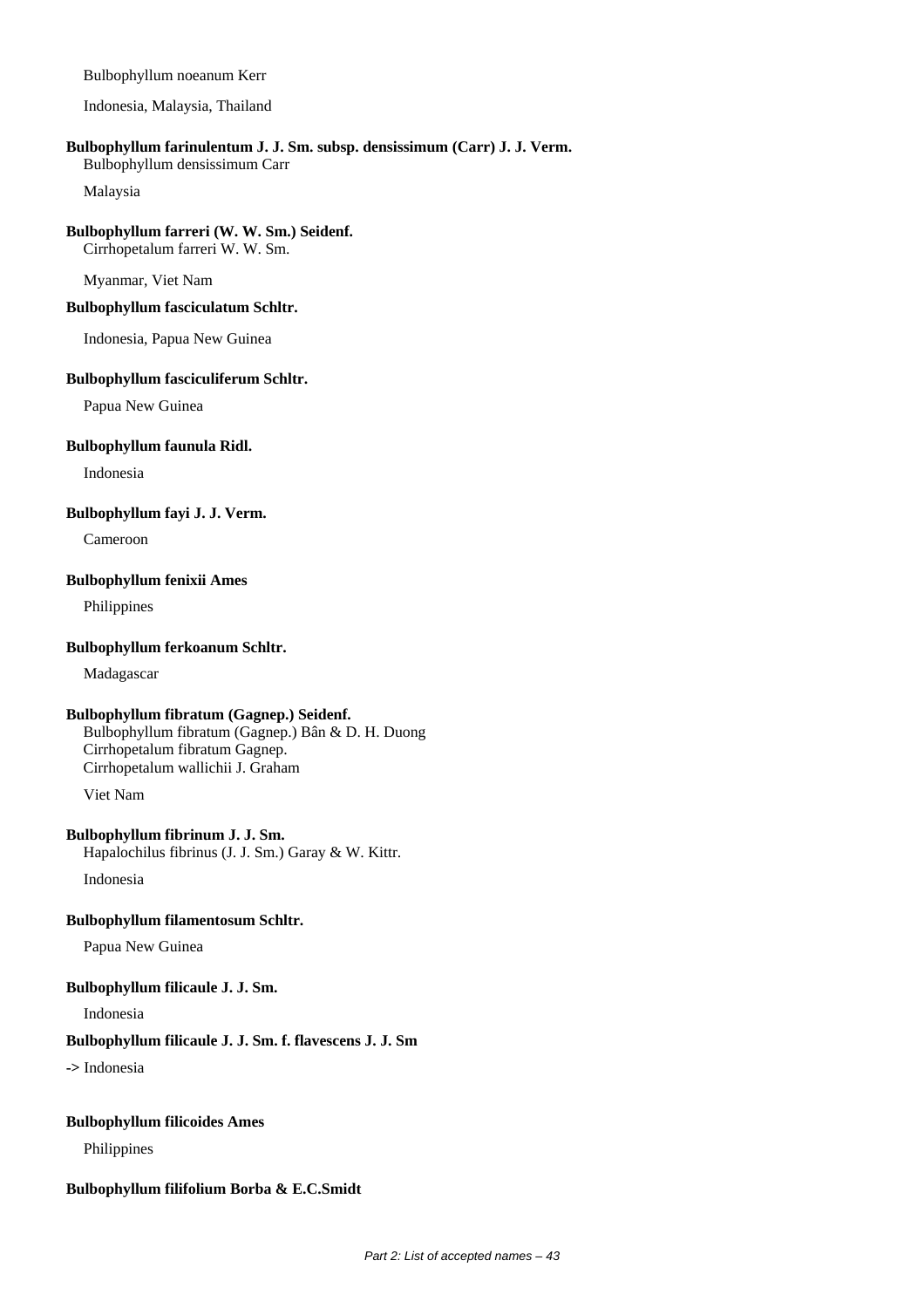# Brazil

#### **Bulbophyllum filovagans Carr**

Indonesia

#### **Bulbophyllum fimbriatum (Lindl.) Rchb. f.**

Cirrhopetalum fimbriatum Lindl. Phyllorchis fimbriata (Lindl.) Kuntze

India, Madagascar

## **Bulbophyllum finetii Szlach. & Olszewski**

Cameroon, Gabon

#### **Bulbophyllum finisterrae Schltr.**

Papua New Guinea

# **Bulbophyllum fischeri Seidenf.**

Bulbophyllum gamblei (Hook. f.) J. J. Sm. Bulbophyllum thomsonii (Hook. f.) J. J. Sm. Cirrhopetalum gamblei Hook. f. Cirrhopetalum thomsonii Hook. f. Phyllorchis gamblei (Hook. f.) Kuntze Phyllorchis hookeri Kuntze

India, Sri Lanka, Viet Nam

# **Bulbophyllum fissibrachium J. J. Sm.**

Indonesia

#### **Bulbophyllum fissipetalum Schltr.**

Papua New Guinea

#### **Bulbophyllum flabellum-veneris (J. Koenig) Seidenf. & Ormerod ex Aver.** Cirrhopetalum flabellum-veneris (J. Koenig) Seidenf. & Ormerod

Epidendrum flabellum-veneris. J. Koenig

Viet Nam

#### **Bulbophyllum flagellare Schltr.**

Papua New Guinea

#### **Bulbophyllum flammuliferum Ridl.**

Indonesia, Malaysia

#### **Bulbophyllum flavescens (Blume) Lindl.**

Bulbophyllum adenopetalum Lindl. Bulbophyllum barrinum Ridl. Bulbophyllum exiliscapum J. J. Sm. Bulbophyllum flavescens (Blume) Lindl. var. temelenense J. J. Sm. Bulbophyllum flavescens (Blume) Lindl. var. triflorum J. J. Sm. Bulbophyllum lanceolatum Ames & C. Schweinf. Bulbophyllum montigenum Ridl. Bulbophyllum puberulum Ridl. Bulbophyllum ramosii Ames Bulbophyllum semperflorens J. J. Sm. Bulbophyllum simulacrum Ames Diphyes flavescens Blume Phyllorchis adenopetala (Lindl.) Kuntze Phyllorchis flavescens (Blume) Kuntze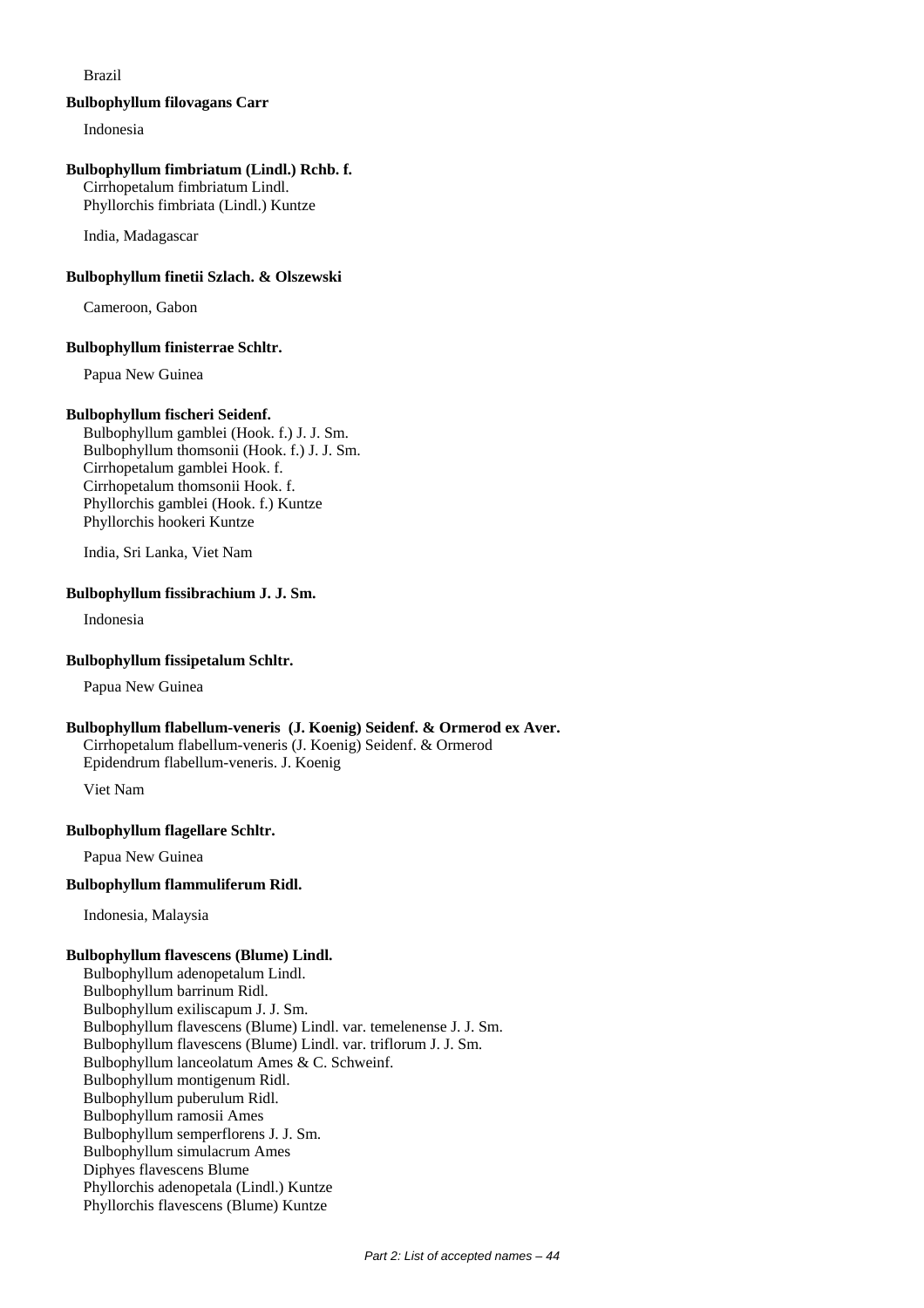Indonesia, Malaysia, Philippines

**Bulbophyllum flavicolor J. J. Sm.**

Indonesia

**Bulbophyllum flavidiflorum Carr**

Bulbophyllum obtusum (Blume) Lindl. var. robustum J. J. Sm. Indonesia

**Bulbophyllum flaviflorum (Liu & Su) Seidenf.**

Cirrhopetalum flaviflorum Liu & Su

Taiwan Province of China, Viet Nam

#### **Bulbophyllum flavofimbriatum J. J. Sm.**

Epicranthes flavofimbriata (J. J. Sm.) Garay & W. Kittr.

Indonesia

#### **Bulbophyllum flavorubellum J. J. Verm. & P. O`Byrne**

Malaysia

#### **Bulbophyllum flavum Schltr.**

Papua New Guinea

# **Bulbophyllum fletcherianum Rolfe**

Bulbophyllum fletcherianum Hort. Bulbophyllum fletcherianum Pearson

Cirrhopetalum fletcheranum (Pearson) Rolfe

Papua New Guinea

#### **Bulbophyllum flexuosum Schltr.**

Papua New Guinea

# **Bulbophyllum floribundum J. J. Sm.**

Indonesia

#### **Bulbophyllum florulentum Schltr.**

Madagascar

#### **Bulbophyllum foetidilabrum Ormerod**

Papua New Guinea

## **Bulbophyllum foetidolens Carr**

Indonesia

#### **Bulbophyllum foetidum Schltr.**

Papua New Guinea

# **Bulbophyllum foetidum Schltr. var. grandiflorum J. J. Sm.**

Indonesia

#### **Bulbophyllum folliculiferum J. J. Sm.**

Vesicisepalum folliculiferum (J. J. Sm.) Garay, Hamer & Siegerist

Indonesia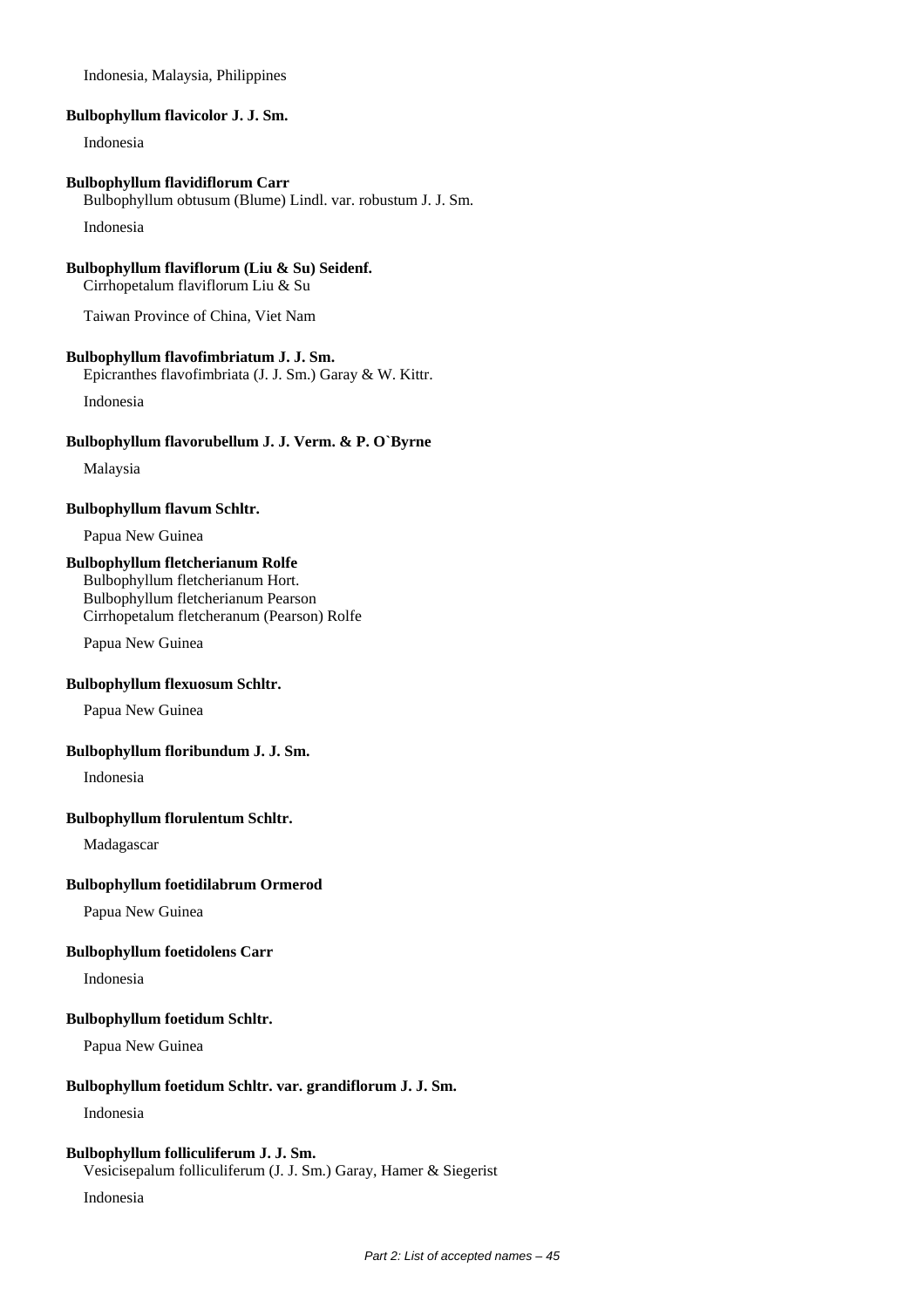### **Bulbophyllum fonsflorum J. J. Verm.**

Papua New Guinea

#### **Bulbophyllum foraminiferum J. J. Verm.**

Malaysia

#### **Bulbophyllum forbesii Schltr.**

Bulbophyllum cornutum Ridl.

Papua New Guinea

# **Bulbophyllum fordii (Rolfe) J. J. Sm.**

Cirrhopetalum fordii Rolfe

Papua New Guinea

# **Bulbophyllum formosanum (Rolfe) Nakajima**

Bulbophyllum formosanum (Rolfe) S. S. Ying Bulbophyllum formosanum (Rolfe) Seidenf. Cirrhopetalum formosanum Rolfe

Taiwan Province of China

### **Bulbophyllum formosum Schltr.**

Hapalochilus formosus (Schltr.) Garay & W. Kittr.

Papua New Guinea

# **Bulbophyllum forresti Seidenf.**

Cirrhopetalum aemulum W. W. Sm. Rhytionanthos aemulum (W. W. Sm.) Garay, Hamer & Siegerist

China, India, Thailand

#### **Bulbophyllum forsythianum Kraenzl.**

Madagascar

#### **Bulbophyllum fractiflexum J. J. Sm.**

Bulbophyllum effusum Schltr. Bulbophyllum fractiflexoides Schltr. Bulbophyllum genybrachyum Schltr. Bulbophyllum lamprobulbon Schltr. Bulbophyllum linearipetalum J. J. Sm.

Indonesia, Papua New Guinea, Solomon Islands

# **Bulbophyllum fractiflexum J. J. Sm. subsp. salomonense J. J. Verm. & A. L.**

Papua New Guinea, Solomon Islands

#### **Bulbophyllum francoisii H. Perrier**

Madagascar

#### **Bulbophyllum francoisii H. Perrier var. andrangense (H. Perrier) Bosser** Bulbophyllum andrangense H. Perrier

Madagascar

# **Bulbophyllum frappieri Schltr.**

Bulbophyllum compressum Frapp. ex Cordem. Bulbophyllum frappieri A. D. Hawkes

Réunion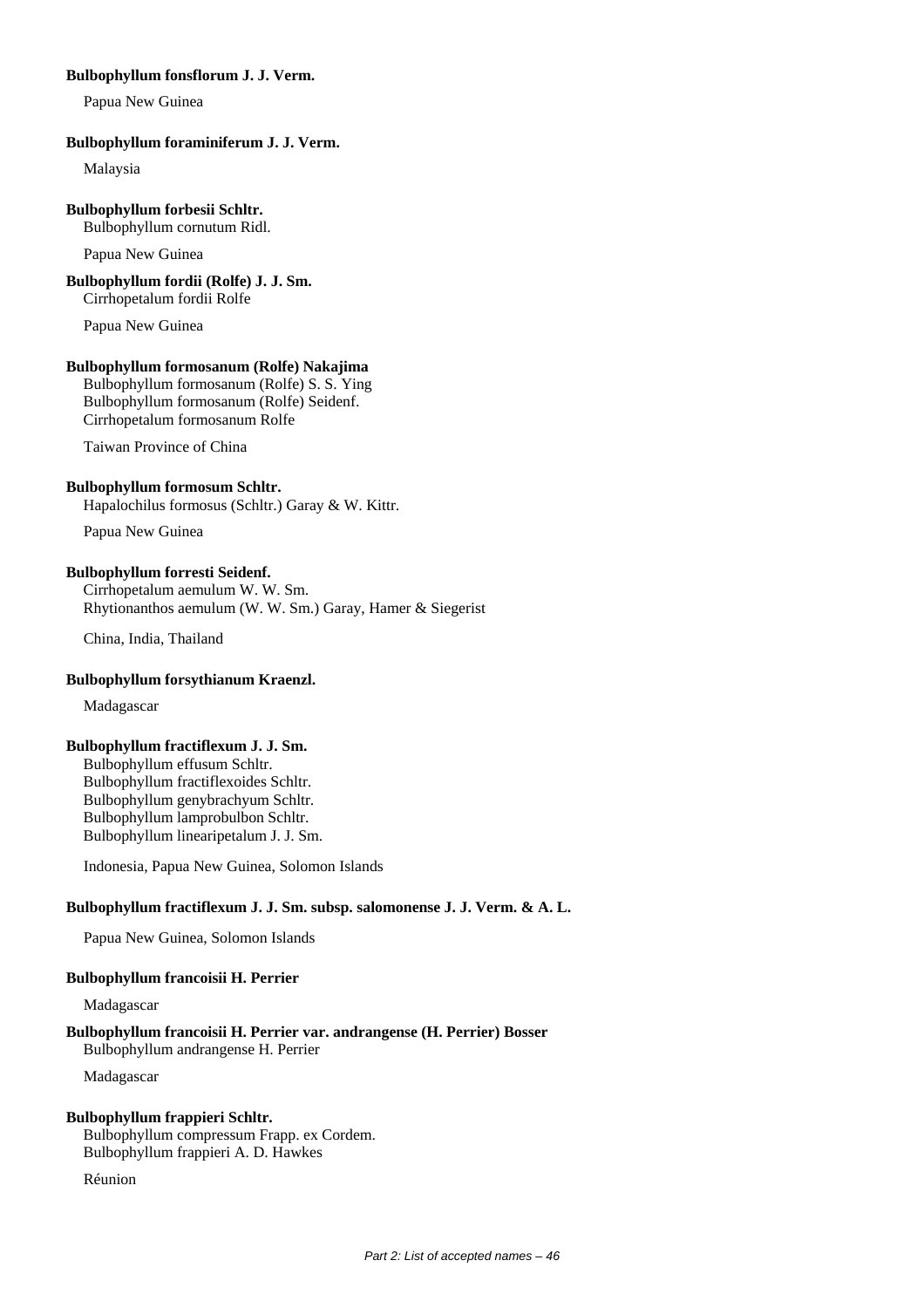# **Bulbophyllum fraudulentum Garay, Hamer & Siegerist**

Hyalosema fraudulentum (Garay, Hamer & Siegerist) Rysy

Indonesia

# **Bulbophyllum fritillariflorum J. J. Sm.**

Hyalosema fritillariflorum (J. J. Sm.) Rolfe

Indonesia

### **Bulbophyllum frostii Summerh.**

Bulbophyllum bootanoides (Guill.) Seidenf. Cirrhopetalum bootanoides Guillaumin Cirrhopetalum frostii (Summerh.) Garay, Hamer & Siegerist

Viet Nam

# **Bulbophyllum frustrans J. J. Sm.**

Hapalochilus frustrans (J. J. Sm.) Garay & W. Kittr.

Indonesia

#### **Bulbophyllum fruticicola Schltr.**

Fruticicola albopunctata (Schltr.) M. A. Clem. & D. L. Jones

Papua New Guinea

## **Bulbophyllum fukuyamae Tuyama**

Palau

# **Bulbophyllum fulgens J. J. Verm.**

Indonesia

# **Bulbophyllum fulvibulbum J. J. Verm.**

Indonesia, Malaysia

# **Bulbophyllum funingense Z. H. Tsi & H. C. Chen**

China, Viet Nam

### **Bulbophyllum furcatum Aver.**

Viet Nam

# **Bulbophyllum furcillatum J. J. Verm. & P. O`Byrne**

Indonesia

# **Bulbophyllum fuscatum Schltr.**

Papua New Guinea

# **Bulbophyllum fusciflorum Schltr.**

Papua New Guinea

# **Bulbophyllum fusco-purpureum Wight**

Phyllorchis fuscopurpurea (Wight) Kuntze

India

### **Bulbophyllum fuscum Lindl.** Bulbophyllum ogoouense Guillaumin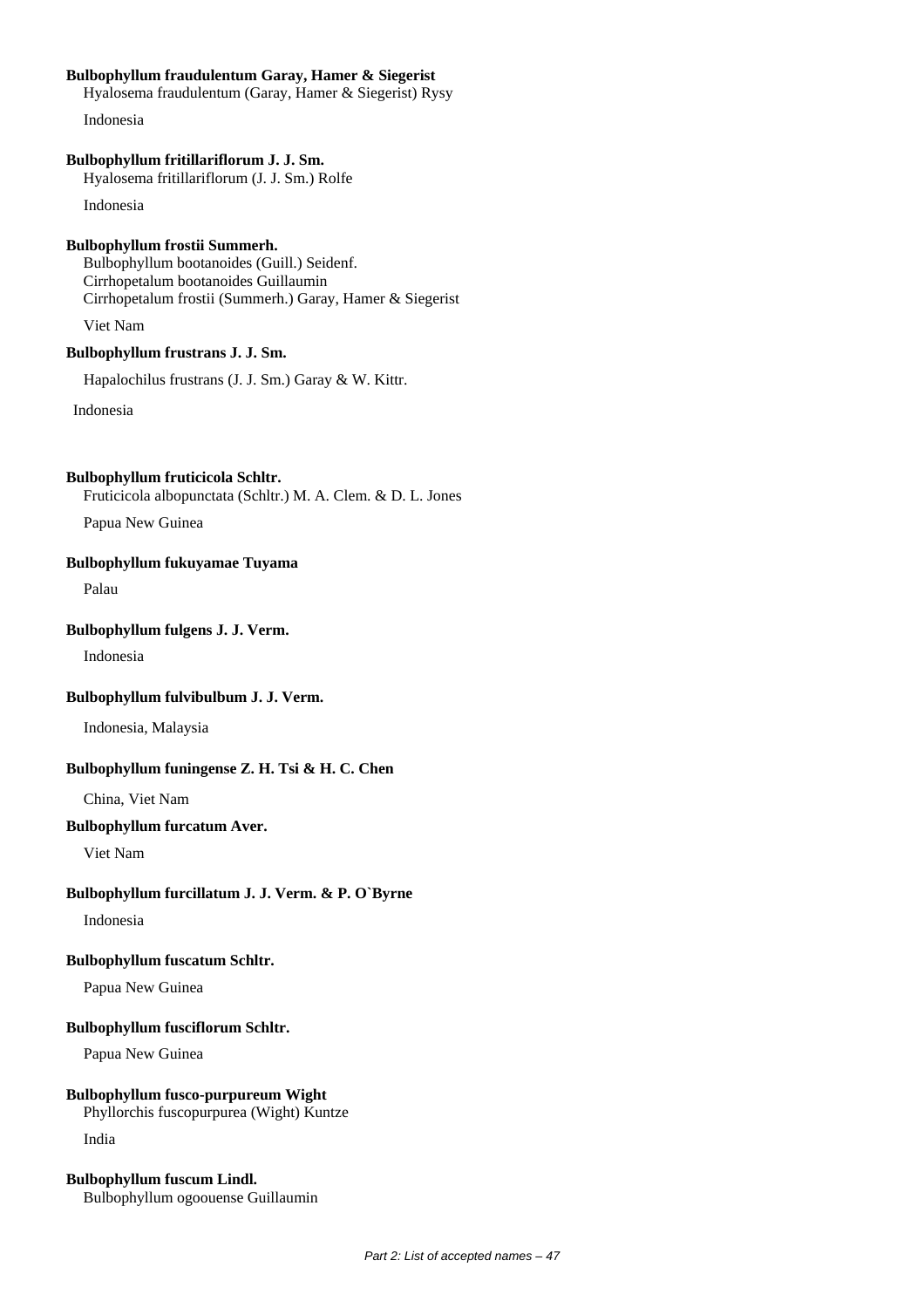Phyllorchis fusca (Lindl.) Kuntze

Angola, Cameroon, Central African Republic, Côte d'Ivoire, Democratic Republic of the Congo, Gabon, Guinea, Liberia, Nigeria, Sierra Leone

#### **Bulbophyllum fuscum Lindl. var. melinostachyum (Schltr) J. J. Verm.**

Bulbophyllum melinostachyum Schltr. Bulbophyllum obanense Rendle

Cameroon, Côte d'Ivoire, Democratic Republic of the Congo, Equatorial Guinea, Gabon, Liberia, Malawi, Mozambique, Nigeria, Sierra Leone, Uganda, United Republic of Tanzania, Zambia, Zimbabwe

#### **Bulbophyllum futile J. J. Sm.**

Indonesia

#### **Bulbophyllum gadgarrense Rupp**

Oxysepala gadgarrensis (Rupp) D. L. Jones & M. A. Clem.

Australia

#### **Bulbophyllum gajoense J. J. Sm.**

Indonesia

**Bulbophyllum galactanthum Schltr.**

Papua New Guinea

#### **Bulbophyllum galliaheneum P. Royen**

Indonesia

### **Bulbophyllum gautierense J. J. Sm.**

Indonesia

#### **Bulbophyllum gemma-reginae J. J. Verm.**

Indonesia, Malaysia

#### **Bulbophyllum geniculiferum J. J. Sm.**

Hapalochilus geniculifer (J. J. Sm.) Garay & W. Kittr.

Indonesia

#### **Bulbophyllum geraense Rchb. f.**

Bulbophyllum antenniferum (Lindl.) Rchb. f. Didactyle antennifera Lindl. Phyllorchis geraensis (Rchb. f.) Kuntze

Brazil, Guyana, Venezuela

#### **Bulbophyllum gerlandianum Kraenzl.**

Indonesia

#### **Bulbophyllum gibbolabium Seidenf.**

Thailand

# **Bulbophyllum gibbosum (Blume) Lindl.**

Bulbophyllum igneocentrum J. J. Sm. Bulbophyllum igneocentrum J. J. Sm. var. lativaginatum J. J. Sm. Bulbophyllum magnivaginatum Ames & C. Schweinf. Bulbophyllum pangerangi Rchb. f. Bulbophyllum selangorense Ridl. Diphyes gibbosa Blume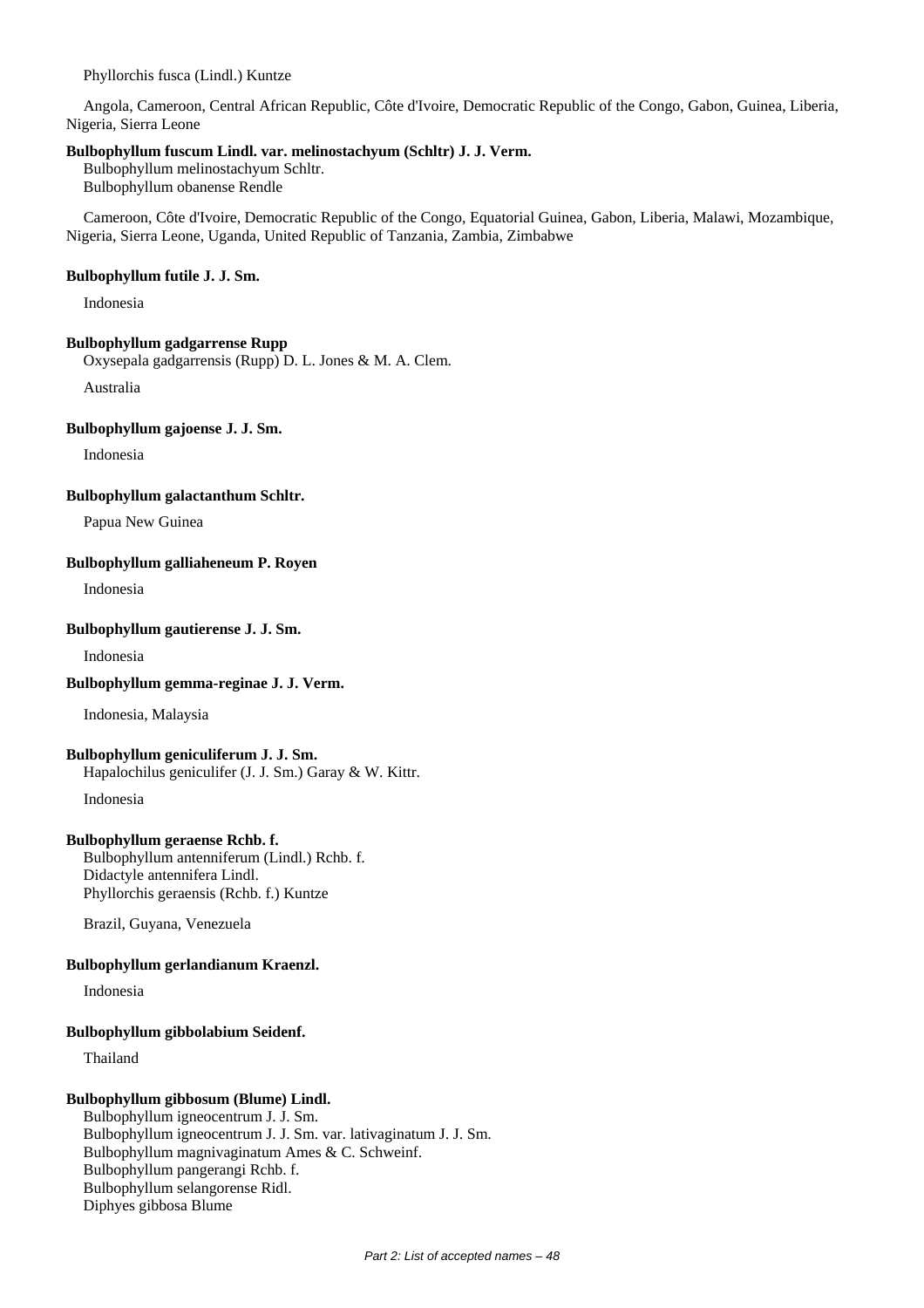## Phyllorchis gibbosa (Blume) Kuntze

Indonesia, Malaysia

## **Bulbophyllum gilgianum Kraenzl.**

United Republic of Tanzania

# **Bulbophyllum gilvum J. J. Verm. & A. L. Lamb**

Malaysia

# **Bulbophyllum gimagaanense Ames**

Philippines

## **Bulbophyllum giriwoensc J. J. Sm.**

Indonesia

#### **Bulbophyllum gjellerupii J. J. Sm.**

Indonesia

#### **Bulbophyllum glabrum Schltr.**

Papua New Guinea

# **Bulbophyllum gladiatum Lindl.**

Phyllorchis gladiata (Lindl.) Kuntze Brazil

### **Bulbophyllum glanduliferum Schltr.**

Papua New Guinea

### **Bulbophyllum glandulosum Ames**

Philippines

# **Bulbophyllum glaucifolium J. J. Verm.**

Indonesia

#### **Bulbophyllum glaucum Schltr.**

Papua New Guinea

#### **Bulbophyllum globiceps Schltr.**

Indonesia, Papua New Guinea

# **Bulbophyllum globiceps Schltr. var. boloboense Schltr.**

Papua New Guinea

### **Bulbophyllum globuliforme Nicholls**

Oncophyllum globuliforme (Nicholls) D. L. Jones & M. A. Clem.

Australia

# **Bulbophyllum globulosum (Ridl.) Schuit. & de Vogel**

Phreatia globulosa Ridl.

Indonesia

#### **Bulbophyllum globulus Hook. f.** Phyllorchis globulus (Hook. f.) Kuntze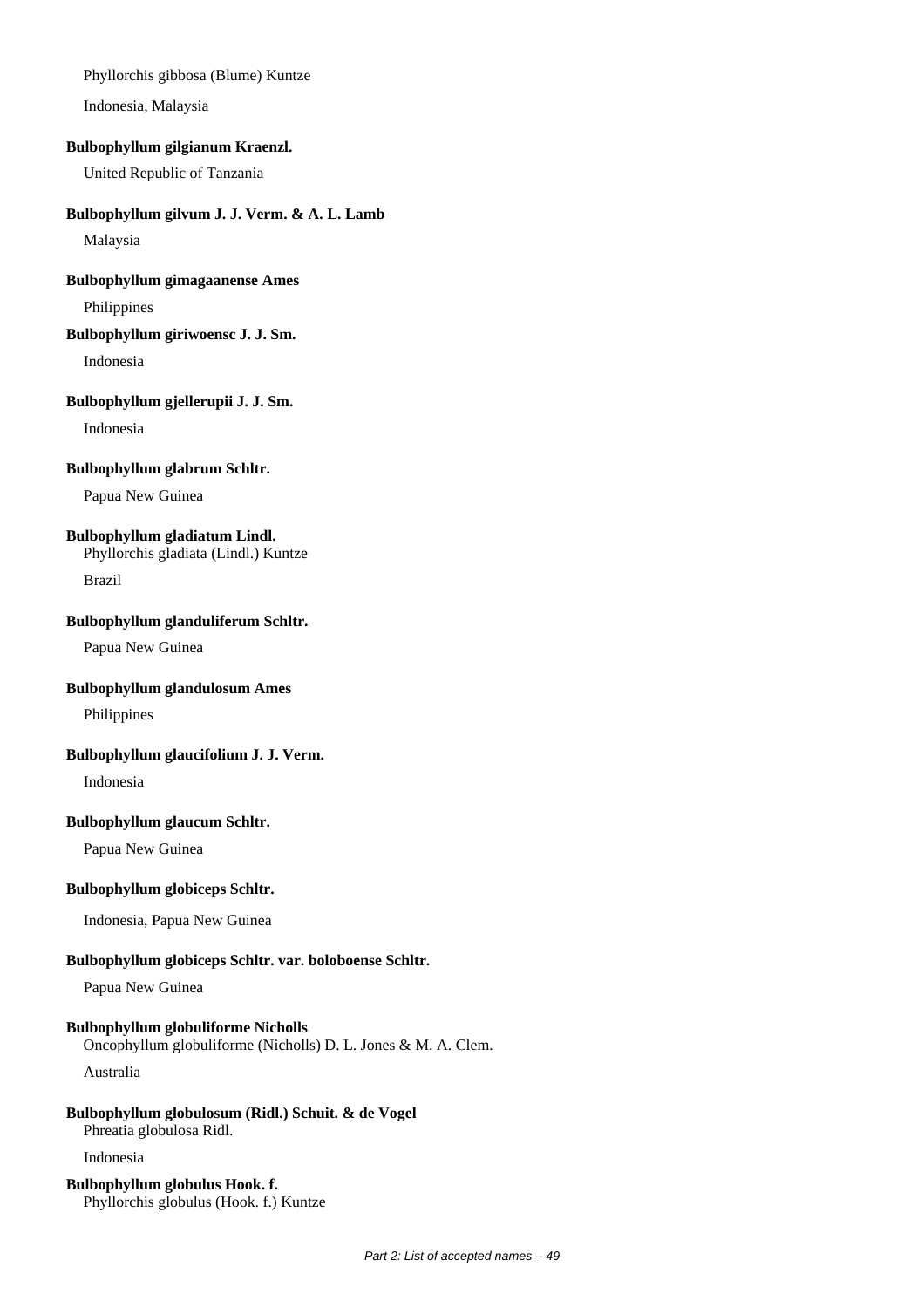### Malaysia

# **Bulbophyllum glutinosum (Barb. Rodr.) Cogn.**

Didactyle glutinosa Barb. Rodr.

Brazil

#### **Bulbophyllum gnomoniferum Ames**

Philippines

#### **Bulbophyllum gobiense Schltr.**

Hapalochilus gobiensis (Schltr.) Garay & W. Kittr.

Papua New Guinea

#### **Bulbophyllum goliathense J. J. Sm.**

Indonesia

#### **Bulbophyllum gomesii Fraga**

Brazil

#### **Bulbophyllum gomphreniflorum J. J. Sm.**

Indonesia

# **Bulbophyllum gongshanense Z. H. Tsi** Cirrhopetalum gonshanense (Z. H. Tsi) Garay, Hamer & Siegerist

China

#### **Bulbophyllum gracile Thouars**

Bulbophyllum thouarsii Steud. Phyllorchis gracilis Kuntze Madagascar, Mauritius

### **Bulbophyllum gracilicaule W. Kittr.**

Bulbophyllum erectum Ridl.

Indonesia

### **Bulbophyllum gracilipes King & Pantl.**

Bhutan, India

Madagascar

#### **Bulbophyllum graciliscapum Schltr.** Bulbophyllum setipes Schltr.

Papua New Guinea, Solomon Islands, Vanuatu

#### **Bulbophyllum gracillimum (Rolfe) Rolfe**

Bulbophyllum leratii (Schltr.) J. J. Sm. Bulbophyllum psittacoides (Ridl.) J. J. Sm. Cirrhopetalum gracillimum Rolfe Cirrhopetalum leratii Schltr. Cirrhopetalum psittacoides Ridl. Cirrhopetalum warianum Schltr.

Australia, Fiji, Indonesia, Malaysia, Myanmar, New Caledonia, Papua New Guinea, Solomon Islands, Thailand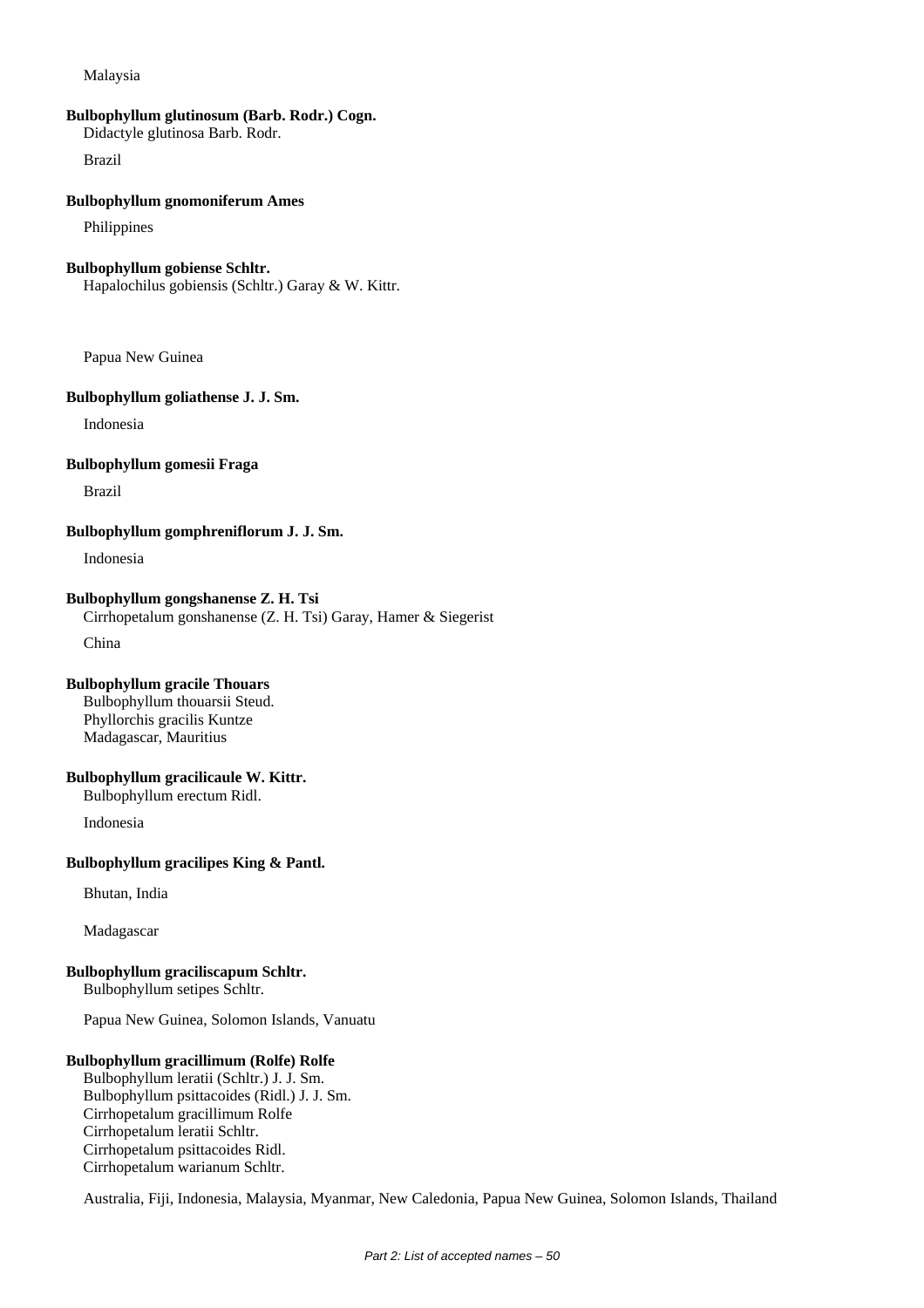### **Bulbophyllum gramineum Ridl.**

Indonesia

### **Bulbophyllum grammopoma J. J. Verm.**

Indonesia, Papua New Guinea

#### **Bulbophyllum grandiflorum Blume**

Bulbophyllum burfordiense Hook. f. Ephippium grandiflorum Blume Hyalosema grandiflorum (Blume) Rolfe Phyllorchis grandiflora (Blume) Kuntze Sarcopodium grandiflorum (Blume) Lindl.

Indonesia, Papua New Guinea, Solomon Islands

#### **Bulbophyllum grandifolium Schltr.**

Papua New Guinea

#### **Bulbophyllum grandilabre Carr**

Indonesia

#### **Bulbophyllum grandimesense B. Gray & D. L. Jones**

Oxysepala grandimesensis (B. Gray & D. L. Jones) D. L. Jones & M. A. Clem.

Australia

# **Bulbophyllum granulosum Barb. Rodr.**

Didactyle granulosa Barb. Rodr.

Brazil

#### **Bulbophyllum graveolens (F. M. Baill.) J. J. Sm.**

Bulbophyllum pachybulbum (Schltr.) Seidenfaden Cirrhopetalum graveolens F. M. Bailey Cirrhopetalum pachybulbum Schltr. Cirrhopetalum robustum Rolfe

Indonesia

#### **Bulbophyllum gravidum Lindl.**

Bulbophyllum cochleatum Lindl. var. gravidum (Lindl.) J. J. Verm. Bulbophyllum monticolum Hook. f. Phyllorchis gravida (Lindl.) Kuntze Phyllorchis monticola (Hook. f.) Kuntze

Democratic Republic of the Congo, Zambia

# **Bulbophyllum griffithii (Lindl.) Rchb. f.**

Bulbophyllum calodictyon Schltr. Dendrobium bolbophylli Griff. Phyllorchis bulbophylli (Griff.) Kuntze Sarcopodium griffithii Lindl.

Bhutan, India

#### **Bulbophyllum groeneveldtii J. J. Sm.**

Indonesia, Malaysia

# **Bulbophyllum grotianum J. J. Verm.**

Indonesia

### **Bulbophyllum grudense J. J. Sm.**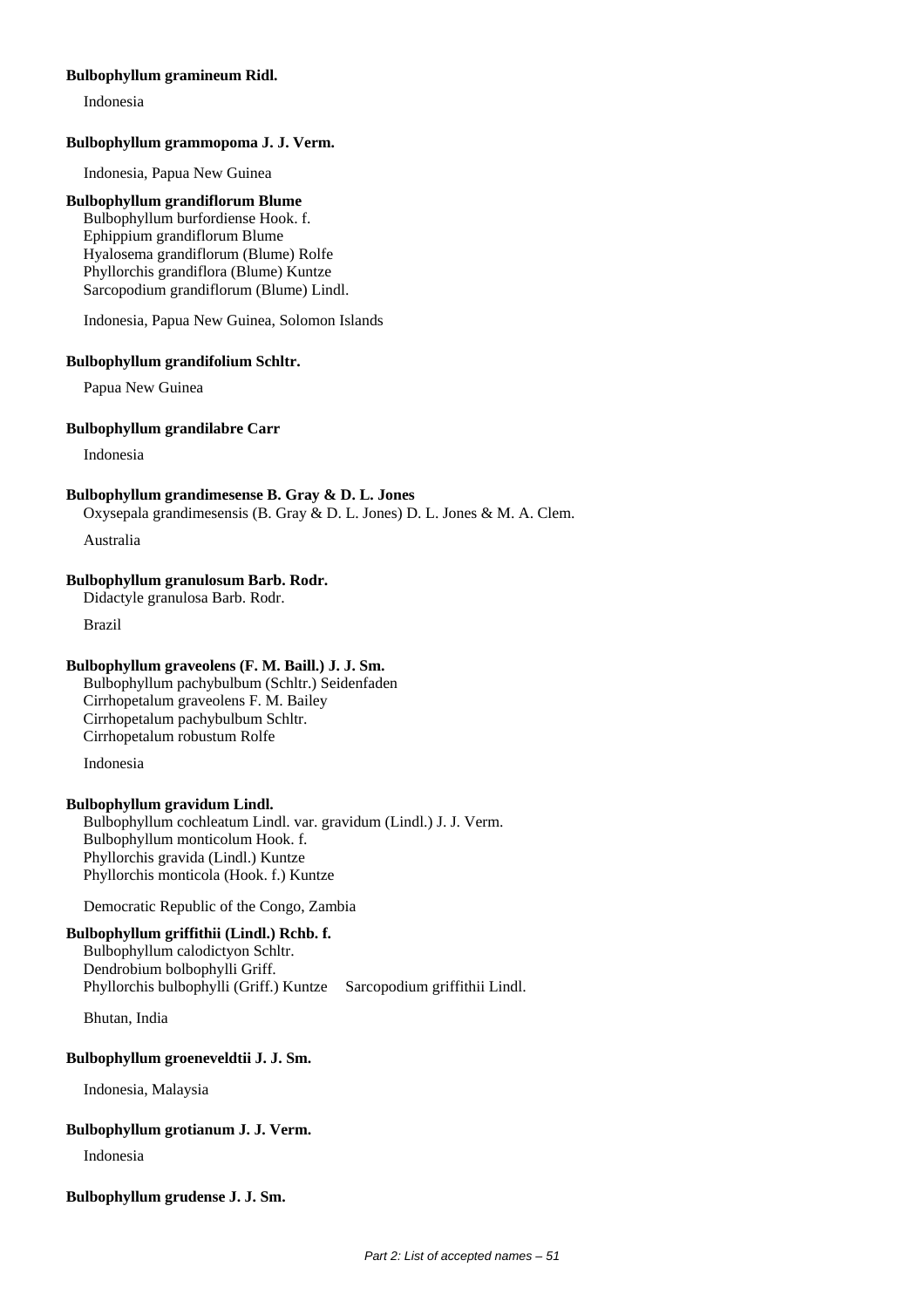# Bulbophyllum oeneum Burkill ex Ridl.

Indonesia, Malaysia

### **Bulbophyllum guamense Ames**

Guam

# **Bulbophyllum gusdorfii J. J. Sm.**

Bulbophyllum gusdorfii J. J. Sm. var. johorense Holttum Cirrhopetalum gusdorfii (J. J. Sm.) Garay, Hamer & Siegerist Cirrhopetalum gusdorfii (J. J. Sm.) Garay, Hamer & Siegerist var. johorense (Holtt) Garay, Hamer & Siegerist

Indonesia, Malaysia

# **Bulbophyllum guttatum Schltr.**

Papua New Guinea

# **Bulbophyllum guttifilum Seidenf.**

Thailand

# **Bulbophyllum guttulatum (Hook. f.) Balakr.**

Bulbophyllum umbellatum Lindl. var. bergemanni Regel Cirrhopetalum guttulatum Hook. f. Phyllorchis guttulata (Hook. f.) Kuntze

Bhutan, China, India, Myanmar, Viet Nam

# **Bulbophyllum gyaloglossum J. J. Verm.**

Papua New Guinea

# **Bulbophyllum gymnopus Hook. f.**

Drymoda gymnopus (Hook. f.) Garay, Hamer & Siegerist Monomeria gymnopus (Hook. f.) Aver. Phyllorchis gymnopus (Hook. f.) Kuntze

Bhutan, India, Thailand

# **Bulbophyllum gyrochilum Seidenf.**

India, Thailand

# **Bulbophyllum habbemense P. Royen**

Indonesia

# **Bulbophyllum habrotinum J. J. Verm. & A. L. Lamb**

Cirrhopetalum habrotinum (J. J. Verm. & A. L. Lamb) Garay, Hamer & Siegerist

Indonesia, Malaysia

# **Bulbophyllum hahlianum Schltr.**

Bulbophyllum macranthum Lindl. var. albescens J. J. Sm.

Indonesia, Papua New Guinea, Solomon Islands

# **Bulbophyllum hainanense Z. H. Tsi**

China

# **Bulbophyllum halconense Ames**

Philippines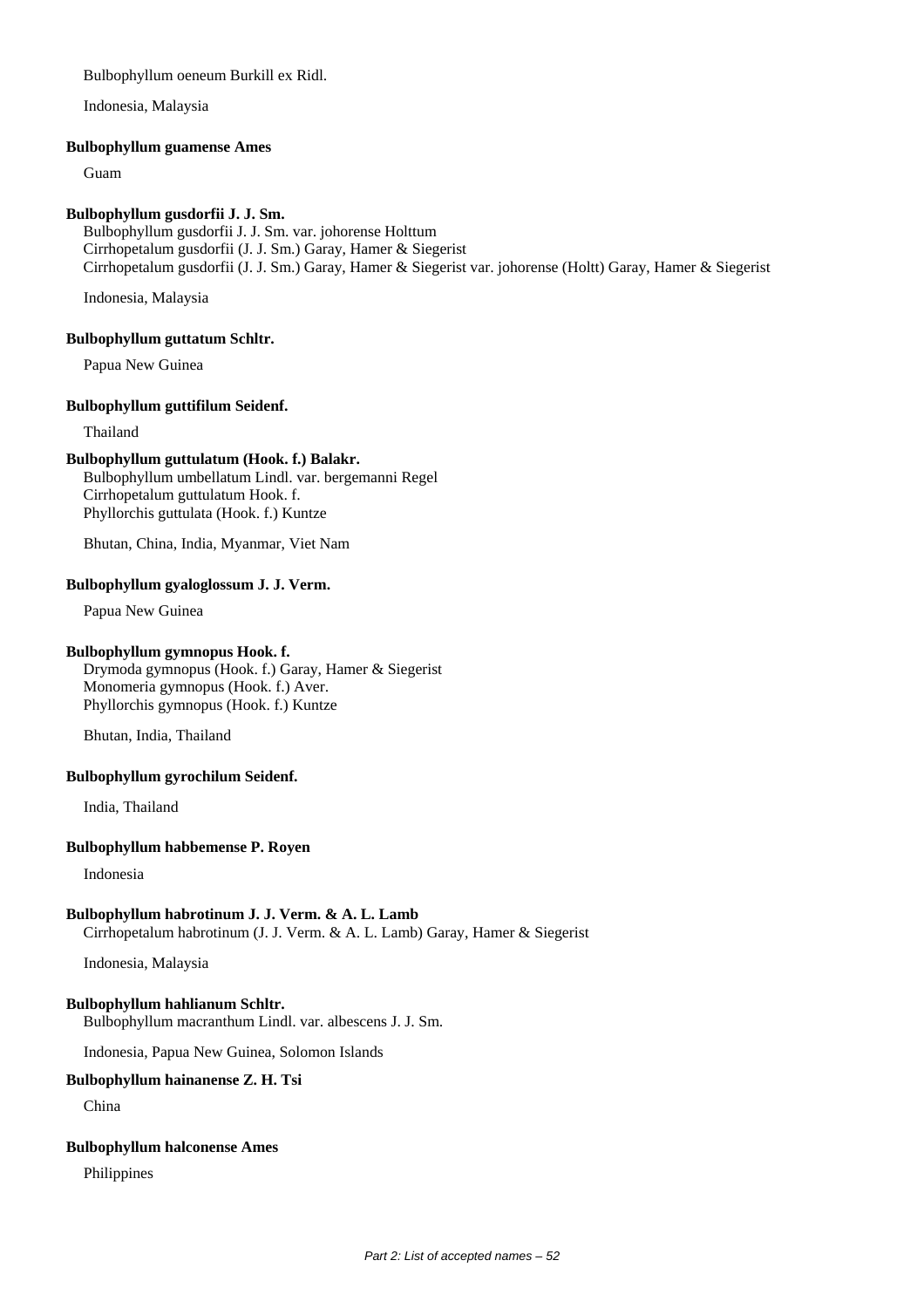## **Bulbophyllum hamadryas Schltr.**

Papua New Guinea

### **Bulbophyllum hamadryas Schltr. var. orientale Schltr.**

Papua New Guinea

### **Bulbophyllum hamatipes J. J. Sm.**

Bulbophyllum winckelii J. J. Sm.

Indonesia

### **Bulbophyllum hamelini W. Watson**

Bulbophyllum hamelinii Hort. ex Rolfe

Madagascar

# **Bulbophyllum haniffii Carr**

Epicranthes haniffii (Carr) Garay & W. Kittr.

Lao People's Democratic Republic, Malaysia, Myanmar, Thailand

# **Bulbophyllum hans-meyeri J. J. Wood**

Papua New Guinea

# **Bulbophyllum hapalanthos Garay**

Madagascar

# **Bulbophyllum harposepalum Schltr.**

Papua New Guinea

# **Bulbophyllum hassalli Kores**

Fiji, Solomon Islands

# **Bulbophyllum hastiferum Schltr.**

Indonesia

# **Bulbophyllum hatusimanum Tuyama**

Palau

# **Bulbophyllum heldiorum J. J. Verm.**

Synarmosepalum heldiorum (J. J. Verm.) Garay, Hamer & Siegerist

Indonesia

# **Bulbophyllum helenae (Kuntze) J. J. Sm.**

Cirrhopetalum cornutum Lindl. Phyllorchis cornuta (Lindl.) Kuntze Phyllorchis helenae Kuntze Rhytionanthos cornutum (Lindl.) Garay, Hamer & Siegerist

Bhutan, China, India, Thailand

# **Bulbophyllum heliophilum J. J. Sm.**

Indonesia

# **Bulbophyllum helix Schltr.**

Papua New Guinea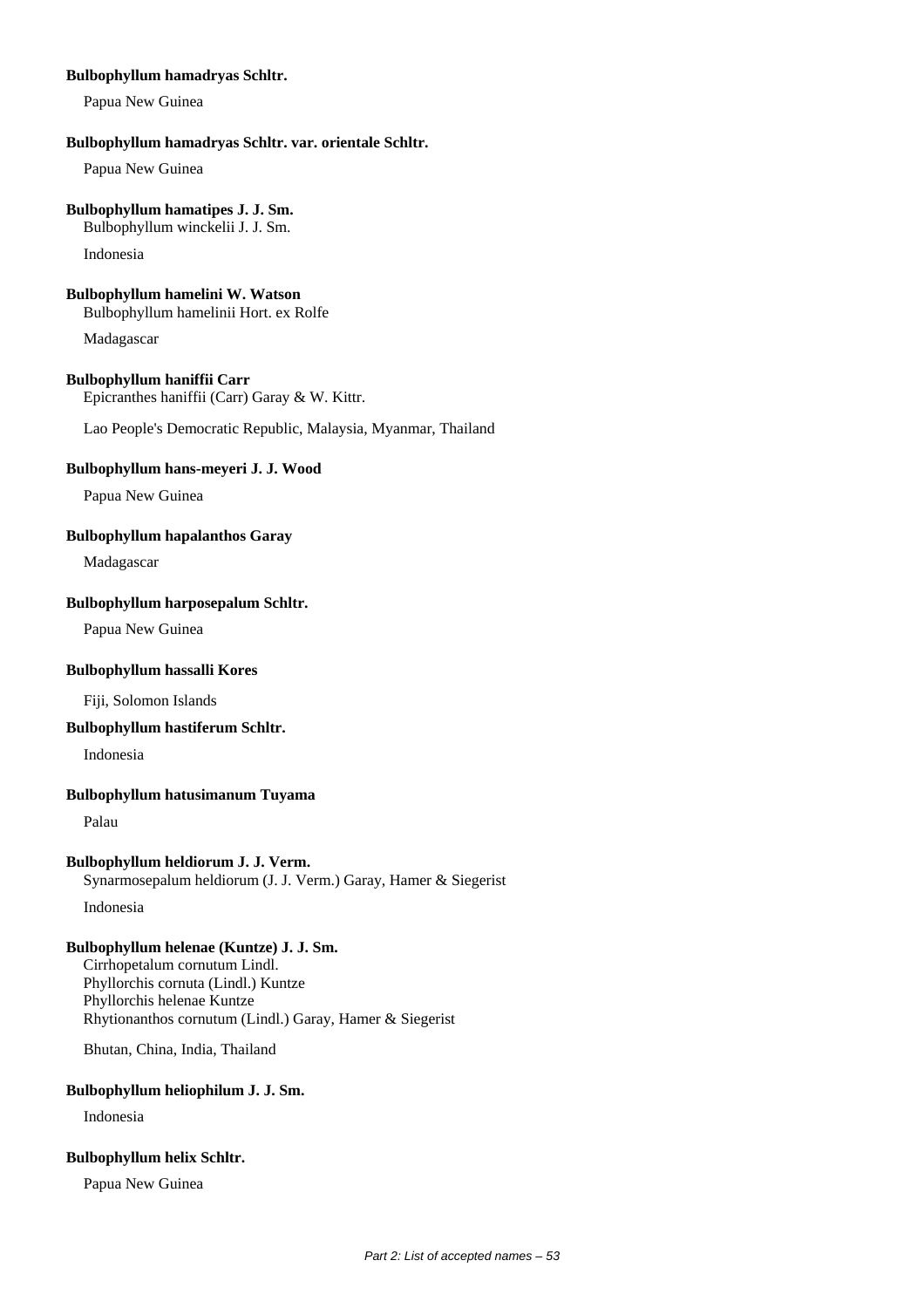# **Bulbophyllum hellwigianum Kraenzl. ex Warb.**

Papua New Guinea

### **Bulbophyllum hemiprionotum J. J. Verm. & A. L. Lamb**

Malaysia

#### **Bulbophyllum henanense J. L. Lu**

China

#### **Bulbophyllum henrici Schltr.**

Madagascar

#### **Bulbophyllum henrici Schltr. var. rectangulare H. Perrier**

Madagascar

### **Bulbophyllum herbula Frapp. ex Cordem.**

Réunion

## **Bulbophyllum heteroblepharon Schltr.**

Papua New Guinea

# **Bulbophyllum heterorhopalon Schltr.**

Epicranthes heterorhopalon (Schltr.) Garay & W. Kittr.

Papua New Guinea

#### **Bulbophyllum heterosepalum Schltr.**

Papua New Guinea

# **Bulbophyllum hexarhopalos Schltr.**

Epicranthes hexarhopalon (Schltr.) Garay & W. Kittr.

Fiji, New Caledonia, Papua New Guinea

### **Bulbophyllum hexurum Schltr.**

Papua New Guinea

#### **Bulbophyllum hians Schltr.**

Papua New Guinea

# **Bulbophyllum hians Schltr. var. alticola Schltr.**

Papua New Guinea

#### **Bulbophyllum hiepii Aver.**

Viet Nam

# **Bulbophyllum hildebrandtii Rchb. f.**

Bulbophyllum johannum H. Perrier Bulbophyllum maculatum Jum. & H. Perrier Bulbophyllum madagascariense Schltr. Bulbophyllum melanopogon Schltr. Phyllorchis hildebrandtii (Rchb. f.) Kuntze

Madagascar

#### **Bulbophyllum hiljeae J. J. Verm.**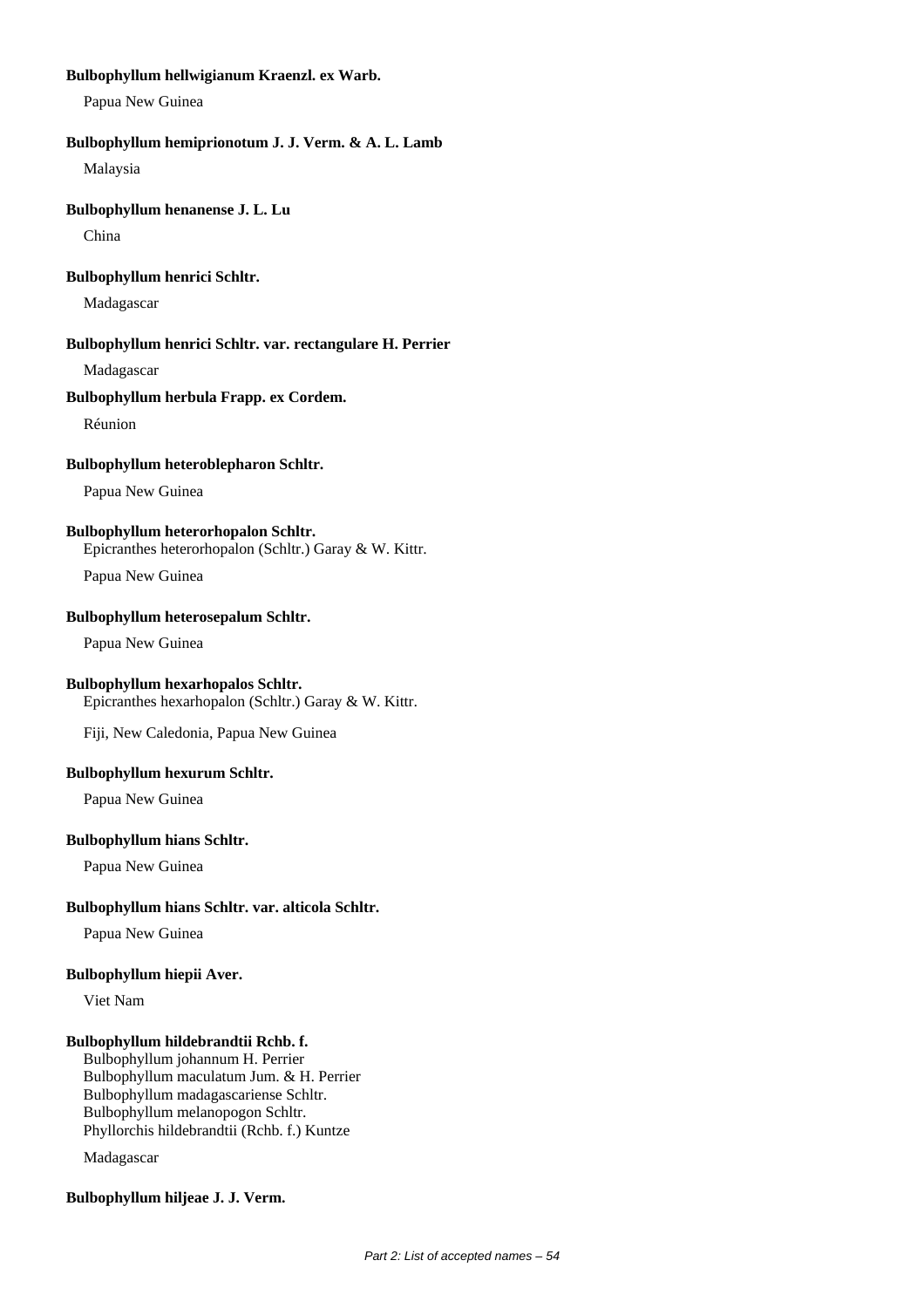Peltopus hiljeae (J. J. Verm.) Szlach. & Marg.

Papua New Guinea

# **Bulbophyllum hirsutissimum Kraenzl.**

Bulbophyllum kraenzlinianum De Wild.

Cameroon

### **Bulbophyllum hirsutiusculum H. Perrier**

Madagascar

# **Bulbophyllum hirsutum (Blume) Lindl.**

Diphyes hirsuta Blume Phyllorchis hirsuta (Blume) Kuntze

Indonesia

# **Bulbophyllum hirtulum Ridl.**

Bulbophyllum cincinnatum Ridl. Bulbophyllum trichoglottis Ridl. Bulbophyllum trichoglottis Ridl. var. sumatranum J. J. Sm.

India, Indonesia, Malaysia, Nepal, Thailand, Viet Nam

# **Bulbophyllum hirtum (J. E. Sm.) Lindl.**

Bulbophyllum kerri Rolfe Bulbophyllum suave Griff. Phyllorchis hirta (J. E. Sm.) Kuntze Stelis hirta J. E. Sm. Tribrachia hirta (J. E. Sm.) Lindl.

Bhutan, India, Myanmar, Thailand, Viet Nam

# **Bulbophyllum hirudiniferum J. J. Verm.**

Epicranthes hirudinifera (J. J. Sm.) Garay & W. Kittr.

Papua New Guinea

# **Bulbophyllum hirundinis (Gagnep.) Seidenf.**

Bulbophyllum remotifolium (Fukuyama) Nakajima Cirrhopetalum hirundinis Gagnep. Cirrhopetalum remotifolium Fukuyama

China, Taiwan Province of China, Viet Nam

# **Bulbophyllum hodgsoni M. R. Henderson**

Malaysia

# **Bulbophyllum hollandianum J. J. Sm.**

Indonesia

# **Bulbophyllum holochilum J. J. Sm.**

Hapalochilus holochilus (J. J. Sm.) Garay & W. Kittr.

Indonesia

# **Bulbophyllum holochilum J. J. Sm. var. aurantiacum J. J. Sm.**

Indonesia

# **Bulbophyllum holochilum J. J. Sm. var. pubescens J. J. Sm.**

Indonesia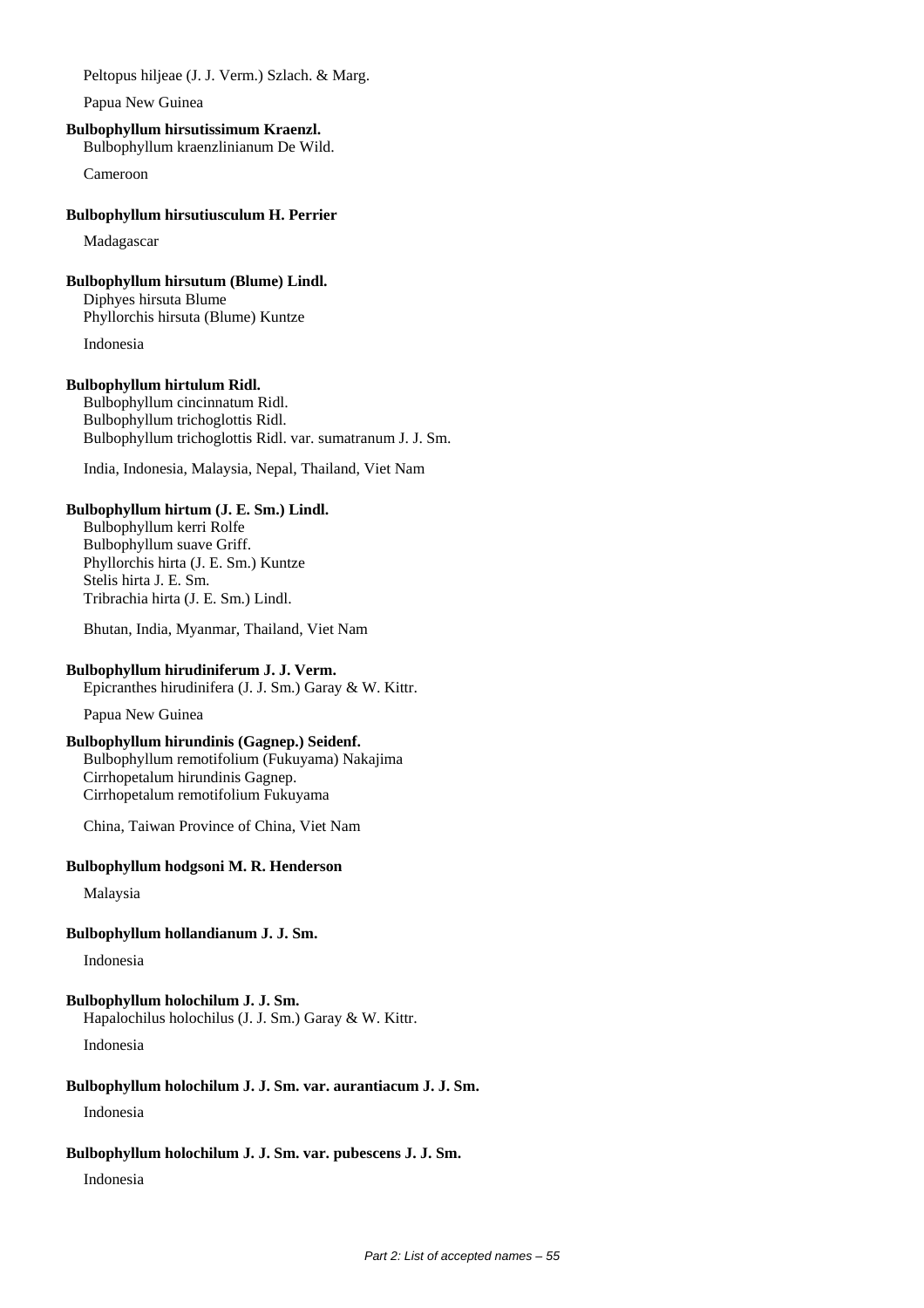### **Bulbophyllum hookeri (Duthie) J. J. Sm.**

Cirrhopetalum hookeri Duthie

India

### **Bulbophyllum horizontale Bosser**

Madagascar

# **Bulbophyllum horridulum J. J. Verm.**

Democratic Republic of the Congo

# **Bulbophyllum hovarum Schltr.**

Madagascar

# **Bulbophyllum howcroftii Garay, Hamer & Siegerist**

Papua New Guinea

# **Bulbophyllum hoyifolium J. J. Verm.**

Papua New Guinea

# **Bulbophyllum humbertii Schltr.**

Madagascar

# **Bulbophyllum humblottii Rolfe**

Bulbophyllum album Jum. & H. Perrier Bulbophyllum laggiarae Schltr. Bulbophyllum linguiforme P. J. Cribb Bulbophyllum luteolabium H. Perrier

Madagascar, Malawi, Seychelles, United Republic of Tanzania, Zimbabwe

# **Bulbophyllum humile Schltr.**

Hapalochilus humilis (Schltr.) Garay & W. Kittr.

Papua New Guinea

# **Bulbophyllum humiligibbum J. J. Sm.**

Indonesia

# **Bulbophyllum hyalinum Schltr.**

Comoros, Madagascar

# **Bulbophyllum hydrophilum J. J. Sm.**

Indonesia, Papua New Guinea

# **Bulbophyllum hymenanthum Hook. f.**

Phyllorchis hymenantha (Hook. f.) Kuntze

Bhutan, India, Indonesia, Thailand, Viet Nam

# **Bulbophyllum hymenobracteum Schltr.**

Indonesia, Papua New Guinea

# **Bulbophyllum hymenobracteum Schltr. var. giriwoense J. J. Sm.**

Indonesia

# **Bulbophyllum hymenochilum Kraenzl.**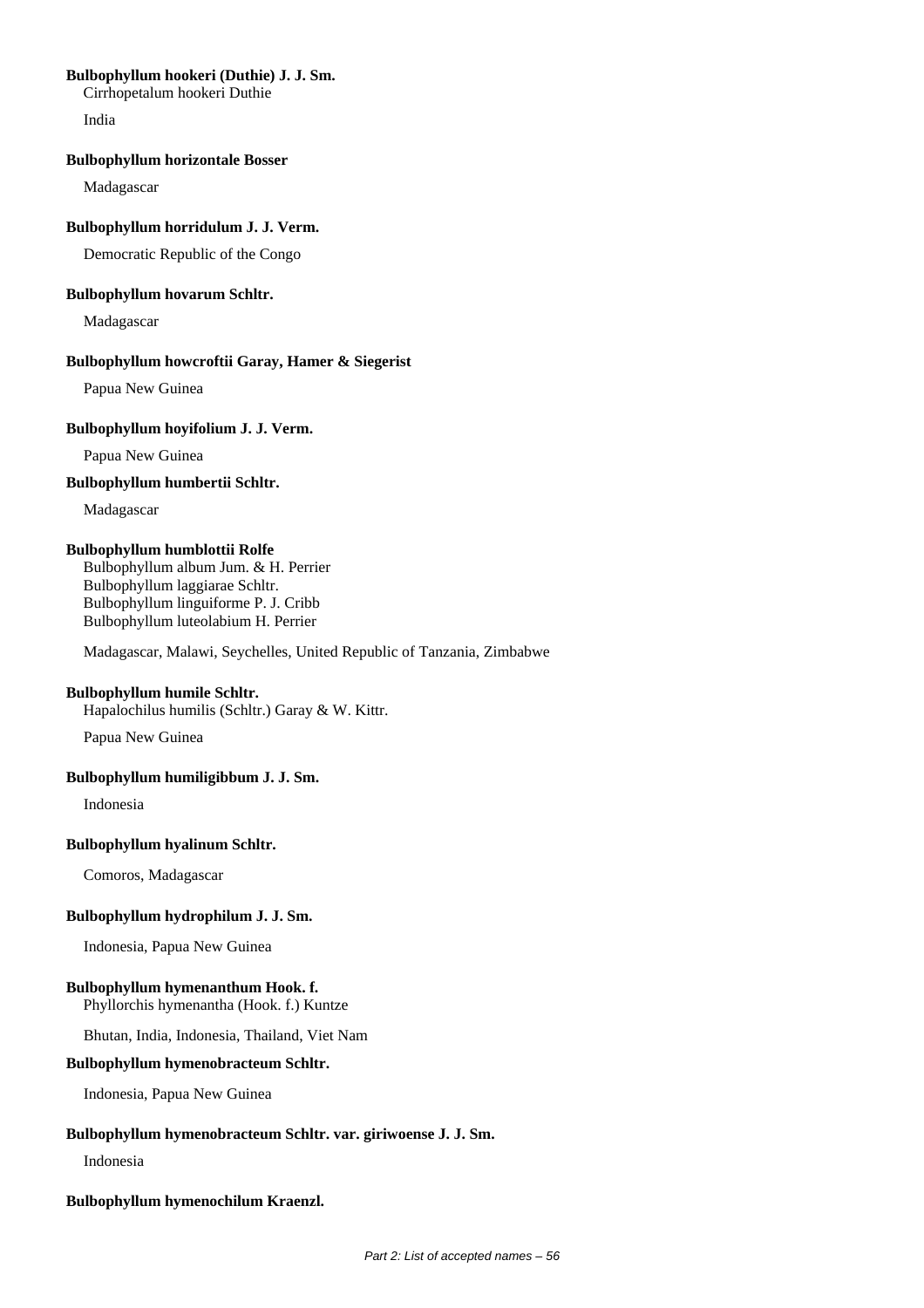Bulbophyllum rhombifolium (Carr) Masam. Cirrhopetalum rhombifolium Carr Indonesia

## **Bulbophyllum hystricinum Schltr.**

Indonesia, Papua New Guinea

#### **Bulbophyllum ialibuense Ormerod**

Papua New Guinea

#### **Bulbophyllum iboense Schltr.**

Papua New Guinea

#### **Bulbophyllum icteranthum Schltr.**

Papua New Guinea

# **Bulbophyllum idenburgense J. J. Sm.**

Indonesia

### **Bulbophyllum igneum J. J. Sm.**

Indonesia

#### **Bulbophyllum ignevenosum Carr**

Malaysia, Viet Nam

#### **Bulbophyllum ignobile J. J. Sm.**

Indonesia

#### **Bulbophyllum ikongoense H. Perrier**

Madagascar

# **Bulbophyllum illecebrum J. J. Verm. & P. O`Byrne**

Indonesia

# **Bulbophyllum illudens Ridl.**

Indonesia

# **Bulbophyllum imbricans J. J. Sm.**

Indonesia

#### **Bulbophyllum imbricatum Lindl.**

Bulbophyllum congolense (De Wild.) De Wild. Bulbophyllum gilleti (De Wild.) De Wild. Bulbophyllum kamerunense Schltr. Bulbophyllum laurentianum Kraenzl. Bulbophyllum ledermanni (Kraenzl.) De Wild. Bulbophyllum leucorhachis (Rolfe) Schltr. Bulbophyllum linderi Summerh. Bulbophyllum stenorhachis Kraenzl. Bulbophyllum strobiliferum Kraenzl. Bulbophyllum triste (Rolfe) Schltr. Megaclinium congolense De Wild. Megaclinium gilletii De Wild. Megaclinium hebetatum Kraenzl. Megaclinium imbricatum (Lindl.) Rolfe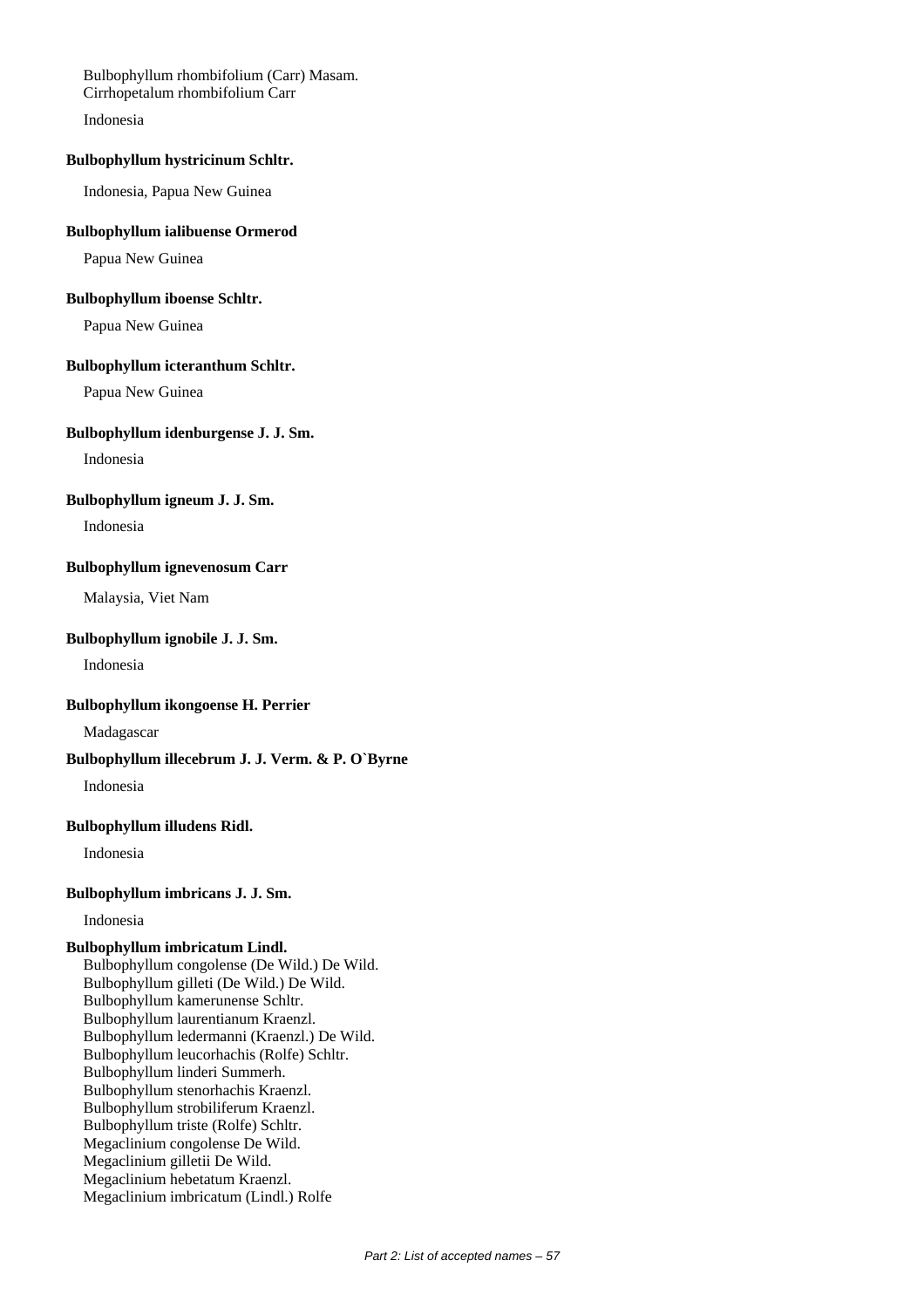Megaclinium laurentianum (Kraenzl.) De Wild. Megaclinium ledermannii Kraenzl. Megaclinium leucorhachis Rolfe Megaclinium strobiliferum (Kraenzl.) Rolfe Megaclinium triste Rolfe Phyllorchis imbricata (Lindl.) Kuntze

Cameroon, Central African Republic, Congo, Côte d'Ivoire, Democratic Republic of the Congo, Equatorial Guinea, Gabon, Ghana, Liberia, Nigeria, Sao Tome and Principe, Sierra Leone, United Republic of Tanzania

### **Bulbophyllum imerinense Schltr.**

Madagascar

### **Bulbophyllum imitator J. J. Verm.**

Papua New Guinea

#### **Bulbophyllum impar Ridl.**

Indonesia

# **Bulbophyllum inaequale (Blume) Lindl.**

Diphyes inaequalis Blume Phyllorchis inaequalis (Rchb. f.) Kuntze

Indonesia

#### **Bulbophyllum inaequale (Blume) Lindl. var. angustifolium J. J. Sm.**

Indonesia

#### **Bulbophyllum inaequisepalum Schltr.**

Papua New Guinea

# **Bulbophyllum inauditum Schltr.**

Papua New Guinea

# **Bulbophyllum incarum Kraenzl.**

Peru

# **Bulbophyllum inciferum J. J. Verm.**

Peltopus inciferus (J. J. Verm.) Szlach. & Marg.

Papua New Guinea

# **Bulbophyllum incisilabrum J. J. Verm. & P. O`Byrne**

Indonesia

# **Bulbophyllum inclinatum J. J. Sm.**

Hapalochilus inclinatus (J. J. Sm.) Garay & W. Kittr.

Indonesia

# **Bulbophyllum incommodum Kores**

Fiji

# **Bulbophyllum inconspicuum Maxim.**

Japan

# **Bulbophyllum incumbens Schltr.**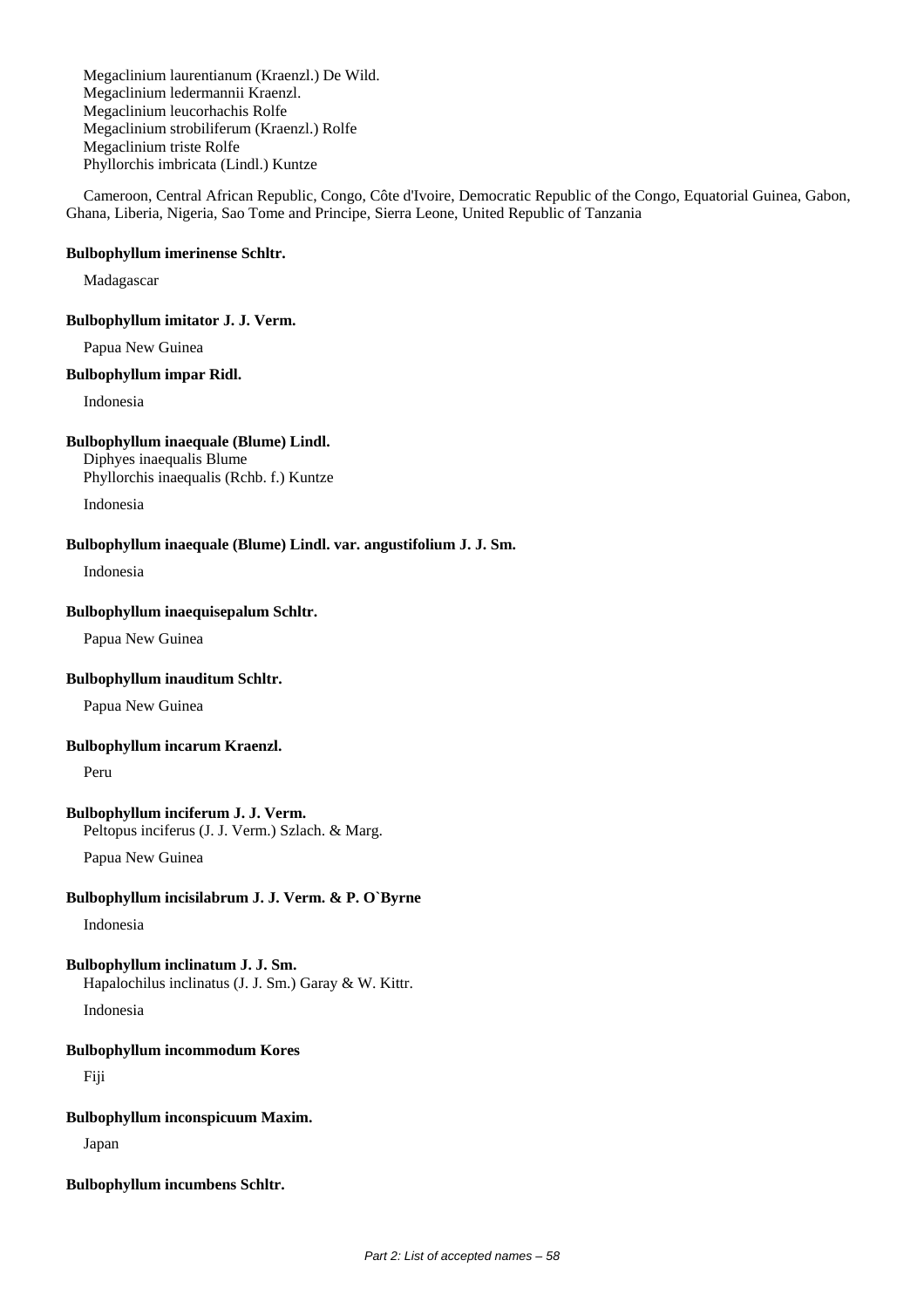Papua New Guinea

#### **Bulbophyllum incurvum Thouars**

Phyllorchis incurva Kuntze Mauritius, Réunion

**Bulbophyllum iners Rchb. f.** Phyllorchis iners (Rchb. f.) Kuntze

India

**Bulbophyllum infundibuliforme J. J. Sm.**

Bulbophyllum garupinum Schltr.

Indonesia

**Bulbophyllum injoloense De Wild.** Megaclinium injoloense (De Wild.) De Wild.

Democratic Republic of the Congo

#### **Bulbophyllum injoloense De Wild. subsp. pseudoxypterum (J. J. Verm.) J. J. Verm.** Bulbophyllum injoloense De Wild. var. pseudoxypterum J. J. Verm.

Democratic Republic of the Congo, Zambia

**Bulbophyllum inornatum J. J. Verm.**

United Republic of Tanzania

# **Bulbophyllum inquirendum J. J. Verm.**

Indonesia, Papua New Guinea

#### **Bulbophyllum insectiferum Barb. Rodr.**

Brazil

#### **Bulbophyllum insolitum Bosser**

Madagascar

# **Bulbophyllum insulsum (Gagnep.) Seidenf.**

Bulbophyllum insulsoides Seidenf. Bulbophyllum racemosum Hayata Cirrhopetalum insulsum Gagnep. Cirrhopetalum racemosum (Hayata) Hayata

Viet Nam

# **Bulbophyllum intermedium F. M. Bailey**

Oxysepala intermedia (F. M. Bailey) D. L. Jones & M. A. Clem.

Australia

#### **Bulbophyllum intersitum J. J. Verm.**

Peltopus intersitus (J. J. Verm.) Szlach. & Marg.

Papua New Guinea

# **Bulbophyllum intertextum Lindl.**

Bulbophyllum amauryae Rendle Bulbophyllum intertextum Lindl. var. parvilabium G. Will. Bulbophyllum pertenue Kraenzl. Bulbophyllum quintasii Rolfe Bulbophyllum seychellarum Rchb. f. Bulbophyllum triaristellum Kraenzl. & Schltr.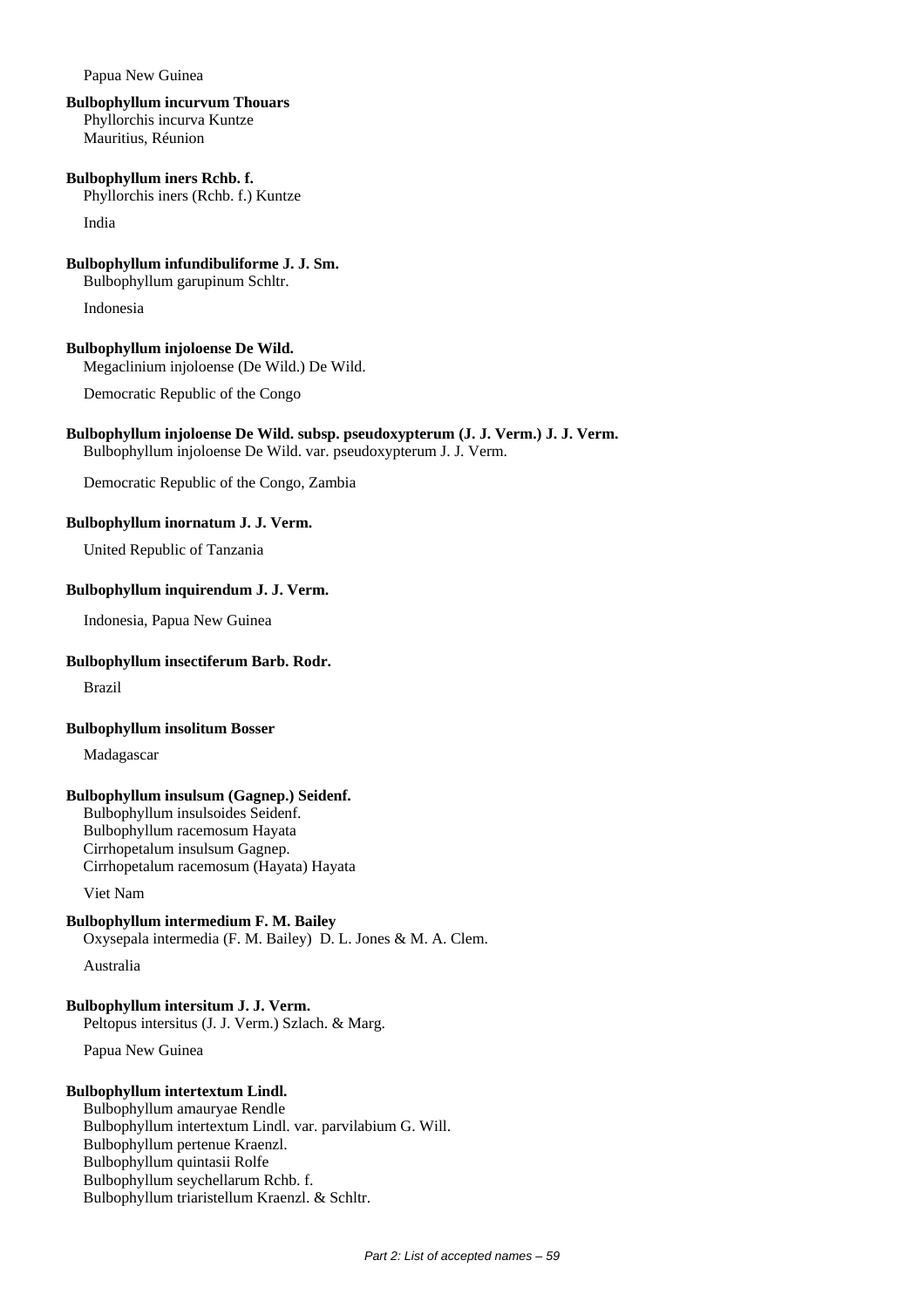Bulbophyllum usambarae Kraenzl. Bulbophyllum viride Rolfe Phyllorchis intertexta (Lindl.) Kuntze Phyllorchis seychellarum (Rchb. f.) Kuntze

Angola, Cameroon, Côte d'Ivoire, Democratic Republic of the Congo, Equatorial Guinea, Ethiopia, Gabon, Guinea, Kenya, Liberia, Malawi, Nigeria, Sao Tome and Principe, Seychelles, Sierra Leone, United Republic of Tanzania, Zambia, Zimbabwe

#### **Bulbophyllum intricatum Seidenf.**

Thailand

# **Bulbophyllum inunctum J. J. Sm.**

Bulbophyllum longiflorum Ridl.

Indonesia, Malaysia

#### **Bulbophyllum inversum Schltr.**

Papua New Guinea

#### **Bulbophyllum invisum Ames**

Philippines

#### **Bulbophyllum involutum L. E. Borba & J. Semir**

Brazil

# **Bulbophyllum ionophyllum J. J. Verm.**

Indonesia

# **Bulbophyllum ipanemense Hoehne**

Brazil

# **Bulbophyllum ischnopus Schltr.**

Papua New Guinea

# **Bulbophyllum ischnopus Schltr. var. rhodoneuron Schltr.**

Papua New Guinea

# **Bulbophyllum iterans J. J. Verm. & P. O`Byrne**

Indonesia

# **Bulbophyllum ivorense P. J. Cribb & Perez-Vera**

Bulbophyllum elongatum (De Wild.) De Wild. Bulbophyllum flavidum Lindl. var. elongatum De Wild.

Cameroon, Côte d'Ivoire, Democratic Republic of the Congo, Gabon, Liberia, Nigeria

# **Bulbophyllum jaapii Szlach. & Olszewski**

Cameroon

# **Bulbophyllum jadunae Schltr.**

Hapalochilus jadunae (Schltr.) Garay & W. Kittr.

Papua New Guinea

# **Bulbophyllum jaguariahyvae Kraenzl.**

Brazil

# **Bulbophyllum jamaicense Cogn.**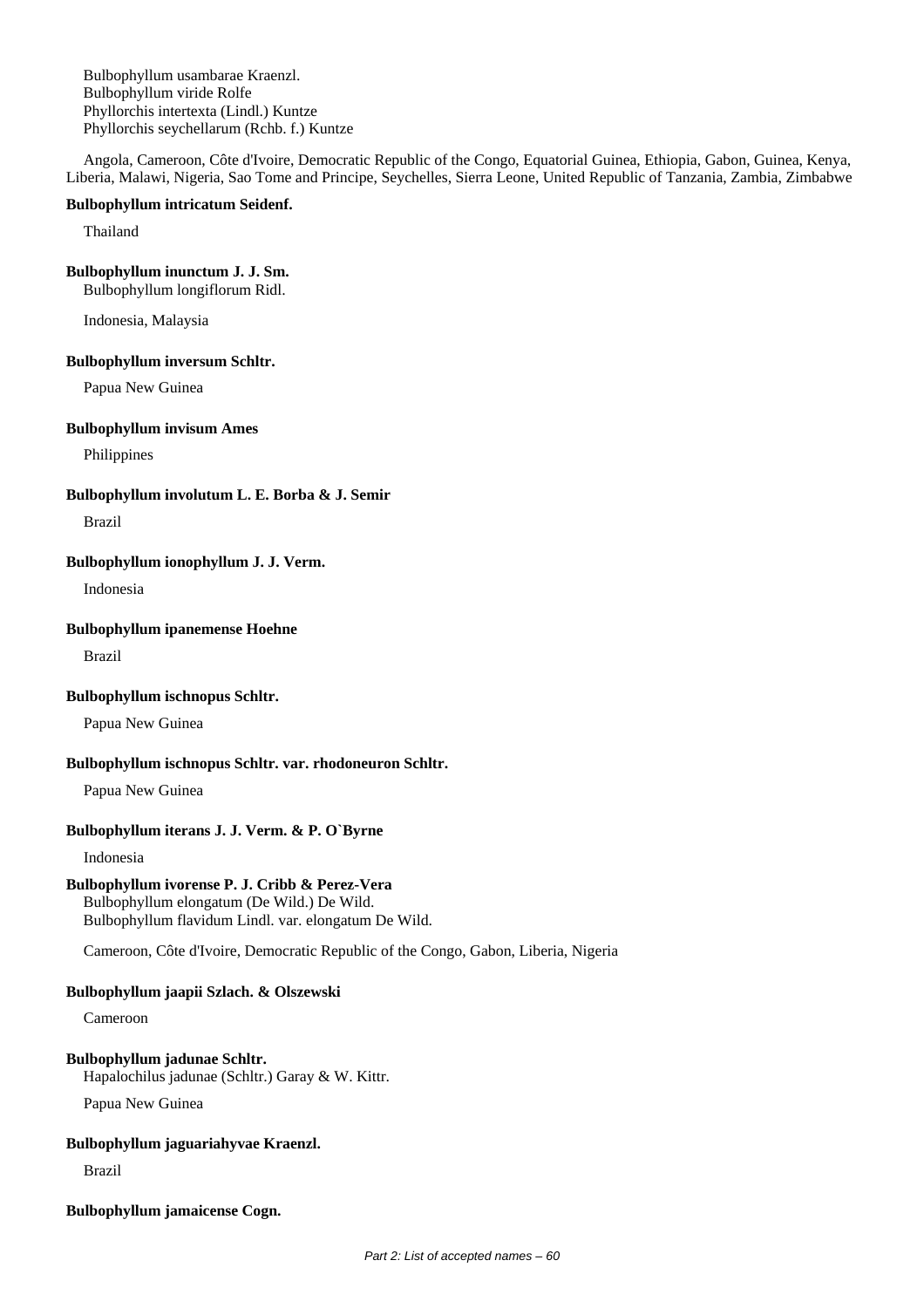#### Jamaica

#### **Bulbophyllum janus J. J. Verm.**

Bulbophyllum platyrrhachis Ridl.

Indonesia

### **Bulbophyllum japonicum (Makino) Makino**

Bulbophyllum inabai Hayata Bulbophyllum japonicum (Makino) J. J. Sm. Cirrhopetalum inabai (Hayata) Hayata Cirrhopetalum japonicum Makino

China, Japan, Taiwan Province of China

#### **Bulbophyllum jensenii J. J. Sm.**

Hapalochilus jensenii (J. J. Sm.) Garay & W. Kittr.

Indonesia

# **Bulbophyllum johannis Kraenzl.**

Madagascar

### **Bulbophyllum johannulii J. J. Verm.**

Epicranthes johannulii (J. J. Verm.) Garay & W. Kittr.

Papua New Guinea

# **Bulbophyllum johnsonii T. E. Hunt**

Serpenticaulis johnsonii (T. E. Hunt) M. A. Clem. & D. L. Jones

Australia

#### **Bulbophyllum jolandae J. J. Verm.**

Indonesia, Malaysia

# **Bulbophyllum josephi (Kuntze) Summerh.**

Bulbophyllum amanicum Kraenzl. Bulbophyllum aurantiacum Hook. f. Bulbophyllum gustavii Schltr. Bulbophyllum schlechteri De Wild. Bulbophyllum sennii Chiov. Bulbophyllum winkleri Schltr. Phyllorchis josephii Kuntze

Burundi, Cameroon, Côte d'Ivoire, Democratic Republic of the Congo, Ethiopia, Kenya, Malawi, Mozambique, Rwanda, Uganda, United Republic of Tanzania, Zimbabwe

# **Bulbophyllum josephii (Kuntze) Summerh. var. mahonii (Rolfe) J. J. Verm.**

Bulbophyllum mahoni Rolfe Bulbophyllum modicum Summerh.

Cameroon, Côte d'Ivoire, Democratic Republic of the Congo, Equatorial Guinea, Guinea, Liberia, Malawi, Nigeria, Zambia

#### **Bulbophyllum jumellanum Schltr.**

Madagascar

# **Bulbophyllum kainochiloides H. Perrier**

Madagascar

# **Bulbophyllum kaitiense Rchb. f.**

Cirrhopetalum neilgherrense Wight Phyllorchis kaitiensis Kuntze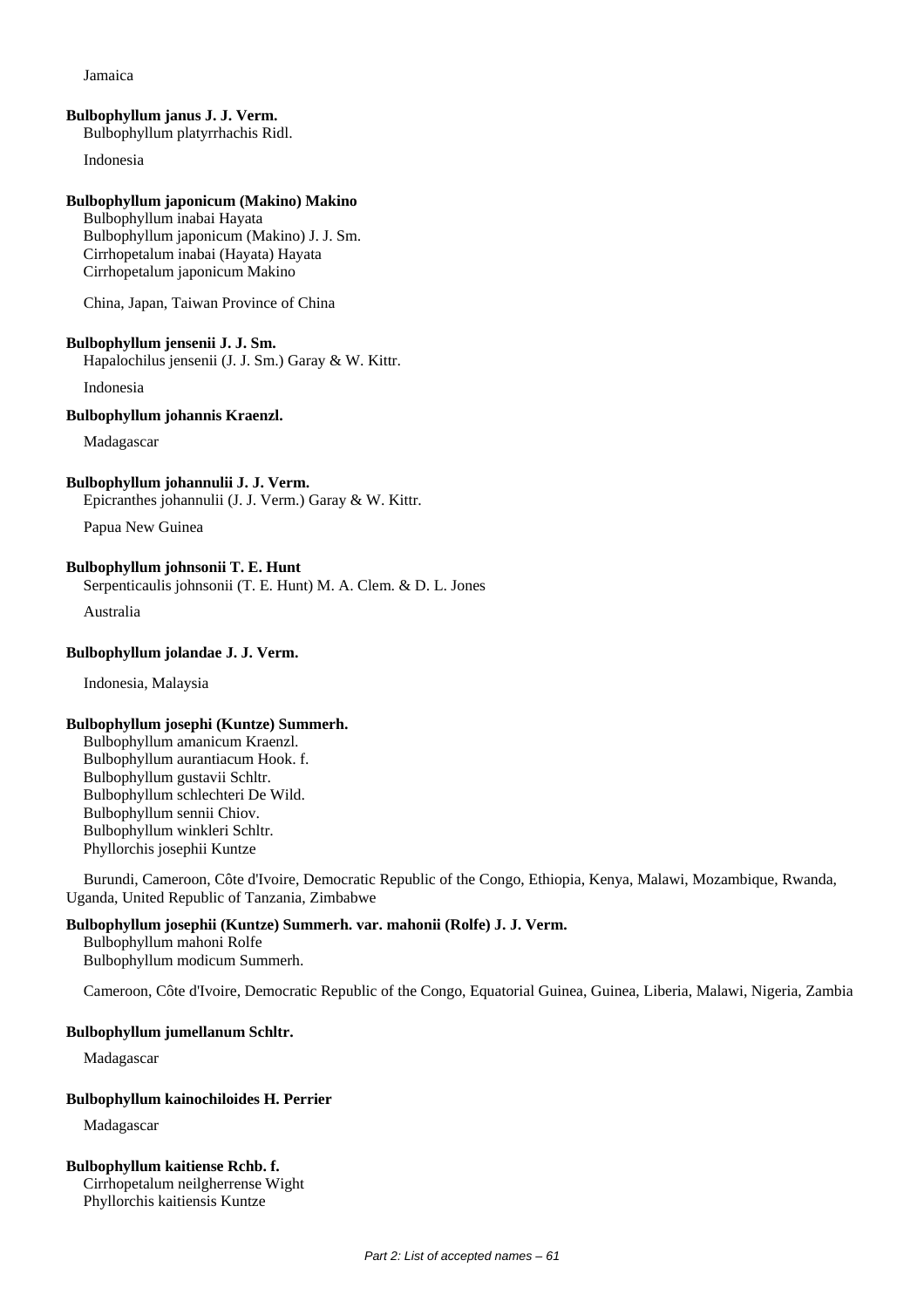India

#### **Bulbophyllum kanburiense Seidenf.**

Myanmar, Thailand, Viet Nam

### **Bulbophyllum kaniense Schltr.**

Bulbophyllum dispersum Schltr. Bulbophyllum dispersum Schltr. var. roseans Schltr. Bulbophyllum extensum Schltr.

Papua New Guinea

**Bulbophyllum kauloense Schltr.**

Papua New Guinea

#### **Bulbophyllum kautskyi Toscano**

Brazil

#### **Bulbophyllum keekee N. Halle**

New Caledonia

#### **Bulbophyllum kegelii Hamer & Garay**

Brazil, Suriname, Trinidad and Tobago

#### **Bulbophyllum kelelense Schltr.**

Hapalochilus kelelensis (Schltr.) Garay & W. Kittr.

Papua New Guinea

#### **Bulbophyllum kempfii Schltr.**

Papua New Guinea

#### **Bulbophyllum kemulense J. J. Sm.**

Indonesia

# **Bulbophyllum kenae J. J. Verm.**

Peltopus kenae (J. J. Verm.) Szlach. & Marg.

Papua New Guinea

#### **Bulbophyllum kenejianum Schltr.**

Papua New Guinea

# **Bulbophyllum kenejiense W. Kittr.**

Bulbophyllum hydrophilum Schltr.

Papua New Guinea

#### **Bulbophyllum kermesinum Ridl.**

Hapalochilus kermesinus (Ridl.) Garay & W. Kittredge

Indonesia

# **Bulbophyllum kestron J. J. Verm. & A. L. Lamb**

Indonesia

#### **Bulbophyllum kettridgei (Garay, Hamer & Siegerist) J. J. Verm.** Synarmosepalum kittredgei Garay, Hamer & Siegerist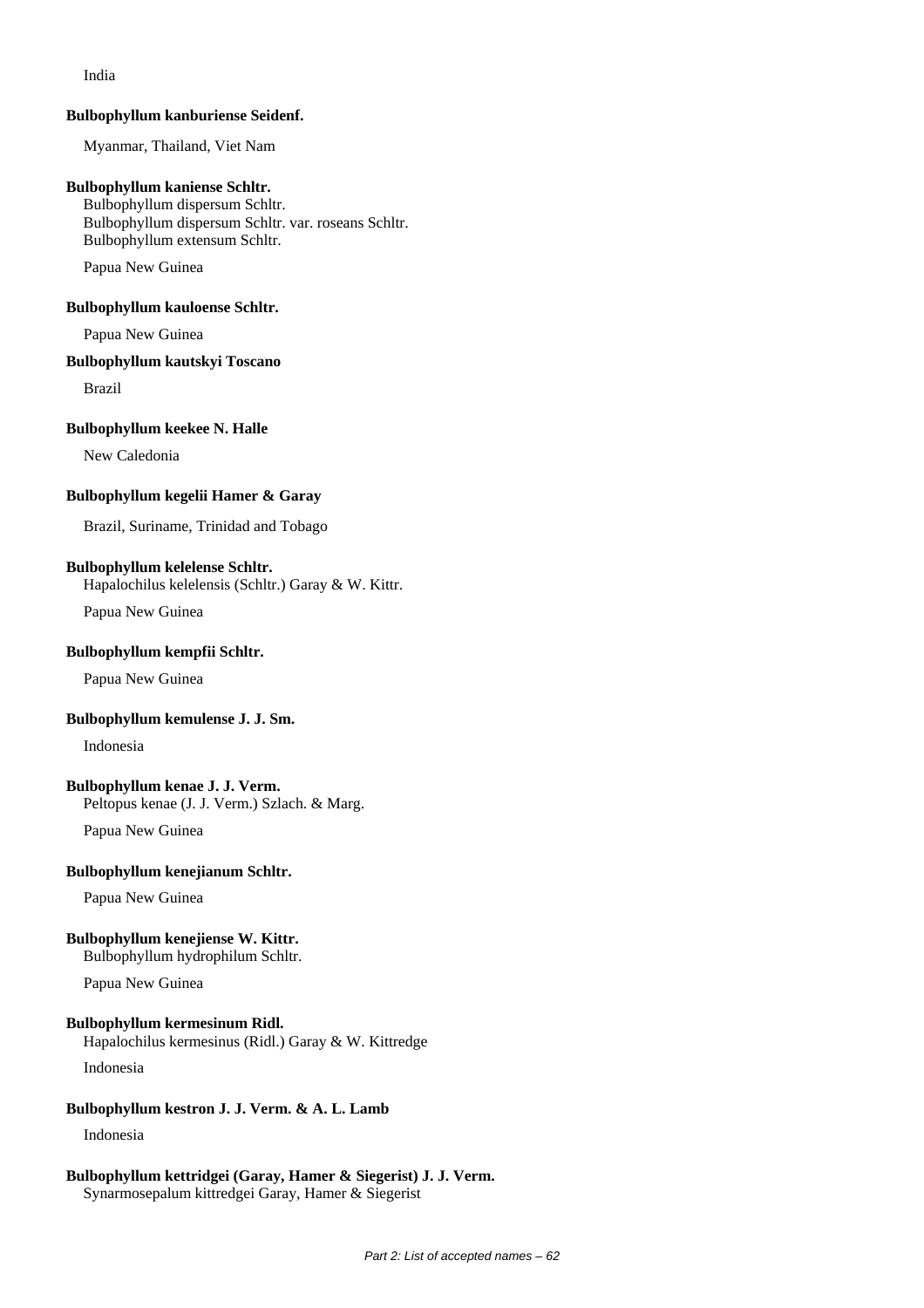# Philippines

#### **Bulbophyllum khaoyaiense Seidenf.**

Bulbophyllum tripudians C. S. P. Parish & Rchb. f. var. pumilum Seidenf. & Smitinand

Thailand

### **Bulbophyllum khasyanum Griff.**

Bulbophyllum bowringianum Rchb. f. Bulbophyllum conchiferum Rchb. f. Bulbophyllum gibsonii Lindl. ex Rchb.f. Phyllorchis conchifera (Rchb. f.) Kuntze

Bhutan, China, India, Malaysia, Myanmar, Thailand, Viet Nam

# **Bulbophyllum kieneri Bosser**

Madagascar

#### **Bulbophyllum T. E. Hunt**

Serpenticaulis kirkwoodiae (T. E. Hunt) M. A. Clem. & D. L. Jones

Australia

### **Bulbophyllum kirroanthum Schltr.**

Indonesia

#### **Bulbophyllum kivuense J. J. Verm.**

Rwanda

#### **Bulbophyllum kjellbergii J. J. Sm.**

Indonesia

# **Bulbophyllum klabatense Schltr.**

Indonesia

### **Bulbophyllum klossii Ridl.**

Hyalosema klossii (Ridl.) Rolfe

Indonesia

# **Bulbophyllum kontumense Gagnep.**

Viet Nam

# **Bulbophyllum korimense J. J. Sm.**

Indonesia

#### **Bulbophyllum korinchense Ridl.**

Indonesia

# **Bulbophyllum korinchense Ridl. var. grandflorum Ridl.**

Indonesia

# **Bulbophyllum korinchense Ridl. var. parviflorum Ridl.**

Indonesia

#### **Bulbophyllum korthalsii Schltr.** Bulbophyllum arachnites Ridl.

Indonesia, Malaysia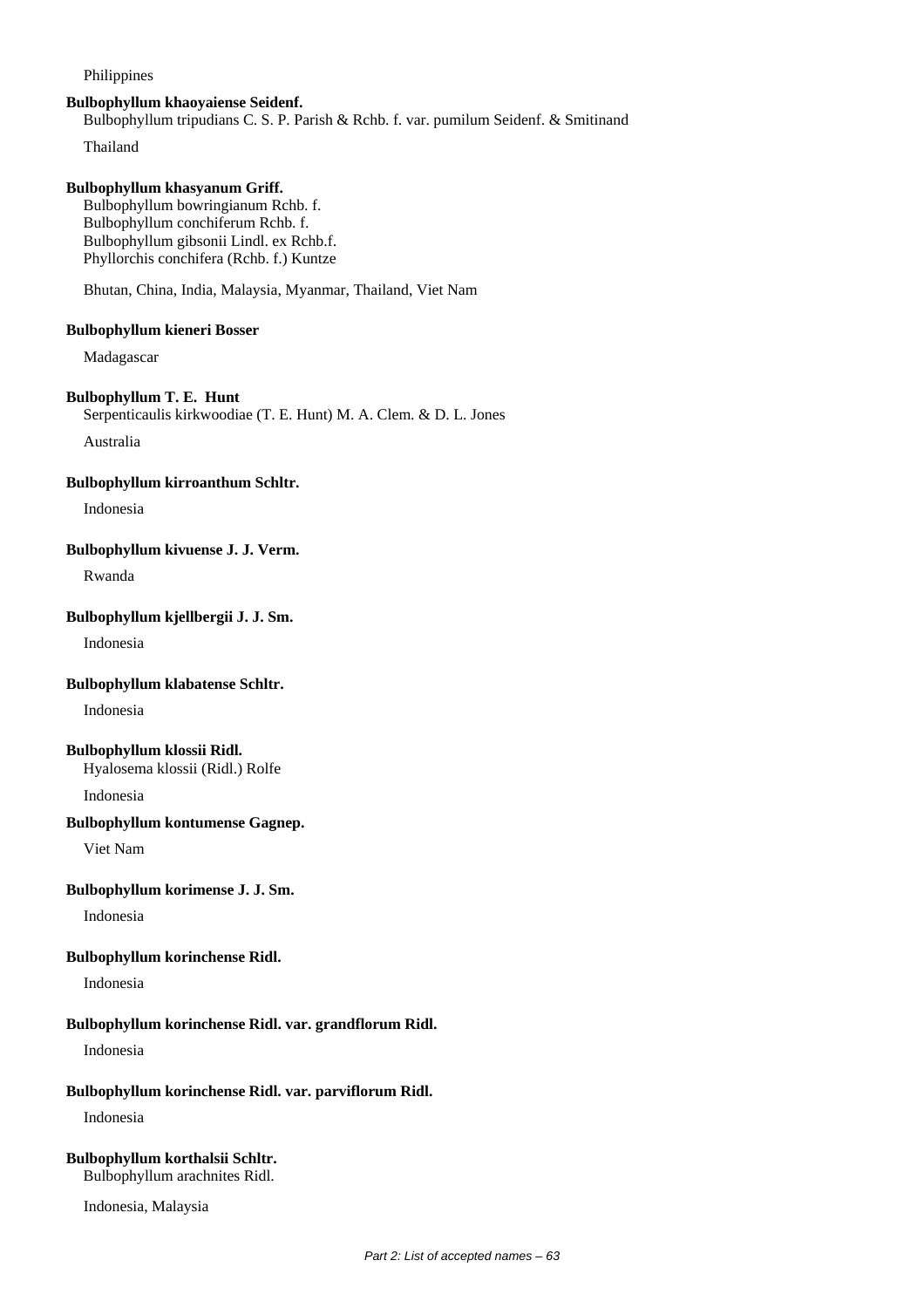# **Bulbophyllum kupense P. J. Cribb & B. J. Pollard**

Cameroon

# **Bulbophyllum kusaiense Tuyama**

Hapalochilus kusaiense (Tuyama) Garay, Hamer & Siegerist

Palau

### **Bulbophyllum kwangtungense Schltr.**

China

#### **Bulbophyllum labatii Bosser**

Madagascar

#### **Bulbophyllum laciniatum (Barb. Rodr.) Cogn.**

Bulbophyllum laciniatum (Barb. Rodr.) Cogn. var. janeirense Cogn. Didactyle laciniata Barb. Rodr. Didactyle laciniata Barb. Rodr. var. janeirense Cogn.

Brazil

### **Bulbophyllum lacinulosum J. J. Sm.**

Indonesia

# **Bulbophyllum laetum J. J. Verm.**

Malaysia

#### **Bulbophyllum lageniforme F. M. Bailey**

Adelopetalum lageniforme (F. M. Bailey) D. L. Jones & M. A. Clemens Bulbophyllum adenocarpum Schltr.

Australia

### **Bulbophyllum lakatoense Bosser**

Madagascar

## **Bulbophyllum lambii J. J. Verm.**

Indonesia

#### **Bulbophyllum lamelluliferum J. J. Sm.**

Indonesia

# **Bulbophyllum lamii J. J. Sm.**

Indonesia

**Bulbophyllum lamingtonense D. L. Jones**

Oxysepala lamingtonensis (D. L. Jones) D. L. Jones & M. A. Clem.

Australia

#### **Bulbophyllum lancifolium Ames**

Philippines

#### **Bulbophyllum lancilabium Ames**

Philippines

#### **Bulbophyllum lancipetalum Ames**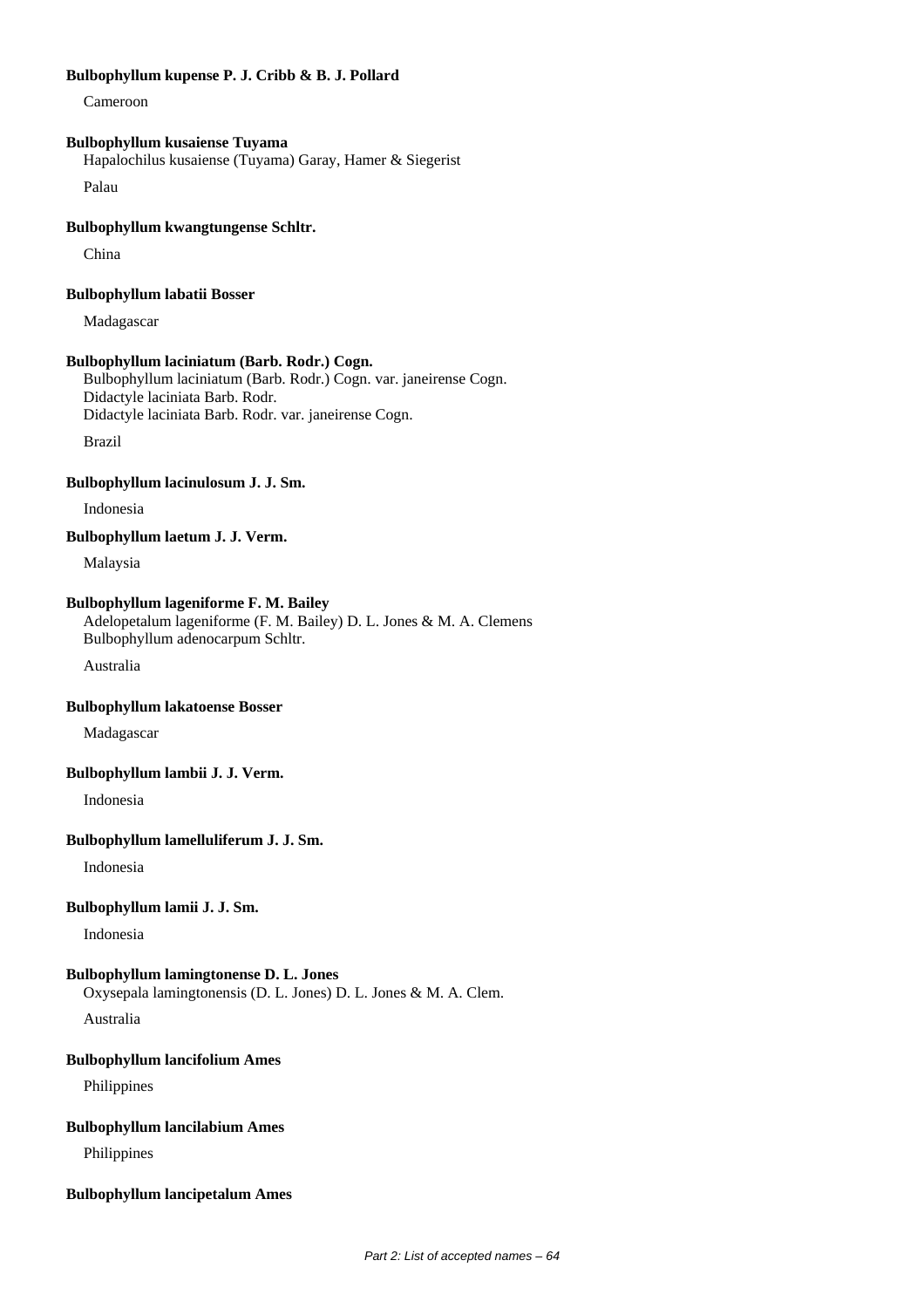### Philippines

#### **Bulbophyllum lancisepalum H. Perrier**

Madagascar

### **Bulbophyllum languidum J. J. Sm.**

Indonesia

# **Bulbophyllum lanuginosum J. J. Verm.**

Thailand

#### **Bulbophyllum laoticum Gagnep.**

Lao People's Democratic Republic

#### **Bulbophyllum lasianthum Lindl.**

Anisopetalum lasianthum Kuhl ex Hook. f. Phyllorchis lasiantha (Lindl.) Kuntze

Indonesia, Malaysia, Philippines

# **Bulbophyllum lasiochilum C. S. P. Parish & Rchb. f.**

Bulbophyllum breviscapum (Rolfe) J. J. Sm. Bulbophyllum breviscapum (Rolfe) Ridl. Cirrhopetalum breviscapum Rolfe Cirrhopetalum lasiochilum (C. S. P. Parish & Rchb. f.) Hook. f. Phyllorchis lasiochila (C. S. P. Parish & Rchb. f.) Kuntze

Malaysia, Myanmar, Thailand

### **Bulbophyllum lasioglossum Rolfe ex Ames**

Philippines

#### **Bulbophyllum lasiopetalum Kraenzl.**

Philippines

# **Bulbophyllum latibrachiatum J. J. Sm.**

Indonesia

# **Bulbophyllum latibrachiatum J. J. Sm. var. epilosum J. J. Sm.**

Indonesia

# **Bulbophyllum latipes J. J. Sm.**

Dactylorhynchus flavescens Schltr.

Indonesia, Papua New Guinea

# **Bulbophyllum latipetalum H. Perrier**

Madagascar

# **Bulbophyllum latisepalum Ames & C. Schweinf.**

Indonesia, Philippines

# **Bulbophyllum laxiflorum (Blume) Lindl.**

Bulbophyllum luzonense Ames Bulbophyllum pedicellatum Ridl. Bulbophyllum radiatum Lindl. Bulbophyllum syllectum Kraenzl. Diphyes laxiflora Blume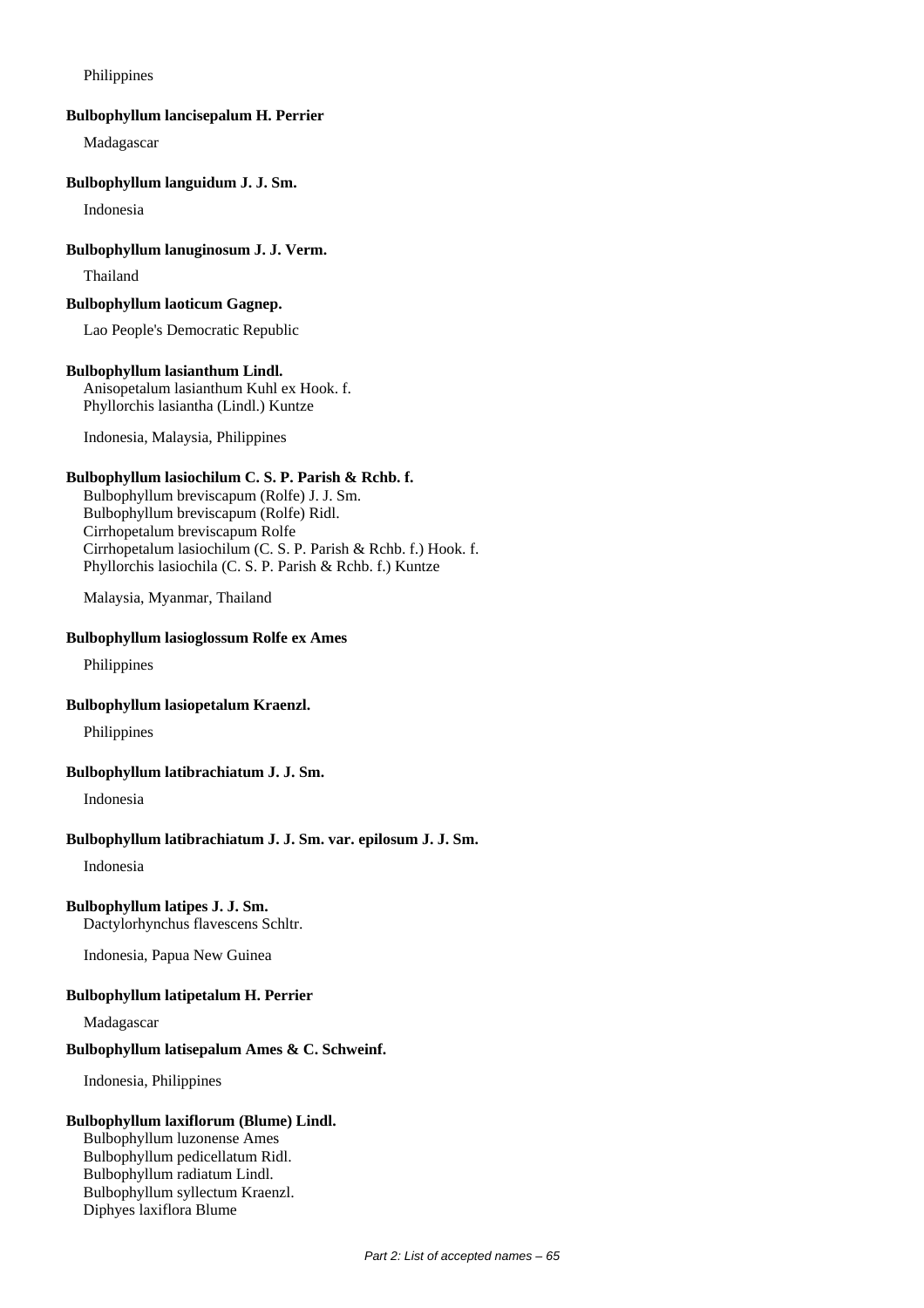Phyllorchis laxiflora (Blume) Kuntze Phyllorchis radiata (Lindl.) Kuntze

Indonesia, Lao People's Democratic Republic, Malaysia, Myanmar, Philippines, Thailand, Viet Nam

#### **Bulbophyllum laxiflorum (Blume) Lindl. var. celebicum Schltr.**

Indonesia

#### **Bulbophyllum laxum Schltr.**

Bulbophyllum trichopus Schltr.

Papua New Guinea

#### **Bulbophyllum leandrianum H. Perrier**

Madagascar

### **Bulbophyllum lecouflei Bosser**

Madagascar

#### **Bulbophyllum ledungense T. Tang & F. T. Wang**

China

#### **Bulbophyllum lehmannianum Kraenzl.**

Colombia, Venezuela

## **Bulbophyllum leibergii Ames & Rolfe**

Philippines

# **Bulbophyllum lemnifolium Schltr.**

Papua New Guinea

#### **Bulbophyllum lemniscatoides Rolfe**

Indonesia, Thailand, Viet Nam

# **Bulbophyllum lemniscatoides Rolfe var. exappendiculatum J. J. Sm.**

Indonesia

#### **Bulbophyllum lemniscatum C. S. P. Parish ex Hook. f.**

Phyllorchis lemniscata (C. S. P. Parish ex Hook. f.) Kuntze

Myanmar, Thailand

### **Bulbophyllum lemuraeoides H. Perrier**

Madagascar

# **Bulbophyllum lemurense Bosser & P. J. Cribb**

Bulbophyllum clavigerum H. Perrier

Madagascar

#### **Bulbophyllum leniae J. J. Verm.**

Indonesia

## **Bulbophyllum leoni Kraenzl.**

Bulbophyllum humblotianum Kraenzl.

Comoros, Madagascar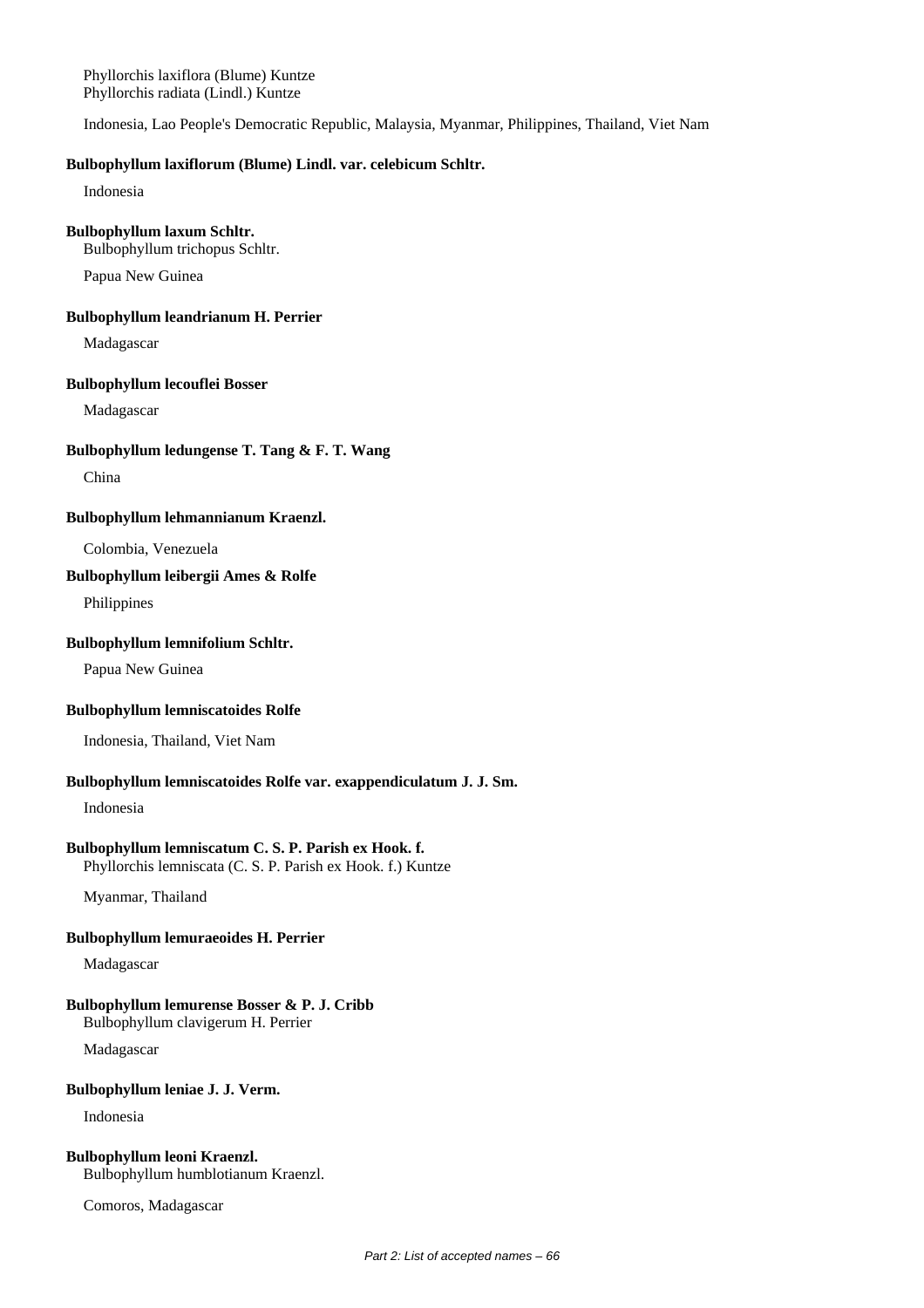#### **Bulbophyllum leontoglossum Schltr.**

Hapalochilus leontoglossus (Schltr.) Garay & W. Kittr.

Papua New Guinea

# **Bulbophyllum leopardinum (Wall.) Lindl.**

Dendrobium leopardinum Wall. Phyllorchis leopardina (Wall.) Kuntze Sarcopodium leopardinum (Wall.) Lindl. & Paxt.

Bhutan, India, Thailand

### **Bulbophyllum leopardinum (Wall.) Lindl. var. tuberculatum N. P. Balakrishnan & S. Chowdhury**

Bhutan, India

# **Bulbophyllum lepantense Ames**

Philippines

# **Bulbophyllum lepanthiflorum Schltr.**

Bulbophyllum lepanthiflorum Schltr. var. rivulare Schltr.

Indonesia, Papua New Guinea

# **Bulbophyllum lepidum (Blume) J. J. Sm.**

Bulbophyllum andersonii Kurz Bulbophyllum gamosepalum (Griff.) J. J. Sm. Bulbophyllum griffithianum C. S. P. Parish & Rchb. f. Bulbophyllum lepidum (Blume) J. J. Sm. var. insigne J. J. Sm. Bulbophyllum stramineum Ames var. purpuratum Guillaumin Bulbophyllum viscidum J. J. Sm. Cirrhopetalum andersonii Kurz Cirrhopetalum ciliatum Klinge Cirrhopetalum gagnepainii Guillaumin Cirrhopetalum gamosepalum Griff. Cirrhopetalum gamosepalum Griff. var. angustum Ridl. Cirrhopetalum lepidum (Blume) J. J. Sm. var. angustum Ridl. Cirrhopetalum lepidum (Blume) Schltr. Cirrhopetalum siamense Rolfe ex Downie Cirrhopetalum stramineum Teijsm. & Binn. var. purpureum Gagnep. Cirrhopetalum tenuicaule Rolfe Cirrhopetalum viscidum (J. J. Sm.) Garay, Hamer & Siegerist Ephippium lepidum Blume Phyllorchis gamosepala (Griff.) Kuntze

Cambodia, China, India, Indonesia, Lao People's Democratic Republic, Malaysia, Myanmar, Thailand, Viet Nam

# **Bulbophyllum leproglossum J. J. Verm. & A. L. Lamb**

Indonesia

# **Bulbophyllum leptanthum Hook. f.**

Phyllorchis leptantha (Hook. f.) Kuntze

Bhutan, India

# **Bulbophyllum leptobulbon J. J. Verm.**

Papua New Guinea

# **Bulbophyllum leptocaulon Kraenzl.**

Philippines

# **Bulbophyllum leptochlamys Schltr.**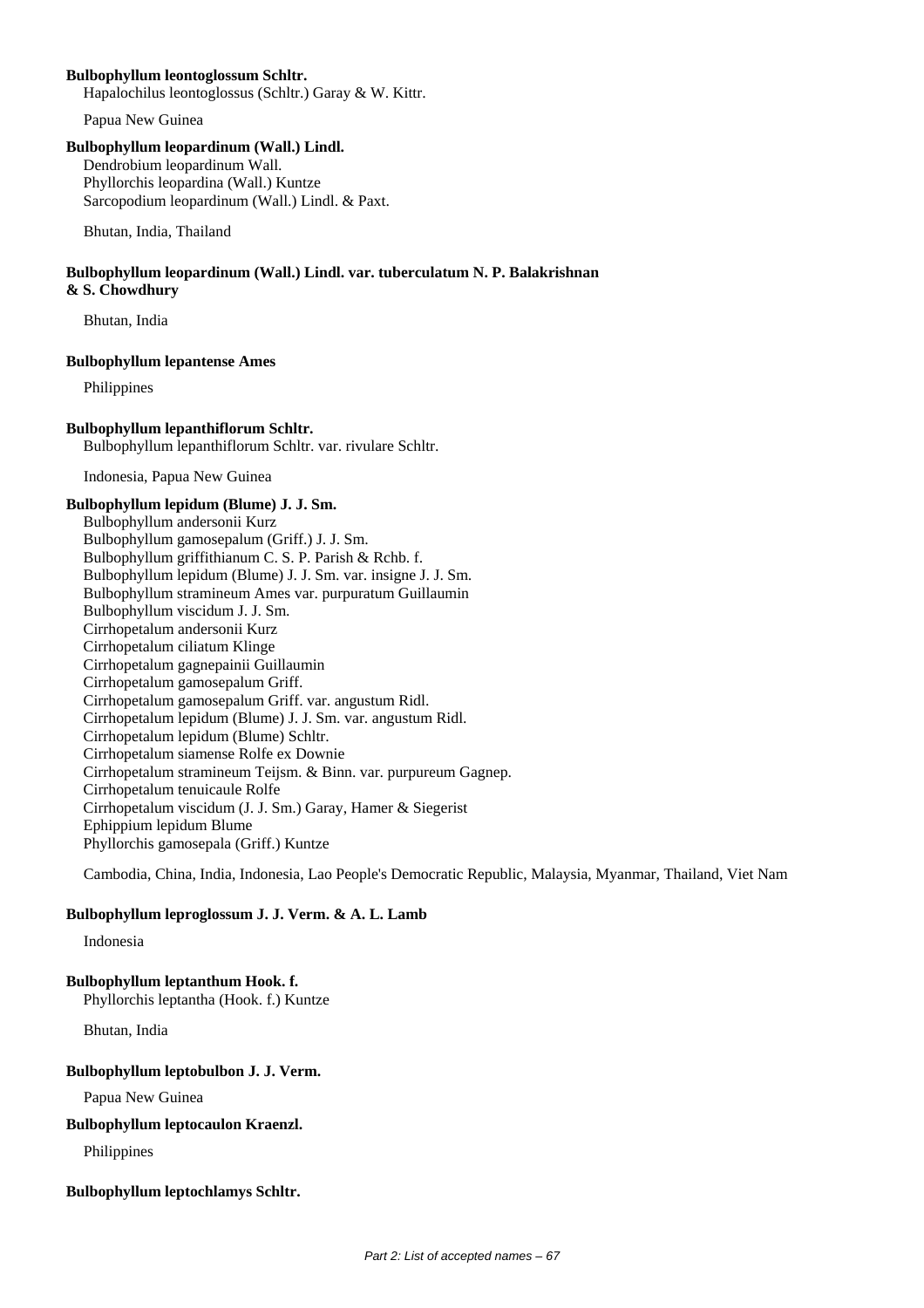#### Madagascar

#### **Bulbophyllum leptoleucum Schltr.**

Indonesia, Papua New Guinea

# **Bulbophyllum leptophyllum W. Kittr.**

Bulbophyllum lonchophyllum Schltr.

Indonesia, Papua New Guinea

# **Bulbophyllum leptopus Schltr.**

Papua New Guinea

#### **Bulbophyllum leptosepalum Hook. f.**

Phyllorchis leptosepala (Hook. f.) Kuntze

Malaysia

### **Bulbophyllum leptostachyum Schltr.**

Madagascar

#### **Bulbophyllum leucorhodum Schltr.**

Hapalochilus leucorhodus (Schltr.) Garay & W. Kittr.

Papua New Guinea

### **Bulbophyllum leucothyrsus Schltr.**

Papua New Guinea

#### **Bulbophyllum levanae Ames**

Philippines

## **Bulbophyllum levanae Ames var. giganteum Quis. & C. Schweinf.**

Philippines

#### **Bulbophyllum levatii Kraenzl.**

Solomon Islands, Vanuatu

### **Bulbophyllum levatii Kraenzl. var. mischanthum J. J. Verm.**

Papua New Guinea

## **Bulbophyllum leve Schltr.**

Papua New Guinea

#### **Bulbophyllum levidense J. J. Sm.**

Indonesia

#### **Bulbophyllum levinei Schltr.**

China

# **Bulbophyllum levyae Garay, Hamer & Siegerist**

Papua New Guinea

# **Bulbophyllum lewisense B. Gray & D. L. Jones**

Oxysepala lewisense (B. Gray & D. L. Jones) D. L. Jones & M. A. Clem.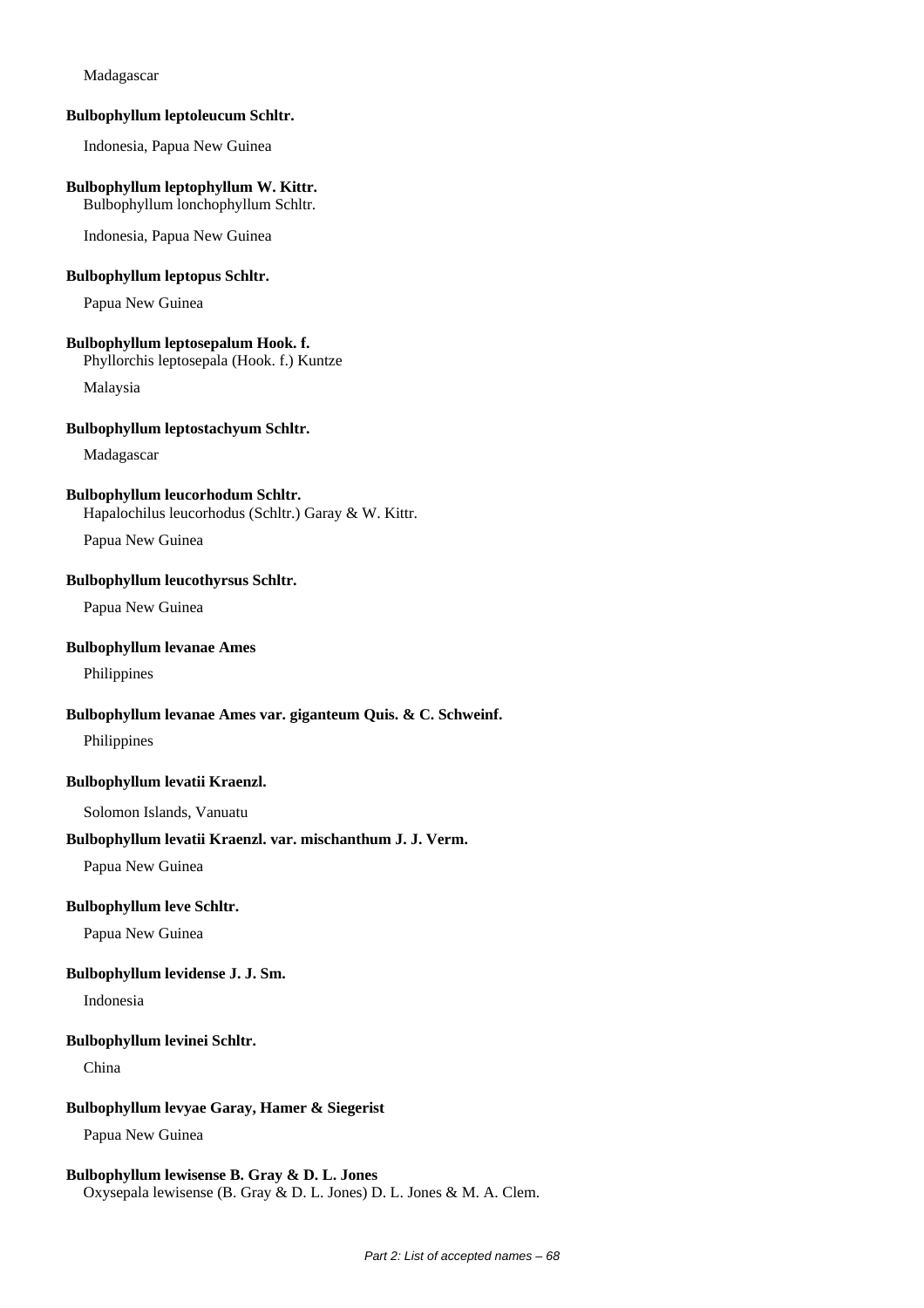#### Australia

#### **Bulbophyllum leysenianum Burb.**

Hyalosema leysenianum (Burb.) Rolfe

Indonesia

### **Bulbophyllum leytense Ames**

Philippines

### **Bulbophyllum lichenoides Schltr.**

Papua New Guinea

#### **Bulbophyllum lichenophylax Schltr.**

Bulbophyllum quinquecornutum H. Perrier

Madagascar

# **Bulbophyllum ligulatum W. Kittr.**

Bulbophyllum eublepharum Schltr.

Papua New Guinea

### **Bulbophyllum ligulifolium J. J. Sm.**

Indonesia

### **Bulbophyllum liliacinum Ridl.** Bulbophyllum liliacinum Ridl. var. sorocianum M. Ahmed, Pasha & Aziz Khan

Bangladesh, India, Malaysia, Thailand

## **Bulbophyllum lilianae Rendle**

Adelopetalum lilianae (Rendle) D. L. Jones & M. A. Clem. Bulbophyllum revolutum Dockrill & St. Cloud

Australia

### **Bulbophyllum limbatum Lindl.**

Bulbophyllum blepharosepalum Schltr. Phyllorchis limbata (Lindl.) Kuntze

Brunei Darussalam, Indonesia, Malaysia, Myanmar, Singapore, Thailand

# **Bulbophyllum lindleyanum Griff.**

Bulbophyllum caesariatum Ridl. Bulbophyllum ringens Rchb. f. Phyllorchis lindleyana (Griff.) Kuntze

Myanmar, Thailand

# **Bulbophyllum lineare Frapp. ex Cordem.**

Réunion

# **Bulbophyllum lineariflorum J. J. Sm.**

Indonesia

### **Bulbophyllum linearifolium King & Pantl.**

Malaysia

#### **Bulbophyllum linearilabium J. J. Sm.**

Indonesia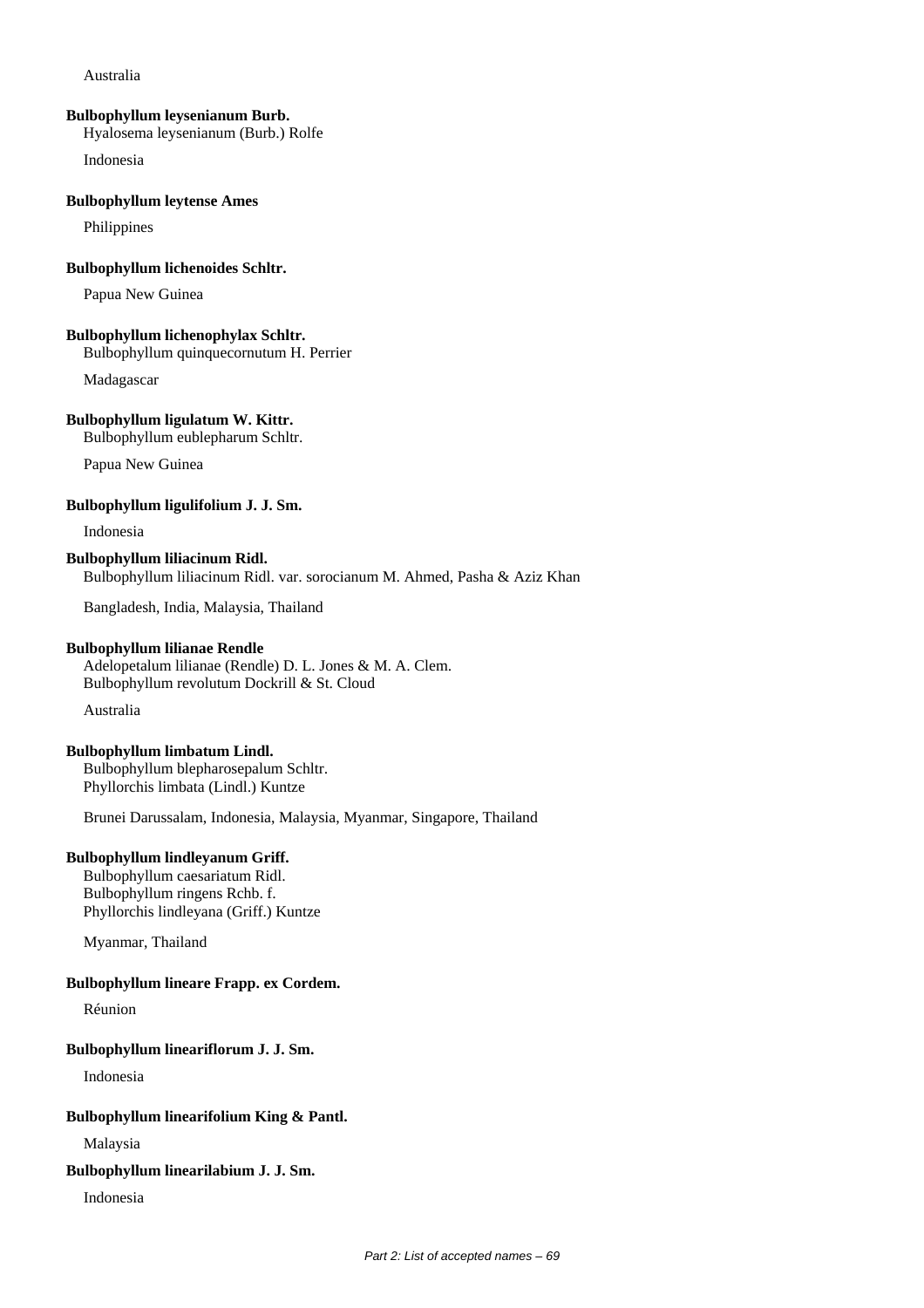#### **Bulbophyllum lineariligulatum Schltr.**

Madagascar

### **Bulbophyllum lineatum (Teijsm. & Binn.) J. J. Sm.**

Bulbophyllum merguense C. S. P. Parish & Rchb. f. Cirrhopetalum lineatum Teijsm. & Binn. Cirrhopetalum merguense (C. S. P. Parish & Rchb. f.) Hook. f. Phyllorchis merguensis (C. S. P. Parish & Rchb. f.) Kuntze

Indonesia, Myanmar

#### **Bulbophyllum lineolatum Schltr.**

Papua New Guinea

#### **Bulbophyllum linggense J. J. Sm.**

Indonesia

#### **Bulbophyllum lingulatum Rendle**

Bulbophyllum lingulatum Rendlef. microphyton (Guillaumin) N. Halle Bulbophyllum microphyton Guillaumin Bulbophyllum trilobum Schltr.

New Caledonia

#### **Bulbophyllum liparidioides Schltr.**

Madagascar

# **Bulbophyllum lipense Ames**

Philippines

#### **Bulbophyllum lissoglossum J. J. Verm.**

Indonesia, Malaysia

#### **Bulbophyllum lizae J. J. Verm.**

Sao Tome and Principe

#### **Bulbophyllum lobbii Lindl.**

Bulbophyllum claptonense Rolfe Bulbophyllum henshallii Lindl. Bulbophyllum lobbii Lindl. var. colosseum Hort. Bulbophyllum lobbii Lindl. var. henshallii (Lindl.) Henfrey Bulbophyllum lobbii Lindl. var. nettesiae Cogn. Bulbophyllum polystichum Ridl. Phyllorchis lobbii (Lindl.) Kuntze Sarcobodium lobbii Beer Sarcopodium lobbii (Lindl.) Lindl. & Paxt. Sestochilos uniflorum Breda

Cambodia, India, Indonesia, Malaysia, Myanmar, Philippines

#### **Bulbophyllum loherianum (Kraenzl.) Ames**

Cirrhopetalum loherianum Kraenzl.

Philippines

# **Bulbophyllum lohokii J. J. Verm. & A. L. Lamb**

Ferruminaria lohokii (J. J. Verm.) Garay & G. A. Romero Hapalochilus lohokii (J. J. Verm. & A. L. Lamb) Garay, Hamer & Siegerist

Malaysia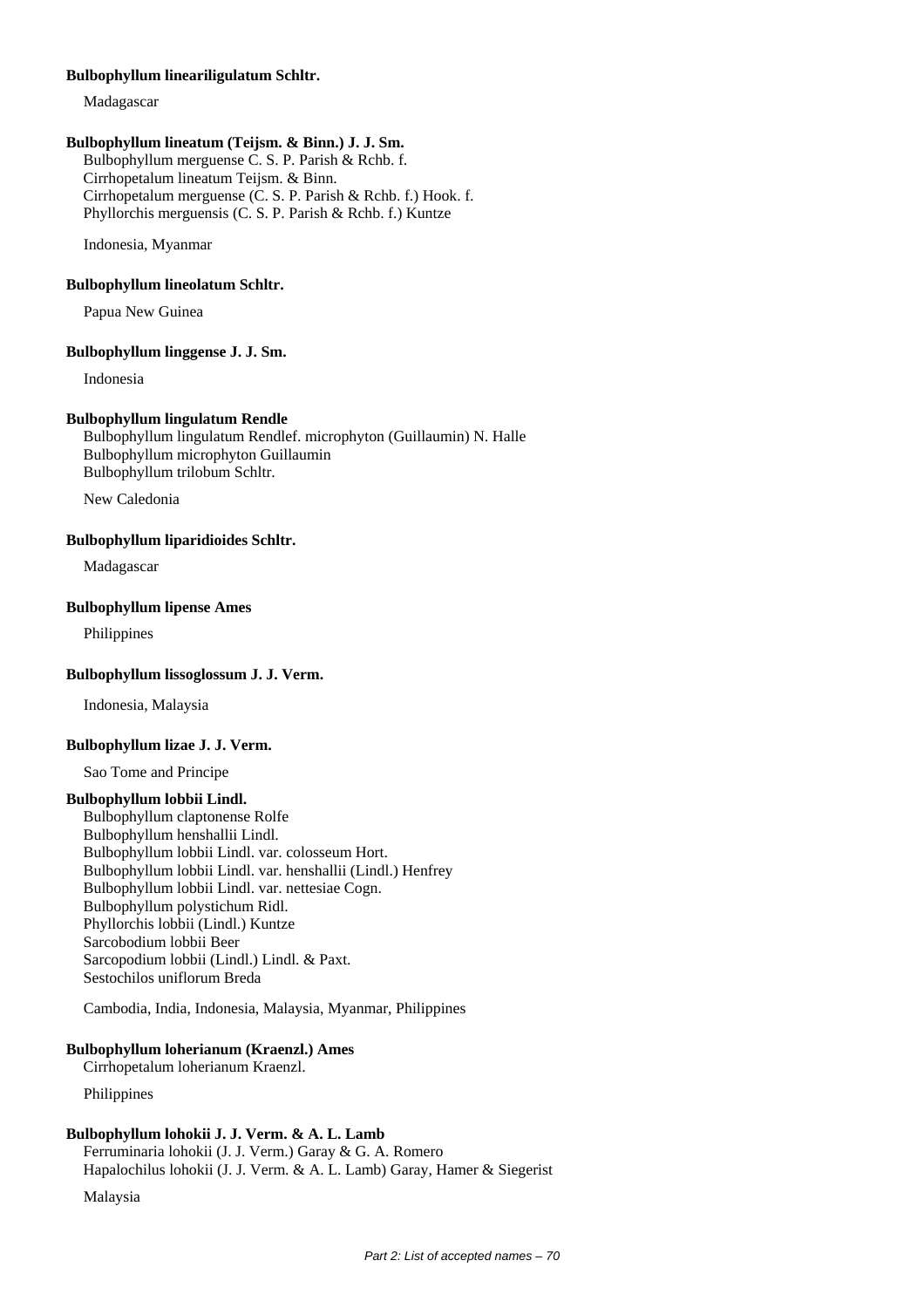### **Bulbophyllum lokonense Schltr.**

Indonesia

#### **Bulbophyllum lonchophyllum Schltr.**

Papua New Guinea

#### **Bulbophyllum longibrachiatum Z. H. Tsi**

Cirrhopetalum longibrachiatum (Z. H. Tsi) Garay, Hamer & Siegerist

China

# **Bulbophyllum longebracteatum Seidenf.**

Lao People's Democratic Republic, Thailand

#### **Bulbophyllum longerepens Ridl.**

Indonesia

## **Bulbophyllum longhutense J. J. Sm.**

Indonesia

# **Bulbophyllum longibracteatum Seidenf.**

Lao People's Democratic Republic, Thailand

### **Bulbophyllum longicaudatum (J. J. Sm.) J. J. Sm.**

Bulbophyllum blumei (Lindl.) J. J. Sm. var. longicaudatum J. J. Sm.

Indonesia

#### **Bulbophyllum longidens (Rolfe) Seidenf.**

Cirrhopetalum longidens Rolfe

China

#### **Bulbophyllum longiflorum Thouars**

Bulbophyllum clavigerum (Fitzg.) Dockr. Bulbophyllum clavigerum (Fitzg.) F. Muell. Bulbophyllum layardii (F. Muell. & Kraenzl.) J. J. Sm. Bulbophyllum trisetum Ames Bulbophyllum umbellatum J. J. Sm. Cirrhopetalum africanum Schltr. Cirrhopetalum clavigerum Fitzg. Cirrhopetalum kenejianum Schltr. Cirrhopetalum layardi F. Muell. & Kraenzl. ex Kraenzl. Cirrhopetalum longiflorum (Thouars) Schltr. Cirrhopetalum thouarsii Lindl. Cirrhopetalum thouarsii Lindl. var. concolor Rolfe Cirrhopetalum trisetum (Ames) Garay, Hamer & Siegerist Cirrhopetalum umbellatum (G. Forst.) Frappier ex Cordem. Cirrhopetalum umbellatum (G. Forst.) Hook. & Arn. Cirrhopetalum umbellatum Schltr. Cymbidium umbellatum (G. Forst.) Spreng. Epidendrum umbellatum G. Forst. Phyllorchis clavigera (Fitzg.) Kuntze Phyllorchis longiflora Kuntze Zygoglossum umbellatum (G. Forst.) Reinw.

Australia, Cook Islands, Democratic Republic of the Congo, Fiji, French Polynesia, Guam, Indonesia, Madagascar, Malawi, Mauritius, New Caledonia, Papua New Guinea, Philippines, Réunion, Samoa, Seychelles, Solomon Islands

Uganda, United Republic of Tanzania, Vanuatu, Viet Nam, Zimbabwe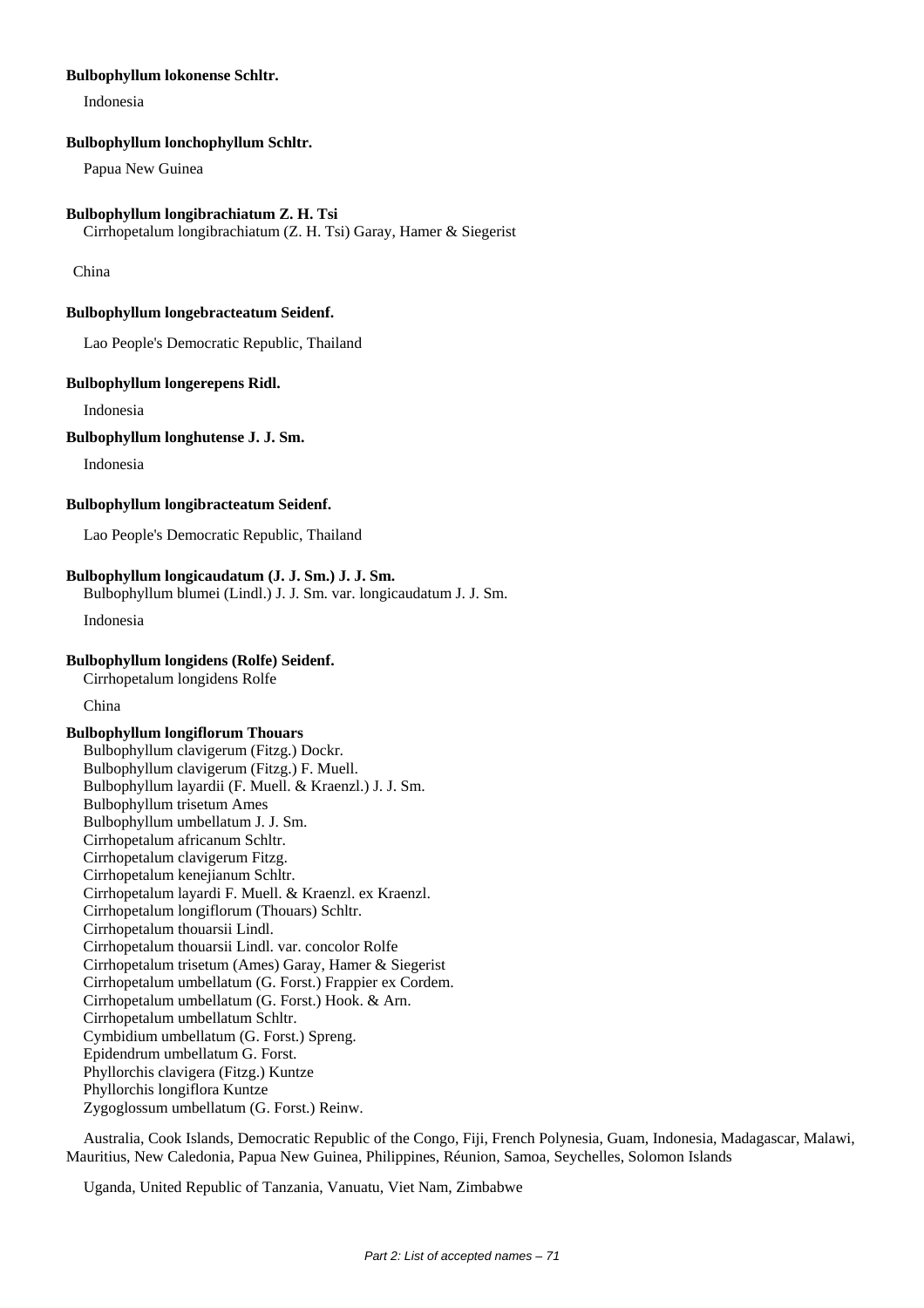#### **Bulbophyllum longilabre Schltr.**

Hapalochilus longilabris (Schltr.) Garay & W. Kittr.

Papua New Guinea

#### **Bulbophyllum longimucronatum Ames & C. Schweinf.**

Indonesia, Philippines

### **Bulbophyllum longipedicellatum J. J. Sm.**

Indonesia

### **Bulbophyllum longipedicellatum J. J. Sm. var. gjellerupii J. J. Sm.**

Indonesia

#### **Bulbophyllum longipetalum Pabst**

Brazil

### **Bulbophyllum longipetiolatum Ames**

Philippines

# **Bulbophyllum longirostre Schltr.**

Papua New Guinea

# **Bulbophyllum longiscapum Rolfe**

Bulbophyllum macrolepis L. O. Williams Macrolepis longiscapa A. Rich.

Fiji, Niue, Samoa, Solomon Islands, Tonga, Vanuatu, Wallis and Futuna Islands

# **Bulbophyllum longisepalum Rolfe**

Hyalosema longisepalum (Rolfe) Rolfe

Indonesia

#### **Bulbophyllum longispicatum Cogn.**

Brazil

# **Bulbophyllum longissimum (Ridl.) Ridl.**

Bulbophyllum longissimum (Ridl.) J. J. Sm Cirrhopetalum longissimum Ridl.

Thailand

# **Bulbophyllum longivagans Carr**

Indonesia

# **Bulbophyllum longivaginans H. Perrier**

Madagascar

# **Bulbophyllum lophoglottis (Guillaumin) N. Halle**

Canacorchis lophoglottis Guillaumin

New Caledonia

# **Bulbophyllum lophoton J. J. Verm.**

Peltopus lophotos (J. J. Verm.) Szlach. & Marg.

Papua New Guinea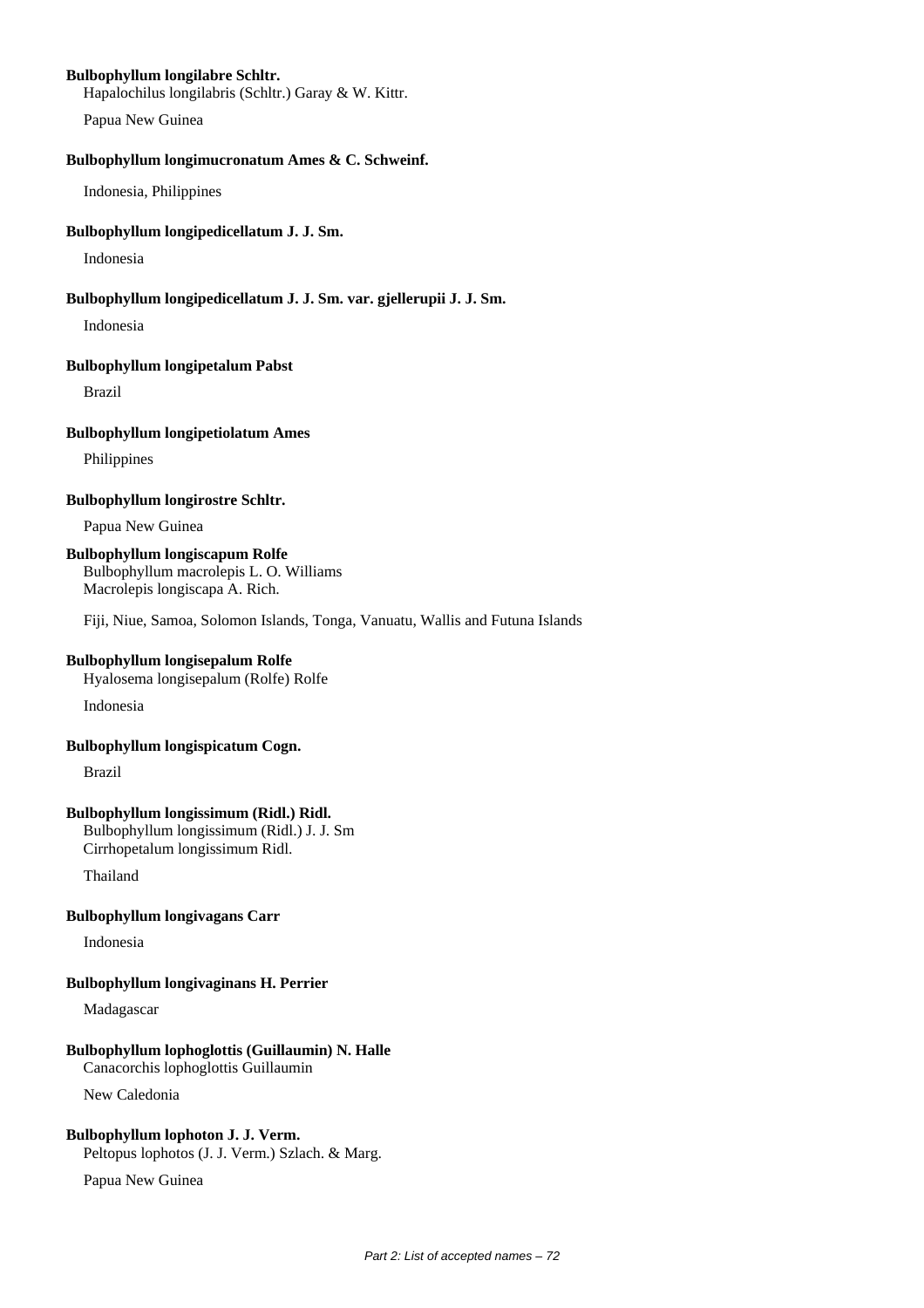### **Bulbophyllum lordoglossum J. J. Verm. & A. L. Lamb**

Malaysia

## **Bulbophyllum lorentzianum J. J. Sm.**

Indonesia

## **Bulbophyllum loroglossum J. J. Verm.**

Peltopus loroglossus (J. J. Verm.) Szlach. & Marg.

Papua New Guinea

## **Bulbophyllum louisiadum Schltr.**

Papua New Guinea

## **Bulbophyllum loxophyllum Schltr.**

Papua New Guinea

## **Bulbophyllum luanii Tixier**

Thailand, Viet Nam

## **Bulbophyllum lucidum Schltr.**

Bulbophyllum rictorium Schltr.

Madagascar

## **Bulbophyllum luciphilum Stevart**

Sao Tome and Principe

## **Bulbophyllum luckraftii F. Muell.**

Solomon Islands

## **Bulbophyllum luederwaldtii Hoehne & Schltr.**

Brazil

## **Bulbophyllum lumbriciforme J. J. Sm.**

Indonesia, Malaysia

## **Bulbophyllum lundianum Rchb. f. & Warm.**

Phyllorchis lundiana (Rchb. f. & Warm.) Kuntze

Brazil

## **Bulbophyllum lupulinum Lindl.**

Bulbophyllum ituriense De Wild. Bulbophyllum urbanianum Kraenzl. Phyllorchis lupulina (Lindl.) Kuntze

Cameroon, Côte d'Ivoire, Democratic Republic of the Congo, Ethiopia, Guinea, Nigeria, Sierra Leone, Zambia

## **Bulbophyllum luteobracteatum Jum. & H. Perrier**

Madagascar

## **Bulbophyllum luteopurpureum J. J. Sm.**

Indonesia

## **Bulbophyllum lygeron J. J. Verm.**

Indonesia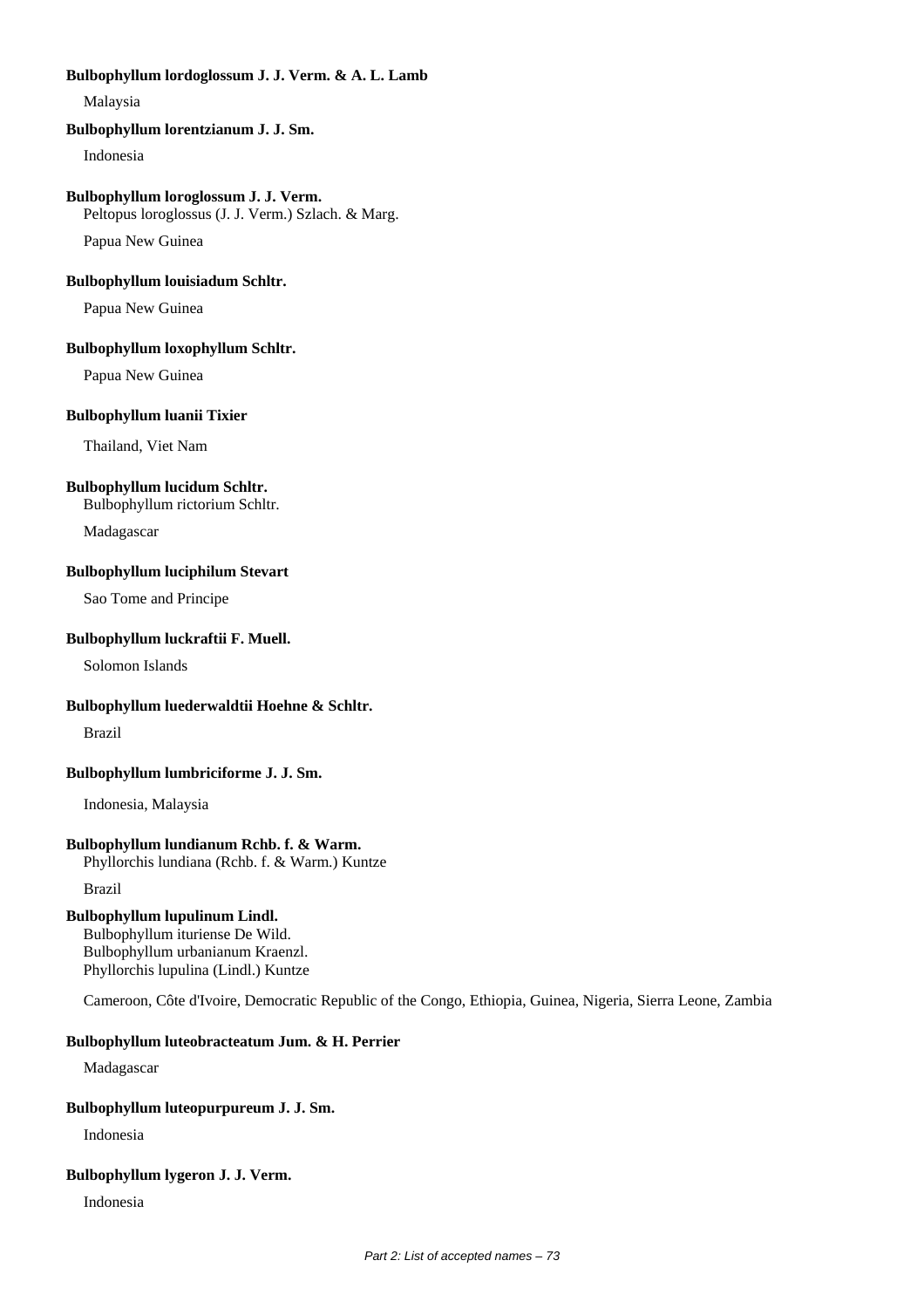#### **Bulbophyllum lyperocephalum Schltr.**

Madagascar

#### **Bulbophyllum lyperostachyum Schltr.**

Madagascar

#### **Bulbophyllum lyriforme J. J. Verm. & P. O`Byrne**

Papua New Guinea

#### **Bulbophyllum maboroense Schltr.**

Papua New Guinea

#### **Bulbophyllum machupicchuense D. E. Benn. & Christenson**

Peru

#### **Bulbophyllum macilentum J. J. Verm.**

Papua New Guinea

#### **Bulbophyllum macphersoni Rupp**

Blepharochilum macphersoni (Rupp) M. A. Clem. & D. L. Jones Bulbophyllum purpurascens F. M. Bailey Osyricera purpurascens H. Deane Phyllorchis purpurascens (F. M. Bailey) Kuntze

Australia

## **Bulbophyllum macphersoni Rupp var. spathulatum Dockrill & St. Cloud**

Blepharochilum sladeanum M. A. Clem. & D. L. Jones Bulbophyllum cochleatum Schltr. Bulbophyllum sladeanum A. D. Hawkes

Australia

### **Bulbophyllum macraei (Lindl.) Rchb. f.**

Bulbophyllum boninense Makino Bulbophyllum makinoanum (Schltr.) Masam. Bulbophyllum tanegasimense Masam. Bulbophyllum tenegasimense Masam. Bulbophyllum uraiense Hayata Cirrhopetalum autumnale Fukuyama Cirrhopetalum boninense Makino Cirrhopetalum macraei Lindl. Cirrhopetalum makinoanum (Makino) Schltr. Cirrhopetalum tanegasimense (Masam.) Masam. Cirrhopetalum uraiense (Hayata) Hayata Cirrhopetalum walkerianum Wight Phyllorchis macraei (Lindl.) Kuntze

India, Japan, Sri Lanka, Taiwan Province of China, Viet Nam

## **Bulbophyllum macraei (Lindl.) Rchb. f. var. autumnale (Fukuyama) S. S. Ying**

Bulbophyllum autumnale (Fukuyama) S. S. Ying

Taiwan Province of China

#### **Bulbophyllum macranthoides Kraenzl.**

Bulbophyllum tollenoniferum J. J. Sm.

Indonesia

### **Bulbophyllum macranthum Lindl.**

Bulbophyllum cochinchinense Gagnep.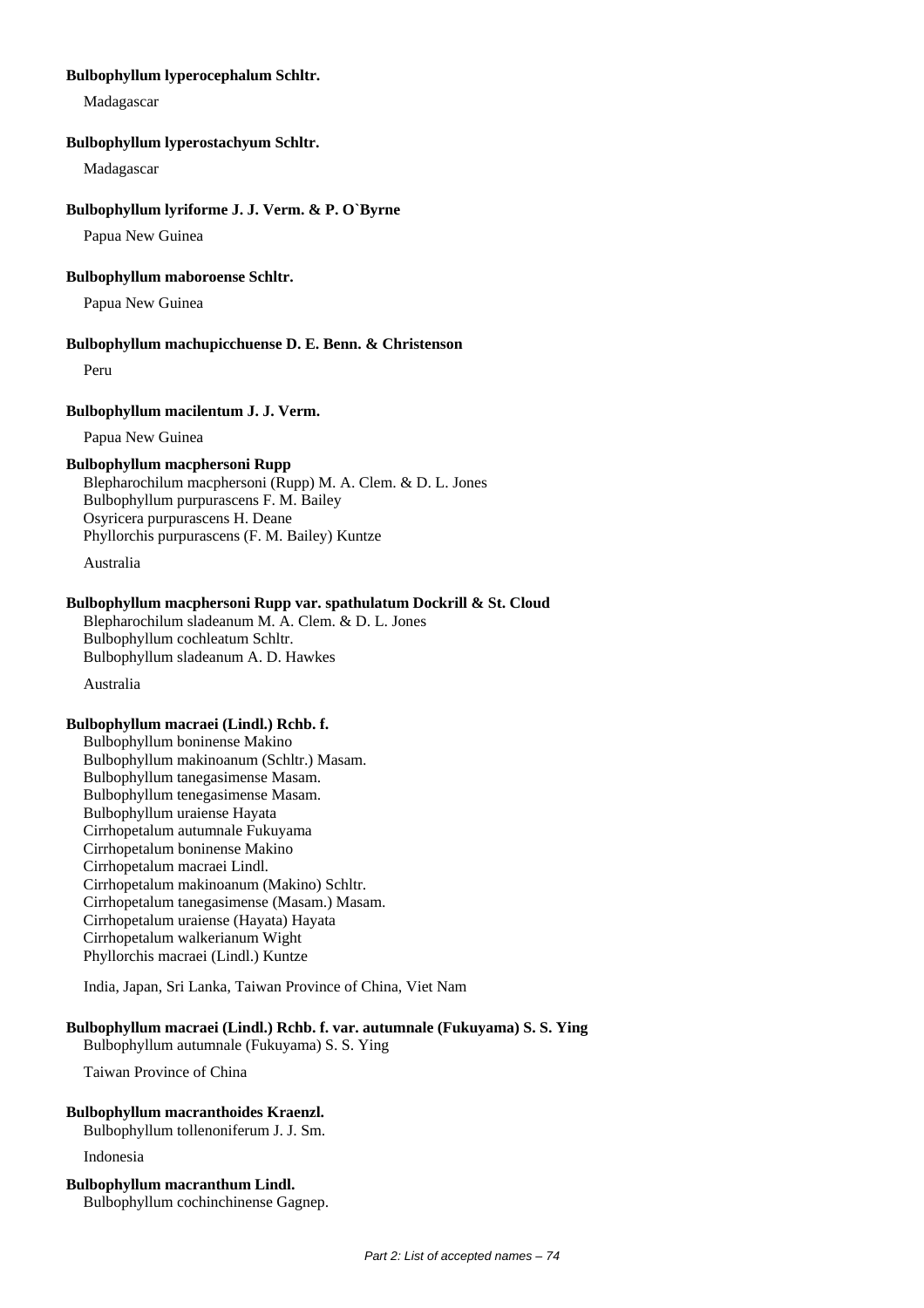Bulbophyllum purpureum Naves Carparomorchis macracantha (Lindl.) M. A. Clem. & D. L. Jones Phyllorchis macrantha (Lindl.) Kuntze Sarcopodium macranthum (Lindl.) Lindl. & Paxt. Sarcopodium purpureum Rchb. f.

India, Indonesia, Malaysia, Myanmar, Papua New Guinea, Philippines, Solomon Islands, Thailand, Viet Nam

## **Bulbophyllum macrobulbum J. J. Sm.**

Bulbophyllum balfourianum Hort.

Indonesia, Papua New Guinea

#### **Bulbophyllum macrocarpum Frapp. ex Cordem.**

Réunion

#### **Bulbophyllum macroceras Barb. Rodr.**

Brazil

#### **Bulbophyllum macrochilum Rolfe**

Bulbophyllum vanessa King & Pantl. Bulbophyllum intervallatum J. J. Sm. Bulbophyllum mirandum Kraenzl. Bulbophyllum stella Ridl.

Indonesia, Malaysia, Singapore

## **Bulbophyllum macrocoleum Seidenf.**

Thailand, Viet Nam

## **Bulbophyllum macrorhopalon Schltr.**

Epicranthes macrorhopalon (Schltr.) Garay & W. Kittr.

Papua New Guinea

#### **Bulbophyllum macrourum Schltr.**

Bulbophyllum pensile Schltr.

Papua New Guinea

#### **Bulbophyllum maculatum Boxall ex Naves**

Philippines

#### **Bulbophyllum maculosum Ames**

Philippines

## **Bulbophyllum magnibracteatum Summerh.**

Cameroon, Central African Republic, Côte d'Ivoire, Democratic Republic of the Congo, Equatorial Guinea, Gabon, Ghana, Liberia, Nigeria

#### **Bulbophyllum mahakamense J. J. Sm.**

Indonesia

#### **Bulbophyllum maijenense Schltr.**

Papua New Guinea

#### **Bulbophyllum major (Ridl.) van Royen**

Bulbophyllum ischnopus Schltr. var. major Ridl.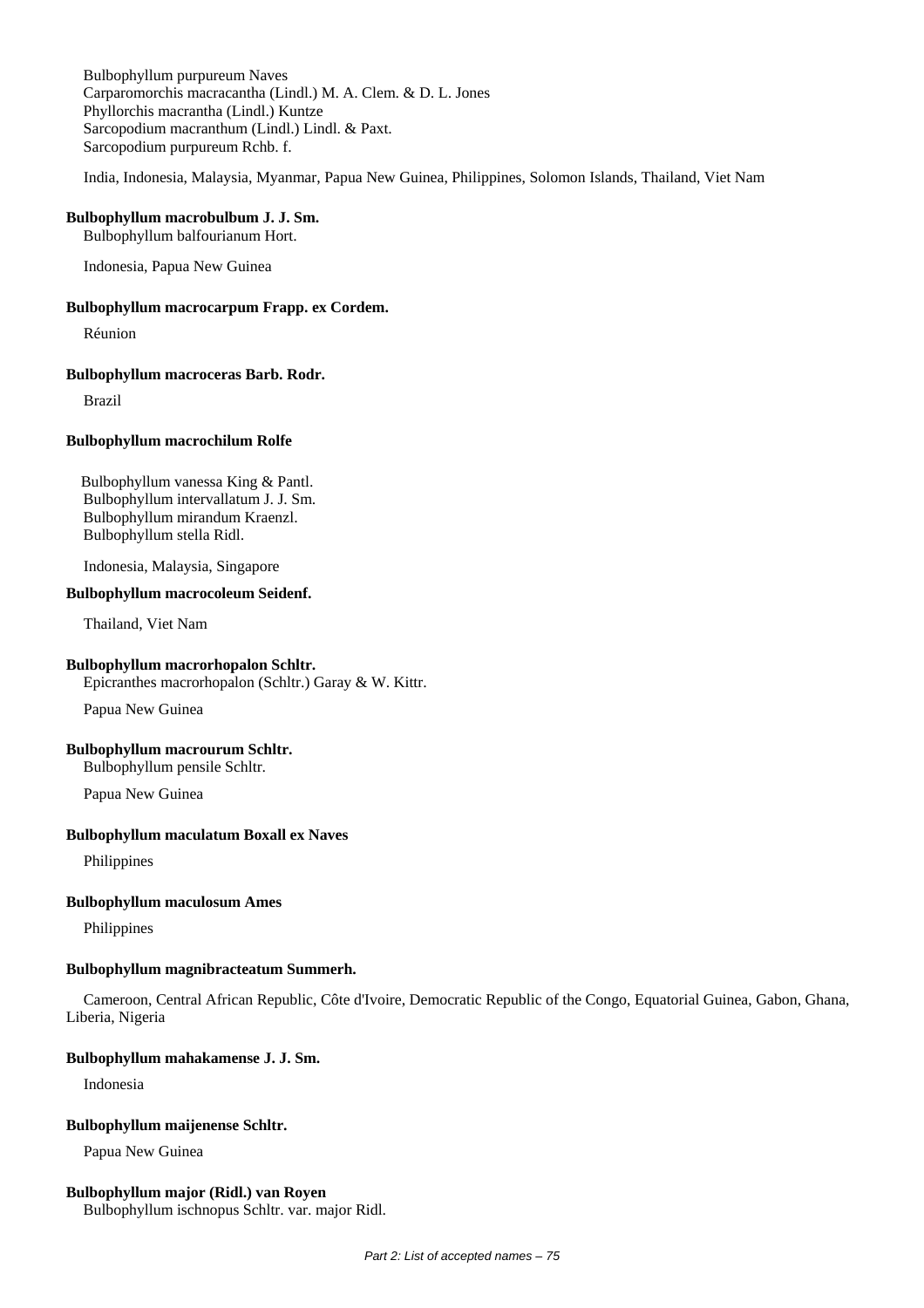Indonesia

## **Bulbophyllum makoyanum (Rchb. f.) Ridl.**

Cirrhopetalum makoyanum Rchb. f.

Indonesia, Malaysia, Philippines, Singapore

## **Bulbophyllum malachadenia Cogn.**

Malachadenia clavata Lindl.

Brazil

### **Bulbophyllum maleolens Kraenzl.**

Madagascar

#### **Bulbophyllum malleolabrum Carr**

Indonesia, Malaysia

### **Bulbophyllum mamberamense J. J. Sm.**

Indonesia

## **Bulbophyllum mananjarense Poiss.**

Madagascar

## **Bulbophyllum manarae Foldats**

Venezuela

#### **Bulbophyllum mandibulare Rchb. f.**

Indonesia

## **Bulbophyllum mangenotii Bosser**

Madagascar

## **Bulbophyllum manobulbum Schltr.**

Papua New Guinea, Solomon Islands

## **Bulbophyllum maquilinguense Ames & Quisumb.**

Philippines

## **Bulbophyllum marginatum Schltr.**

Papua New Guinea

## **Bulbophyllum marivelense Ames**

Philippines

## **Bulbophyllum marojejiense H. Perrier**

Madagascar

## **Bulbophyllum maromanganum Schltr.**

Madagascar

## **Bulbophyllum marovoense H. Perrier**

Madagascar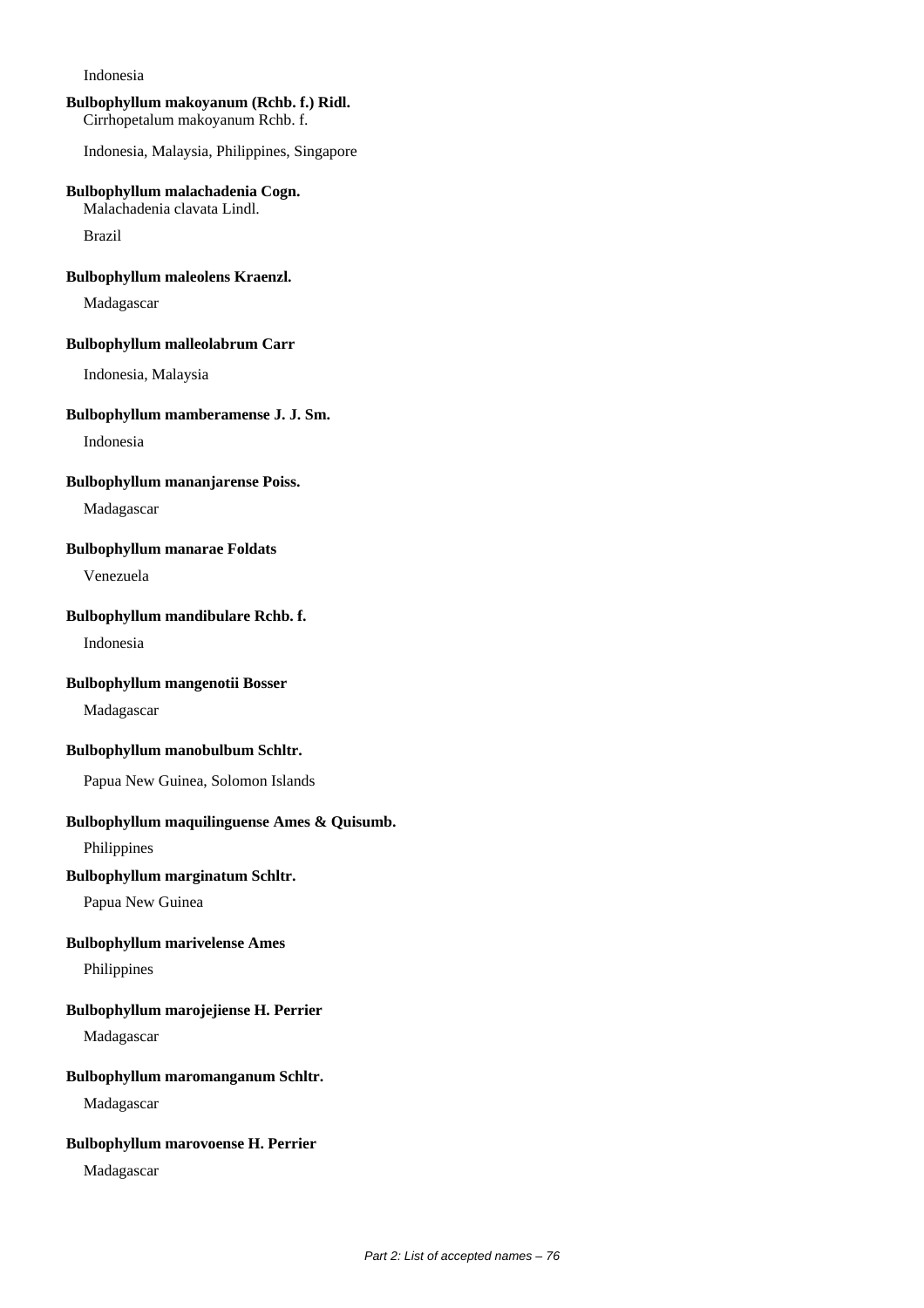### **Bulbophyllum marudiense Carr**

Indonesia

### **Bulbophyllum masaganapense Ames**

Philippines

#### **Bulbophyllum masarangicum Schltr.**

Bulbophyllum masarangicum Schltr. var. nanodes Schltr.

Indonesia

#### **Bulbophyllum maskeliyense Livera**

India, Sri Lanka

#### **Bulbophyllum masoalanum Schltr.**

Madagascar

### **Bulbophyllum masonii (Senghas) J. J. Wood**

Cirrhopetalum masonii Senghas

Papua New Guinea

## **Bulbophyllum mastersianum (Rolfe) J. J. Sm.**

Cirrhopetalum mastersianum Rolfe

Indonesia, Viet Nam

## **Bulbophyllum matitanense H. Perrier**

Madagascar

### **Bulbophyllum matitanense H. Perrier subsp. rostratum H. Perrier**

Madagascar

## **Bulbophyllum maudeae A. D. Hawkes**

Bulbophyllum nigrilabium H. Perrier

Madagascar

## **Bulbophyllum maxillare (Lindl.) Rchb. f.**

Philippines

## **Bulbophyllum maxillarioides Schltr.**

Papua New Guinea

## **Bulbophyllum maximum (Lindl.) Rchb. f.**

Bulbophyllum ciliatum Schltr. Bulbophyllum cyrtopetalum Schltr. Bulbophyllum djumaense (De Wild.) De Wild. Bulbophyllum djumaense (De Wild.) De Wild. var. grandifolium De Wild. Bulbophyllum moirianum A. D. Hawkes Bulbophyllum nyassanum Schltr. Bulbophyllum oxypterum (Lindl.) Rchb. f. Bulbophyllum oxypterum (Lindl.) Rchb. f. var. mosambicense (Finet) De Wild Bulbophyllum platyrhachis (Rolfe) Schltr. Bulbophyllum subcoriaceum De Wild. Megaclinium djumaensis De Wild. Megaclinium maximum Lindl. Megaclinium oxypterum Lindl. Megaclinium oxypterum Lindl. var. mozambicense Finet Megaclinium platyrhachis Rolfe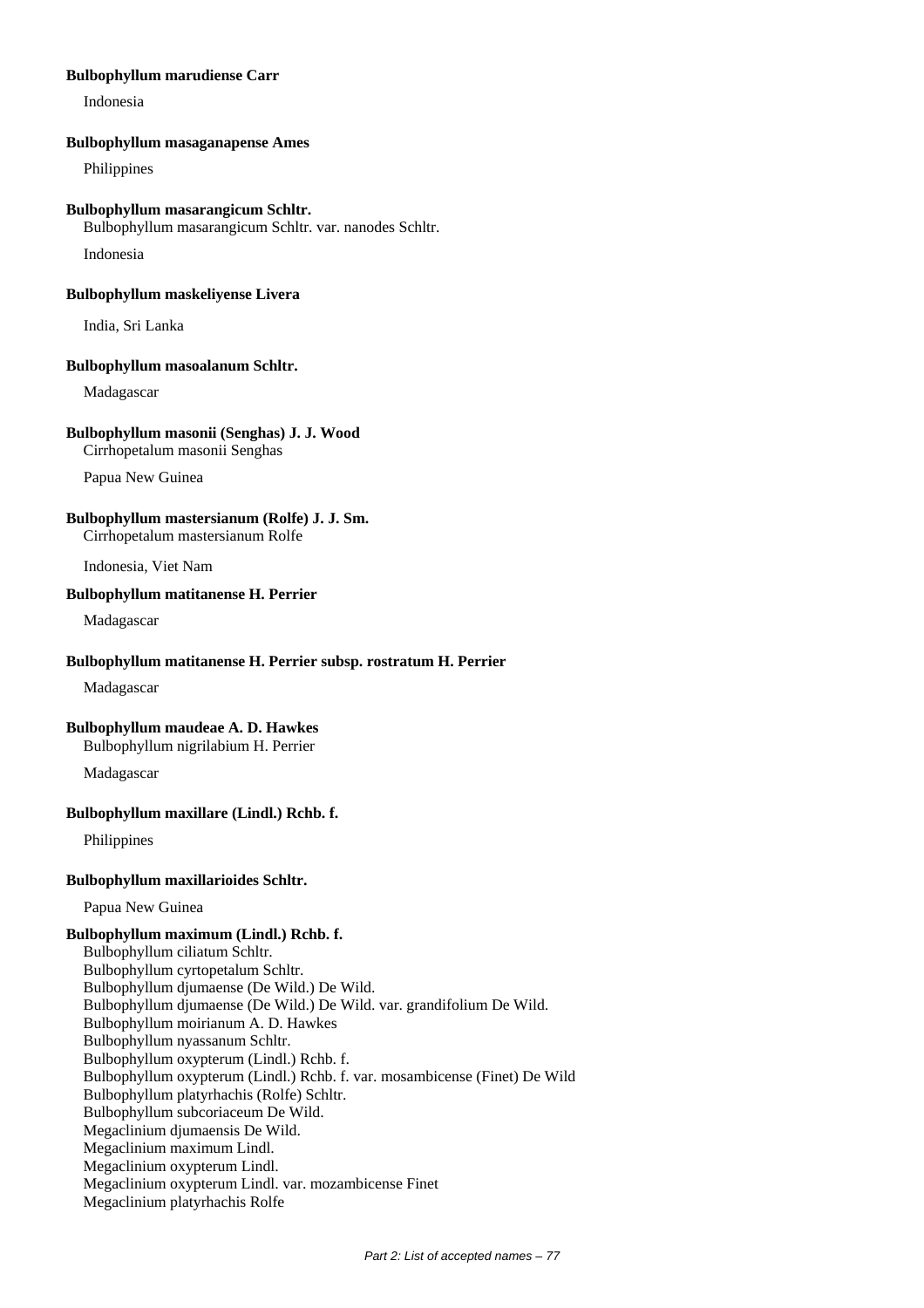Megaclinium purpuratum Lindl. Megaclinium subcoriaceum De Wild. Phyllorchis maxima (Lindl.) Kuntze Phyllorchis oxyptera (Lindl.) Kuntze

Angola, Cameroon, Central African Republic, Congo, Côte d'Ivoire, Democratic Republic of the Congo, Gabon, Ghana, Guinea, Kenya, Liberia, Malawi, Mozambique, Nigeria, Sao Tome and Principe, Sierra Leone, Uganda, United Republic of Tanzania

Zambia, Zimbabwe

## **Bulbophyllum maximum (Lindl.) Rchb. f. var. oxypterum (Lindl.) Pérez-Vera**

Côte d'Ivoire

#### **Bulbophyllum mayombeense Garay**

Congo

#### **Bulbophyllum mayrii J. J. Sm.**

Indonesia

## **Bulbophyllum mearnsii Ames**

Bulbophyllum carinatum Ames

Philippines

## **Bulbophyllum mediocre Summerh.**

Cameroon, Sao Tome and Principe

## **Bulbophyllum medusae (Lindl.) Rchb. f.**

Cirrhopetalum medusae Lindl. Phyllorchis medusae (Lindl.) Kuntze

Indonesia, Malaysia, Solomon Islands, Thailand

## **Bulbophyllum megalonyx Rchb. f.**

Phyllorchis megalonyx (Rchb. f.) Kuntze

Comoros, Madagascar

## **Bulbophyllum melanoglossum Hayata**

Bulbophyllum linchianum S. S. Ying Bulbophyllum rubropunctatum S. S. Ying Bulbophyllum striatum (Liu & Su) Nakajima Cirrhopetalum linchianum (Ying) Garay, Hamer & Siegerist Cirrhopetalum melanoglossum (Hayata) Hayata Cirrhopetalum striatum Liu & Su

China, Taiwan Province of China, Philippines

## **Bulbophyllum melanoxanthum J. J. Verm. & B. A. Lewis**

Papua New Guinea, Solomon Islands

## **Bulbophyllum melilotus J. J. Sm.**

Indonesia

## **Bulbophyllum melinanthum Schltr.**

Ferruminaria melinantha (Schltr.) Garay, Hamer & Siegerist

Papua New Guinea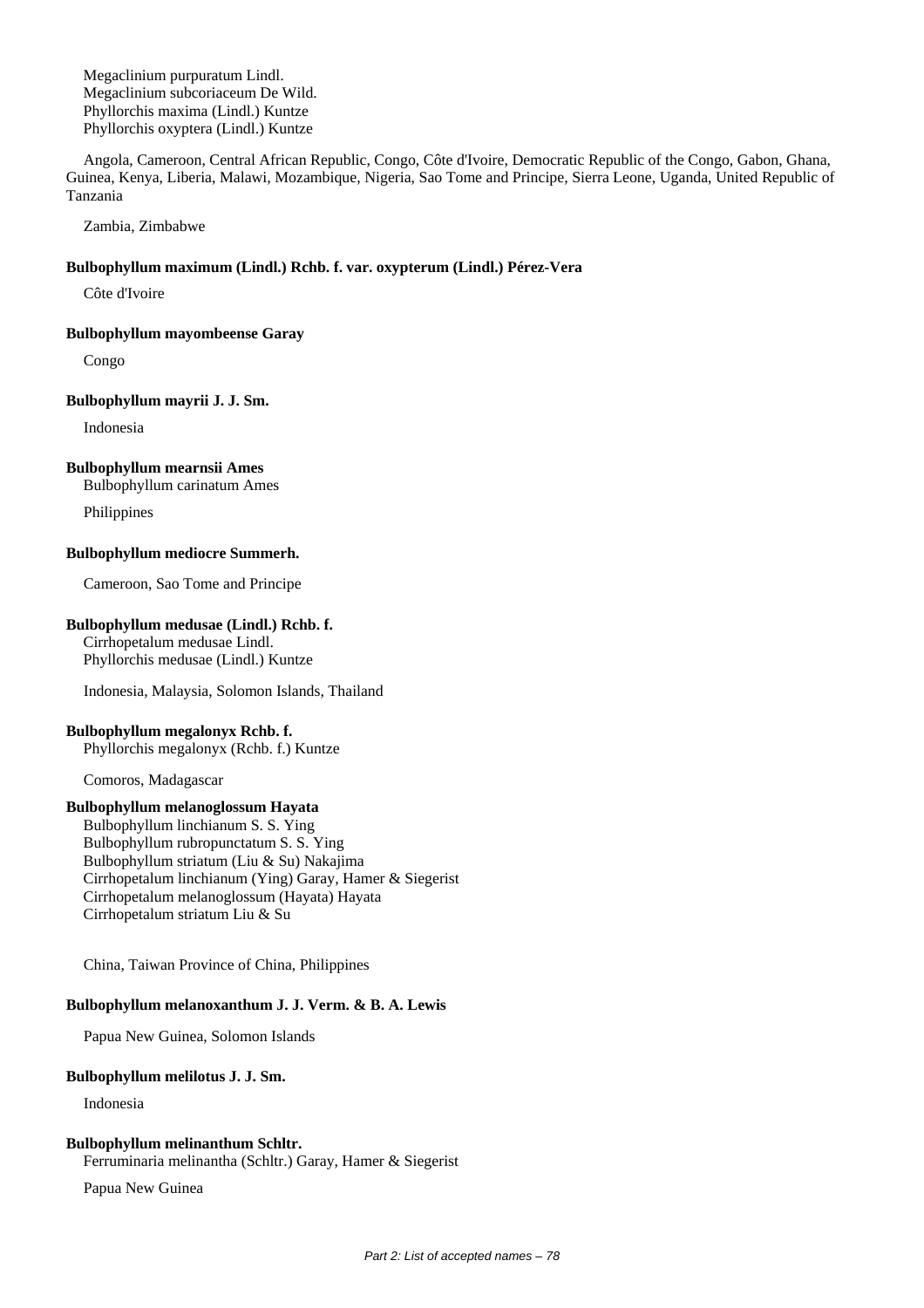## **Bulbophyllum melinoglossum Schltr.**

Hapalochilus melinoglossus (Schltr.) Garay & W. Kittr.

Papua New Guinea

### **Bulbophyllum meliphagirostrum P. Royen**

Indonesia

### **Bulbophyllum melleum H. Perrier**

Madagascar

#### **Bulbophyllum melloi Pabst**

Brazil

## **Bulbophyllum membranaceum Teijsm. & Binn.**

Bulbophyllum avicella Ridl. Bulbophyllum ciliatoides Seidenf. Bulbophyllum gibbonianum Schltr. Bulbophyllum nuruanum Schltr. Phyllorchis membranacea (Teijsm. & Binn.) Kuntze

Fiji, Indonesia, Malaysia, Palau, Papua New Guinea, Samoa, Solomon Islands, Thailand, Tonga, Vanuatu

#### **Bulbophyllum membranifolium Hook. f.**

Bulbophyllum badium Ridl. Bulbophyllum crista-galli Kraenzl. Bulbophyllum cryptophoranthoides Kraenzl. Bulbophyllum insigne Ridl. Bulbophyllum sanguineomaculatum Ridl. Bulbophyllum scandens Kraenzl. Phyllorchis membranifolia (Hook. f.) Kuntze

Indonesia, Malaysia, Philippines

## **Bulbophyllum menghaiense Z. H. Tsi**

China

## **Bulbophyllum menglunense Z. H. Tsi & Y. Z. Ma**

China

## **Bulbophyllum mentiferum J. J. Sm.**

Indonesia

## **Bulbophyllum mentosum Barb. Rodr.**

Brazil

## **Bulbophyllum meridense Rchb. f.**

Didactyle gladiata Lindl. Didactyle (Rchb. F.) Lindl. Phyllorchis meridensis (Rchb. f.) Kuntze Xiphizusa gladiata Rchb. f.

Colombia, Ecuador, Peru, Venezuela

## **Bulbophyllum meristorhachis Garay & Dunst.**

Venezuela

#### **Bulbophyllum merrittii Ames**

Philippines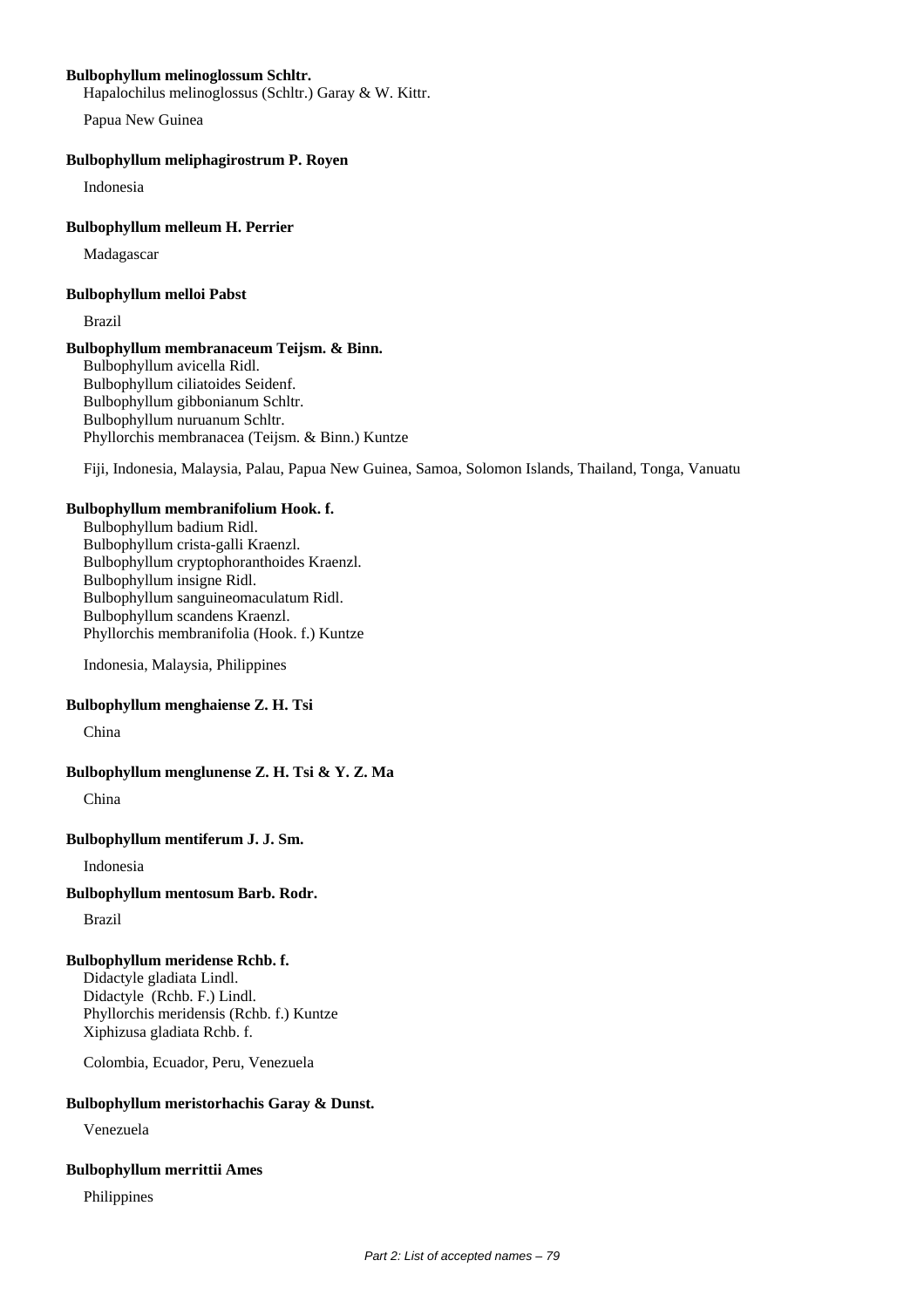### **Bulbophyllum mesodon J. J. Verm.**

Indonesia

#### **Bulbophyllum metonymon Summerh.**

Bulbophyllum schlechteri H. Perrier Bulbophyllum schlechteri Kraenzl. Bulbophyllum zaratananae Schltr.

Madagascar

## **Bulbophyllum micholitzianum Kraenzl.**

Indonesia

#### **Bulbophyllum micholitzii Rolfe**

Hyalosema micholitzii (Rolfe) Rolfe

Indonesia

### **Bulbophyllum micranthum Barb. Rodr.**

Brazil

#### **Bulbophyllum microblepharon Schltr.**

Papua New Guinea

## **Bulbophyllum microbulbon Schltr.**

Papua New Guinea

## **Bulbophyllum microcala P. F. Hunt**

Bulbophyllum microcharis Schltr.

Papua New Guinea

#### **Bulbophyllum microdendron Schltr.**

Madagascar, Papua New Guinea

## **Bulbophyllum microglossum Ridl.**

Indonesia, Malaysia, Thailand

## **Bulbophyllum microlabium W. Kittr.**

Bulbophyllum parvilabium Schltr.

Indonesia

### **Bulbophyllum micronesiacum Schltr.**

Palau

## **Bulbophyllum micropetaliforme Leite**

Brazil

## **Bulbophyllum micropetalum Rchb. f.**

Myanmar, Thailand

## **Bulbophyllum microrhombos Schltr.**

Hapalochilus microrhombos (Schltr.) Garay & W. Kittr.

Papua New Guinea, Solomon Islands, Vanuatu

#### **Bulbophyllum microsphaerum Schltr.**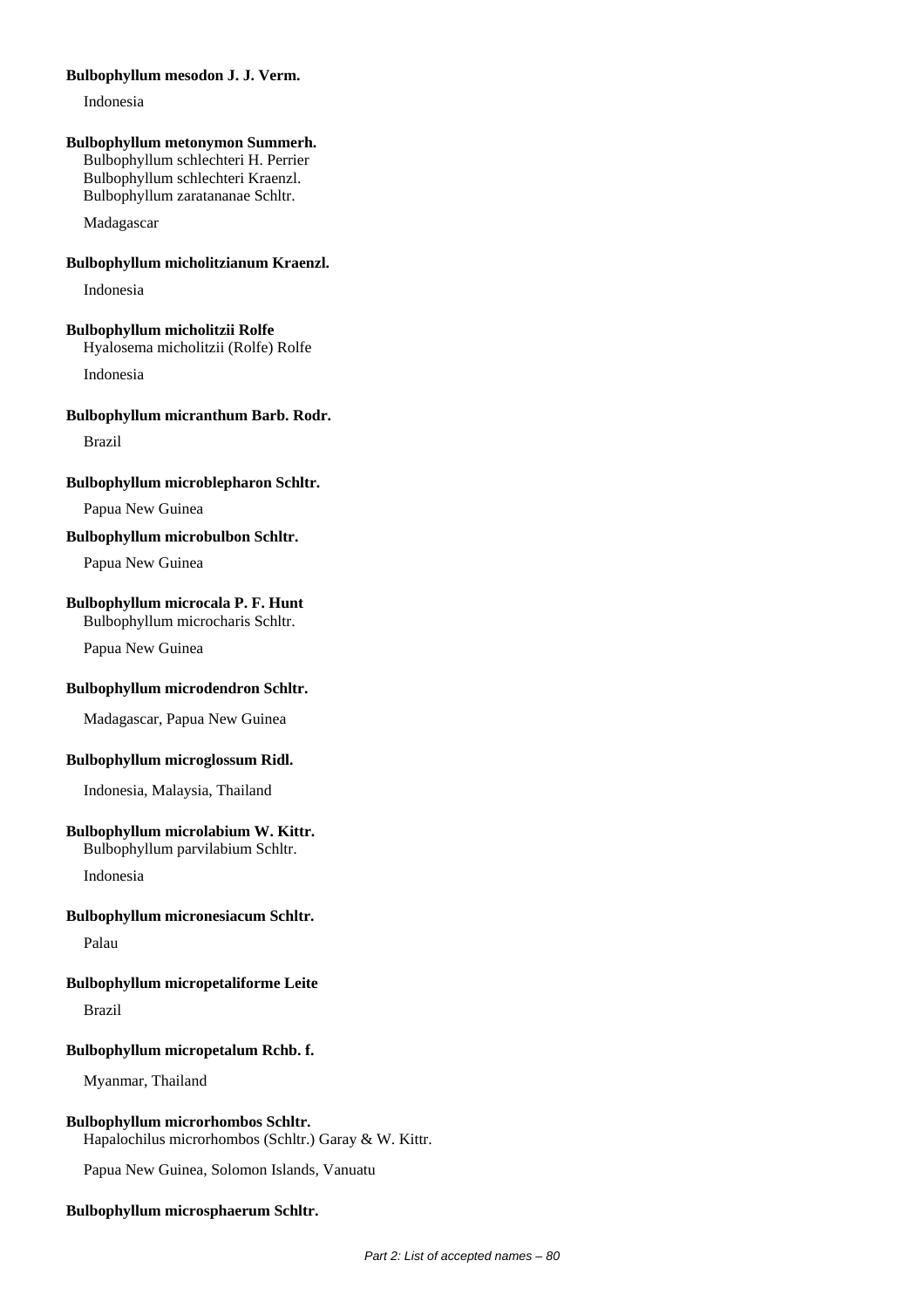Papua New Guinea

## **Bulbophyllum microtepalum Rchb. f.**

Phyllorchis microtepala (Rchb. f.) Kuntze

Thailand

#### **Bulbophyllum microtes Schltr.**

Papua New Guinea

## **Bulbophyllum microthamnus Schltr.**

Papua New Guinea

### **Bulbophyllum mimiense Schltr.**

Papua New Guinea

## **Bulbophyllum minahassae Schltr.**

Hyalosema minahassae (Schltr.) Rolfe

Indonesia

#### **Bulbophyllum minax Schltr.**

Madagascar

## **Bulbophyllum mindanaense Ames**

Philippines

## **Bulbophyllum mindorense Ames**

Philippines

## **Bulbophyllum minutibulbum W. Kittr.**

Bulbophyllum serpens Schltr.

Papua New Guinea

## **Bulbophyllum minutiflorum Ames & C. Schweinf.**

Bulbophyllum gibbsiae Rolfe

Indonesia, Philippines

## **Bulbophyllum minutilabrum H. Perrier**

Madagascar

## **Bulbophyllum minutipetalum Schltr.**

Bulbophyllum blepharadenium Schltr. Bulbophyllum squamipetalum Schltr. Peltopus minutipetalus (Schltr.) Szlach. & Marg.

Papua New Guinea, Vanuatu

## **Bulbophyllum minutissimum (F. Muell.) F. Muell.**

Bulbophyllum moniliforme F. Muell. Bulbophyllum moniliforme R. King Dendrobium minutissimum F. Muell. Oncophyllum minutissimum (F. Muell.) D. L. Jones & M. A. Clem. Phyllorchis minutissima (F. Muell.) Kuntze

Australia

## **Bulbophyllum minutulum Ridl.**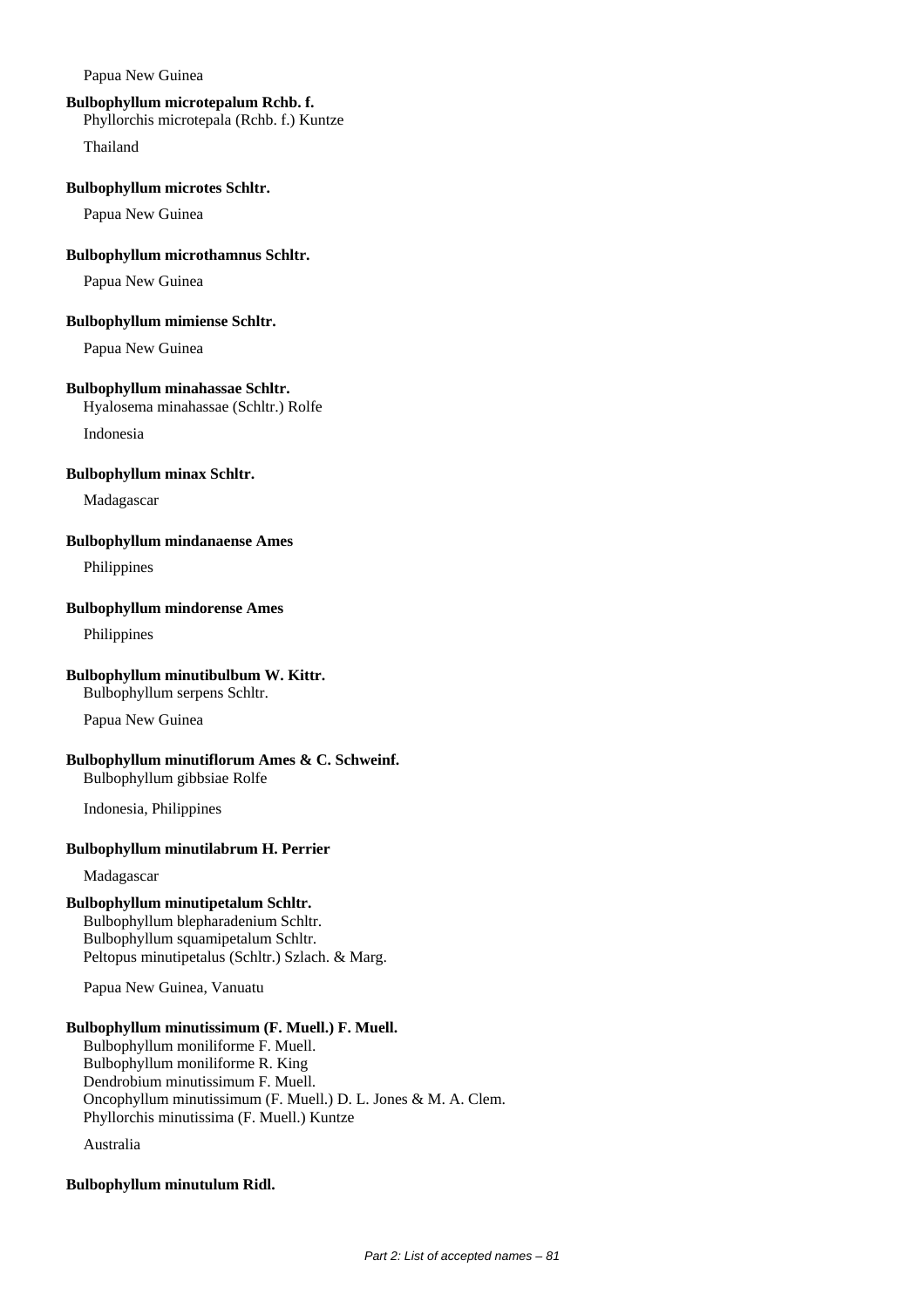Indonesia, Madagascar, Malaysia

#### **Bulbophyllum minutum Thouars**

Bulbophyllum implexum Jum. & H. Perrier Phyllorchis minuta Kuntze Madagascar

#### **Bulbophyllum mirabile Hallier f.**

Brunei Darussalam, Indonesia, Malaysia

#### **Bulbophyllum mirandaianum Hoehne**

Brazil

#### **Bulbophyllum mirificum Schltr.**

Madagascar

### **Bulbophyllum mirum J. J. Sm.**

Cirrhopetalum mirum (J. J. Sm.) Schltr. Rhytionanthos mirum (J. J. Sm.) Garay, Hamer & Siegerist

Indonesia, Singapore

#### **Bulbophyllum mischobulbon Schltr.**

Papua New Guinea

#### **Bulbophyllum mobilifilum Carr**

Epicranthes mobilifilum (Carr) Garay & W. Kittr.

Malaysia

#### **Bulbophyllum moldenkeanum A. D. Hawkes**

Bulbophyllum microglossum H. Perrier

Madagascar

#### **Bulbophyllum molossus Rchb. f.**

Bulbophyllum sessiliflorum Kraenzl.

Madagascar

#### **Bulbophyllum monanthos Ridl.**

Malaysia, Thailand

## **Bulbophyllum monanthum (Kuntze) J. J. Sm.**

Bulbophyllum devangiriense N. P. Balakr. Bulbophyllum pteroglossum Schltr. Bulbophyllum tiagii A. S. Chauhan Bulbophyllum uniflorum Griff. Phyllorchis monantha Kuntze Sarcopodium uniflorum (Griff.) Lindl.

Bhutan, Viet Nam

## **Bulbophyllum moniliforme C. S. P. Parish & Rchb. f.**

Phyllorchis moniliformis (C. S. P. Parish & Rchb. f.) Kuntze

Cambodia, India, Lao People's Democratic Republic, Malaysia, Myanmar, Thailand, Viet Nam

#### **Bulbophyllum monosema Schltr.**

Hapalochilus monosema (Schltr.) Garay & W. Kittr.

Papua New Guinea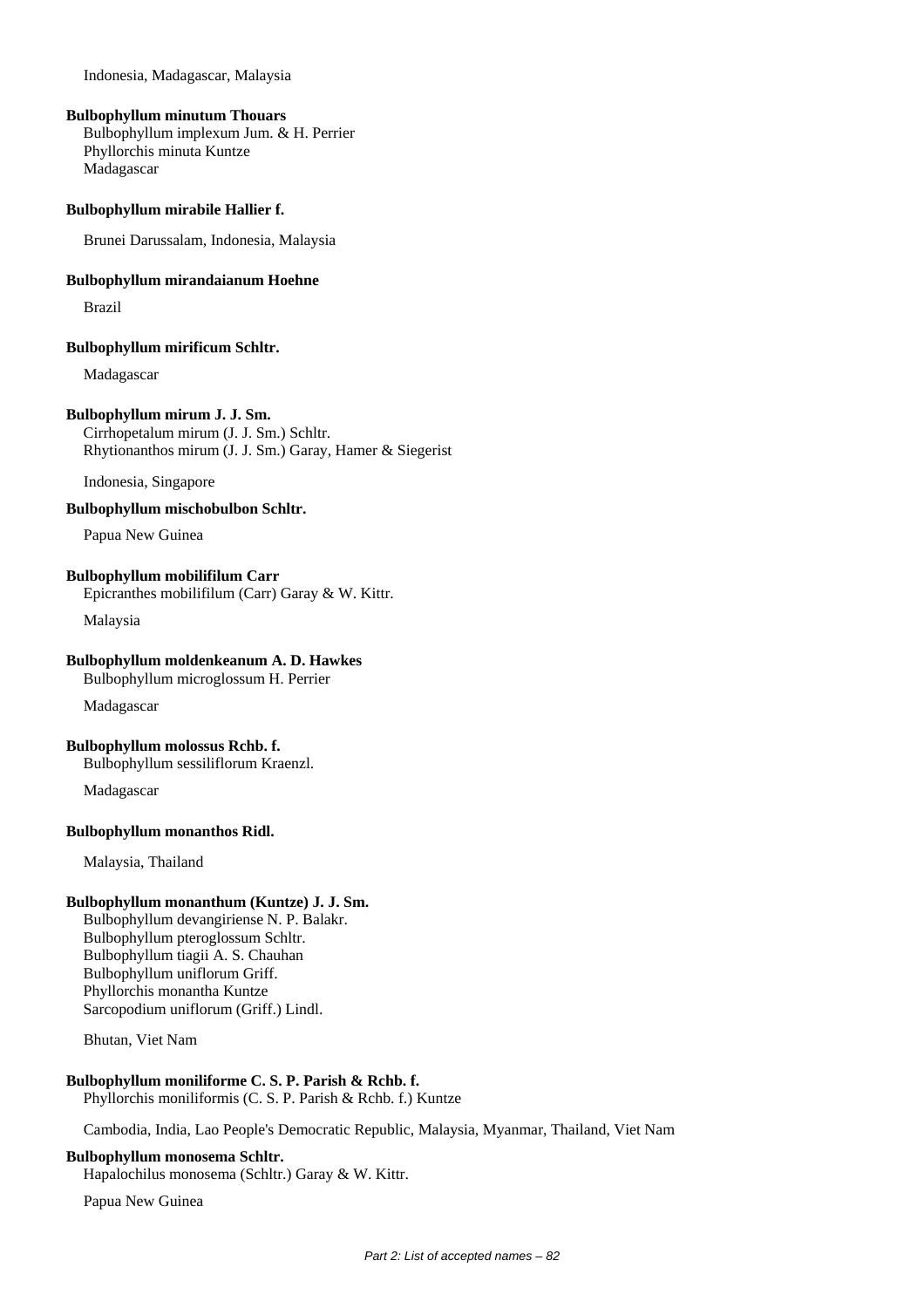### **Bulbophyllum monosepalum Barb. Rodr.**

Brazil

#### **Bulbophyllum monstrabile Ames**

Philippines

#### **Bulbophyllum montanum Schltr.**

Papua New Guinea

## **Bulbophyllum montense Ridl.**

Bulbophyllum vinculibulbum Ames & C. Schweinf.

Indonesia, Philippines

#### **Bulbophyllum moratii Bosser**

Madagascar

### **Bulbophyllum morenoi Dodson & Vasquez**

Bolivia, Venezuela

#### **Bulbophyllum moroides J. J. Sm.**

Indonesia

## **Bulbophyllum morotaiense J. J. Sm.**

Cirrhopetalum morotaiense (J. J. Sm.) Garay, Hamer & Siegerist

Indonesia

## **Bulbophyllum morphologorum Kraenzl.**

Bulbophyllum dixoni Rolfe

Thailand, Viet Nam

## **Bulbophyllum mucronatum (Blume) Lindl.**

Diphyes mucronata Blume Phyllorchis mucronata (Blume) Kuntze

Indonesia

## **Bulbophyllum mucronifolium Rchb. f. & Warm.**

Phyllorchis mucronifolia (Rchb. f. & Warm.) Kuntze

Brazil

## **Bulbophyllum mulderae J. J. Verm.**

Indonesia, Papua New Guinea

## **Bulbophyllum multiflexum J. J. Sm.**

Indonesia

## **Bulbophyllum multiflorum Ridl.**

Bulbophyllum ridleyi Kraenzl. Phyllorchis multiflora (Ridl.) Kuntze

Madagascar

## **Bulbophyllum multiligulatum H. Perrier**

Madagascar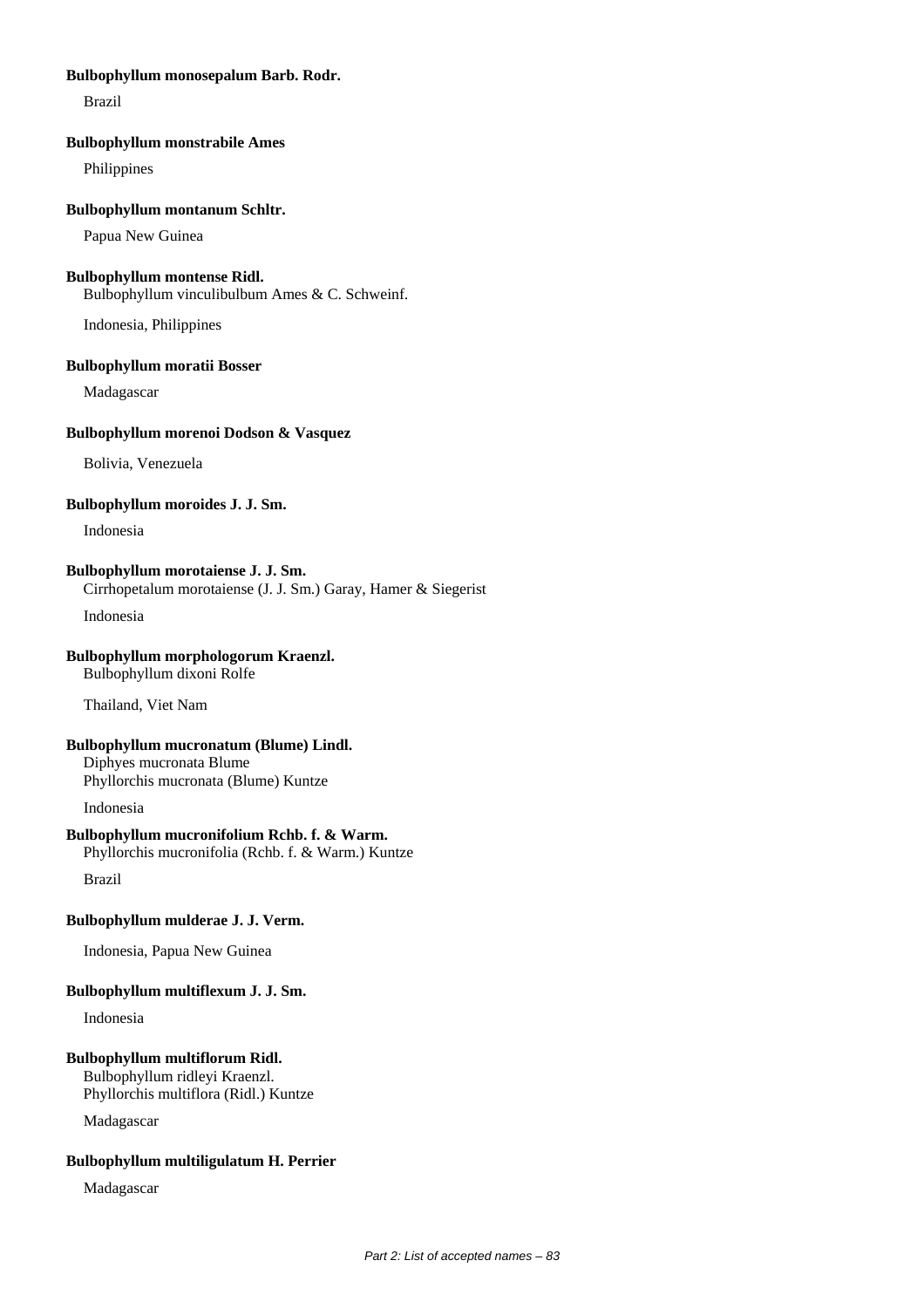### **Bulbophyllum multivaginatum Jum. & H. Perrier**

Madagascar

### **Bulbophyllum muriceum Schltr.**

Papua New Guinea

### **Bulbophyllum murkelense J. J. Sm.**

Indonesia

### **Bulbophyllum muscarirubrum Seidenf.**

Thailand

## **Bulbophyllum muscicola Schltr.**

Madagascar

## **Bulbophyllum muscohaerens J. J. Verm. & A. L. Lamb**

Malaysia

## **Bulbophyllum mutabile (Blume) Lindl.**

Bulbophyllum altispex Ridl. ex Stapf Bulbophyllum ceratostyloides (Schltr.) Schltr. Bulbophyllum mutabile (Blume) Lindl. var. ceratostyloides Schltr. Bulbophyllum pauciflorum Ames Bulbophyllum pokapindjangense J. J. Sm. Bulbophyllum semipellucidum J. J. Sm. Callista brachypetala (Lindl.) Kuntze Dendrobium brachypetalum Lindl. Diphyes mutabilis Blume Phyllorchis mutabilis (Blume) Kuntze

Indonesia, Malaysia, Philippines, Thailand

## **Bulbophyllum mutabile (Blume) Lindl. var. obesum J. J. Verm.**

Indonesia

## **Bulbophyllum mutatum J. J. Sm.**

Hapalochilus mutatus (J. J. Sm.) Garay & W. Kittr. Indonesia

## **Bulbophyllum myolaense Garay, Hamer & Siegerist**

Papua New Guinea

## **Bulbophyllum myon J. J. Verm.**

Indonesia, Papua New Guinea

## **Bulbophyllum myrmecochilum Schltr.**

Madagascar

## **Bulbophyllum myrtillus Schltr.**

Papua New Guinea

## **Bulbophyllum mysorense (Rolfe) J. J. Sm.**

Cirrhopetalum mysorense Rolfe

India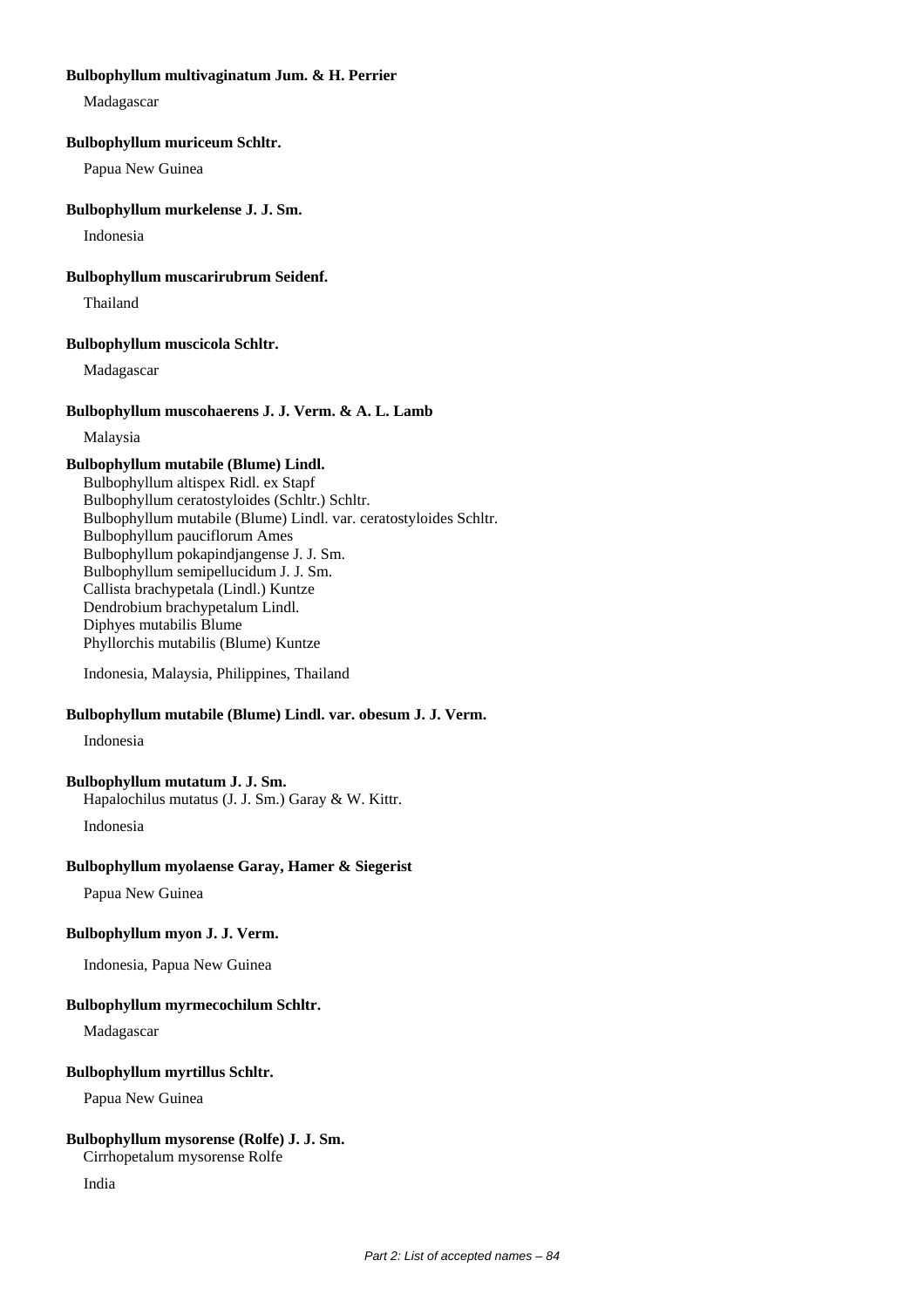### **Bulbophyllum mystax Schuit. & De Vogel**

Indonesia

## **Bulbophyllum mystrochilum Schltr.**

Hapalochilus mystrochilus (Schltr.) Garay & W. Kittr.

Papua New Guinea

## **Bulbophyllum mystrophyllum Schltr.**

Papua New Guinea

## **Bulbophyllum nabawanense J. J. Wood & A. L. Lamb**

Indonesia

#### **Bulbophyllum nagelii L. O. Williams**

Mexico

### **Bulbophyllum namoronae Bosser**

Madagascar

### **Bulbophyllum nannodes Schltr.**

Tapeinoglossum nannodes (Schltr.) Schltr.

Papua New Guinea

## **Bulbophyllum nanopetalum Seidenf.**

Thailand

## **Bulbophyllum napelli Lindl.**

Phyllorchis napelli (Lindl.) Kuntze

Brazil

### **Bulbophyllum napelloides Kraenzl.**

Brazil

#### **Bulbophyllum nasica Schltr.**

Bulbophyllum blumei (Lindl.) J. J. Sm. var. pumilum J. J. Sm.

Indonesia, Papua New Guinea

## **Bulbophyllum nasilabium Schltr.**

Papua New Guinea

## **Bulbophyllum nasseri Garay**

Philippines

### **Bulbophyllum navicula Schltr.**

Papua New Guinea

## **Bulbophyllum nebularum Schltr.**

Papua New Guinea

## **Bulbophyllum neglectum Bosser**

Madagascar

#### **Bulbophyllum negrosianum Ames**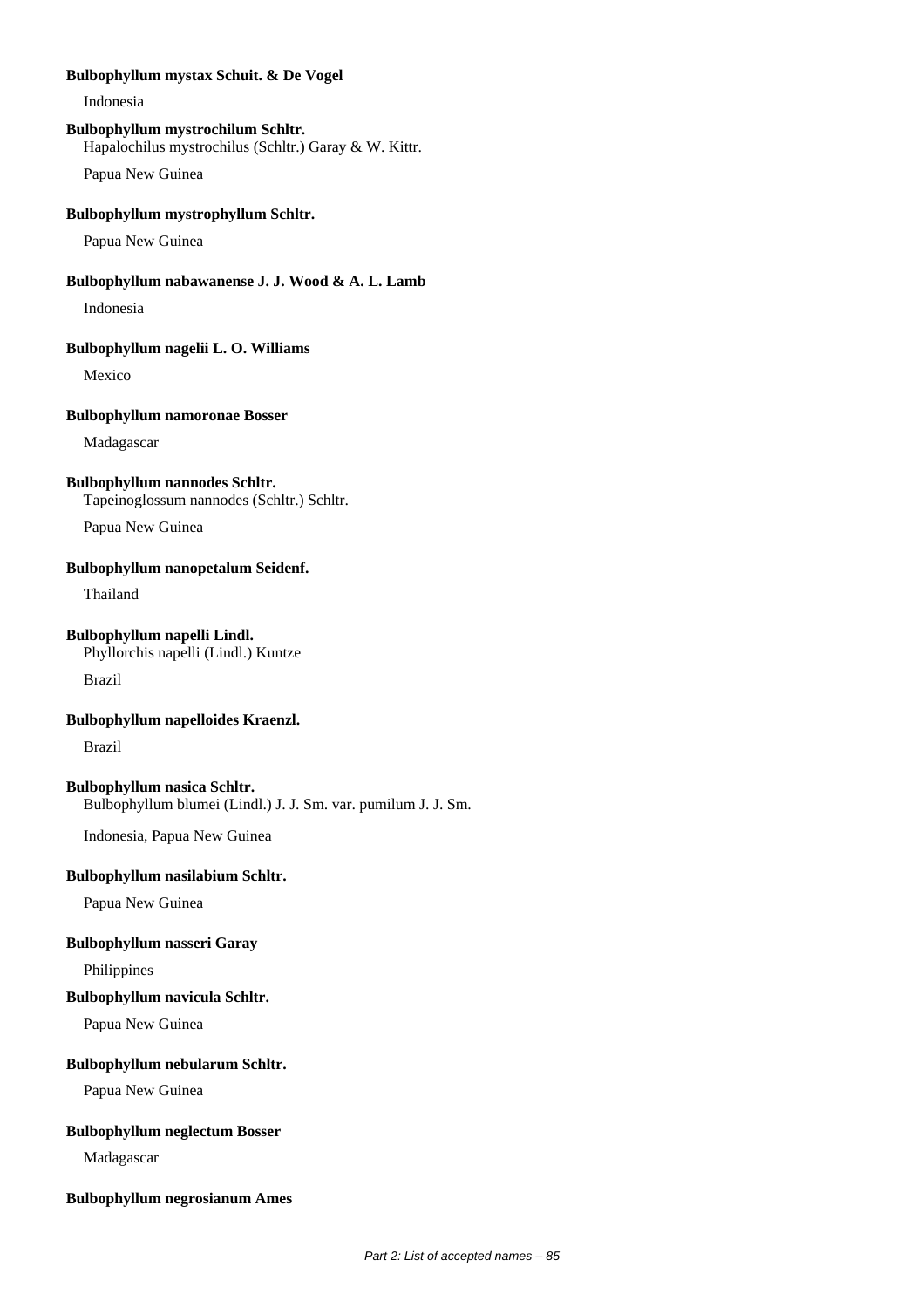### Philippines

#### **Bulbophyllum neilgherrense Wight**

Phyllorchis nilgherensis (Wight) Kuntze

India, Myanmar

#### **Bulbophyllum nematocaulon Ridl.**

Bulbophyllum johannis-winkleri J. J. Sm. Bulbophyllum oreas Ridl.

Indonesia, Malaysia

#### **Bulbophyllum nematopodum F. Muell.**

Papulipetalum nematopodum (F. Muell.) M. A. Clem. & D. L. Jones Phyllorchis nematopoda (F. Muell.) Kuntze

Australia

#### **Bulbophyllum nematorhizis Schltr.**

Papua New Guinea

### **Bulbophyllum nemorale L. O. Williams**

Indonesia, Philippines

## **Bulbophyllum nemorosum (Barb. Rodr.) Cogn.**

Didactyle nemorosa Barb. Rodr.

Brazil

## **Bulbophyllum neo - pommeranicum Schltr.**

Papua New Guinea

## **Bulbophyllum neo-caledonicum Schltr.**

Pelma neocaledonicum (Schltr.) Finet

New Caledonia, Vanuatu

## **Bulbophyllum neoguinense J. J. Sm.**

Indonesia

#### **Bulbophyllum nephropetalum Schltr.**

Papua New Guinea

## **Bulbophyllum nervulosum Frapp. ex Cordem.**

Réunion

## **Bulbophyllum nesiotes Seidenf.**

Thailand

## **Bulbophyllum newportii (F. M. Bailey) Rolfe**

Adelopetalum newportii (F. M. Bailey) D. L. Jones & M. A. Clemens Bulbophyllum wanjurum T. E. Hunt Sarcochilus newportii F. M. Bailey

Australia

## **Bulbophyllum ngoclinhensis Aver.**

Viet Nam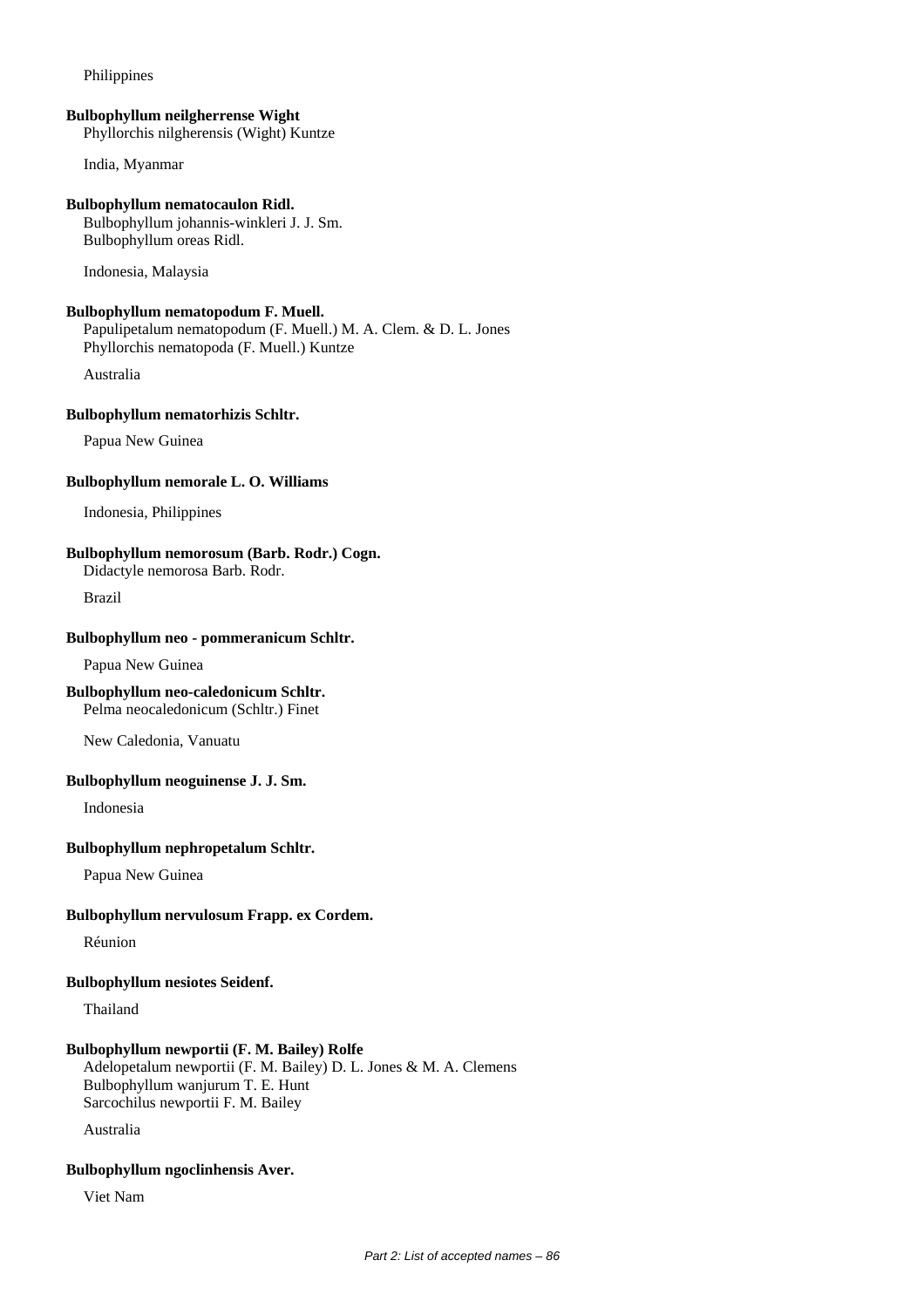## **Bulbophyllum ngoyense Schltr.**

New Caledonia

## **Bulbophyllum nieuwenhuisii J. J. Sm.**

Indonesia

#### **Bulbophyllum nigericum Summerh.**

Cameroon, Côte d'Ivoire, Nigeria

## **Bulbophyllum nigrescens Rolfe**

Bulbophyllum anguste-ellipticum Seidenf.

China, Myanmar, Thailand, Viet Nam

#### **Bulbophyllum nigriflorum H. Perrier**

Madagascar

#### **Bulbophyllum nigrilabium Schltr.**

Indonesia, Papua New Guinea

#### **Bulbophyllum nigripetalum Rolfe**

China, Thailand

#### **Bulbophyllum nigritianum Rendle**

Bulbophyllum africanum A. D. Hawkes Bulbophyllum albidum De Wild.

Cameroon, Côte d'Ivoire, Democratic Republic of the Congo, Gabon, Ghana, Liberia, Nigeria, Sierra Leone

#### **Bulbophyllum nigropurpureum Carr**

Malaysia, Singapore

#### **Bulbophyllum nipondhii Seidenf.**

Thailand

## **Bulbophyllum nitens Jum. & H. Perrier**

Madagascar

#### **Bulbophyllum nitens Jum. & H. Perrier var. intermedium H. Perrier**

Madagascar

## **Bulbophyllum nitens Jum. & H. Perrier var. majus H. Perrier**

## Madagascar

## **Bulbophyllum nitens Jum. & H. Perrier var. minus H. Perrier**

Madagascar

## **Bulbophyllum nitens Jum. & H. Perrier var. pulverulentum H. Perrier**

Madagascar

# **Bulbophyllum nitidum Schltr.**

Hapalochilus nitidus (Schltr.) Senghas

Papua New Guinea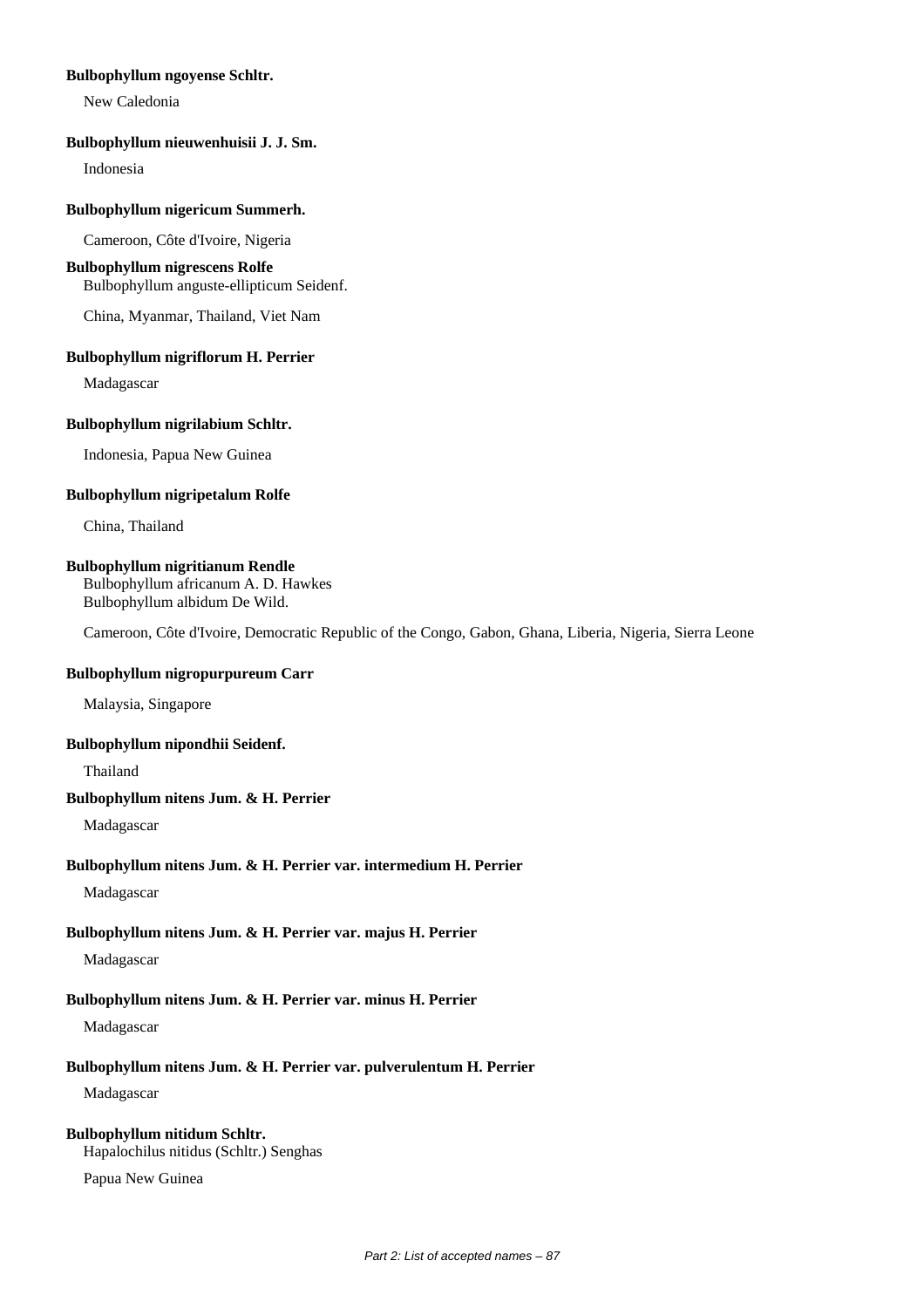## **Bulbophyllum nodosum (Rolfe) J. J. Sm.**

Cirrhopetalum nodosum Rolfe Rhytionanthos nodosum (Rolfe) Garay, Hamer & Siegerist India

### **Bulbophyllum notabilipetalum Seidenf.**

Thailand

#### **Bulbophyllum novaciae J. J. Verm. & P. O`Byrne**

Indonesia

## **Bulbophyllum novae-hiberniae Schltr.**

Hapalochilus novae-hiberniae (Schltr.) Garay & W. Kittr.

Papua New Guinea, Solomon Islands

#### **Bulbophyllum nubigenum Schltr.**

Papua New Guinea

#### **Bulbophyllum nubinatum J. J. Verm.**

Indonesia

**Bulbophyllum nummularia (Wendl. & Kraenzl.) Rolfe** Megaclinium nummularia Wendl. & Krzl.

Cameroon

## **Bulbophyllum nummularioides Schltr.**

Papua New Guinea

#### **Bulbophyllum nutans (Thouars) Thouars**

Bulbophyllum andringitranum Schltr. Bulbophyllum chrysobulbum H. Perrier Bulbophyllum serpens Lindl. Bulbophyllum tsinjoarivense H. Perrier Cymbidium reptans Sw. Dendrobium reptans Sw. Phyllorchis nutans Thouars

Madagascar, Mauritius, Réunion

#### **Bulbophyllum nutans (Thouars) Thouars var. variifolium (Schltr.) Bosser**

Bulbophyllum ambohitrense H. Perrier Bulbophyllum variifolium Schltr.

Madagascar

#### **Bulbophyllum nymphopolitanum Kraenzl.**

Philippines

#### **Bulbophyllum oblanceolatum King & Pantl.**

Malaysia, Papua New Guinea

#### **Bulbophyllum obliquum Schltr.**

Indonesia

### **Bulbophyllum obovatifolium J. J. Sm.**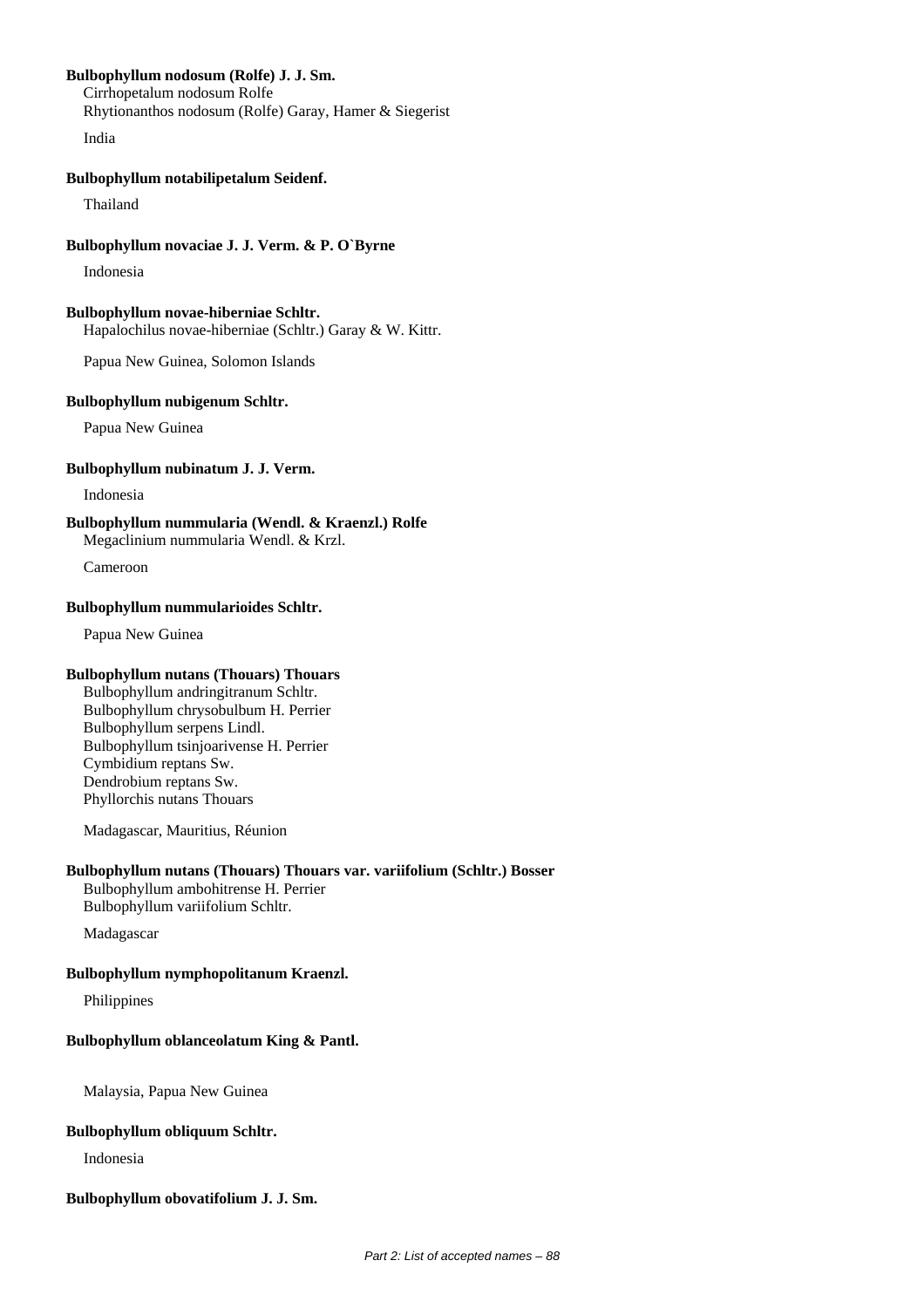Indonesia

#### **Bulbophyllum obscuriflorum H. Perrier**

Madagascar

# **Bulbophyllum obtusatum (Jum. & H. Perrier) Schltr.**

Bulbophyllum obtusum Jum. & H. Perrier

Madagascar

### **Bulbophyllum obtusiangulum Z. H. Tsi**

China

#### **Bulbophyllum obtusilabium W. Kittr.** Bulbophyllum rhizomatosum Schltr.

Madagascar

#### **Bulbophyllum obtusipetalum J. J. Sm.** Bulbophyllum spinulipes J. J. Sm.

Indonesia, Malaysia

## **Bulbophyllum obtusum (Blume) Lindl.**

Bulbophyllum parvilabium Schltr. Diphyes obtusa Blume Phyllorchis obtusa (Blume) Kuntze

Indonesia, Malaysia

## **Bulbophyllum obyrnei Garay, Hamer & Siegerist**

Osyricera ovata F. M. Bailey

Papua New Guinea

## **Bulbophyllum occlusum Ridl.**

Phyllorchis occlusa (Ridl.) Kuntze

Madagascar, Réunion

## **Bulbophyllum occultum Thouars**

Dendrochilum occultum (Thouars) Lindl. Diphyes occulta (Thouars) Kuntze Phyllorchis occulta Kuntze Madagascar, Mauritius, Réunion

## **Bulbophyllum ochraceum (Barb. Rodr.) Cogn.**

Didactyle ochracea Barb. Rodr.

Brazil

## **Bulbophyllum ochrochlamys Schltr.**

Madagascar

## **Bulbophyllum ochroleucum Schltr.**

Bulbophyllum adpressiscapum J. J. Sm. Bulbophyllum furciferum J. J. Sm. Bulbophyllum piundensis P. Royen Bulbophyllum ramosum Schltr. Bulbophyllum rostratum J. J. Sm.

Indonesia, Papua New Guinea

## **Bulbophyllum ochthochilum J. J. Verm.**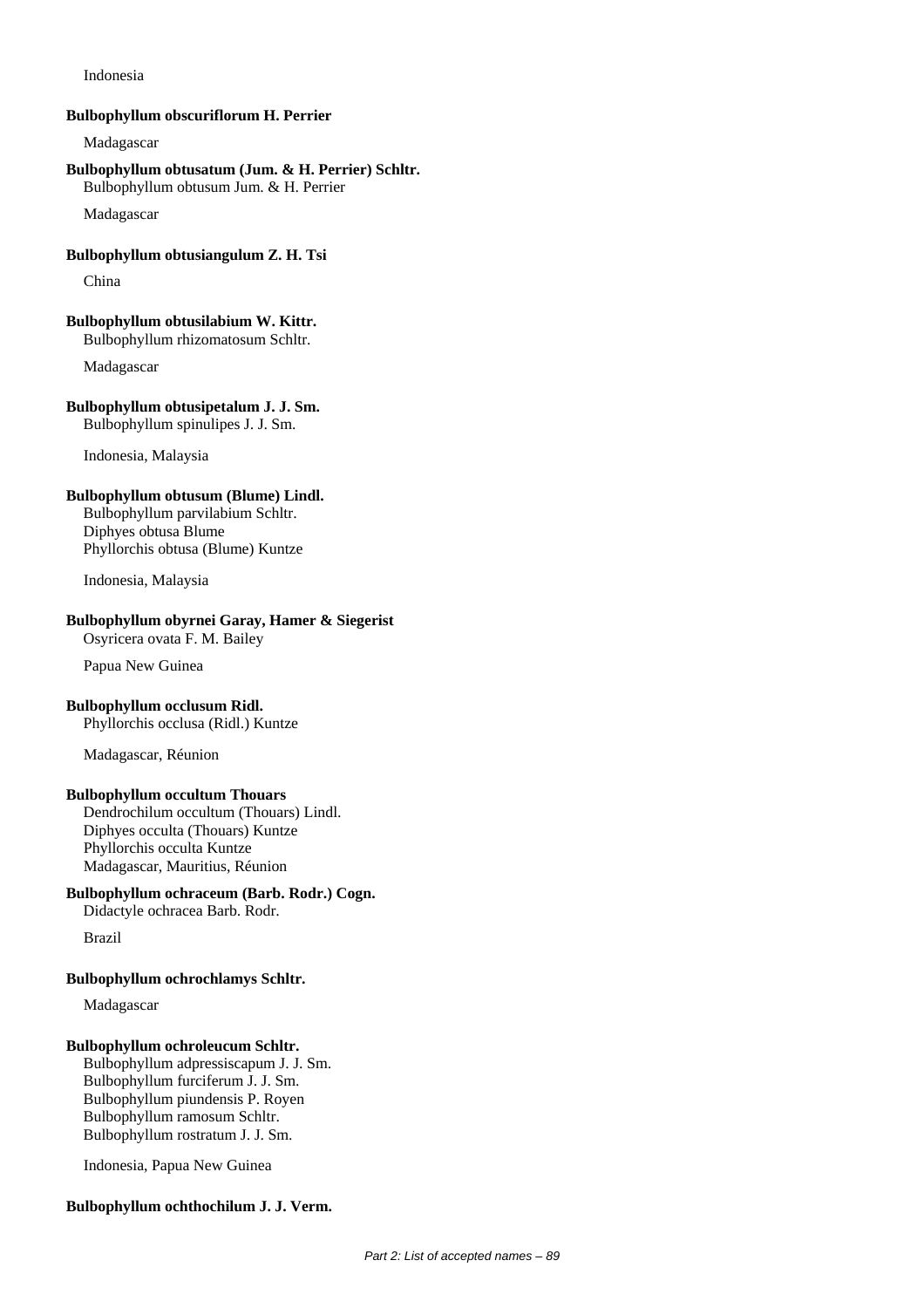## Papua New Guinea

### **Bulbophyllum ochthodes J. J. Verm.**

Malaysia

#### **Bulbophyllum octarrhenipetalum J. J. Sm.**

Bulbophyllum longipiliferum J. J. Sm. Bulbophyllum quadrans J. J. Sm. Peltopus octarrhenipetalus (J. J. Sm.) Szlach. & Marg.

Indonesia

## **Bulbophyllum octorhopalon Seidenf.**

Epicranthes octorhopalon (Seidenf.) Garay & W. Kittr.

Malaysia

### **Bulbophyllum odoardi Pfitzer**

Indonesia

#### **Bulbophyllum odontoglossum Schltr.**

Papua New Guinea

## **Bulbophyllum odontopetalum Schltr.**

Papua New Guinea

## **Bulbophyllum odoratissimum (J. E. Sm.) Lindl.**

Bulbophyllum hyacinthiodorum W. W. Sm. Phyllorchis odoratissima (J. E. Sm.) Kuntze Stelis caudata D. Don Stelis odoratissima J. E. Sm. Tribrachia odoratissima (J. E. Sm.) Lindl.

Bhutan, China, India, Lao People's Democratic Republic, Myanmar, Nepal, Thailand, Viet Nam

## **Bulbophyllum odoratissimum (J. E. Sm.) Lindl. var. racemosum N. P. Balakr.**

Bhutan

## **Bulbophyllum odoratum (Blume) Lindl.**

Bulbophyllum braccatum Rchb. f Bulbophyllum brookesii Ridl. Bulbophyllum crassicaudatum Ames & C. Schweinf. Bulbophyllum elatius Ridl. Bulbophyllum hortense J. J. Sm. Bulbophyllum hortensoides Ames Bulbophyllum niveum (J. J. Sm.) J. J. Sm. Bulbophyllum odoratum (Blume) Lindl. var. niveum J. J. Sm. Bulbophyllum polyarachne Ridl. Diphyes odorata Blume Phyllorchis odorata (Blume) Kuntze

Indonesia, Malaysia, Philippines

## **Bulbophyllum odoratum (Blume) Lindl. var. grandiflorum J. J. Sm. ex Bull**

Indonesia

## **Bulbophyllum odoratum (Blume) Lindl. var. obtusisepalum J. J. Sm.**

Indonesia

## **Bulbophyllum odoratum (Blume) Lindl. var. polyarachne J. J. Sm.**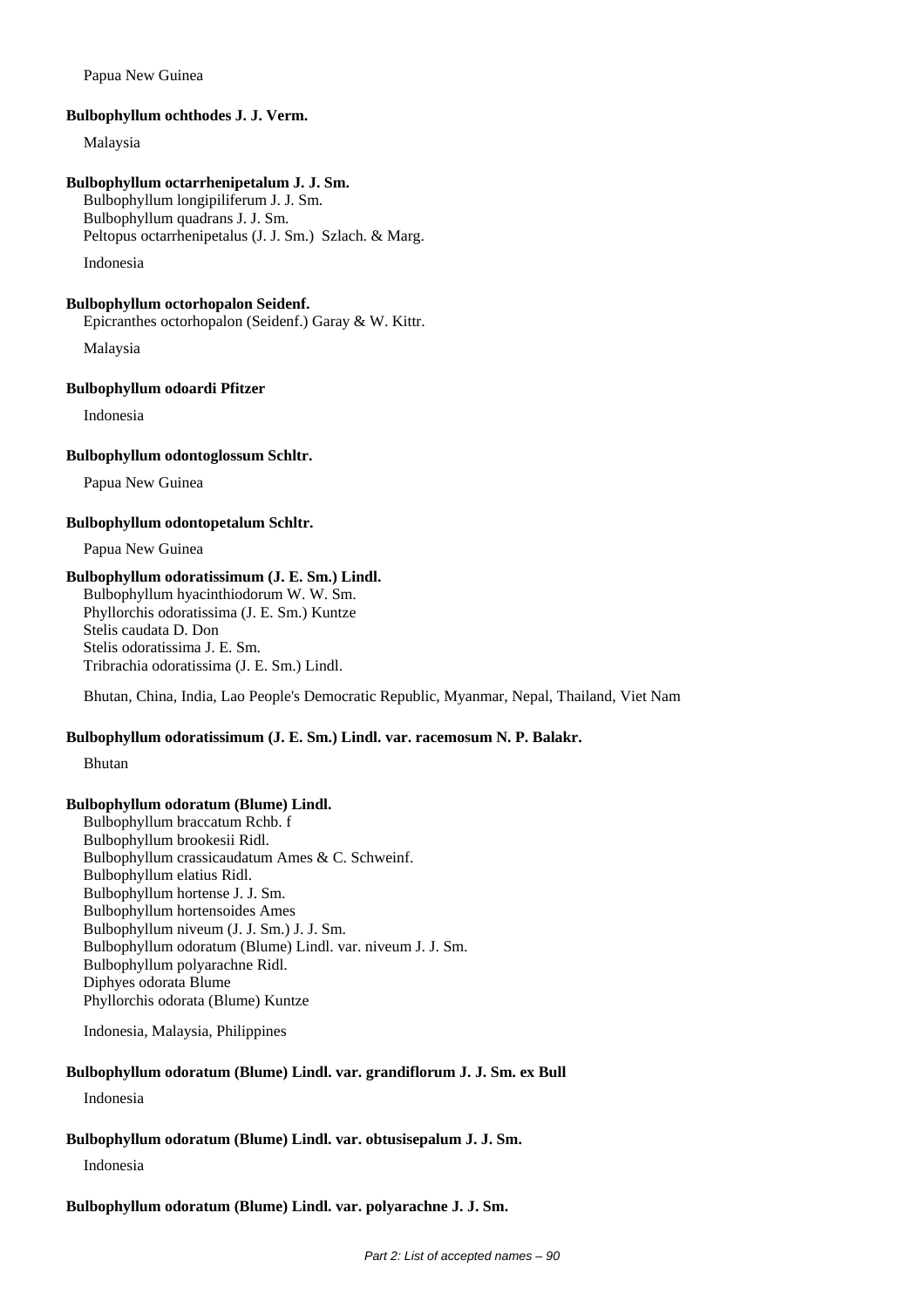#### Indonesia

### **Bulbophyllum oerstedii (Rchb. f.) Hemsl.**

Bolbophyllaria oerstedii Rchb. f. Phyllorchis oerstedtii (Rchb. f.) Kuntze

Belize, Brazil, Colombia, Costa Rica, Ecuador, Guatemala, Honduras, Mexico, Nicaragua, Panama, Venezuela

#### **Bulbophyllum oliganthum Schltr.**

Papua New Guinea

#### **Bulbophyllum oligoblepharon Schltr.**

Indonesia

#### **Bulbophyllum oligochaete Schltr.**

Papua New Guinea

## **Bulbophyllum oligoglossum Rchb. f.**

Phyllorchis oligoglossa (Rchb. f.) Kuntze

Myanmar

#### **Bulbophyllum olivinum J. J. Sm.**

Indonesia, Papua New Guinea

## **Bulbophyllum olivinum J. J. Sm. subsp. linguiferum J. J. Verm.**

Papua New Guinea

## **Bulbophyllum olorinum J. J. Sm.**

Hapalochilus olorinus (J. J. Sm.) Garay & W. Kittr.

Indonesia

## **Bulbophyllum omerandrum Hayata**

Cirrhopetalum omerandrum (Hayata) Hayata

Taiwan Province of China

## **Bulbophyllum onivense H. Perrier**

Madagascar

## **Bulbophyllum oobulbum Schltr.**

Papua New Guinea

## **Bulbophyllum ophiuchus Ridl.**

Bulbophyllum mangoroanum Schltr.

Madagascar

## **Bulbophyllum ophiuchus Ridl. var. baronianum H. Perrier**

Madagascar

## **Bulbophyllum orbiculare J. J. Sm.**

Bulbophyllum glabrilabre J. J. Sm. Bulbophyllum habropus Schltr. Bulbophyllum verrucirhachis Schltr.

Indonesia, Papua New Guinea, Solomon Islands

## **Bulbophyllum orbiculare J. J. Sm. subsp. cassideum J. J. Verm.**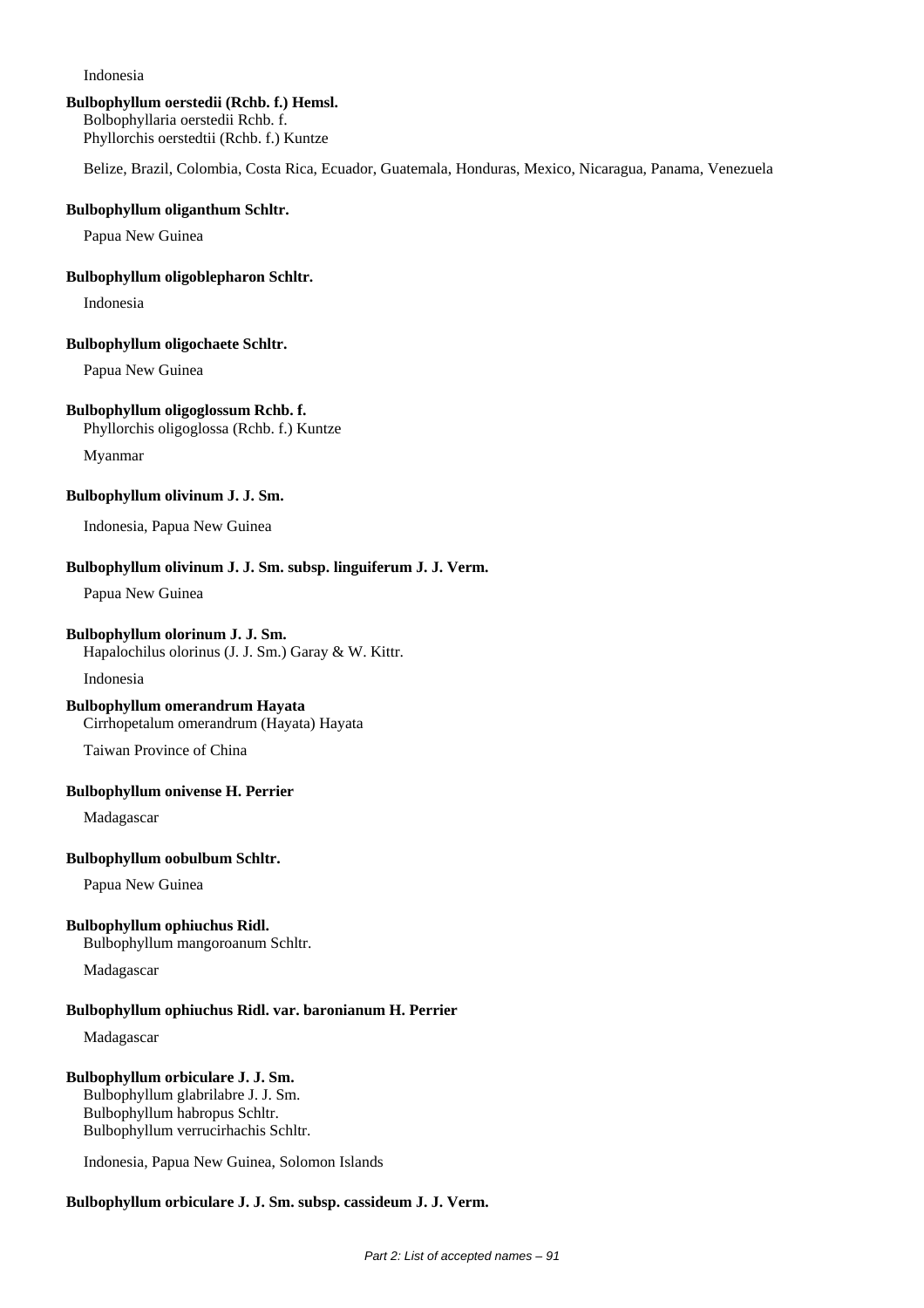Bulbophyllum cassideum J. J. Sm. Bulbophyllum errabundum Ridl. Bulbophyllum truncatisepalum J. J. Sm.

Indonesia, Papua New Guinea

#### **Bulbophyllum orectopetalum Garay, Hamer & Siegerist**

India, Indonesia, Thailand, Viet Nam

## **Bulbophyllum oreocharis Schltr.**

Papua New Guinea

**Bulbophyllum oreodorum Schltr.**

Madagascar

#### **Bulbophyllum oreodoxa Schltr.**

Bulbophyllum chaetopus Schltr.

Papua New Guinea

#### **Bulbophyllum oreogenum Schltr.**

Papua New Guinea

#### **Bulbophyllum oreonastes Rchb. f.**

Bulbophyllum hookerianum Kraenzl. Bulbophyllum infundibuliflorum J. B. Petersen Bulbophyllum planiaxe J. B. Petersen Bulbophyllum rhopalochilum Kraenzl. Bulbophyllum zenkerianum Kraenzl. Phyllorchis oreonastes (Rchb. f.) Kuntze

Cameroon, Central African Republic, Côte d'Ivoire, Democratic Republic of the Congo, Equatorial Guinea, Gabon, Ghana, Guinea, Liberia, Mozambique, Nigeria, Rwanda, Sierra Leone, Uganda, Zambia, Zimbabwe

#### **Bulbophyllum orientale Seidenf.**

China, Thailand, Viet Nam

## **Bulbophyllum origami J. J. Verm.**

Peltopus origami (J. J. Verm.) Szlach. & Marg.

Indonesia, Papua New Guinea

#### **Bulbophyllum ornatissimum (Rchb. f.) J. J. Sm.**

Cirrhopetalum ornatissimum Rchb. f. Mastigion ornatissimum (Rchb. f.) Garay, Hamer & Siegerist Phyllorchis ornatissima (Rchb. f.) Kuntze

India, Myanmar, Philippines

### **Bulbophyllum ornatum Schltr.**

Papua New Guinea

## **Bulbophyllum ornithorhynchum (J. J. Sm.) Garay, Hamer & Siegerist**

Cirrhopetalum ornithorhynchius J. J. Sm. Hyalosema ornithorhynchum (J. J. Sm.) Rysy

Indonesia

#### **Bulbophyllum orohense J. J. Sm.**

Indonesia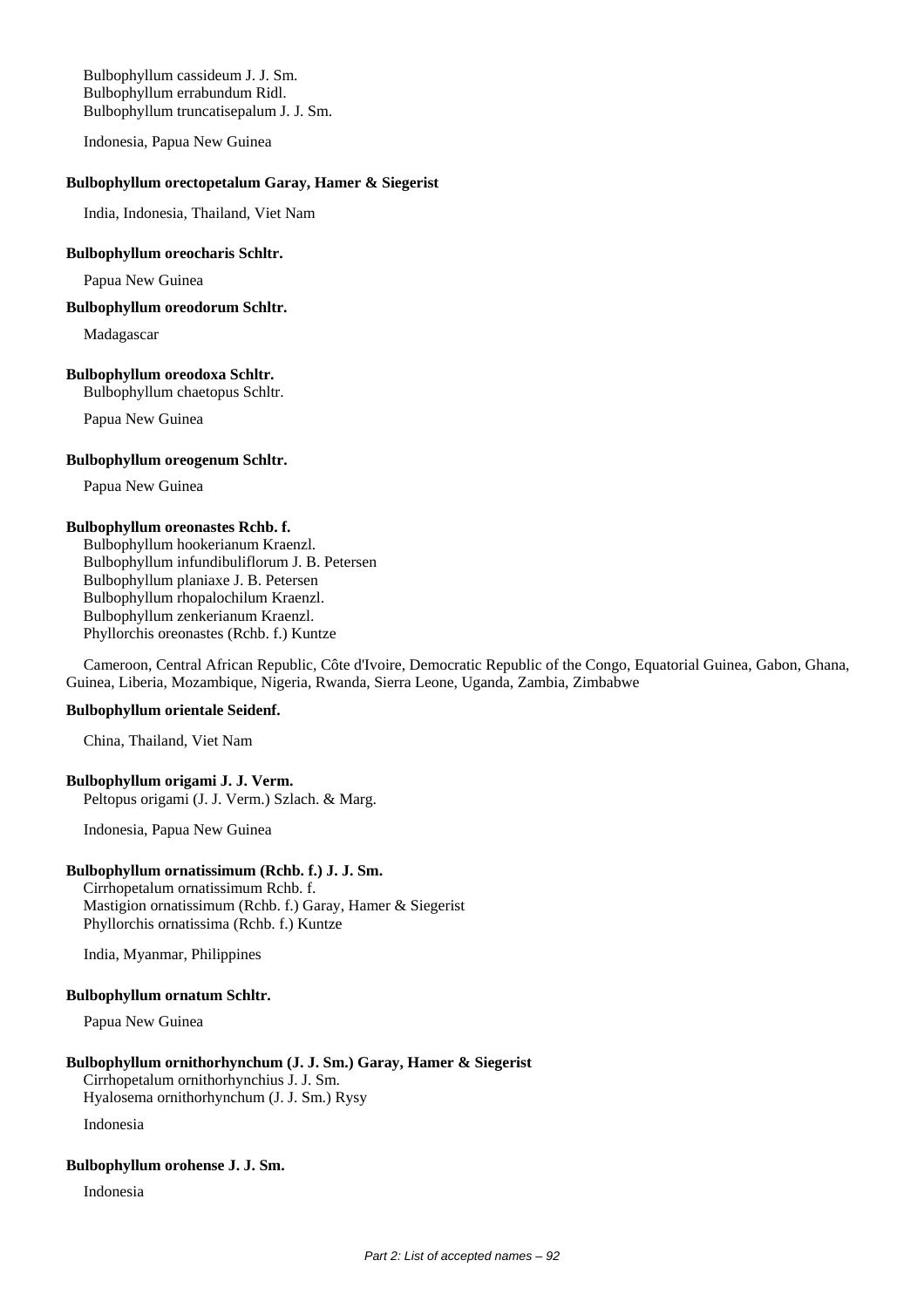#### **Bulbophyllum orsidice Ridl.**

Indonesia

## **Bulbophyllum ortalis J. J. Verm.**

Peltopus ortalis (J. J. Verm.) Szlach. & Marg.

Papua New Guinea

## **Bulbophyllum orthoglossum Kraenzl.**

Philippines

**Bulbophyllum orthosepalum J. J. Verm.** Bulbophyllum hashimotoi Yukawa & Karasawa

Papua New Guinea

## **Bulbophyllum osyricera Schltr.**

Bulbophyllum crassifolioides Aver. Bulbophyllum crassifolium (Blume) J. J. Sm. Osyricera crassifolia Blume Diphyes crassifolia Blume

Indonesia

## **Bulbophyllum osyriceroides J. J. Sm.**

Osyricera osyriceroides (J. J. Sm.) Garay, Hamer & Siegerist

Indonesia

## **Bulbophyllum othonis (Kuntze) J. J. Sm.**

Bulbophyllum nutans (Lindl.) Rchb. f. Cirrhopetalum nutans Lindl. Phyllorchis othonis Kuntze

Philippines

## **Bulbophyllum otochilum J. J. Verm.**

Indonesia

## **Bulbophyllum otoglossum Tuyama**

Bhutan

## **Bulbophyllum ovale Ridl.**

Indonesia

## **Bulbophyllum ovalifolium (Blume) Lindl.**

Bulbophyllum parvulum Lindl. Bulbophyllum tinea Ridl. Diphyes ovalifolia Blume Diphyes pusilla Blume Phyllorchis ovalifolia (Blume) Kuntze Phyllorchis parvula (Lindl.) Kuntze

Indonesia, Malaysia

## **Bulbophyllum ovalitepalum J. J. Sm.**

Indonesia

## **Bulbophyllum ovatilabellum Seidenf.**

Thailand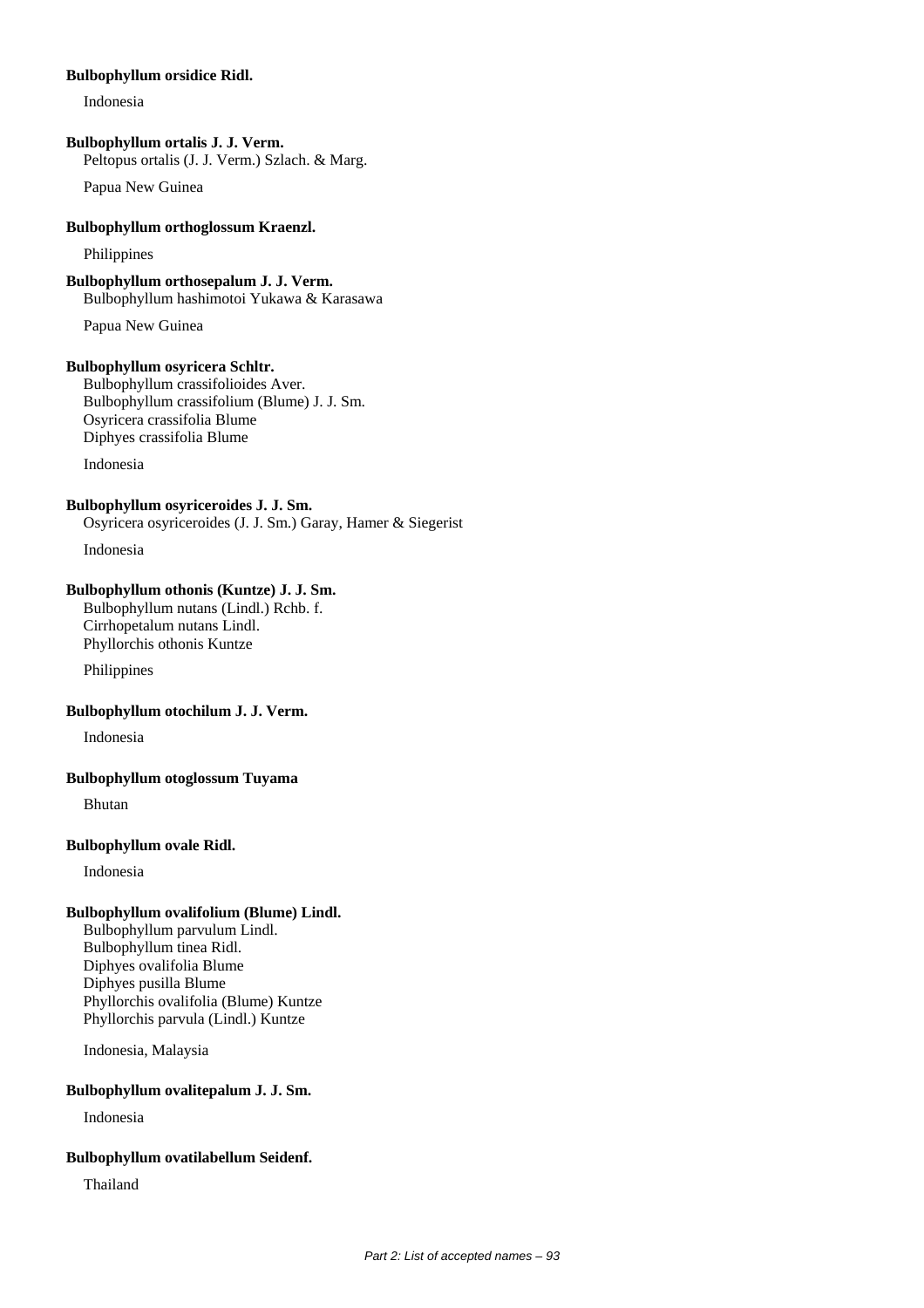## **Bulbophyllum ovatolanceatum J. J. Sm.**

Indonesia

### **Bulbophyllum ovatum Seidenf.**

Thailand

## **Bulbophyllum oxyanthum Schltr.**

Hapalochilus oxyanthus (Schltr.) Garay & W. Kittr.

Papua New Guinea

## **Bulbophyllum oxycalyx Schltr.**

Bulbophyllum rubescens Schltr. var. meizobulbon Schltr.

Madagascar

## **Bulbophyllum oxycalyx Schltr. var. rubescens (Schltr.) Bosser**

Bulbophyllum caeruleolineatum H. Perrier Bulbophyllum loxodiphyllum H. Perrier Bulbophyllum rostriferum H. Perrier Bulbophyllum rubescens Schltr.

Madagascar

## **Bulbophyllum oxychilum Schltr.**

Bulbophyllum buntingii Rendle Bulbophyllum ellipticum De Wild.

Cameroon, Central African Republic, Côte d'Ivoire, Democratic Republic of the Congo, Gabon, Ghana, Liberia, Nigeria, Uganda

## **Bulbophyllum oxysepaloides Ridl.**

Indonesia

# **Bulbophyllum pabstii Garay**

Bulbophyllum fractiflexum Pabst

Brazil

## **Bulbophyllum pachyacris J. J. Sm.**

Indonesia

## **Bulbophyllum pachyanthum Schltr.**

Fiji, New Caledonia, Samoa, Solomon Islands, Tonga

## **Bulbophyllum pachyglossum Schltr.**

Papua New Guinea, Solomon Islands

## **Bulbophyllum pachyneuron Schltr.**

Indonesia

## **Bulbophyllum pachypus Schltr.**

Madagascar

## **Bulbophyllum pachyrachis (A. Rich.) Griseb.**

Bolbophyllaria pachyrhachis (A. Rich) Rchb. f. Bulbophyllum vinosum Schltr. Phyllorchis pachyrhachis (A. Rich.) Kuntze Pleurothallis pachyrrhachis Rich.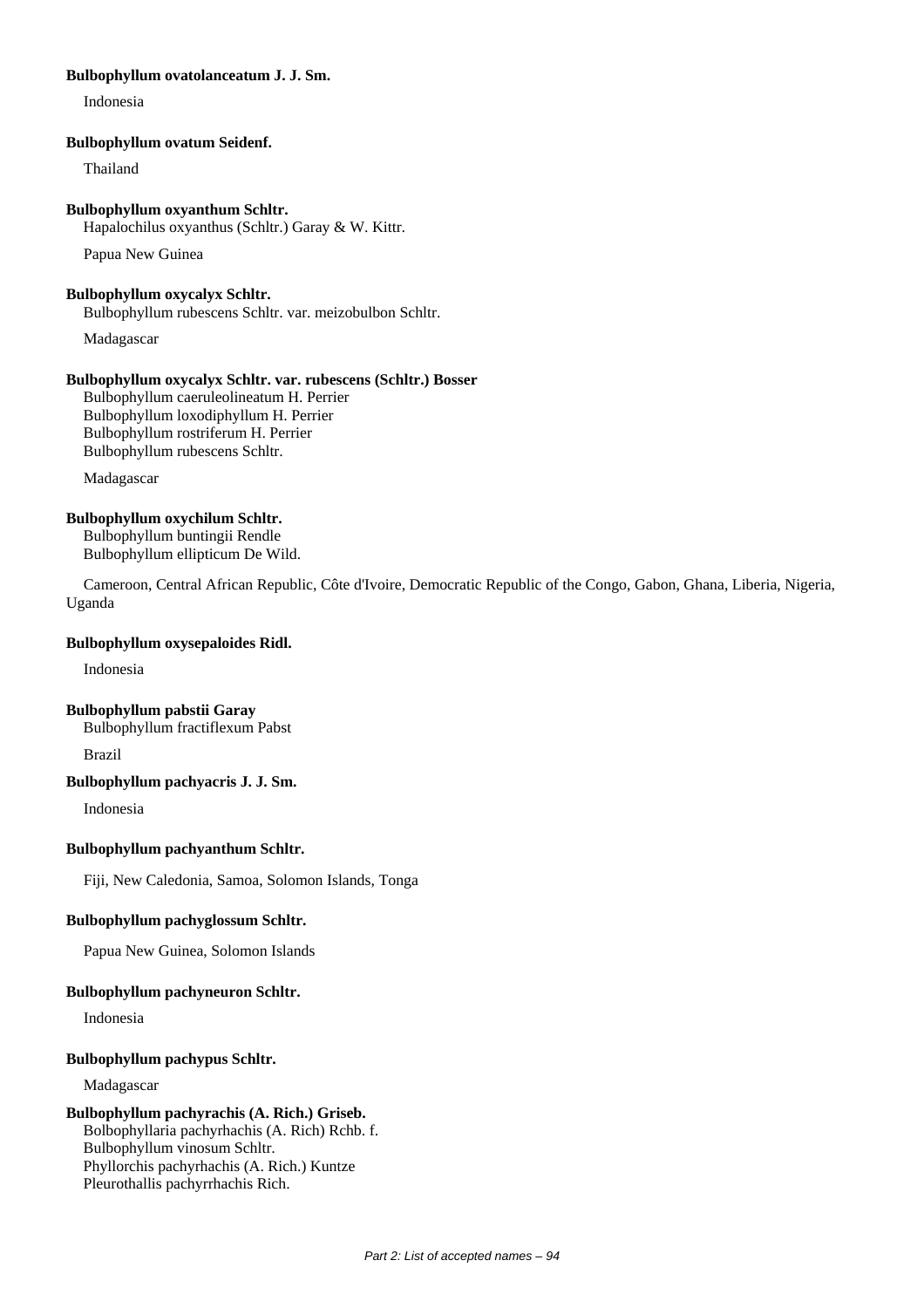Belize, Bolivia, Costa Rica, Cuba, Ecuador, El Salvador, Guatemala, Jamaica, Mexico, Panama, United States, Venezuela

## **Bulbophyllum pachytelos Schltr.**

Bulbophyllum geminum Schltr. Bulbophyllum proximum Schltr.

Indonesia, Papua New Guinea

## **Bulbophyllum pahudi (De Vriese) Rchb.f.**

Bulbophyllum javanicum Miq. Cirrhopetalum capitatum (Blume) Lindl. Cirrhopetalum flagelliforme Teijsm. & Binn. ex Rchb. f. Cirrhopetalum pahudi De Vriese Ephippium capitatum Blume

Indonesia

#### **Bulbophyllum paleiferum Schltr.**

Madagascar

#### **Bulbophyllum palilabre J. J. Sm.**

Indonesia

# **Bulbophyllum pallens (Jum. & H. Perrier) Schltr.**

Bulbophyllum ophiuchus Ridl. var. pallens Jum. & H. Perrier

Madagascar

## **Bulbophyllum pallidiflorum Schltr.**

New Caledonia

### **Bulbophyllum pallidum Seidenf.**

Thailand

## **Bulbophyllum pampangense Ames**

Philippines

## **Bulbophyllum pan Ridl.**

Malaysia

## **Bulbophyllum pandanetorum Summerh.**

Gabon

## **Bulbophyllum pandurella Schltr.**

Madagascar

## **Bulbophyllum paniscus Ridl.**

Indonesia

## **Bulbophyllum pantlingii S. Z. Lucksom**

Bulbophyllum flavidum S. Z. Lucksom

Bhutan

## **Bulbophyllum pantoblepharon Schltr.**

Madagascar

## **Bulbophyllum pantoblepharon Schltr. var. vestitum H. Perrier**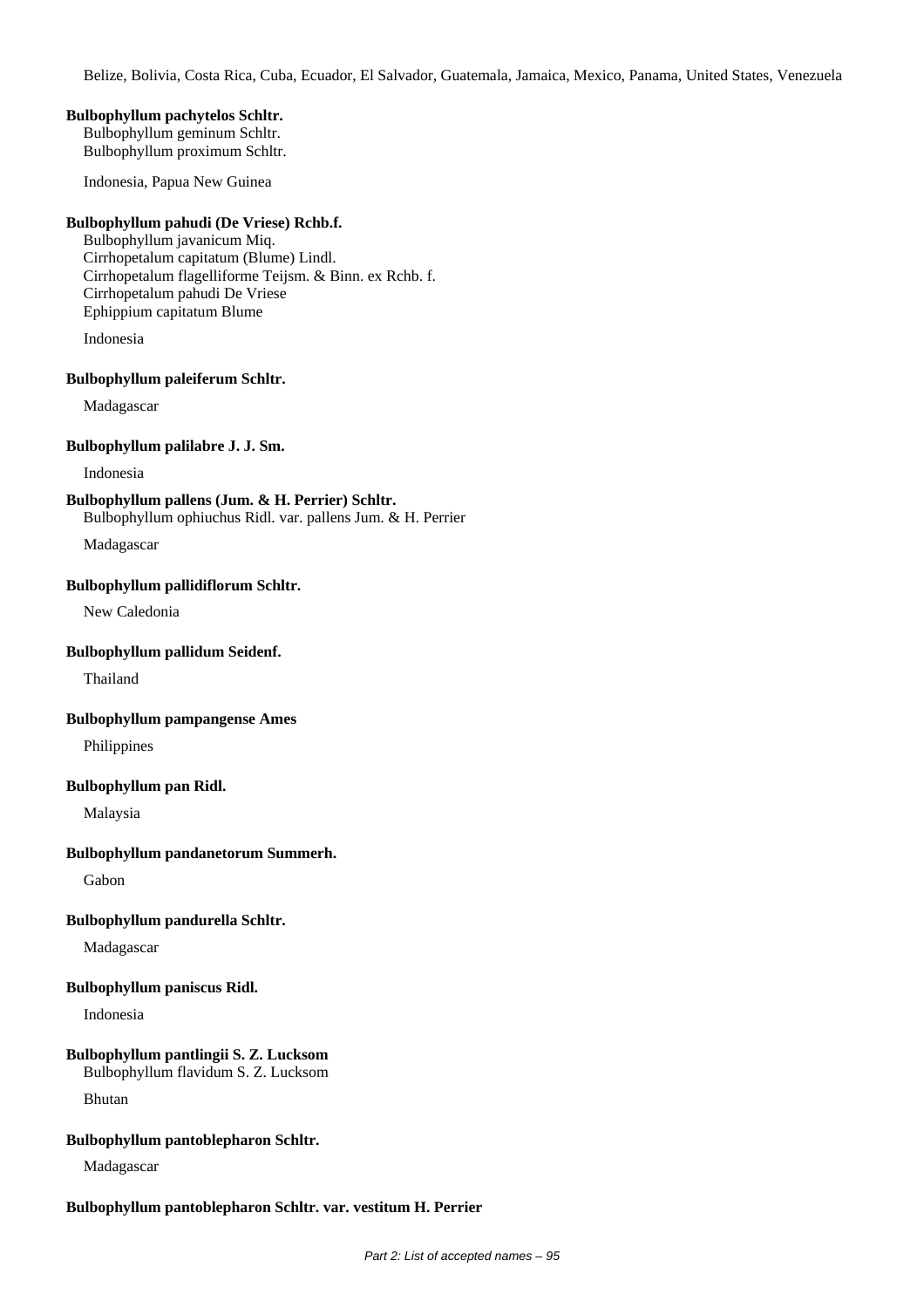### Madagascar

#### **Bulbophyllum papangense H. Perrier**

Madagascar

## **Bulbophyllum papilio J. J. Sm.**

Indonesia

### **Bulbophyllum papillatum J. J. Sm.**

Bulbophyllum papillosum J. J. Sm.

Indonesia

#### **Bulbophyllum papillipetalum Ames**

Philippines

#### **Bulbophyllum papillosefilum Carr**

Epicranthes papillosofilum (Carr) Garay & W. Kittr.

Malaysia

### **Bulbophyllum papuliferum Schltr.**

Indonesia

### **Bulbophyllum papuliglossum Schltr.**

Papua New Guinea

### **Bulbophyllum papulipetalum Schltr.**

Papulipetalum angustifolium M. A. Clem. & D. L. Jones

Papua New Guinea

### **Bulbophyllum papulosum Garay**

Philippines

## **Bulbophyllum parabates J. J. Verm.**

Papua New Guinea

#### **Bulbophyllum paranaense Schltr.**

Brazil

## **Bulbophyllum paranaense Schltr. var. pauloense Hoehne & Schltr.**

Brazil

### **Bulbophyllum pardalinum Ridl.**

Indonesia

#### **Bulbophyllum pardalotum Garay, Hamer & Siegerist**

Philippines

## **Bulbophyllum parviflorum C. S. P. Parish & Rchb. f.**

Bulbophyllum thomsoni Hook. f. Phyllorchis parviflora (C. S. P. Parish & Rchb. f.) Kuntze Phyllorchis thomsonii (Hook. f.) Kuntze

Bhutan, India, Myanmar, Thailand, Viet Nam

#### **Bulbophyllum parvum Summerh.**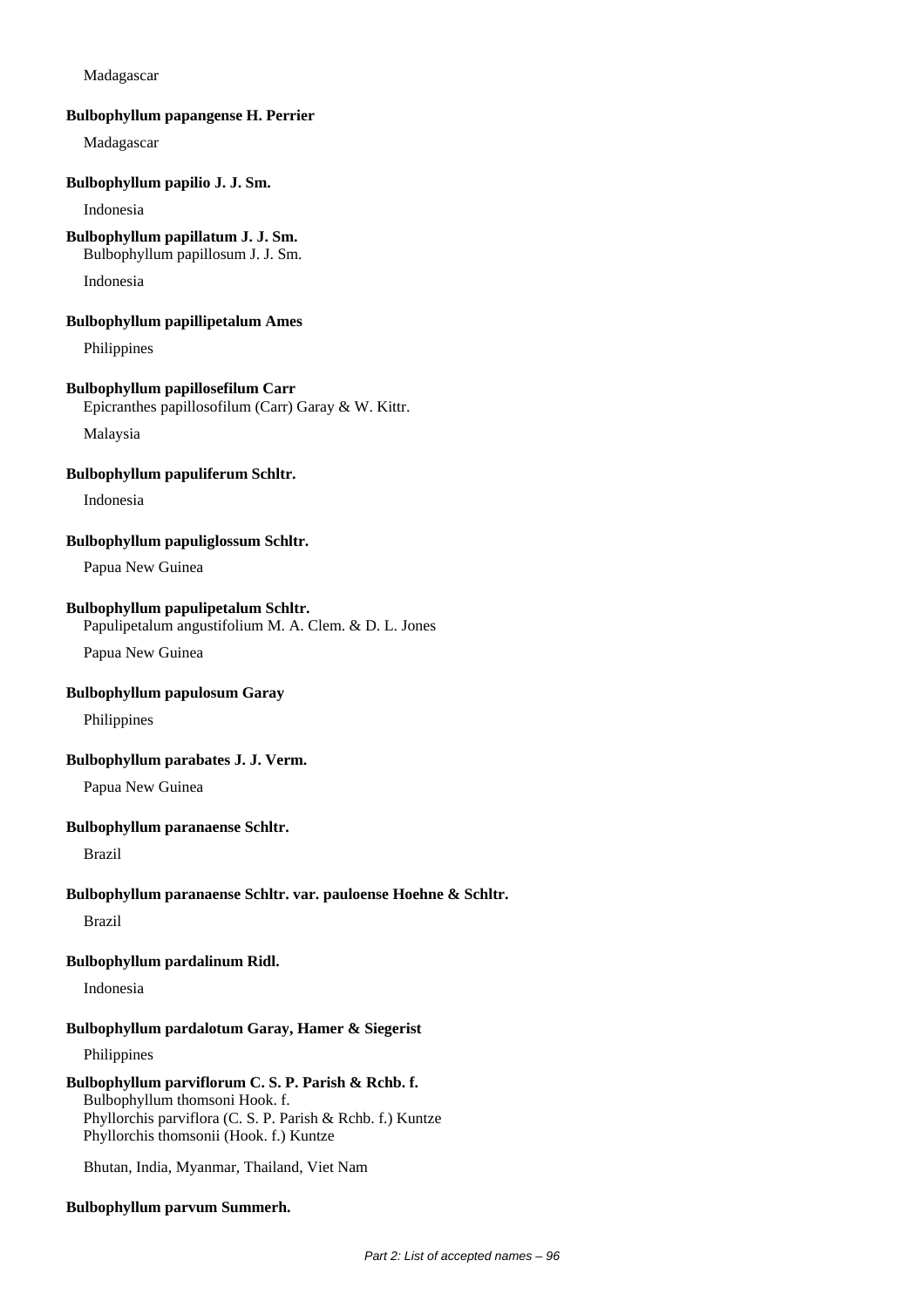Sierra Leone

### **Bulbophyllum patella J. J. Verm.**

Peltopus patella (J. J. Verm.) Szlach. & Marg.

Papua New Guinea

## **Bulbophyllum patens King ex Hook. f.**

Phyllorchis patens (King ex Hook. f.) Kuntze

Indonesia, Malaysia, Thailand

#### **Bulbophyllum paucisetum J. J. Sm.**

Indonesia

#### **Bulbophyllum paululum Schltr.**

Papua New Guinea

#### **Bulbophyllum pectenveneris (Gagnep.) Seidenf.**

Bulbophyllum tingabarinum Garay, Hamer & Siegerist Cirrhopetalum miniatum Rolfe Cirrhopetalum pectenveneris Gagnep.

China, Lao People's Democratic Republic, Taiwan Province of China, Viet Nam

## **Bulbophyllum pectinatum Finet**

Bulbophyllum spectabile Rolfe Bulbophyllum transarisanense Hayata Bulbophyllum viridiflorum Hayata

China, India, Myanmar, Taiwan Province of China, Thailand, Viet Nam

## **Bulbophyllum pelicanopsis J. J. Verm. & A. L. Lamb**

Indonesia

## **Bulbophyllum peltopus Schltr.**

Bulbophyllum planilabre Schltr. Peltopus planilabris (Schltr.) Szlach. & Marg.

Indonesia, Papua New Guinea

#### **Bulbophyllum pemae Schltr.**

Hapalochilus pemae (Schltr.) Garay & W. Kittr.

Papua New Guinea

#### **Bulbophyllum penduliscapum J. J. Sm.**

Bulbophyllum jarense Ames Bulbophyllum macrophyllum Kraenzl.

Indonesia, Malaysia, Philippines

### **Bulbophyllum pendulum Thouars**

Phyllorchis pendula Kuntze Tribrachia pendula (Thouars) Lindl.

Mauritius, Réunion

## **Bulbophyllum penicillium C. S. P. Parish & Rchb. f.** Bulbophyllum inopinatum W. W. Sm. Phyllorchis penicillium (C. S. P. Parish & Rchb. f.) Kuntze

Bhutan, India, Myanmar, Viet Nam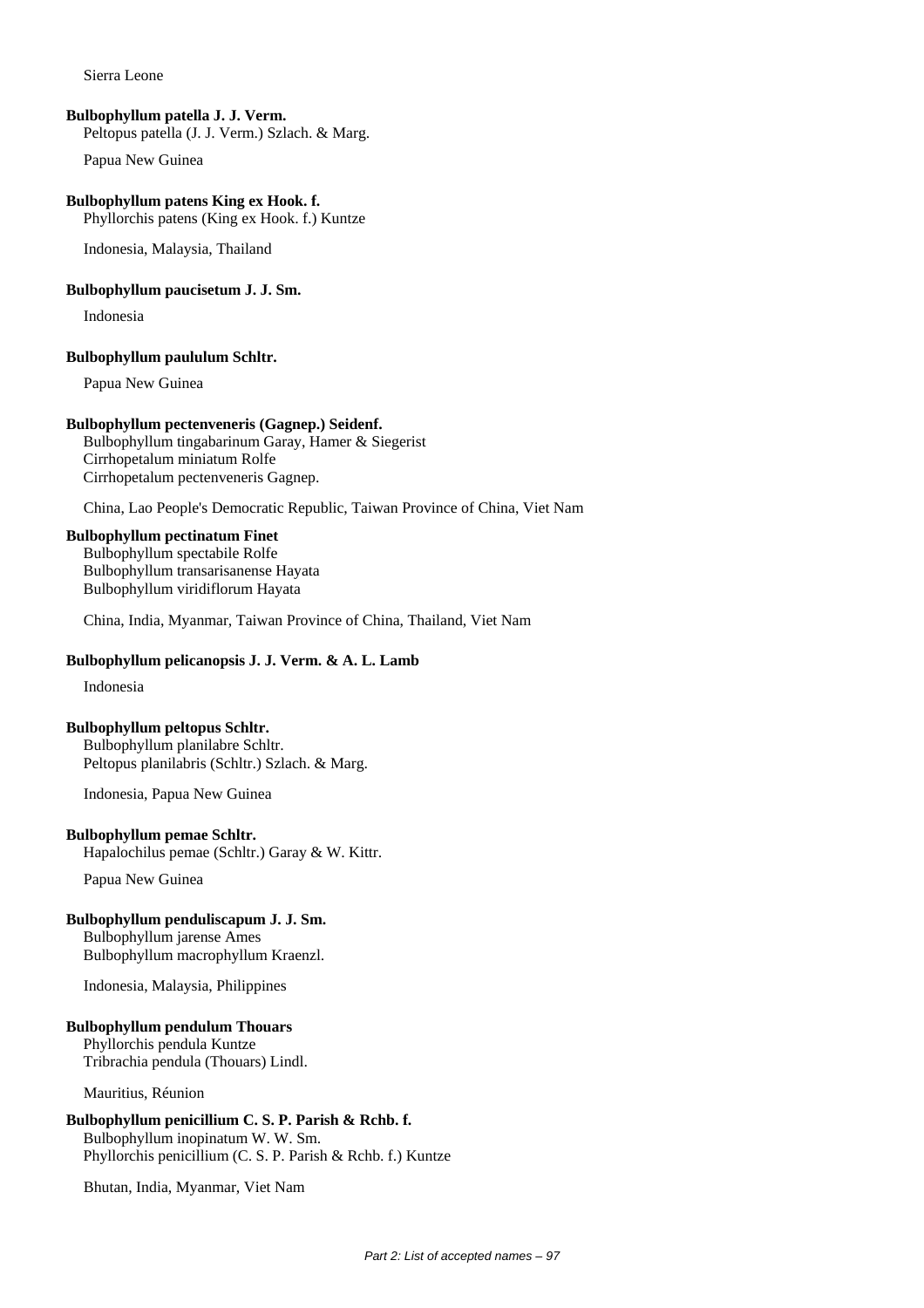### **Bulbophyllum peninsulare Seidenf.**

Thailand

#### **Bulbophyllum pentaneurum Seidenf.**

Thailand

## **Bulbophyllum pentasticha (Pfitzer ex Kraenzl.) H. Perrier**

Bulbophyllaria pentasticha Pfitzer ex Kraenzl.

Madagascar

## **Bulbophyllum peperomiifolium J. J. Sm.**

Indonesia

## **Bulbophyllum peramoenum Ames**

Philippines

## **Bulbophyllum percorniculatum H. Perrier**

Madagascar

## **Bulbophyllum perductum J. J. Sm.**

Indonesia

## **Bulbophyllum perductum J. J. Sm. var. sebesiense J. J. Sm.**

Indonesia

## **Bulbophyllum perexiguum Ridl.**

Indonesia

## **Bulbophyllum perforans J. J. Sm.**

Indonesia

## **Bulbophyllum perii Schltr.**

Brazil

#### **Bulbophyllum perparvulum Schltr.** Bulbophyllum perpusillum Ridl.

Indonesia

## **Bulbophyllum perpendiculare Schltr.**

Indonesia

## **Bulbophyllum perpusillum Wendl. & Kraenzl.**

Madagascar

## **Bulbophyllum perreflexum Bosser & P. J. Cribb**

Madagascar

## **Bulbophyllum perrieri Schltr.**

Madagascar

## **Bulbophyllum pervillei Rolfe ex Elliot**

Madagascar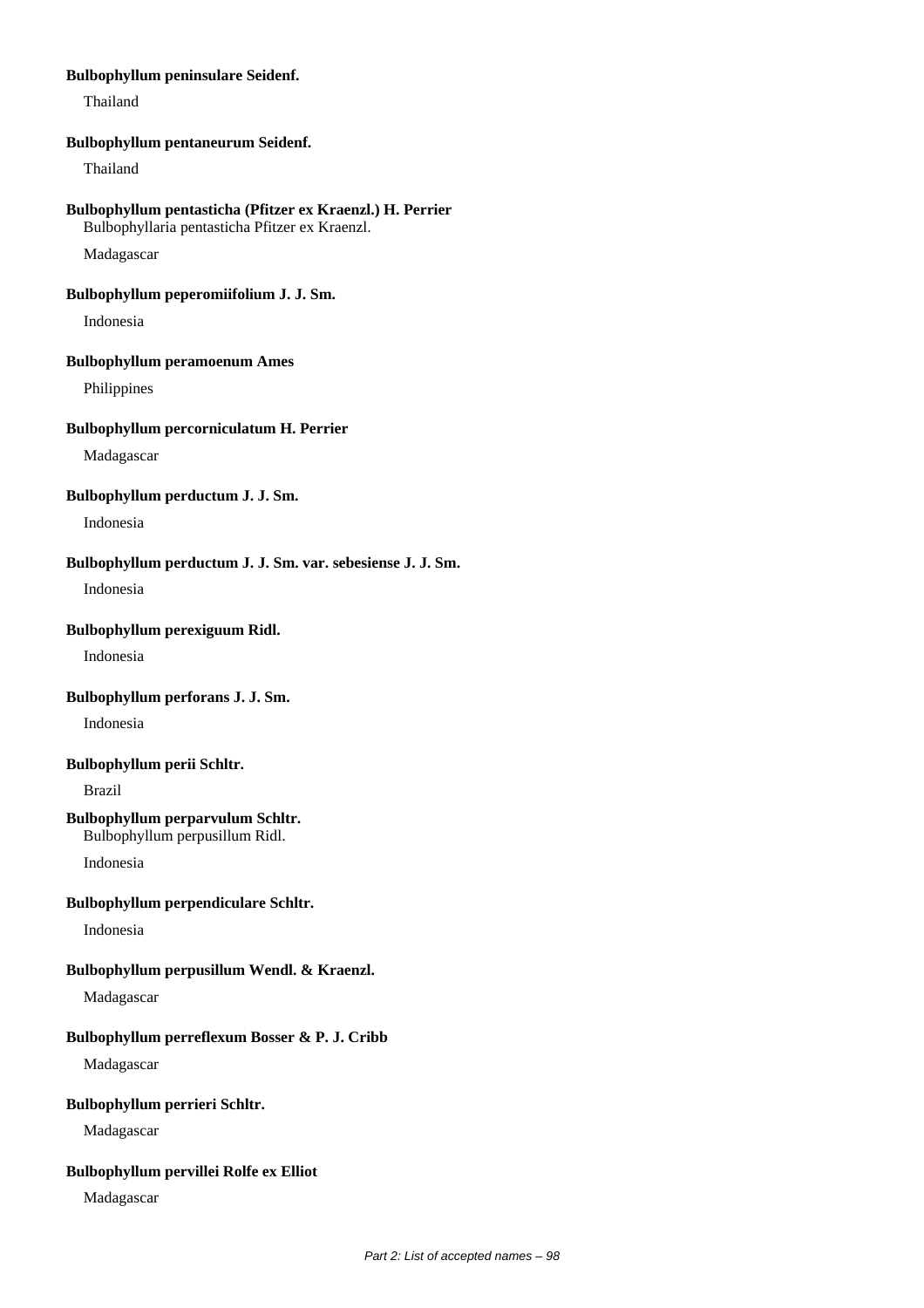## **Bulbophyllum petiolare Thwaites**

Phyllorchis petiolaris (Thwaites) Kuntze

Sri Lanka

### **Bulbophyllum petiolatum J. J. Sm.**

Indonesia

## **Bulbophyllum peyerianum (Kranzlin) Seidenf.** Bulbophyllum klossii Ridl. Cirrhopetalum peyerianum Kraenzl.

Indonesia

## **Bulbophyllum peyrotii Bosser**

Bulbophyllum fimbriatum H. Perrier Bulbophyllum flickingerianum A. D. Hawkes Bulbophyllum mayae A. D. Hawkes

Madagascar

## **Bulbophyllum phaeanthum Schltr.**

Indonesia

#### **Bulbophyllum phaeoglossum Schltr.**

Papua New Guinea

## **Bulbophyllum phaeoneuron Schltr.**

Indonesia

### **Bulbophyllum phaeorhabdos Schltr.**

Papua New Guinea

## **Bulbophyllum phalaenopsis J. J. Sm.**

Indonesia

## **Bulbophyllum phayamense Seidenf.**

Thailand

## **Bulbophyllum philippinense Ames**

Philippines

## **Bulbophyllum phillipsianum Kores**

Fiji

## **Bulbophyllum phormion J. J. Verm.**

Indonesia, Papua New Guinea

## **Bulbophyllum phreatiopse J. J. Verm.**

Papua New Guinea

## **Bulbophyllum physocoryphum Seidenf.**

Thailand

#### **Bulbophyllum picturatum (Lodd.) Rchb.f.** Bulbophyllum eberhardtii (Gagnep.) Seidenf.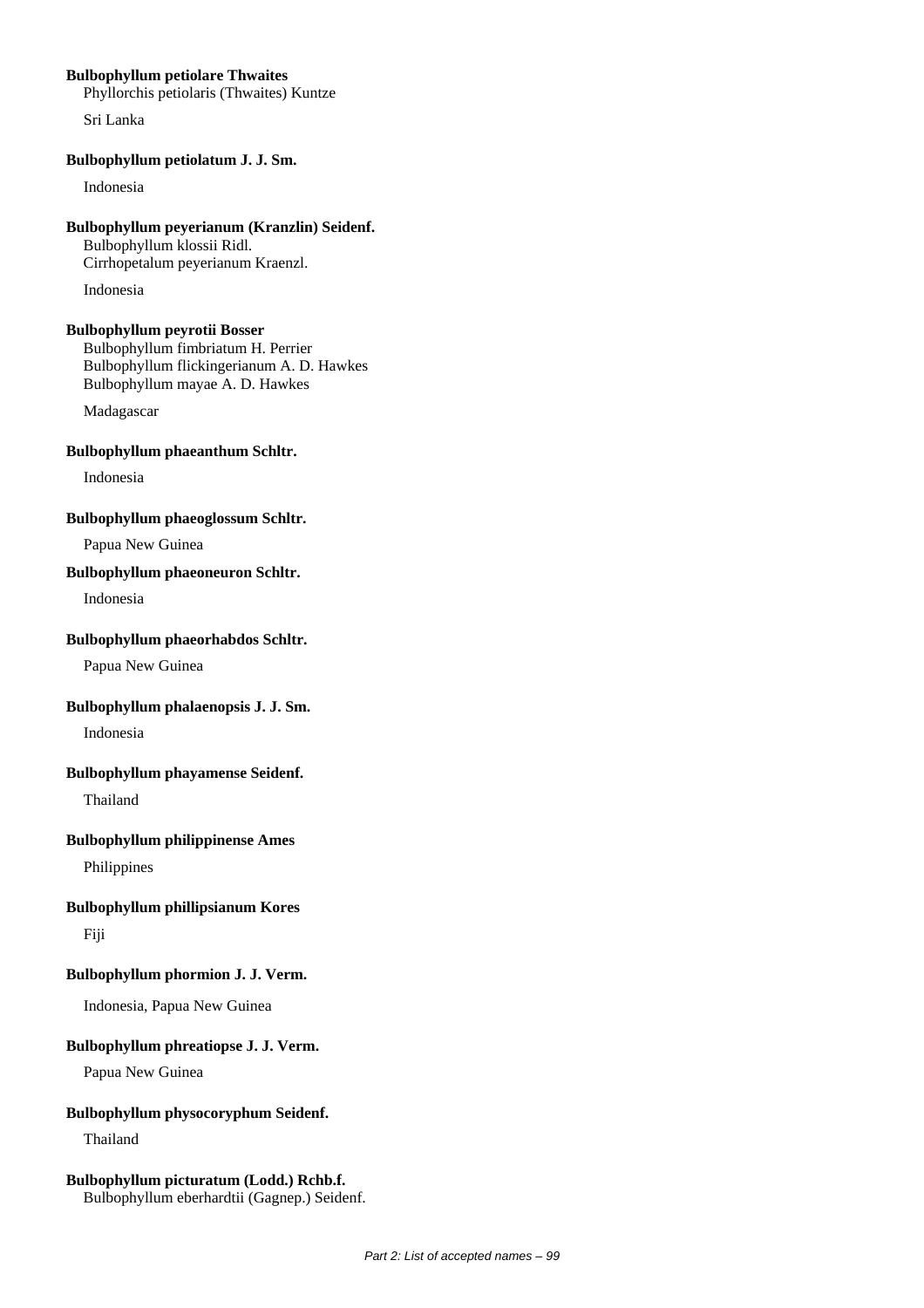Cirrhopetalum eberhardtii Gagnep. Cirrhopetalum picturatum Lodd. Phyllorchis picturata (Lodd.) Kuntze

India, Myanmar, Thailand

## **Bulbophyllum pidacanthum J. J. Verm.**

Indonesia, Papua New Guinea

#### **Bulbophyllum piestobulbon Schltr.** Bulbophyllum bambusifolium J. J. Sm.

Papua New Guinea, Solomon Islands

## **Bulbophyllum piestoglossum J. J. Verm.**

Philippines

#### **Bulbophyllum pileatum Lindl.**

Bulbophyllum fibrosum J. J. Sm. Phyllorchis pileata (Lindl.) Kuntze Sarcopodium pileatum (Lindl.) Lindl.

Indonesia, Malaysia, Singapore

#### **Bulbophyllum piliferum J. J. Sm.**

Indonesia, Papua New Guinea

## **Bulbophyllum pilosum J. J. Verm.**

Malaysia

### **Bulbophyllum piluliferum King & Pantl.**

Bhutan, India

#### **Bulbophyllum pinicola Gagnep.**

Cambodia, Viet Nam

#### **Bulbophyllum pipio Rchb. f.**

Bulbophyllum milesii Summerh. Phyllorchis pipio (Rchb. f.) Kuntze

Cameroon, Côte d'Ivoire, Ghana, Nigeria, Sierra Leone

## **Bulbophyllum pisibulbum J. J. Sm.**

Indonesia

### **Bulbophyllum placochilum J. J. Verm.**

Indonesia, Malaysia

### **Bulbophyllum plagiatum Ridl.**

Indonesia

#### **Bulbophyllum plagiopetalum Schltr.**

Papua New Guinea

#### **Bulbophyllum planibulbe (Ridl.) Ridl.**

Bulbophyllum tenerum Ridl. Cirrhopetalum planibulbe Ridl.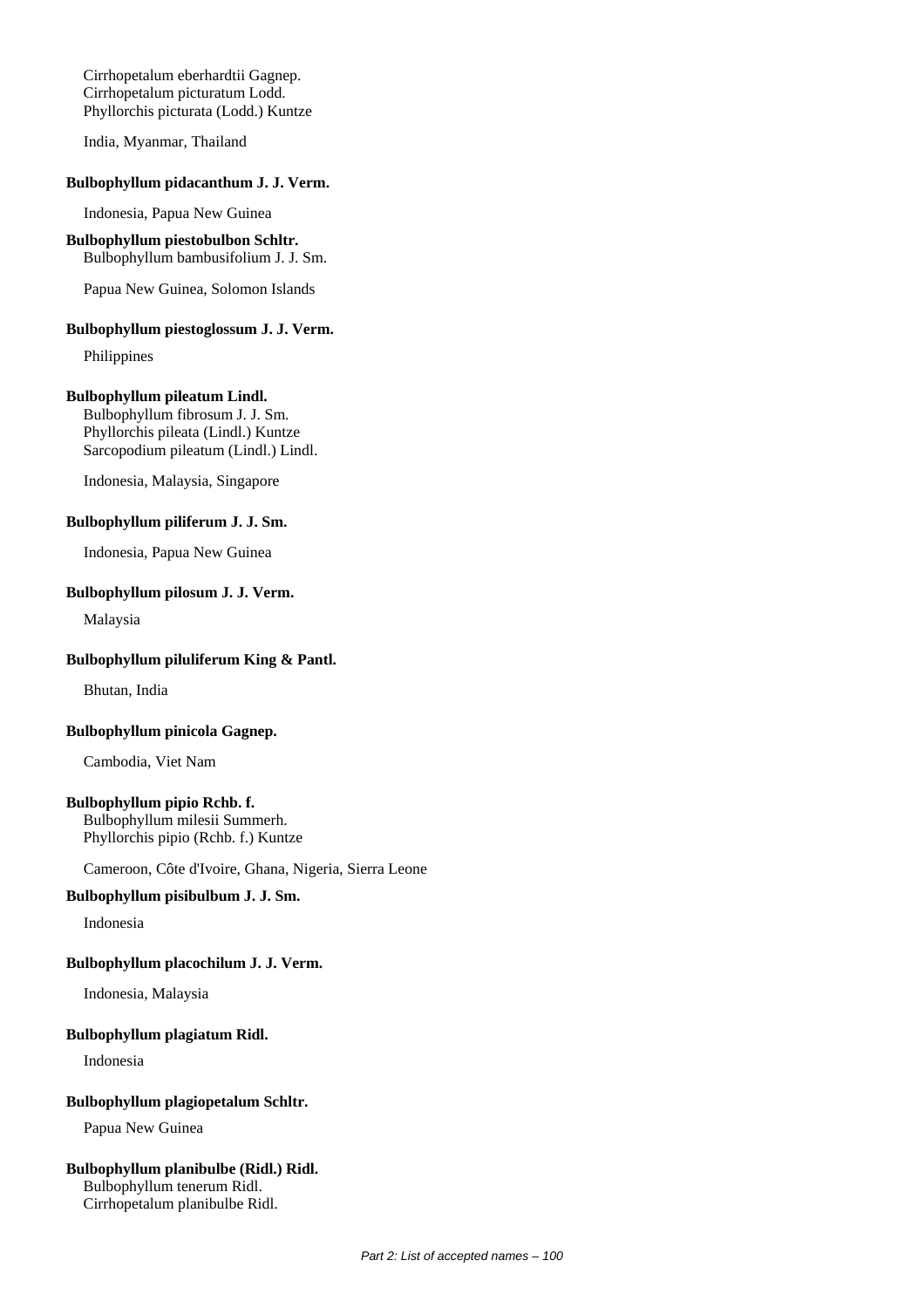Indonesia, Malaysia, Thailand

#### **Bulbophyllum planibulbe (Ridl.) Ridl. var. sumatranum J. J. Sm.**

Indonesia

## **Bulbophyllum planitiae J. J. Sm.**

Indonesia

## **Bulbophyllum platypodum H. Perrier**

Madagascar

#### **Bulbophyllum pleiopterum Schltr.**

Madagascar

#### **Bulbophyllum pleurothallianthum Garay**

Indonesia

#### **Bulbophyllum pleurothalloides Ames**

Philippines

### **Bulbophyllum pleurothallopsis Schltr.**

Madagascar

# **Bulbophyllum plicatum J. J. Verm.**

Peltopus plicatus (J. J. Verm.) Szlach. & Marg.

Papua New Guinea

## **Bulbophyllum plumatum Ames**

Bulbophyllum jacobsonii J. J. Sm. Rhytionanthos plumatum (Ames) Garay, Hamer & Siegerist

Indonesia, Malaysia, Philippines

## **Bulbophyllum plumosum (Barb. Rodr.) Cogn.**

Didactyle plumosa Barb. Rodr.

Brazil

## **Bulbophyllum plumula Schltr.**

Papua New Guinea

## **Bulbophyllum pocillum J. J. Verm.**

Indonesia

### **Bulbophyllum poekilon Carr**

Malaysia

### **Bulbophyllum poilanei Gagnep.**

China, Viet Nam

## **Bulbophyllum polliculosum Seidenf.**

Cirrhopetalum polliculosum (Seidenf.) Garay, Hamer & Siegerist

Thailand

#### **Bulbophyllum polyblepharon Schltr.**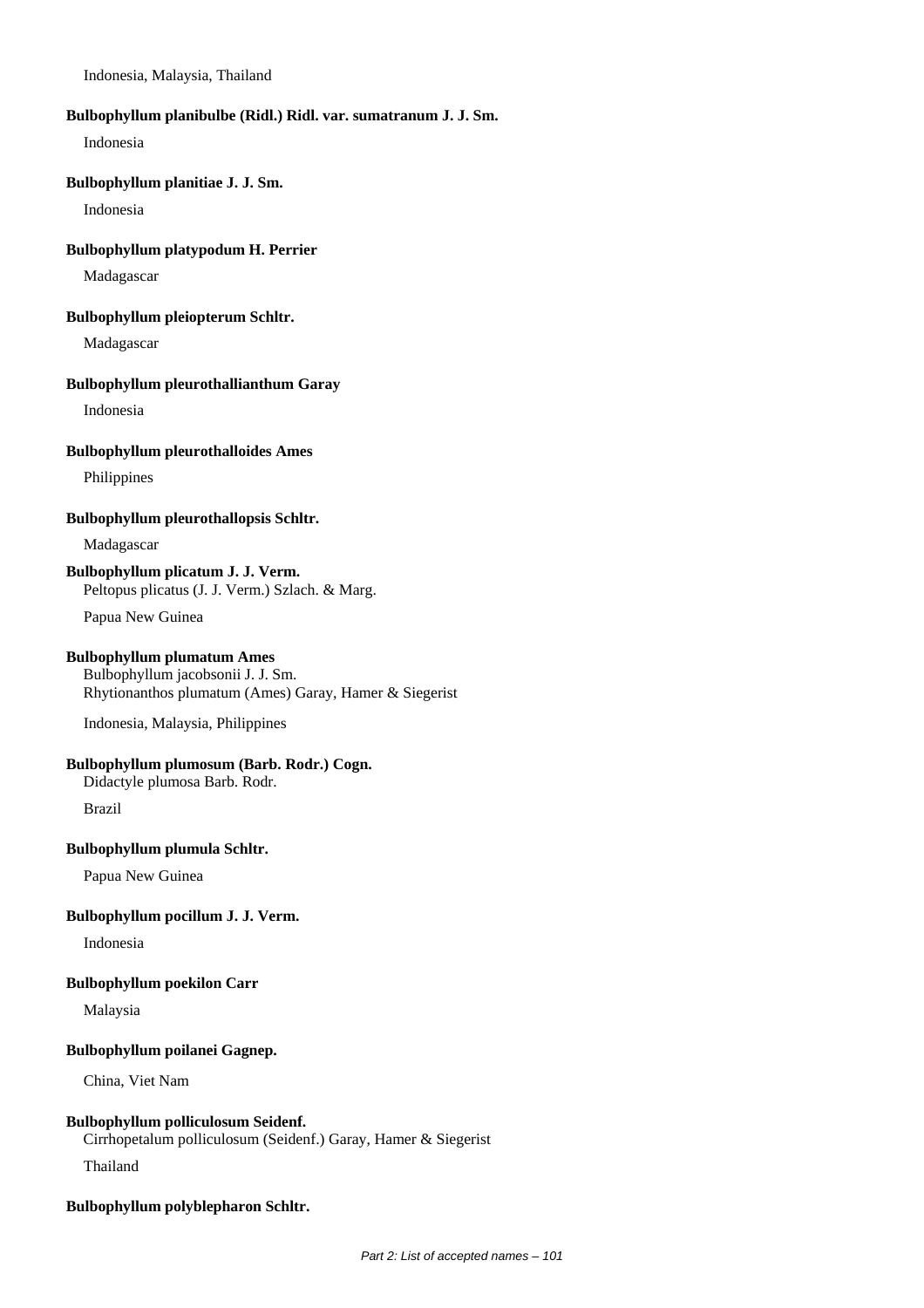Papua New Guinea

### **Bulbophyllum polycyclum J. J. Verm.**

Indonesia, Malaysia

## **Bulbophyllum polygaliflorum J. J. Wood**

Indonesia, Malaysia

## **Bulbophyllum polyphyllum Schltr.**

Papua New Guinea

## **Bulbophyllum polyrhizum Lindl.**

Phyllorchis polyrhiza (Lindl.) Kuntze

Bhutan, India, Myanmar, Thailand

## **Bulbophyllum polystictum Schltr.**

Papua New Guinea

## **Bulbophyllum popayanense Leme & Kraenzl.**

Colombia

## **Bulbophyllum porphyrostachys Summerh.**

Cameroon, Nigeria

## **Bulbophyllum porphyrotriche J. J. Verm.**

Indonesia

## **Bulbophyllum posticum J. J. Sm.**

Bulbophyllum bicornutum Schltr. Bulbophyllum diceras Schltr.

Indonesia, Papua New Guinea

## **Bulbophyllum potamophila Schltr.**

Papua New Guinea

## **Bulbophyllum praestans Kraenzl.**

Indonesia

## **Bulbophyllum praetervisum J. J. Verm.**

Brunei Darussalam, Malaysia

## **Bulbophyllum prianganense J. J. Sm.**

Bulbophyllum hamatifolium J. J. Sm. Indonesia

## **Bulbophyllum prismaticum Thouars**

Lyraea prismatica Lindl. Phyllorchis prismatica Kuntze Mauritius, Réunion

#### **Bulbophyllum pristis J. J. Sm.**

Indonesia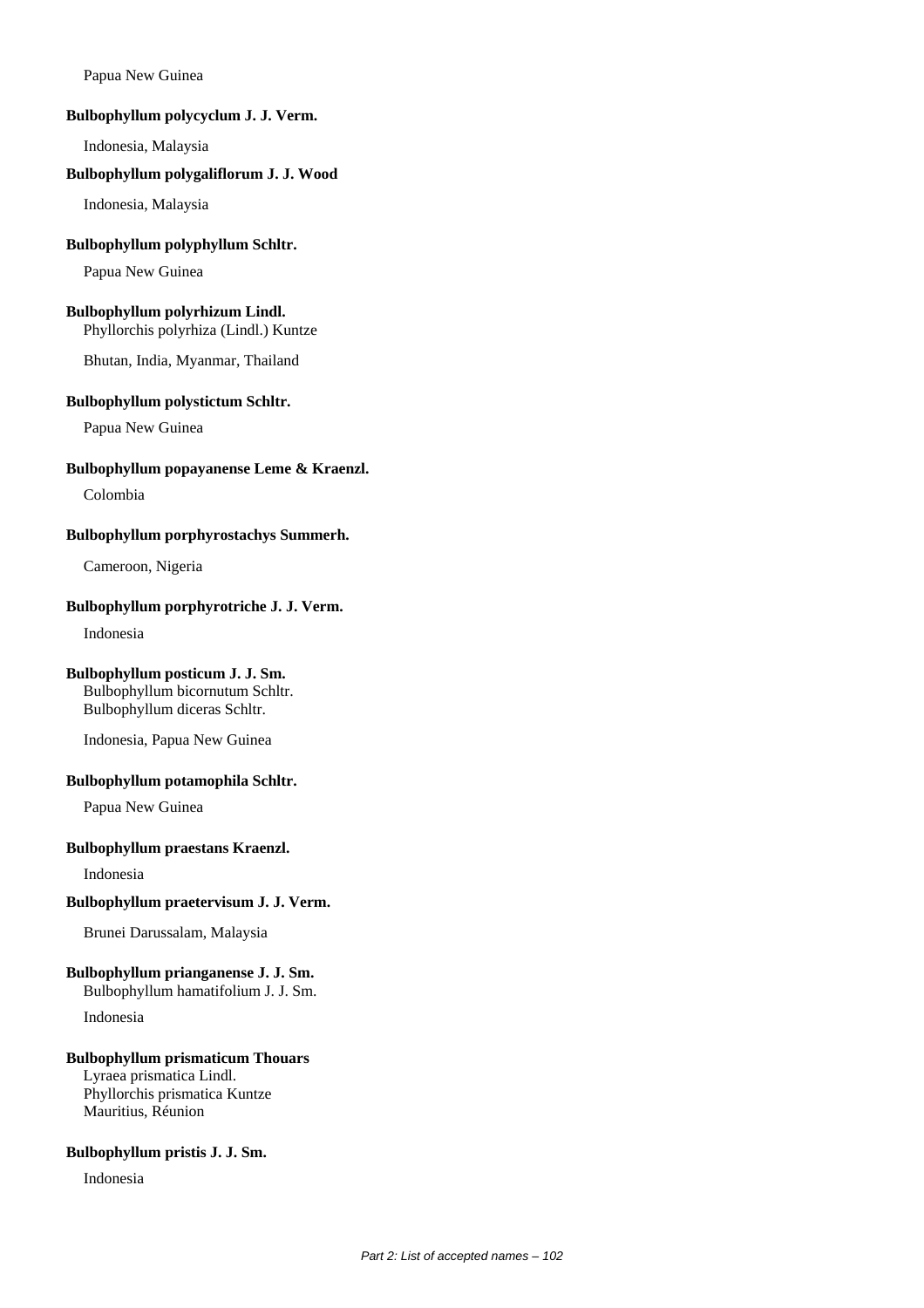## **Bulbophyllum proboscideum (Gagnep.) Seidenf. & Smitinand**

Cirrhopetalum proboscideum Gagnep. Mastigion proboscideum (Gagnep.) Garay, Hamer & Siegerist

Lao People's Democratic Republic, Thailand

#### **Bulbophyllum procerum Schltr.**

Papua New Guinea

## **Bulbophyllum proculcastris J. J. Verm.**

Malaysia

### **Bulbophyllum proencai Leite**

Brazil

## **Bulbophyllum profusum Ames**

Philippines

## **Bulbophyllum propinquum Kraenzl.**

Bulbophyllum chlorostachys Schltr.

Thailand

#### **Bulbophyllum prorepens Summerh.**

Democratic Republic of the Congo, Rwanda

## **Bulbophyllum protectum H. Perrier**

Madagascar

## **Bulbophyllum protractum Hook. f.**

Phyllorchis protracta (Hook. f.) Kuntze

India, Myanmar, Thailand, Viet Nam

## **Bulbophyllum proudlockii (King & Pantl.) J. J. Sm.**

Cirrhopetalum proudlockii King & Pantl.

India

## **Bulbophyllum pseudofilicaule J. J. Sm.**

Indonesia

## **Bulbophyllum pseudopelma J. J. Verm. & P. O`Byrne**

Indonesia

## **Bulbophyllum pseudoserrulatum J. J. Sm.**

Indonesia

## **Bulbophyllum pseudotrias J. J. Verm.**

Papua New Guinea

## **Bulbophyllum psilorhopalon Schltr.** Epicranthes psilorhopalon (Schltr.) Garay & W. Kittr.

Papua New Guinea

#### **Bulbophyllum psittacoglossum Rchb. f.** Bulbophyllum affinoides Guillaumin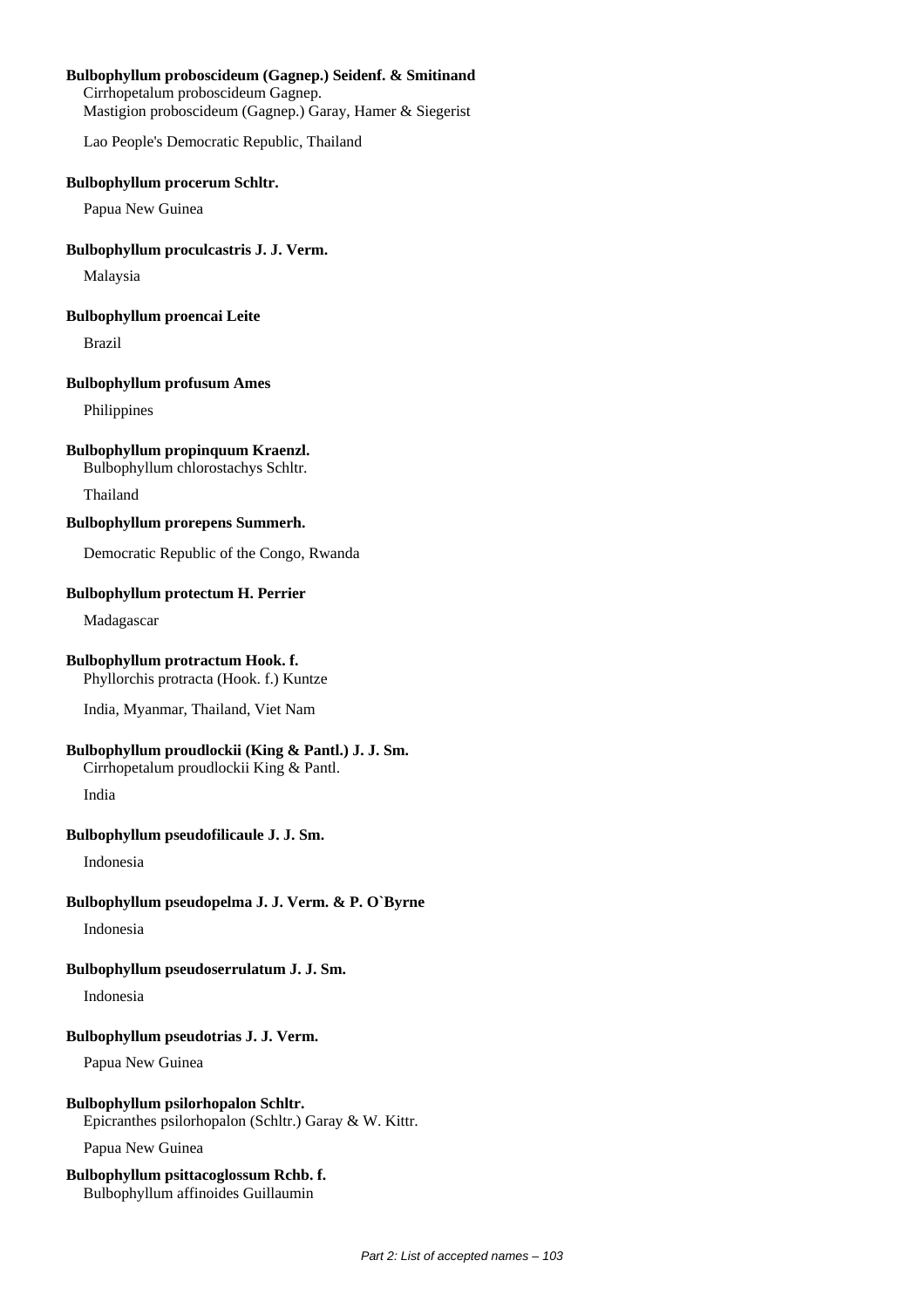Phyllorchis psittacoglossa (Rchb. f.) Kuntze Sarcopodium psittacoglossum Rchb. f.

China, Myanmar, Thailand, Viet Nam

#### **Bulbophyllum psychoon Rchb. f.**

Phyllorchis psychoon (Rchb. f.) Kuntze

India

#### **Bulbophyllum ptiloglossum Wendl. & Kraenzl.**

Madagascar

#### **Bulbophyllum ptilotes Schltr.**

Papua New Guinea

## **Bulbophyllum ptychantyx J. J. Verm.**

Peltopus ptychantyx (J. J. Verm.) Szlach. & Marg.

Papua New Guinea

#### **Bulbophyllum pubiflorum Schltr.**

Indonesia

**Bulbophyllum pugilanthum J. J. Wood**

Indonesia

## **Bulbophyllum pugioniforme J. J. Sm.**

Bulbophyllum attenuatum Rolfe

Indonesia

## **Bulbophyllum puguahaanense Ames**

Bulbophyllum chekaense Carr Cirrhopetalum puguahaanense (Ames) Garay, Hamer & Siegerist

Indonesia, Malaysia, Philippines

## **Bulbophyllum pulchellum Ridl.**

Cirrhopetalum concinnum Hook. f. Phyllorchis ridleyana Kuntze

Malaysia, Thailand

## **Bulbophyllum pulchrum (N. E. Br.) J. J. Sm.**

Bulbophyllum elegans (Teijsm. & Binn.) J. J. Sm. Bulbophyllum insulare J. J. Sm. Bulbophyllum koordersii (Rolfe) J. J. Sm. Bulbophyllum pulchrum (N. E. Br.) J. J. Sm. var. cliftonii Hort. Bulbophyllum strangularium (Rchb. f.) J. J. Sm. Cirrhopetalum elegans Teijsm. & Binn. Cirrhopetalum koordersii Rolfe Cirrhopetalum pulchrum N. E. Br. Cirrhopetalum strangularium Rchb. f. Cirrhopetalum zygoglossum Garay, Hamer & Siegerist

India, Indonesia, Hapalochilus striatus Garay & W. Kittr.

Papua New Guinea

## **Bulbophyllum pulvinatum Schltr.**

Papua New Guinea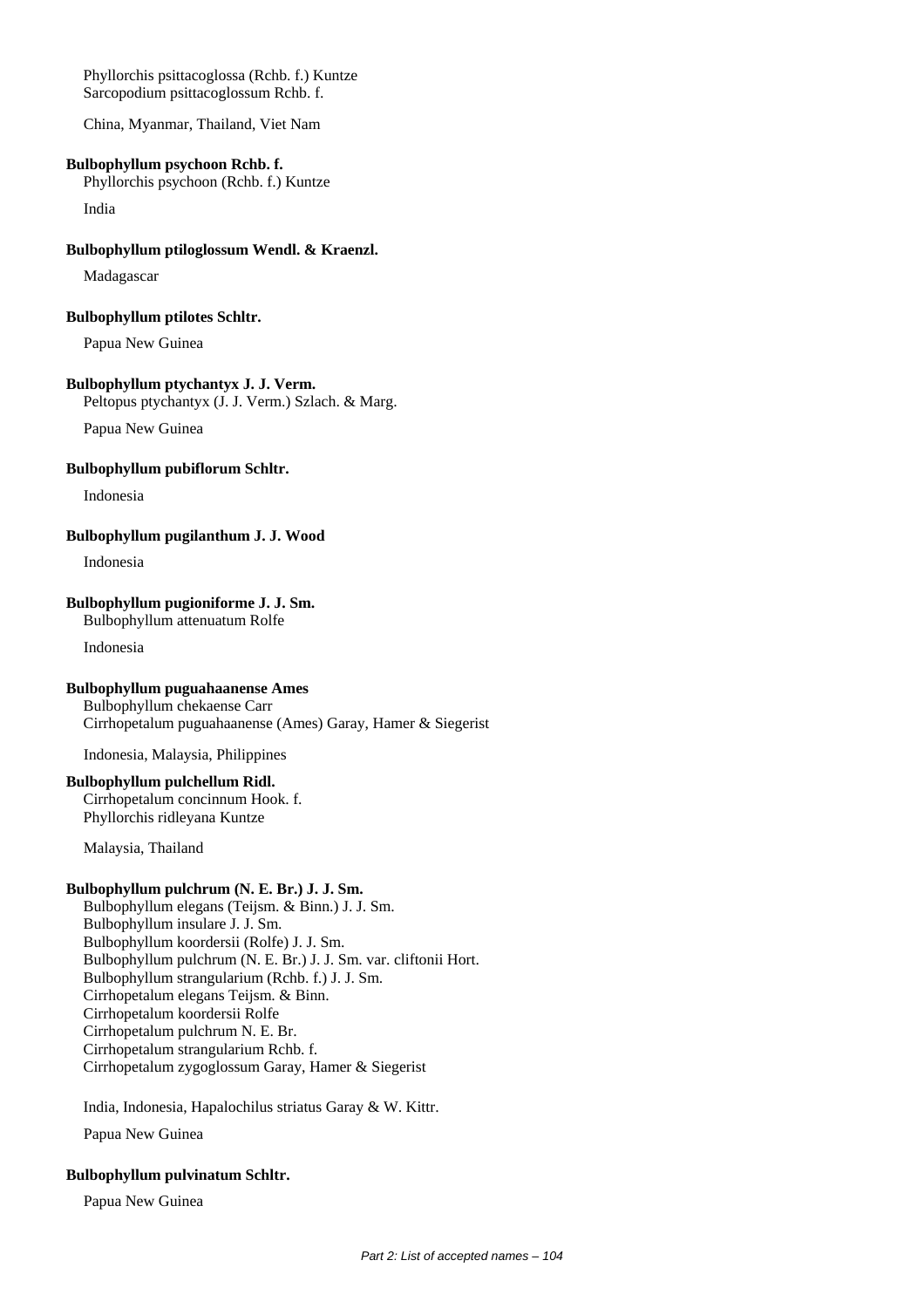## **Bulbophyllum pumilio C. S. P. Parish & Rchb. f.**

Cirrhopetalum pumilio (C. S. P. Parish & Rchb. f.) Hook. f. Phyllorchis pumilio (C. S. P. Parish & Rchb. f.) Kuntze

Myanmar, Thailand, Viet Nam

#### **Bulbophyllum pumilum (Sw.) Lindl.**

Bulbophyllum calabaricum Rolfe Bulbophyllum dorotheae Rendle Bulbophyllum drallei Rchb. f. Bulbophyllum elachon J. J. Verm. Bulbophyllum flavidum Lindl. Bulbophyllum gabonis Lindl. & Rchb. f. Bulbophyllum herminiostachys (Rchb. f.) Rchb. f. Bulbophyllum imogeniae Hamilton Bulbophyllum leucopogon Kraenzl. Bulbophyllum moliwense Schltr. Bulbophyllum nanum De Wild. Bulbophyllum papillosum Finet Bulbophyllum pavimentatum Lindl. Bulbophyllum porphyroglossum Kraenzl. Bulbophyllum recurvum Lindl. Bulbophyllum verecundum Summerh. Bulbophyllum winkleri Schltr. Bulbophyllum yangambiense Louis & Mullenders ex Geerinck Dendrobium pumilum Sw. Genyorchis pumila Schltr. Phyllorchis flavida (Lindl.) Kuntze Phyllorchis herminostachys (Rchb. f.) Kuntze Phyllorchis pavimenta (Lindl.) Kuntze Phyllorchis recurva (Lindl.) Kuntze Taurostalix herminiostachys Rchb. f.

Cameroon, Congo, Côte d'Ivoire, Democratic Republic of the Congo, Equatorial Guinea, Gabon, Ghana, Guinea, Liberia, Nigeria, Sierra Leone

### **Bulbophyllum punamense Schltr.**

Papua New Guinea

## **Bulbophyllum punctatum Barb. Rodr.**

Brazil

## **Bulbophyllum pungens Schltr.**

Papua New Guinea

## **Bulbophyllum pungens Schltr. var. pachyphyllum Schltr.**

Papua New Guinea

## **Bulbophyllum puntjakense J. J. Sm.**

Indonesia

#### **Bulbophyllum purpurascens Teijsm. & Binn.**

Bulbophyllum citrinum (Ridl.) Ridl. Bulbophyllum curtisii (Hook. f.) Ridl. Bulbophyllum perakense Ridl. Bulbophyllum rhizophoreti Ridl. Bulbophyllum tenasserimense J. J. Sm. Cirrhopetalum citrinum Ridl. Cirrhopetalum compactum Rolfe Cirrhopetalum lendyanum Rchb. f. Cirrhopetalum pallidum Schltr.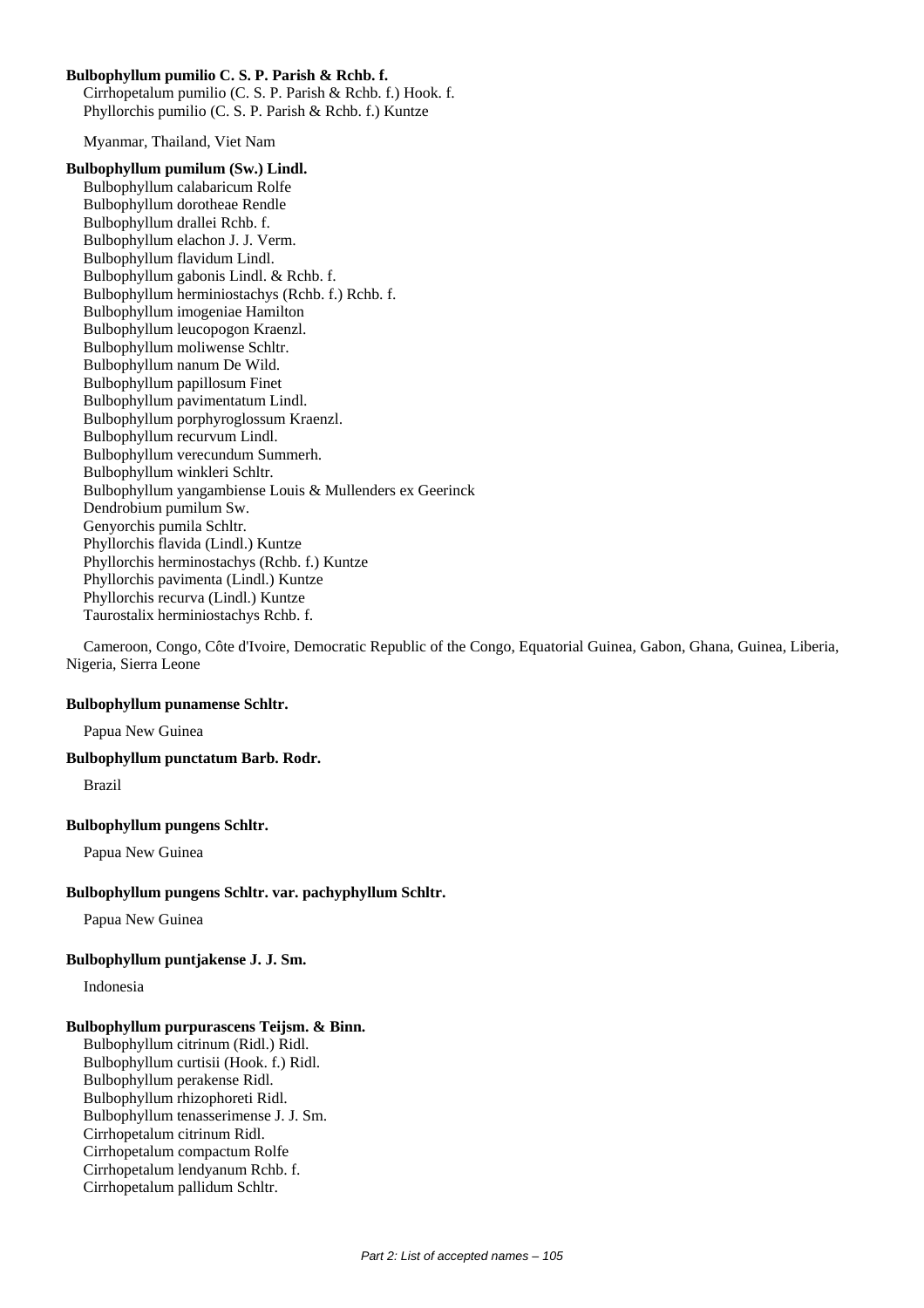Indonesia, Malaysia, Myanmar, Thailand

#### **Bulbophyllum purpureifolium Aver.**

Viet Nam

#### **Bulbophyllum purpurellum Ridl.**

#### Indonesia

#### **Bulbophyllum purpureorhachis (De Wild.) Schltr.**

Megaclinium purpureorachis De Wild.

Cameroon, Congo, Côte d'Ivoire, Democratic Republic of the Congo, Gabon

#### **Bulbophyllum purpureum Thwaites**

Sri Lanka

## **Bulbophyllum pusillum Thouars**

Phyllorchis pusilla Kuntze

Mauritius

## **Bulbophyllum pustulatum Ridl.**

Indonesia, Malaysia

## **Bulbophyllum putidum (Teijsm. & Binn.) J. J. Sm.**

Bulbophyllum fascinator (Rolfe) Rolfe Cirrhopetalum appendiculatum Rolfe Cirrhopetalum appendiculatum Rolfe var. fascinator (Rolfe) Hort. Cirrhopetalum fascinator Rolfe Cirrhopetalum putidum Teijsm. & Binn. Mastigion appendiculatum (Rolfe) Garay, Hamer & Siegerist Mastigion fascinator (Rolfe) Garay, Hamer & Siegerist Mastigion putidum (Teijsm. & Binn.) Garay, Hamer & Siegerist

India, Indonesia, Lao People's Democratic Republic, Malaysia, Philippines, Thailand, Viet Nam

## **Bulbophyllum putii Seidenf.**

Thailand

## **Bulbophyllum pygmaeum (Sm.) Lindl.**

Bulbophyllum ichthyostomum Colenso Dendrobium pygmaeum Sm. Ichthyostomum pygmaeum (Sm.) D. L. Jones, M. A. Clem. & Molloy Phyllorchis pygmaea (Sm.) Kuntze

New Zealand

## **Bulbophyllum pyridion J. J. Verm.**

Indonesia, Bulbophyllum adenambon Schltr.

Indonesia

## **Bulbophyllum quadrangulare J. J. Sm. var. latisepalum J. J. Sm.**

Indonesia

## **Bulbophyllum quadrangulum Z. H. Tsi**

China

## **Bulbophyllum quadrialatum H. Perrier**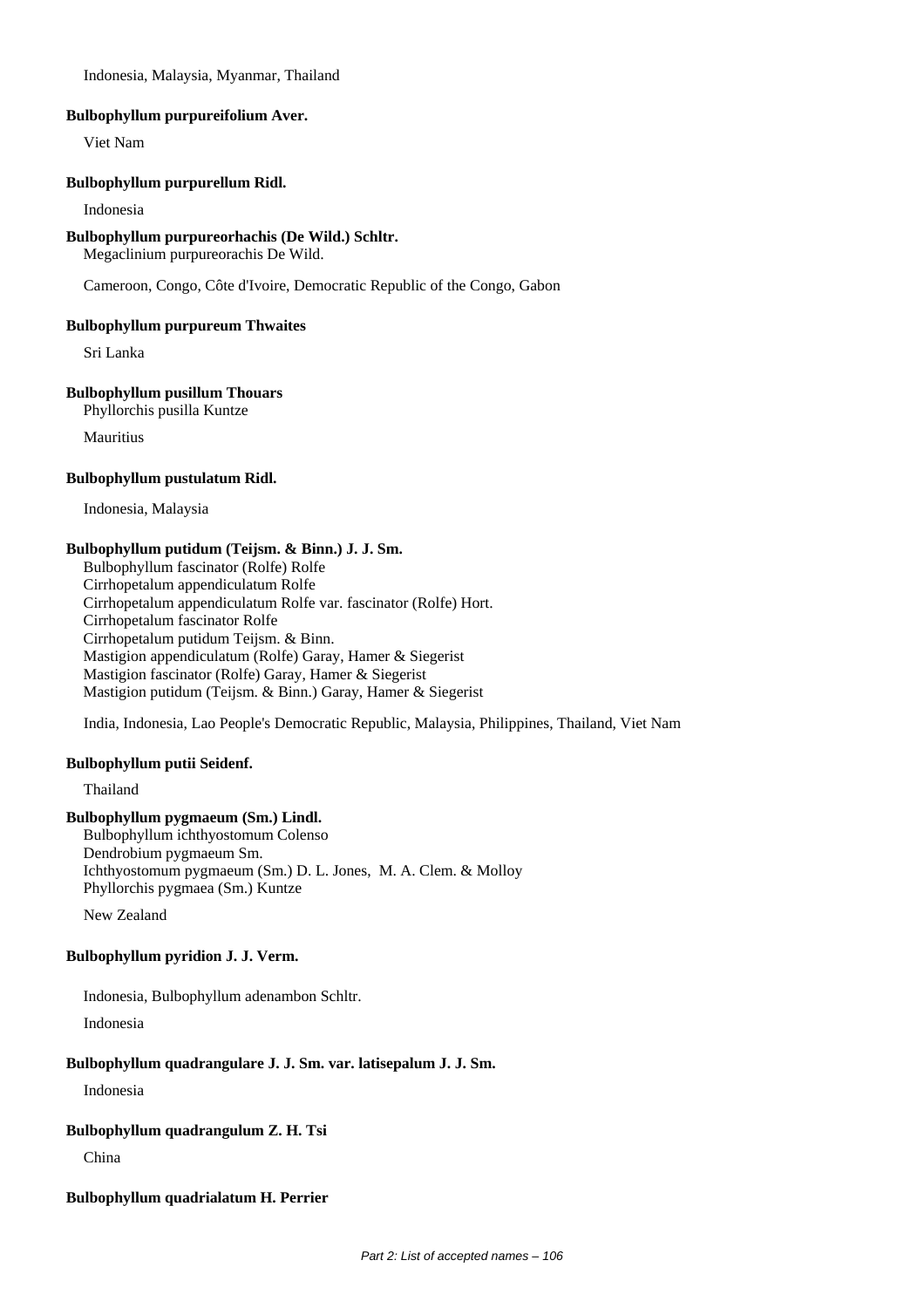### Madagascar

#### **Bulbophyllum quadricarinum Kores**

Fiji

#### **Bulbophyllum quadricaudatum J. J. Sm.**

Hapalochilus quadricaudatus (J. J. Sm.) Garay & W. Kittr.

Indonesia

## **Bulbophyllum quadrichaete Schltr.**

Papua New Guinea

## **Bulbophyllum quadricolor (Barb. Rodr.) Cogn.**

Didactyle quadricolor Barb. Rodr.

Brazil

#### **Bulbophyllum quadrifalciculatum J. J. Sm.**

Indonesia

#### **Bulbophyllum quadrifarium Rolfe**

Madagascar

## **Bulbophyllum quadrisetum Lindl.**

Phyllorchis quadriseta (Lindl.) Kuntze

Brazil

## **Bulbophyllum quadrisubulatum J. J. Sm.**

Indonesia

#### **Bulbophyllum quasimodo J. J. Verm.**

Indonesia, Papua New Guinea

### **Bulbophyllum quinquelobum Schltr.**

Papua New Guinea

#### **Bulbophyllum quinquelobum Schltr. var. lancilabium Schltr.**

Papua New Guinea

### **Bulbophyllum racemosum Rolfe**

Indonesia

## **Bulbophyllum radicans F. M. Bailey**

Bulbophyllum cilioglossum R. S. Rogers & Nicholls Fruticicola radicans (F. M. Bailey) M. A. Clemens & D. L. Jones

Australia

## **Bulbophyllum rajanum J. J. Sm.**

Indonesia

### **Bulbophyllum ramulicola Schuit. & De Vogel**

Indonesia

#### **Bulbophyllum ranomafanae Bosser & P. J. Cribb**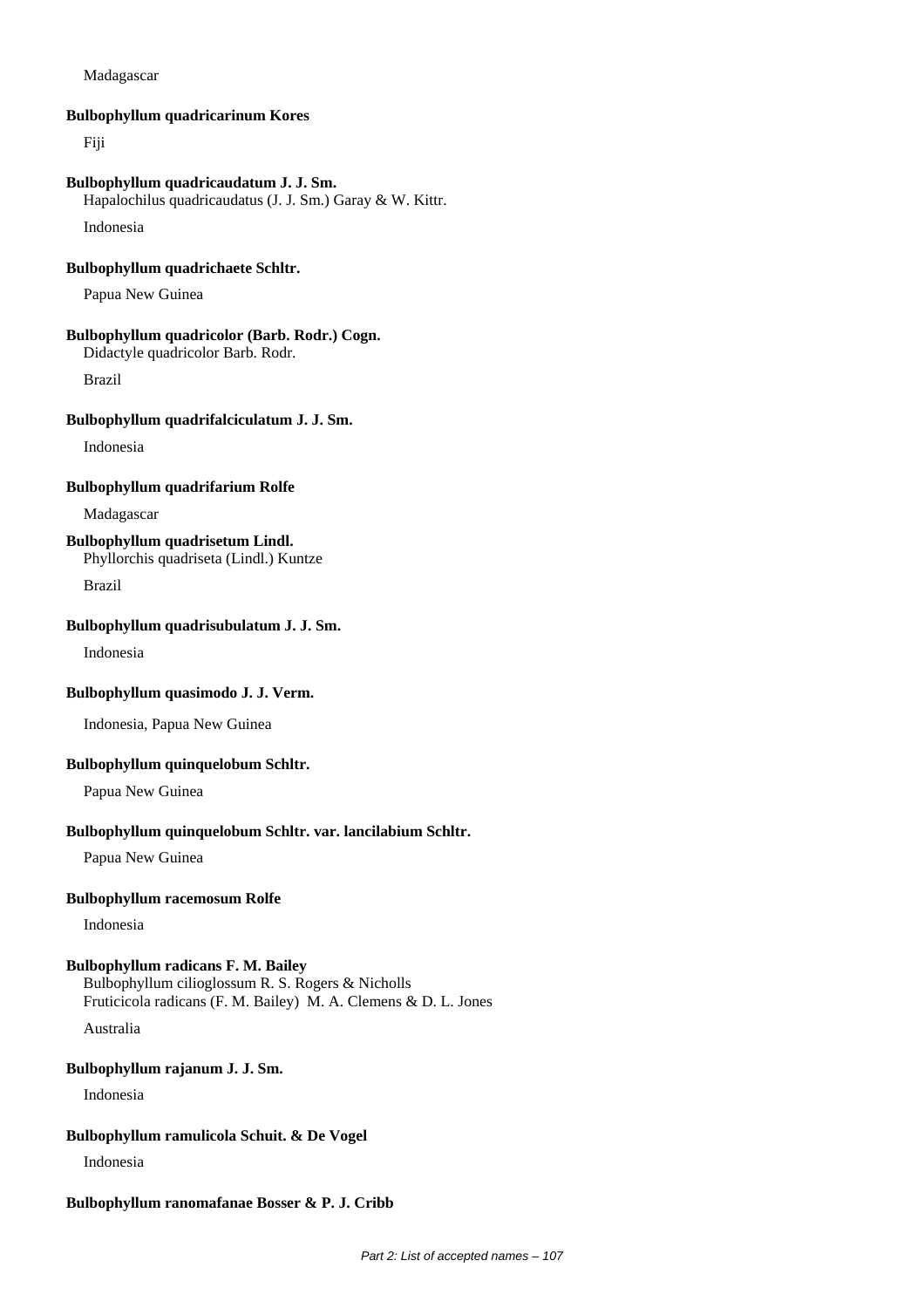### Madagascar

#### **Bulbophyllum rariflorum J. J. Sm.**

Indonesia, Malaysia

#### **Bulbophyllum rarum Schltr.**

## Papua New Guinea

#### **Bulbophyllum rauhii Toill.-Gen. & Bosser**

Madagascar

#### **Bulbophyllum rauhii Toill.-Gen. & Bosser var. andranobeense Bosser**

Madagascar

#### **Bulbophyllum raui Arora**

India

### **Bulbophyllum reclusum Seidenf.**

Thailand

#### **Bulbophyllum rectilabre J. J. Sm.**

Hapalochilus rectilabris (J. J. Sm.) Garay & W. Kittr.

Indonesia

## **Bulbophyllum recurviflorum J. J. Sm.**

Indonesia

## **Bulbophyllum recurvilabre Garay**

Philippines

## **Bulbophyllum reductum J. J. Verm. & P. O`Byrne**

Indonesia

### **Bulbophyllum reevei J. J. Verm.** Peltopus reevei (J. J. Verm.) Szlach. & Marg.

Indonesia, Papua New Guinea

## **Bulbophyllum reflexiflorum H. Perrier**

Bulbophyllum bosseri Lemcke Bulbophyllum inauditum Schltr.

Madagascar

## **Bulbophyllum reflexiflorum H. Perrier subsp. pogonochilum Bosser** Bulbophyllum comosum H. Perrier Bulbophyllum pogonochilum Summerh.

Madagascar

## **Bulbophyllum reflexum Ames & C. Schweinf.**

Indonesia, Philippines

## **Bulbophyllum refractilingue J. J. Sm.**

Indonesia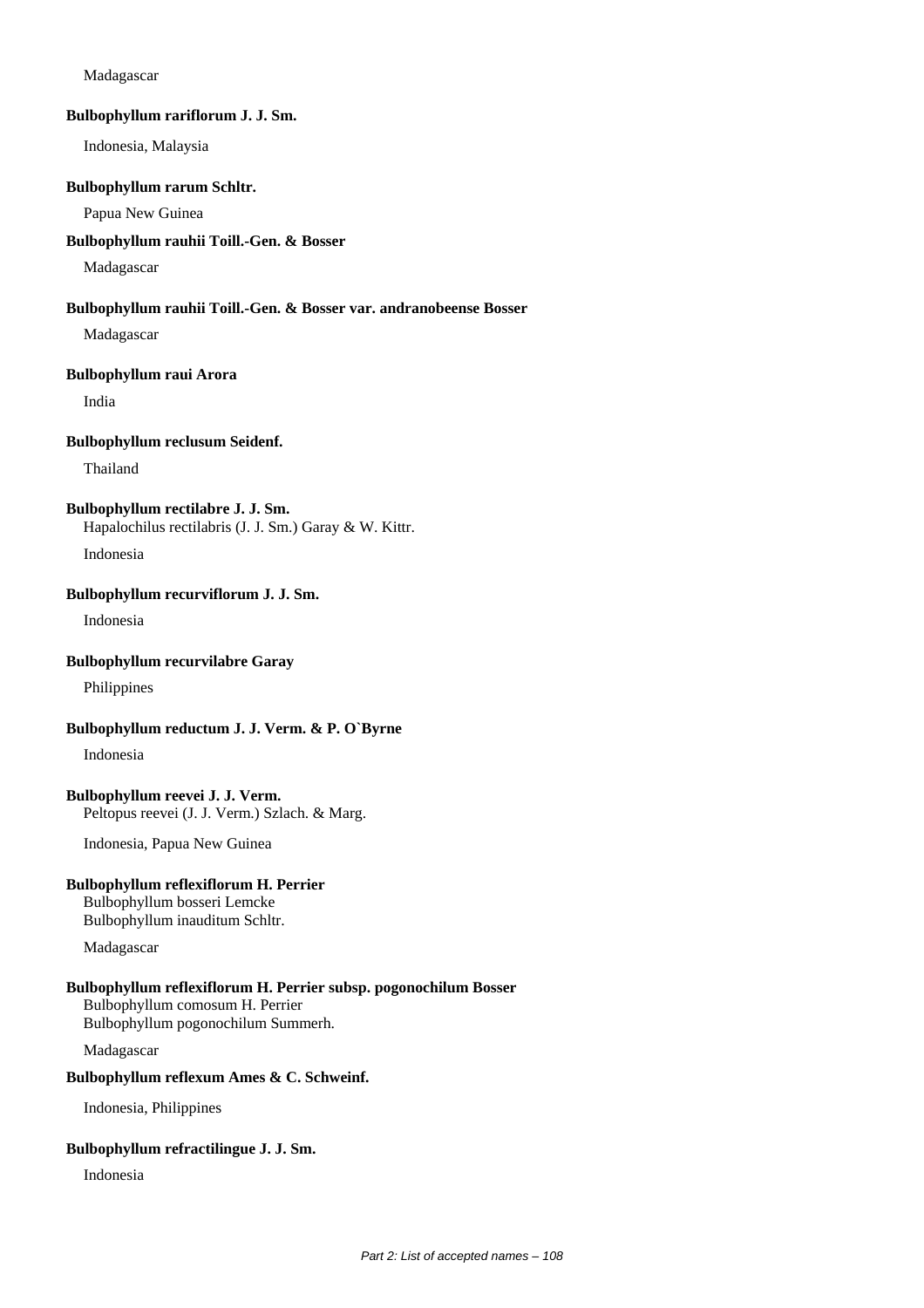# **Bulbophyllum refractum (Zoll.) Rchb. f.**

Cirrhopetalum refractum Zoll. Phyllorchis refracta (Zoll.) Kuntze Phyllorchis wallichii Kuntze

Indonesia, Myanmar, Viet Nam

#### **Bulbophyllum regnelli Rchb. f.**

Didactyle regnellii (Rchb. f.) Rodr.

Brazil

#### **Bulbophyllum reichenbachii (Kuntze) Schltr.**

Bulbophyllum gracile C. S. P. Parish & Rchb. f. Phyllorchis reichenbachii Kuntze

Myanmar, Thailand

#### **Bulbophyllum reilloi Ames**

Philippines

#### **Bulbophyllum remiferum Carr**

Indonesia

#### **Bulbophyllum renipetalum Schltr.**

Papua New Guinea

#### **Bulbophyllum renkinianum (Laurent) De Wild.**

Bulbophyllum cercoglossum Summerh. Megaclinium renkinianum Laurent

Cameroon, Democratic Republic of the Congo, Gabon

#### **Bulbophyllum repens Griff.**

Phyllorchis repens (Griff.) Kuntze

India, Myanmar, Thailand

#### **Bulbophyllum reptans (Lindl.) Lindl.**

Bulbophyllum clarkei Rchb. f. Bulbophyllum grandiflorum Griff. Bulbophyllum ombrophilum Gagnep. Bulbophyllum reptans (Lindl.) Lindl. var. acuta C. L. Malhotra & B. Balodi Bulbophyllum reptans (Lindl.) Lindl. var. subracemosa Hook. f. Ione racemosa (Sm.) Seidenf. Phyllorchis reptans (Lindl.) Kuntze Tribrachia racemosa Lindl. Tribrachia reptans Lindl.

Bangladesh, Bhutan, China, India, Myanmar, Thailand, Viet Nam

#### **Bulbophyllum restrepia Ridl.**

Cirrhopetalum restrepia Ridl.

Indonesia, Singapore

#### **Bulbophyllum resupinatum Ridl.**

Cameroon, Côte d'Ivoire, Democratic Republic of the Congo, Gabon, Ghana, Nigeria, Sao Tome and Principe

# **Bulbophyllum resupinatum Ridl. var. filiforme (Kraenzl.) J. J. Verm.**

Bulbophyllum daloaense P. J. Cribb & Perez-Vera Bulbophyllum filiforme Kraenzl. Bulbophyllum longispicatum Kraenzl. & Schltr.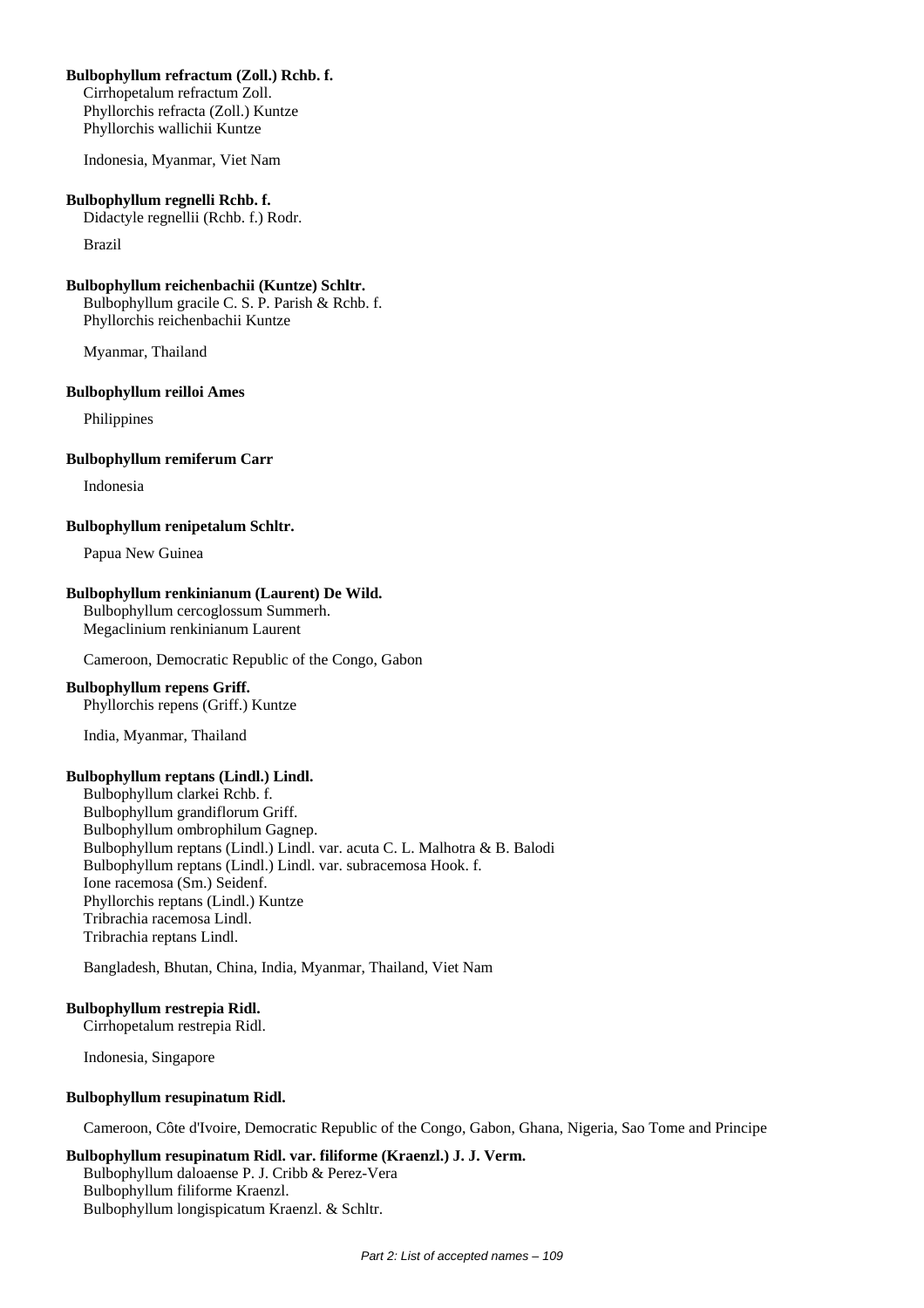Bulbophyllum macrostachyum Kraenzl. Bulbophyllum rubroviolaceum De Wild. Bulbophyllum victoris P. J. Cribb & Perez-Vera

Cameroon, Côte d'Ivoire, Democratic Republic of the Congo, Gabon, Liberia, Sierra Leone

#### **Bulbophyllum reticulatum Bateman**

Bulbophyllum carinatum Cogn. Bulbophyllum katherinae A. D. Hawkes Phyllorchis reticulata (Bateman) Kuntze

Indonesia

# **Bulbophyllum retusiusculum Rchb. f.**

Bulbophyllum flavisepalum (Hayata) Masamune Bulbophyllum flavisepalum Hayata Bulbophyllum langbianense Seidenf. & Smitinand Bulbophyllum micholitzii (Rolfe) Ho Bulbophyllum micholitzii (Rolfe) J. J. Sm. Bulbophyllum micholitzii (Rolfe) Seidenf. & Smitinand Bulbophyllum muscicolum Rchb. f. Bulbophyllum touranense (Gagnep.) Ho Cirrhopetalum flavisepalum (Hayata) Hayata Cirrhopetalum micholitzii Rolfe Cirrhopetalum retusiusculum (Rchb. f.) Hemsl. Cirrhopetalum touranense Gagnep. Cirrhopetalum wallichii Lindl. Phyllorchis retusiuscula (Rchb. f.) Kuntze

Bhutan, China, India, Indonesia, Lao People's Democratic Republic, Malaysia, Myanmar, Nepal, Taiwan Province of China, Thailand, Viet Nam

# **Bulbophyllum retusiusculum Rchb. f. var. oreogenes (W. W. Sm.) Z. H. Tsi**

Bulbophyllum oreogenes (W. W. Sm.) Seidenf. Cirrhopetalum oreogenes W. W. Sm.

China

#### **Bulbophyllum retusiusculum Rchb. f. var. tigridum (Hance) Z. H. Tsi**

China

#### **Bulbophyllum rheedei K. S. Manilal & Kumar Sathish**

Epidendrum sterile Lam. var. gamma Lam. Rhytionanthos rheedei (Manilal & Sathish) Garay, Hamer & Siegerist

India

**Bulbophyllum rhizomatosum Ames & C. Schweinf.** Bulbophyllum minimibulbum Carr

Indonesia, Malaysia, Philippines

#### **Bulbophyllum rhodoglossum Schltr.**

Papua New Guinea

#### **Bulbophyllum rhodoleucum Schltr.**

Peltopus rhodoleucus (Schltr.) Szlach. & Marg.

Indonesia, Papua New Guinea

# **Bulbophyllum rhodoneuron Schltr.**

Papua New Guinea

#### **Bulbophyllum rhodosepalum Schltr.**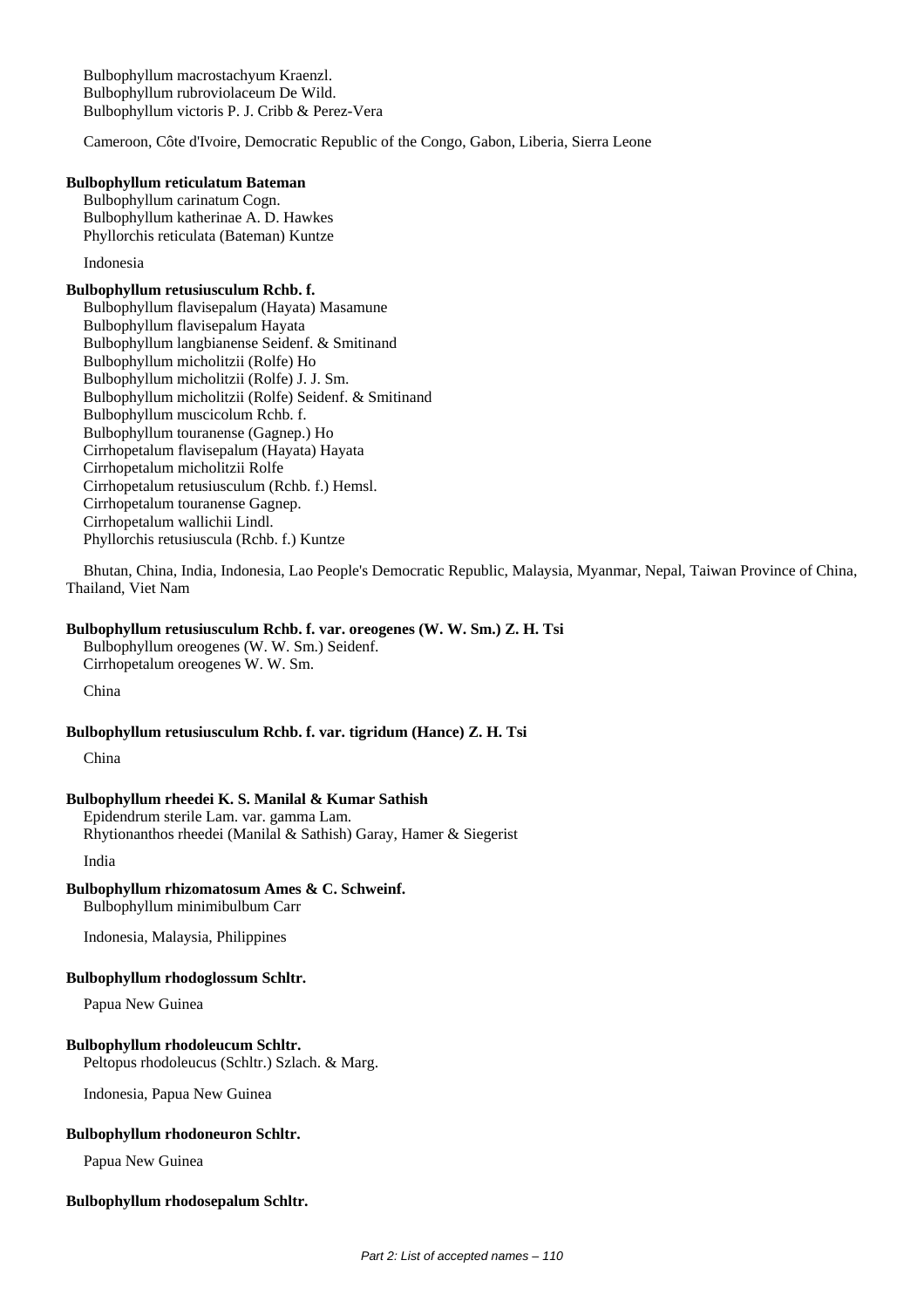#### Indonesia

#### **Bulbophyllum rhodostachys Schltr.**

Madagascar

#### **Bulbophyllum rhodostictum Schltr.**

Papua New Guinea

# **Bulbophyllum rhomboglossum Schltr.**

Papua New Guinea, Vanuatu

# **Bulbophyllum rhopaloblepharon Schltr.**

Papua New Guinea

# **Bulbophyllum rhopalophorum Schltr.**

Papua New Guinea

# **Bulbophyllum rhynchoglossum Schltr.**

Indonesia, Papua New Guinea

# **Bulbophyllum ricaldonei Leite**

Brazil

#### **Bulbophyllum rienanense H. Perrier**

Madagascar

# **Bulbophyllum rigidifilum J. J. Sm.**

Epicranthes rigidifilum (J. J. Sm.) Garay & W. Kittr.

Indonesia

#### **Bulbophyllum rigidipes Schltr.**

Papua New Guinea

# **Bulbophyllum rigidum King & Pantl.**

Bhutan, India

# **Bulbophyllum riparium J. J. Sm.**

Indonesia

#### **Bulbophyllum rivulare Schltr.**

Papua New Guinea

# **Bulbophyllum riyanum Fukuyama**

China, Taiwan Province of China

#### **Bulbophyllum rojasii L. O. Williams**

Paraguay

#### **Bulbophyllum rolfeanum Seidenf. & Smitinand**

Thailand

**Bulbophyllum rolfei (Kuntze) Seidenf.**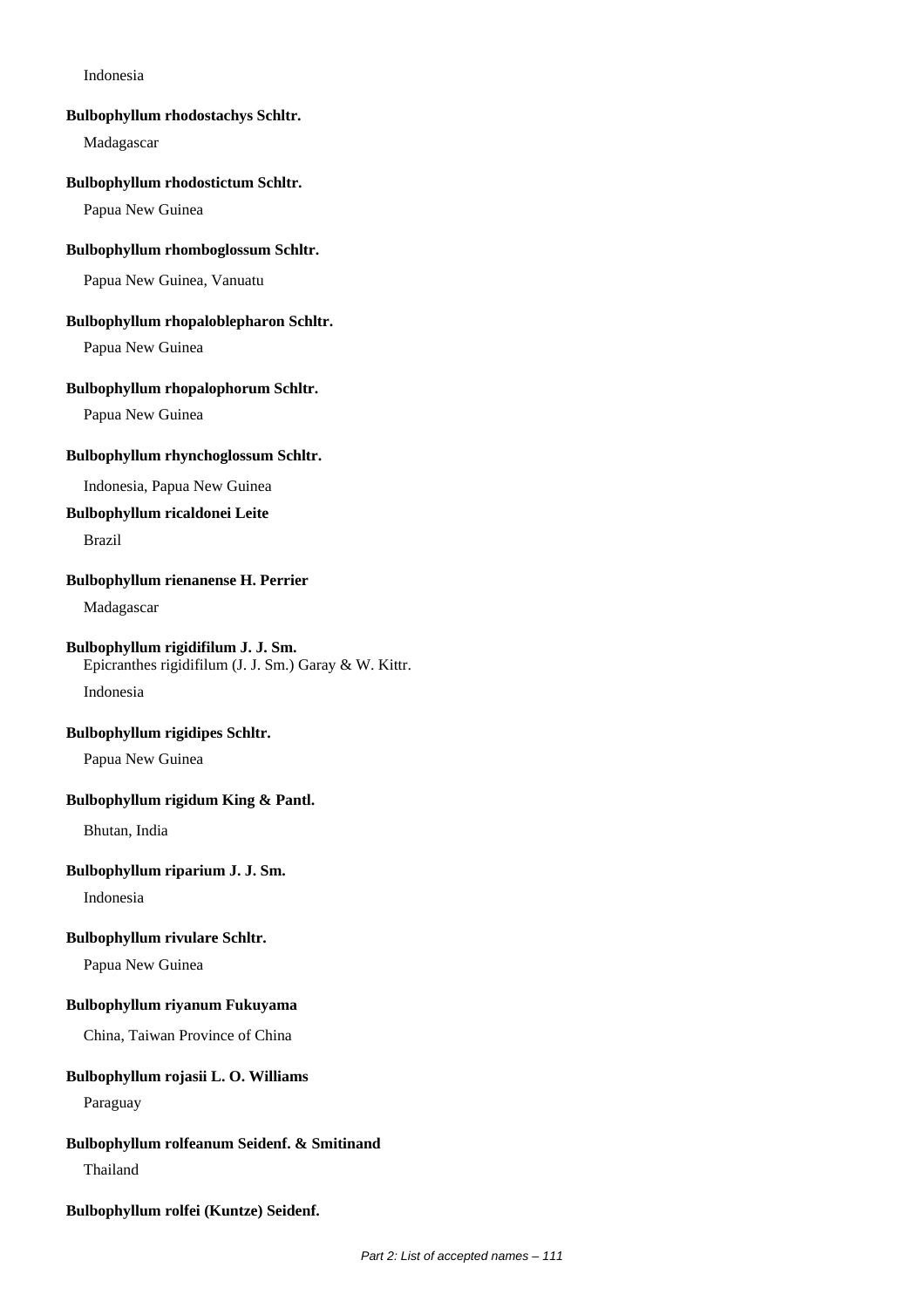Bulbophyllum dyeranum (King & Pantl.) Seidenf. Bulbophyllum parvulum (Hook. f.) J. J. Sm. Cirrhopetalum dyerianum King & Pantl. Cirrhopetalum parvulum Hook. f. Phyllorchis rolfei Kuntze

Bhutan, India

#### **Bulbophyllum romburghii J. J. Sm.**

Indonesia

# **Bulbophyllum roraimense Rolfe**

Brazil, Venezuela

#### **Bulbophyllum rosemarianum C. S. Kumar, P. C. S. Kumar & Saleem**

India

#### **Bulbophyllum roseopunctatum Schltr.**

Papua New Guinea

# **Bulbophyllum rostriceps Rchb. f.**

Phyllorchis rostriceps (Rchb. f.) Kuntze

Fiji

# **Bulbophyllum rothschildianum (O' Brien) J. J. Sm.**

Cirrhopetalum rothschildianum O'Brien

Bhutan, India

# **Bulbophyllum roxburghii (Lindl.) Rchb. f.**

Aerides radiatum Roxb. ex Lindl. Cirrhopetalum roxburghii Lindl. Phyllorchis roxburghii (Lindl.) Kuntze

Bhutan, India, Indonesia

#### **Bulbophyllum rubiferum J. J. Sm.**

Indonesia

#### **Bulbophyllum rubiginosum Schltr.**

Madagascar

# **Bulbophyllum rubipetalum P. Royen**

Papua New Guinea

# **Bulbophyllum rubroguttatum Seidenf.**

Cirrhopetalum rubroguttatum (Seidenf.) Garay, Hamer & Siegerist

Thailand

# **Bulbophyllum rubrolabellum T. P. Lin**

Bulbophyllum odoratissimum (J. E. Sm.) Lindl. var. rubrolabellum (T. P. Lin) S. S. Ying Taiwan Province of China

# **Bulbophyllum rubrolabium Schltr.**

Madagascar

# **Bulbophyllum rubrolineatum Schltr.**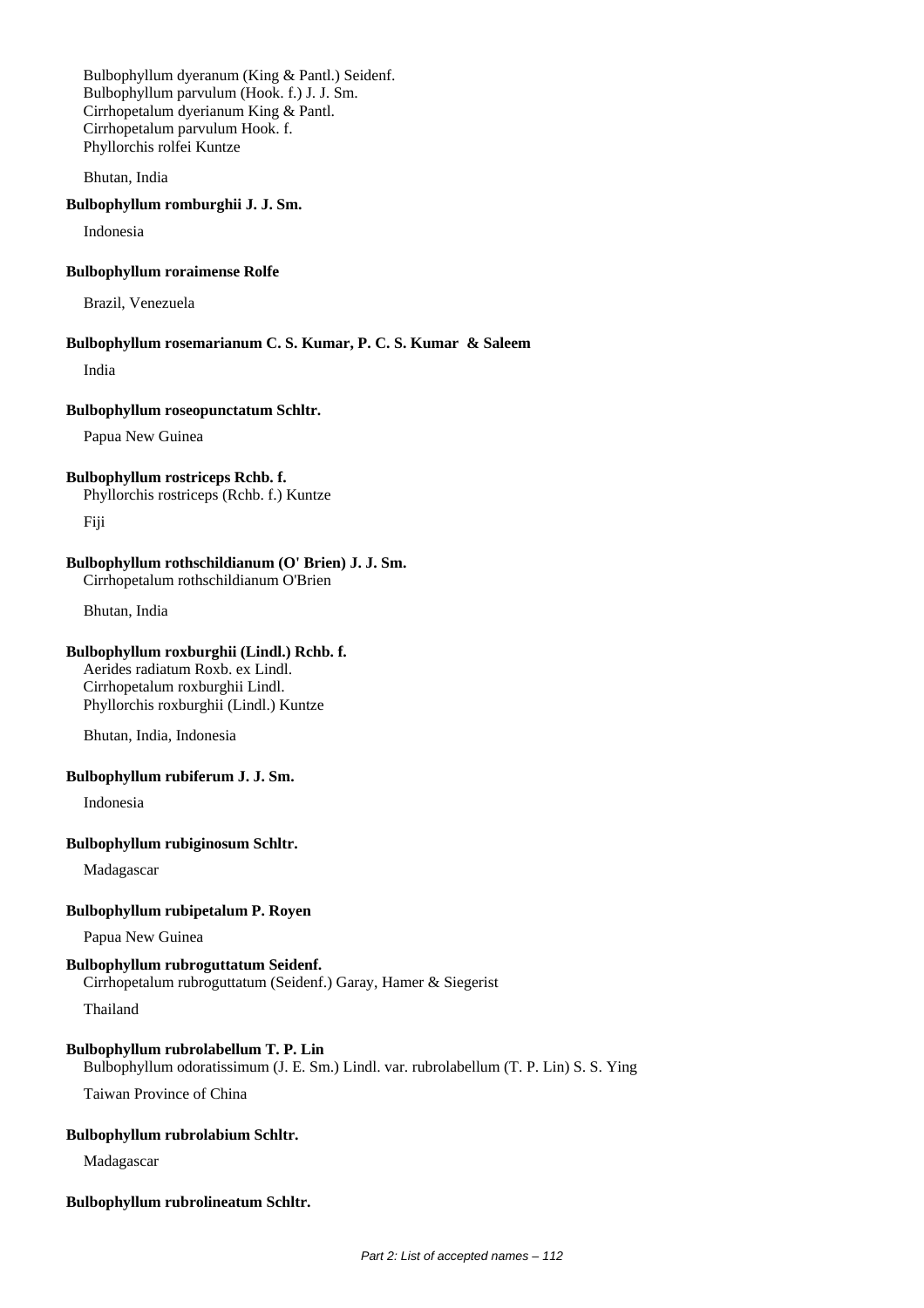#### Papua New Guinea

# **Bulbophyllum rubromaculatum W. Kittr.**

Bulbophyllum nigrescens Schltr.

Papua New Guinea

# **Bulbophyllum rubrum Jum. & H. Perrier**

Bulbophyllum ambongense Schltr.

Madagascar

# **Bulbophyllum ruficaudatum Ridl.**

Bulbophyllum microbulbon (Ridl.) Ridl. Bulbophyllum nanobulbon Seidenf. Cirrhopetalum microbulbon Ridl.

Indonesia, Malaysia, Singapore

# **Bulbophyllum rufilabrum C. S. P. Parish ex Hook. f.**

Phyllorchis rufilabra (C. S. P. Parish & Rchb. f.) Kuntze

Myanmar, Thailand

# **Bulbophyllum rufinum Rchb. f.**

Phyllorchis rufina (Rchb. f.) Kuntze

Cambodia, India, Lao People's Democratic Republic, Myanmar, Thailand, Viet Nam

# **Bulbophyllum ruginosum H. Perrier**

Madagascar

#### **Bulbophyllum rugosibulbum Summerh.**

Zimbabwe

# **Bulbophyllum rugosisepalum Seidenf.**

Thailand

# **Bulbophyllum rugosum Ridl.**

Bulbophyllum melliferum J. J. Sm.

Indonesia, Malaysia, Singapore

# **Bulbophyllum rugulosum J. J. Sm.**

Indonesia

# **Bulbophyllum rupestre J. J. Sm.**

Indonesia

# **Bulbophyllum rupicola Barb. Rodr.**

Brazil

# **Bulbophyllum rutenbergianum Schltr.**

Bulbophyllum coursianum H. Perrier Bulbophyllum peniculus Schltr. Bulbophyllum spathulifolium H. Perrier

Madagascar

# **Bulbophyllum saccolabioides J. J. Sm.**

Indonesia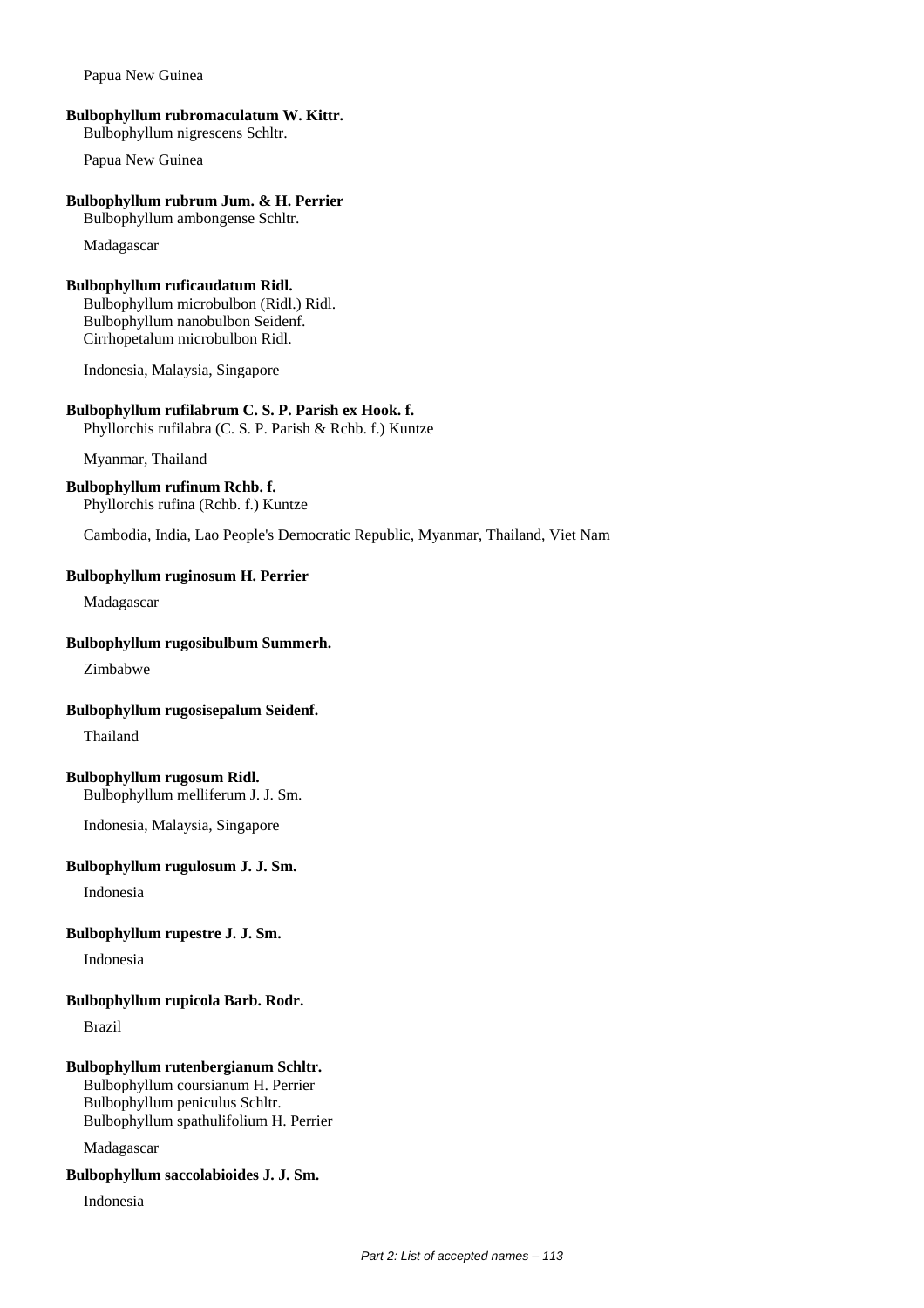#### **Bulbophyllum salaccense Rchb. f.**

Indonesia, Malaysia

# **Bulbophyllum salebrosum J. J. Sm.**

Indonesia

#### **Bulbophyllum saltatorium Lindl.**

Phyllorchis saltatoria (Lindl.) Kuntze

Cameroon, Côte d'Ivoire, Democratic Republic of the Congo, Equatorial Guinea, Gabon, Ghana, Liberia, Nigeria, Sierra Leone

# **Bulbophyllum saltatorium Lindl. var. albociliatum (Finet) J. J. Vermeulen**

Bulbophyllum calamarium Lindl. var. albociliatum Finet Bulbophyllum distans J. J. Sm. Bulbophyllum distans Lindl. Bulbophyllum flexiliscapum Summerh. Bulbophyllum graciliscapum Summerh. Bulbophyllum kindtianum De Wild. Bulbophyllum mildbraedii Kraenzl. Bulbophyllum miniatum Hort. Bulbophyllum nudiscapum Rolfe Phyllorchis distans (Lindl.) Kuntze

Cameroon, Central African Republic, Congo, Côte d'Ivoire, Democratic Republic of the Congo, Equatorial Guinea, Gabon, Ghana, Liberia, Nigeria, Uganda

# **Bulbophyllum saltatorium Lindl. var. calamarium (Lindl.) J. J. Verm.**

Bulbophyllum calamarium Lindl. Bulbophyllum rupincola Rchb. f. Phyllorchis calamaria (Lindl.) Kuntze

Cameroon, Congo, Côte d'Ivoire, Democratic Republic of the Congo, Equatorial Guinea, Gabon, Ghana, Liberia, Sierra Leone

# **Bulbophyllum sambiranense Jum. & H. Perrier**

Madagascar

# **Bulbophyllum sambiranense Jum. & H. Perrier var. ankiranense H. Perrier**

Madagascar

# **Bulbophyllum sambiranense Jum. & H. Perrier var. latibracteatum H. Perrier**

Madagascar

# **Bulbophyllum samoanum Schltr.**

Bulbophyllum christophersenii L. O. Williams

Fiji, New Caledonia, Samoa, Solomon Islands, Vanuatu

# **Bulbophyllum sanderianum Rolfe**

Brazil

# **Bulbophyllum sandersonii (Hook. f.) Rchb. f.**

Bulbophyllum bibundiense Schltr. Bulbophyllum henryi (Rolfe) J. J. Sm. Bulbophyllum melleri (Hook. f.) Rchb. f. Bulbophyllum mooreanum Robyns & Tournay Bulbophyllum pusillum (Rolfe) De Wild. Bulbophyllum tentaculigerum Rchb. f. Megaclinium melleri Hook. f. Megaclinium pusillum Rolfe Megaclinium sandersoni Hook. f.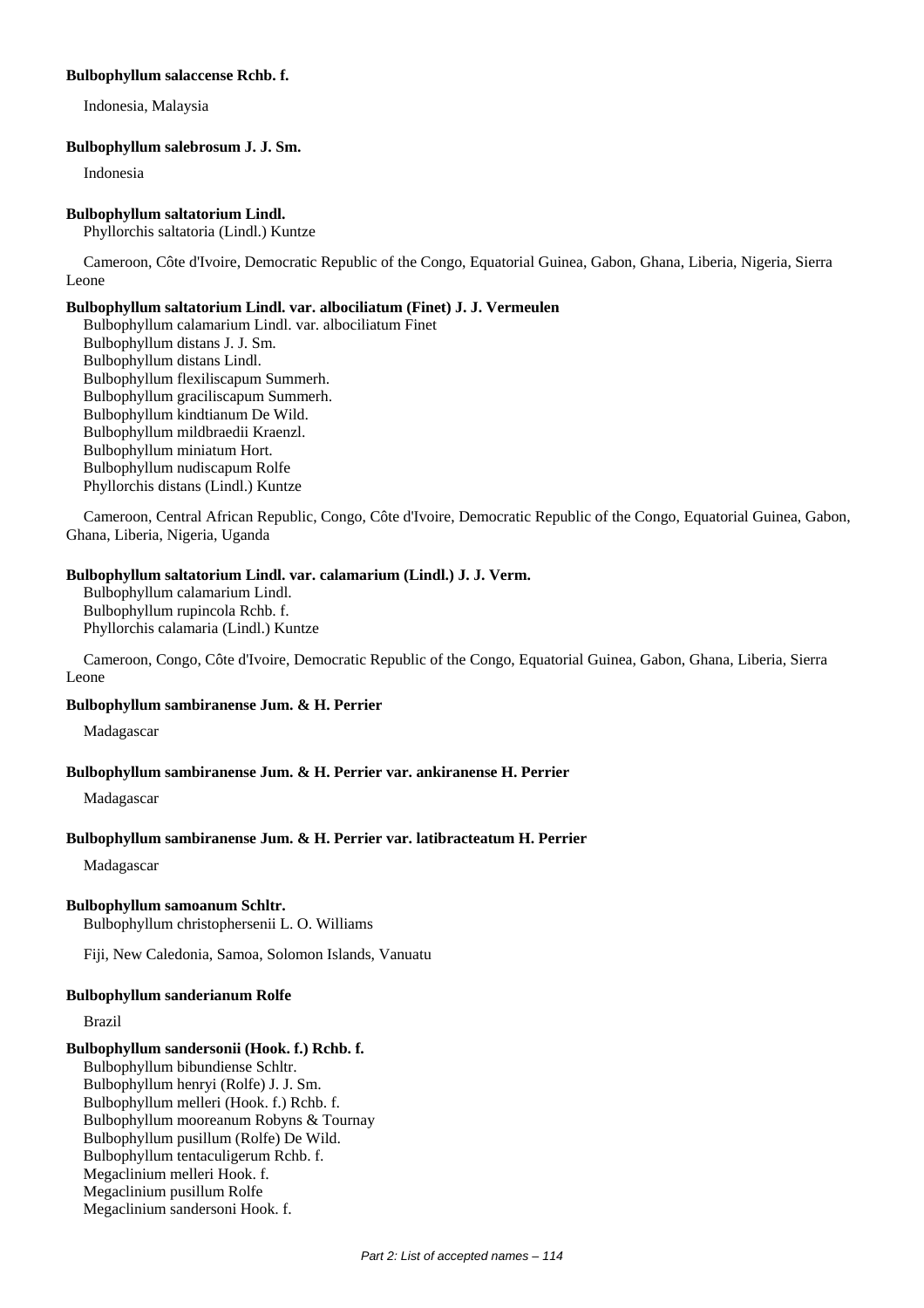Megaclinium tentaculigerum (Rchb. f.) Durand & Schinz

Cameroon, Democratic Republic of the Congo, Gabon, Kenya, Malawi, Mozambique, Rwanda, South Africa, Uganda, United Republic of Tanzania, Zambia, Zimbabwe

# **Bulbophyllum sandersonii (Hook. f.) Rchb. f. subsp. stenopetalum (Kraenzl.) J. J.**

Bulbophyllum minus (De Wild.) De Wild. Bulbophyllum rhodopetalum Kraenzl. Bulbophyllum stenopetalum Kraenzl. Megaclinium minor De Wild. Megaclinium minus De Wild.

Cameroon, Côte d'Ivoire, Democratic Republic of the Congo, Gabon, Ghana, Liberia, Nigeria

#### **Bulbophyllum sandrangatense Bosser**

Madagascar

#### **Bulbophyllum sangae Schltr.**

Gabon

#### **Bulbophyllum sanguineopunctatum Seidenf. & A. D. Kerr**

Lao People's Democratic Republic

#### **Bulbophyllum sanguineum H. Perrier**

Madagascar

#### **Bulbophyllum sanitii Seidenf.**

Thailand

# **Bulbophyllum santoense J. J. Verm.**

Peltopus santoensis (J. J. Verm.) Szlach. & Marg.

Vanuatu

#### **Bulbophyllum santosii Ames**

Philippines

#### **Bulbophyllum sapphirinum Ames**

Philippines

#### **Bulbophyllum sarasinorum Schltr.**

Indonesia

#### **Bulbophyllum sarcanthiforme Ridl.**

Indonesia

#### **Bulbophyllum sarcodanthum Schltr.**

Indonesia, Papua New Guinea

#### **Bulbophyllum sarcophylloides Garay, Hamer & Siegerist**

Cirrhopetalum sarcophyllum King & Pantl. var. minor King & Pantl.

Bhutan

# **Bulbophyllum sarcophyllum (King & Pantl.) J. J. Sm.**

Bulbophyllum panigraphianum S. Misra Cirrhopetalum panigraphianum (S. Misra) S. Misra Cirrhopetalum sarcophyllum King & Pantl.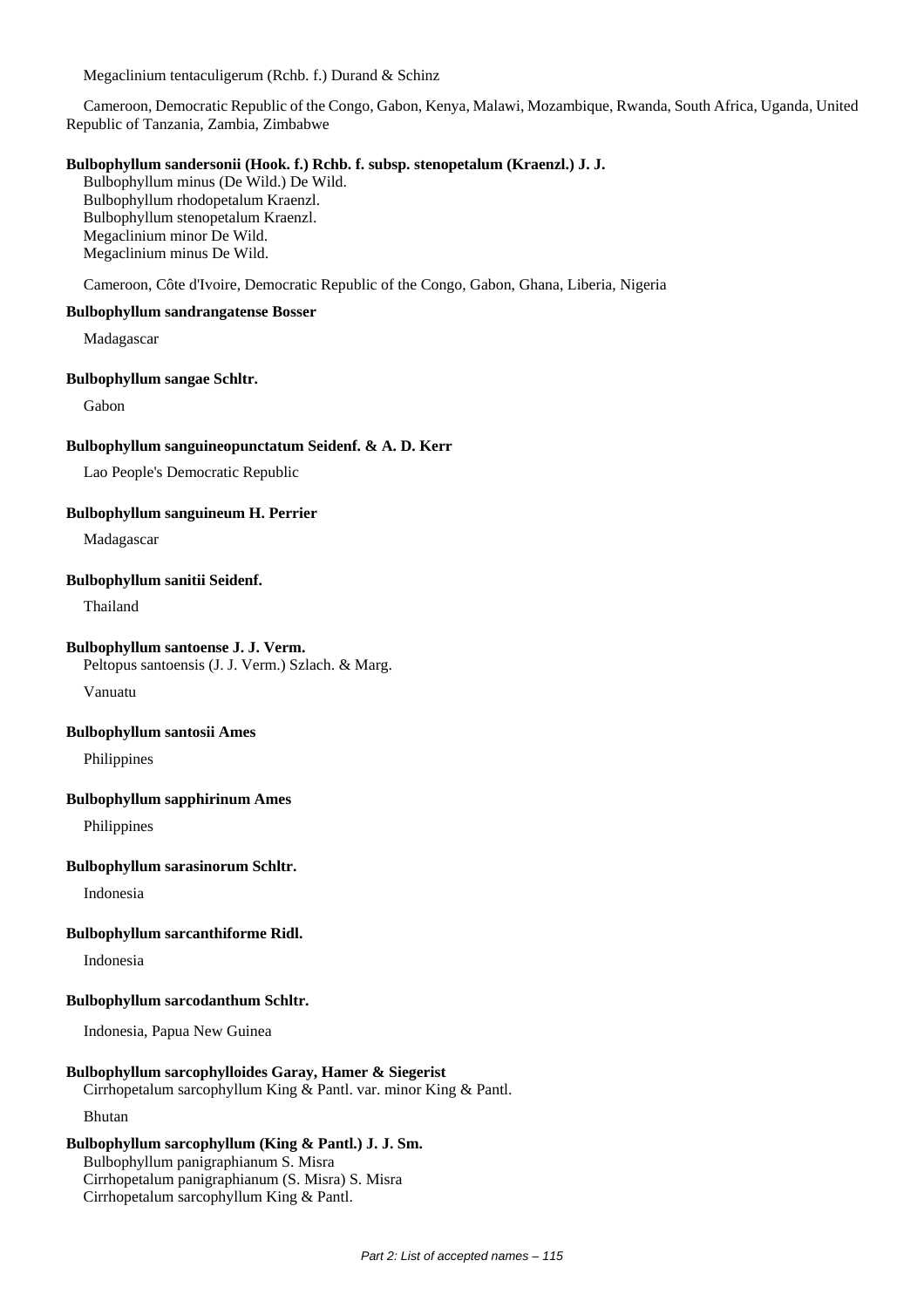#### Bhutan, India

#### **Bulbophyllum sarcorhachis Schltr.**

Madagascar

#### **Bulbophyllum sarcorhachis Schltr. var. beforonense (Schltr.) H. Perrier** Bulbophyllum befaonense Schltr.

Madagascar

# **Bulbophyllum sarcorhachis Schltr. var. flavemarginatum H. Perrier**

Madagascar

# **Bulbophyllum sarcoscapum Teijsm. & Binn.**

Indonesia

# **Bulbophyllum saronae Garay**

Hyalosema saronae (Garay) Rysy

Papua New Guinea

#### **Bulbophyllum sauguetiense Schltr.**

Papua New Guinea

# **Bulbophyllum saurocephalum Rchb. f.**

Philippines

# **Bulbophyllum savaiense Schltr.**

Fiji, Samoa, Vanuatu

# **Bulbophyllum savaiense Schltr. subsp. gorumense (Schltr.) J. J. Verm.**

Bulbophyllum bolaninum Schltr. Bulbophyllum gorumense Schltr.

Indonesia, Papua New Guinea

# **Bulbophyllum savaiense Schltr. subsp. subcubicum (J. J. Sm.) J. J. Verm.**

Bulbophyllum foveatum Schltr. Bulbophyllum microtatanthum Schltr. Bulbophyllum quadratum Schltr. Bulbophyllum subcubicum J. J. Sm. Bulbophyllum subcubicum J. J. Sm. var. coccineum J. J. Sm.

Indonesia, Papua New Guinea, Philippines

# **Bulbophyllum sawiense J. J. Sm.**

Indonesia

# **Bulbophyllum scaberulum (Rolfe) Bolus**

Bulbophyllum bambiliense De Wild. Bulbophyllum chevalieri De Wild. Bulbophyllum clarkei (Rolfe) Schltr. Bulbophyllum congolanum Schltr. Bulbophyllum ealaense De Wild. Bulbophyllum eburneum (Pfitzer.) De Wild. Bulbophyllum jesperseni De Wild. Bulbophyllum pobeguenii (Finet) De Wild Bulbophyllum summerhayesii A. D. Hawkes Bulbophyllum zobiaense De Wild.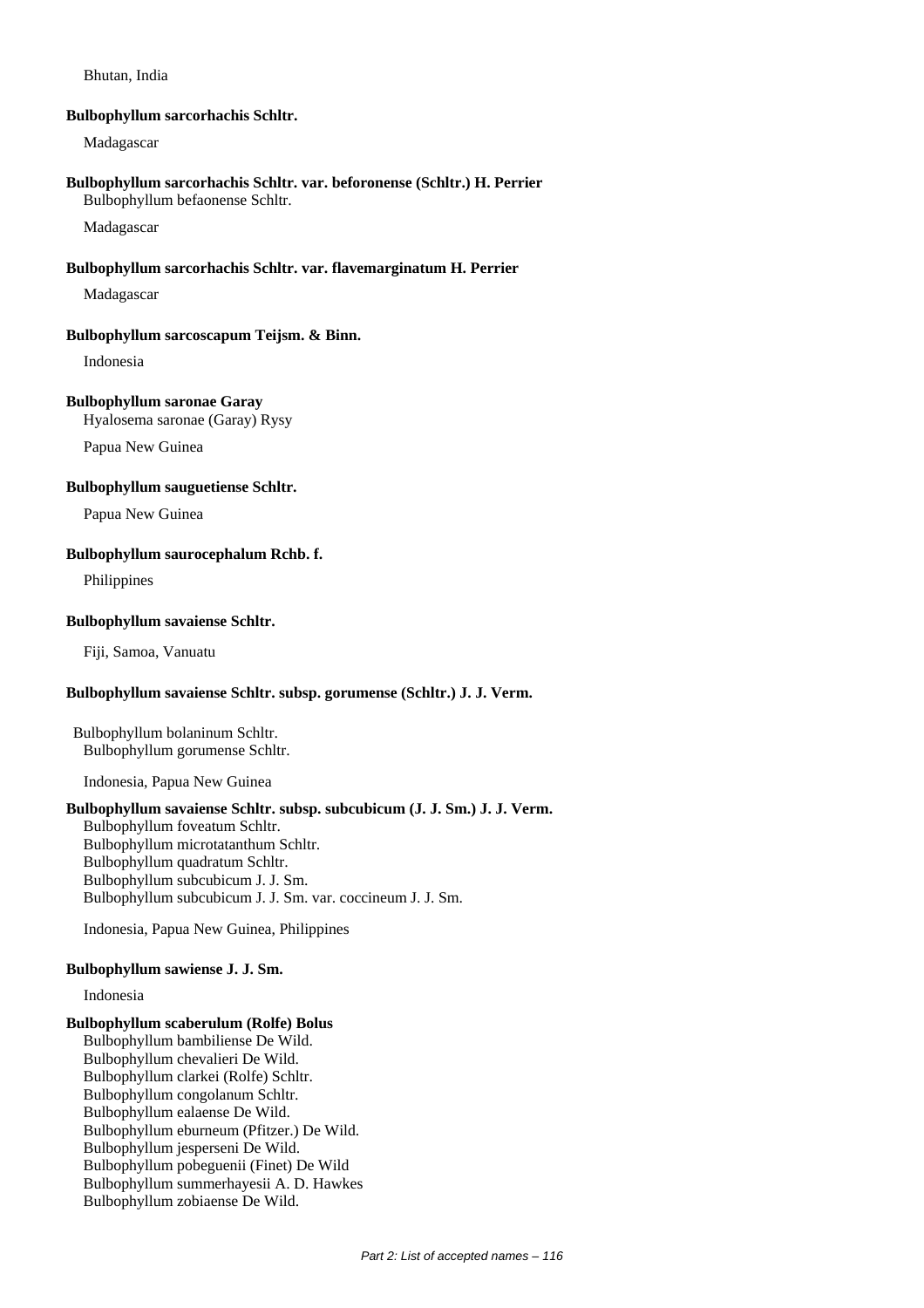Megaclinium bambiliense De Wild. Megaclinium chevalieri De Wild. Megaclinium clarkei Rolfe Megaclinium ealaense De Wild. Megaclinium eburneum Pfitzer Megaclinium jesperseni De Wild. Megaclinium pobeguinii Finet Megaclinium scaberulum Rolfe Megaclinium zobiaense De Wild.

Angola, Cameroon, Central African Republic, Congo, Côte d'Ivoire, Democratic Republic of the Congo, Ethiopia, Gabon, Ghana, Guinea, India, Kenya, Malawi, Mozambique, Nigeria, Sierra Leone, South Africa, Sudan

United Republic of Tanzania, Zambia, Zimbabwe

#### **Bulbophyllum scaberulum (Rolfe) Bolus var. album Pérez-Vera**

Côte d'Ivoire

#### **Bulbophyllum scaberulum (Rolfe) Bolus var. crotalicaudatum J. J. Verm.**

United Republic of Tanzania

#### **Bulbophyllum scaberulum (Rolfe) Bolus var. fuerstenbergianum (De Wild.) J. J.**

Bulbophyllum fuerstenbergianum (De Wild.) De Wild. Megaclinium fuerstenbergianum De Wild.

Cameroon, Democratic Republic of the Congo, Equatorial Guinea, Nigeria

#### **Bulbophyllum scabratum Rchb. f.**

Bulbophyllum confertum Hook. f. Cirrhopetalum caespitosum Wall. ex Lindl. Phyllorchis conferta (Hook. f.) Kuntze

Bangladesh, Bhutan, India

# **Bulbophyllum scabrum J. J. Verm. & A. L. Lamb**

Indonesia

#### **Bulbophyllum scaphiforme J. J. Verm.**

China, Thailand, Viet Nam

#### **Bulbophyllum scaphosepalum Ridl.**

Hapalochilus scaphosepalum (Ridl.) Garay & W. Kittredge

Indonesia

#### **Bulbophyllum scariosum Summerh.**

Côte d'Ivoire, Equatorial Guinea, Guinea, Liberia, Sierra Leone

# **Bulbophyllum sceliphron J. J. Verm.**

Papua New Guinea

#### **Bulbophyllum scheffleri (Kuntze) Schltr.**

Bulbophyllum bilobipetalum J. J. Sm. Bulbophyllum corticicola Schltr. Bulbophyllum corticicola Schltr. var. minor Schltr. Bulbophyllum gracile (Blume) Lindl. Bulbophyllum marcidum Ames Diphyes gracilis Blume Phyllorchis schefferi Kuntze

Indonesia, Philippines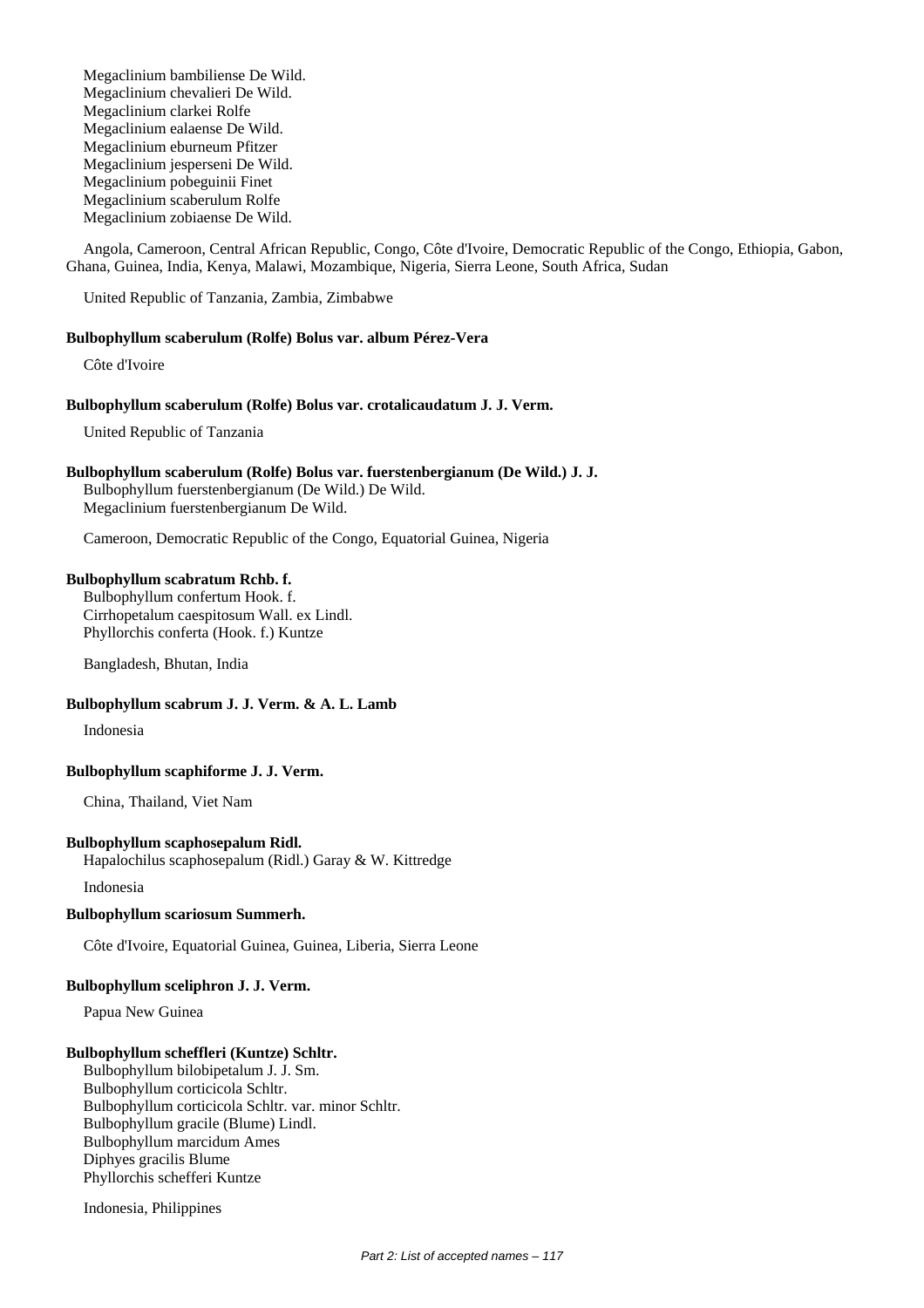# **Bulbophyllum schillerianum Rchb. f.**

Bulbophyllum aurantiacum F. Muell. Bulbophyllum aurantiacum F. Muell. var. wuttsii F. M. Bailey Oxysepala schilleriana (Rchb. f.) D. L. Jones & M. A. Clem. Phyllorchis aurantiaca (F. Muell.) Kuntze

Australia

# **Bulbophyllum schimperianum Kraenzl.**

Bulbophyllum acutisepalum De Wild. Bulbophyllum xanthoglossum Schltr.

Cameroon, Central African Republic, Democratic Republic of the Congo, Gabon, Nigeria, Uganda

# **Bulbophyllum schinzianum Kraenzl.**

Bulbophyllum gentilii Rolfe

Cameroon, Côte d'Ivoire, Democratic Republic of the Congo, Gabon, Liberia, Nigeria

# **Bulbophyllum schinzianum Kraenzl. var. irigaleae (P. J. Cribb & Perez-Vera) J.**

**J. Verm.**

Bulbophyllum irigaleae P. J. Cribb & Perez-Vera

Côte d'Ivoire, Liberia

# **Bulbophyllum schinzianum Kraenzl. var. phaeopogon (Schltr.) J. J. Verm.**

Bulbophyllum phaeopogon Schltr.

Cameroon, Côte d'Ivoire, Democratic Republic of the Congo, Ghana, Nigeria

# **Bulbophyllum schistopetalum Schltr.**

Papua New Guinea

# **Bulbophyllum schizopetalum L. O. Williams**

Hapalochilus schizopetalum (L. O. Williams) Garay & W. Kittr.

Indonesia

# **Bulbophyllum schmidii Garay**

Hyalosema schmidii (Garay) Rysy

Indonesia

# **Bulbophyllum schmidtianum Rchb. f.**

Phyllorchis schmidtiana (Rchb. f.) Kuntze

India

# **Bulbophyllum sciaphile Bosser**

Madagascar

# **Bulbophyllum scintilla Ridl.**

Malaysia

# **Bulbophyllum scitulum Ridl.**

Hapalochilus scitulus (Ridl.) Garay & W. Kittredge

Indonesia

# **Bulbophyllum scopa J. J. Verm.**

Indonesia, Papua New Guinea

# **Bulbophyllum scopula Schltr.**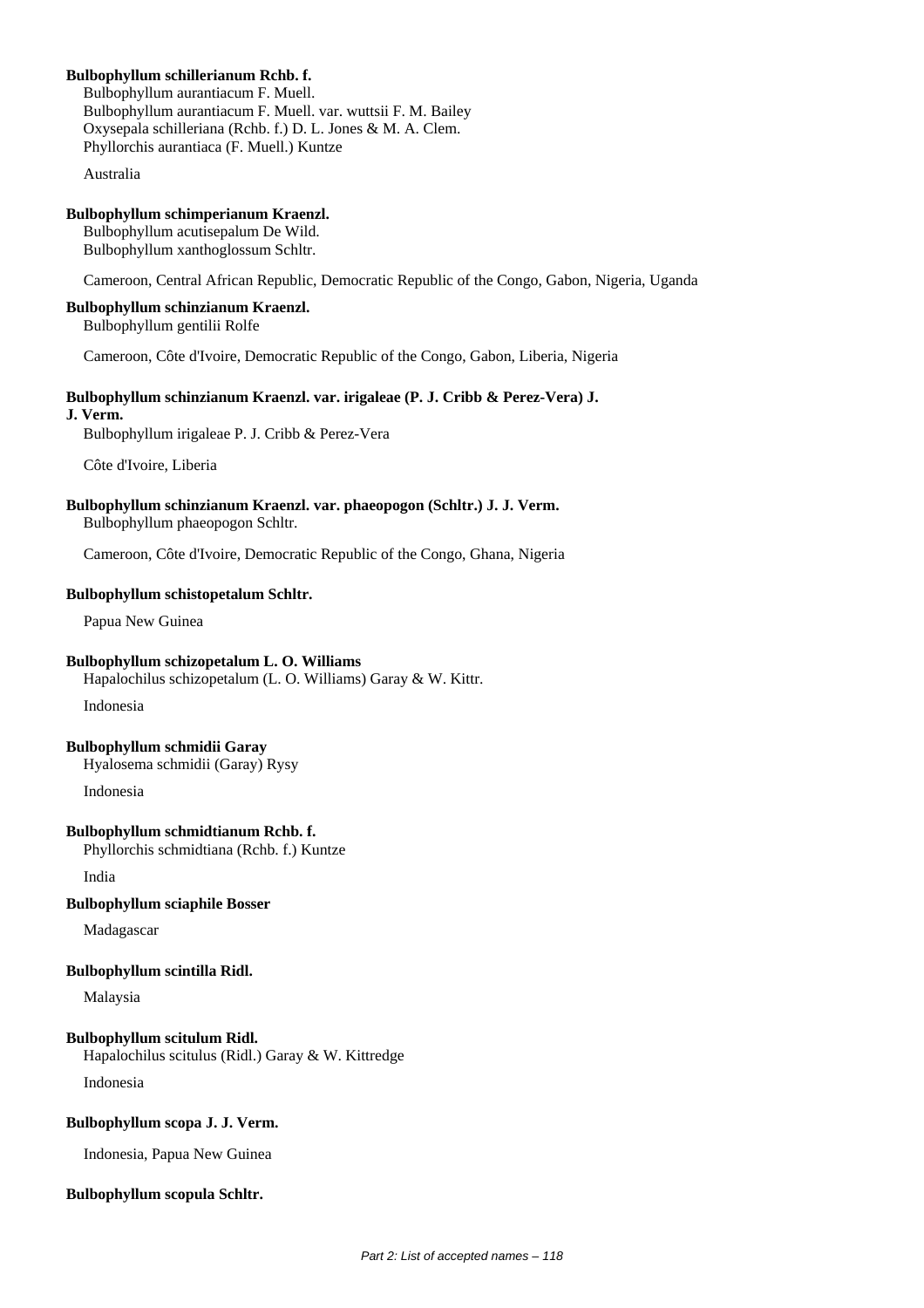# Papua New Guinea

#### **Bulbophyllum scotifolium J. J. Sm.**

Indonesia

#### **Bulbophyllum scrobiculilabre J. J. Sm.**

Indonesia

#### **Bulbophyllum scutiferum J. J. Verm.** Peltopus scutifer (J. J. Verm.) Szlach. & Marg.

Indonesia, Papua New Guinea

# **Bulbophyllum scyphochilus Schltr.**

Hapalochilus scyphochilus (Schltr.) Garay & W. Kittr.

Papua New Guinea

#### **Bulbophyllum scyphochilus Schltr. var. phaeanthum Schltr.**

Papua New Guinea

# **Bulbophyllum secundum Hook. f.**

Bulbophyllum subparviflorum Z. H. Tsi & S. C. Chen Phyllorchis secunda (Hook.) Kuntze

Bhutan, China, India, Lao People's Democratic Republic, Malaysia, Myanmar, Nepal, Thailand, Viet Nam

# **Bulbophyllum seidenfadenii A. D. Kerr**

Lao People's Democratic Republic

#### **Bulbophyllum semiasperum J. J. Sm.**

Indonesia

#### **Bulbophyllum semiteres Schltr.**

Papua New Guinea

#### **Bulbophyllum semiteretifolium Gagnep.**

Viet Nam

#### **Bulbophyllum sempiternum Ames**

Philippines

#### **Bulbophyllum sensile Ames**

Philippines

# **Bulbophyllum sepikense W. Kittr.**

Bulbophyllum cuspidipetalum Schltr.

Papua New Guinea

# **Bulbophyllum septatum Schltr.**

Bulbophyllum ambreae H. Perrier Bulbophyllum serratum H. Perrier

Madagascar

#### **Bulbophyllum septemtrionale (J. J. Sm.) J. J. Sm.**

Bulbophyllum digoelense J. J. Sm. var. septemtrionale J. J. Sm.

Indonesia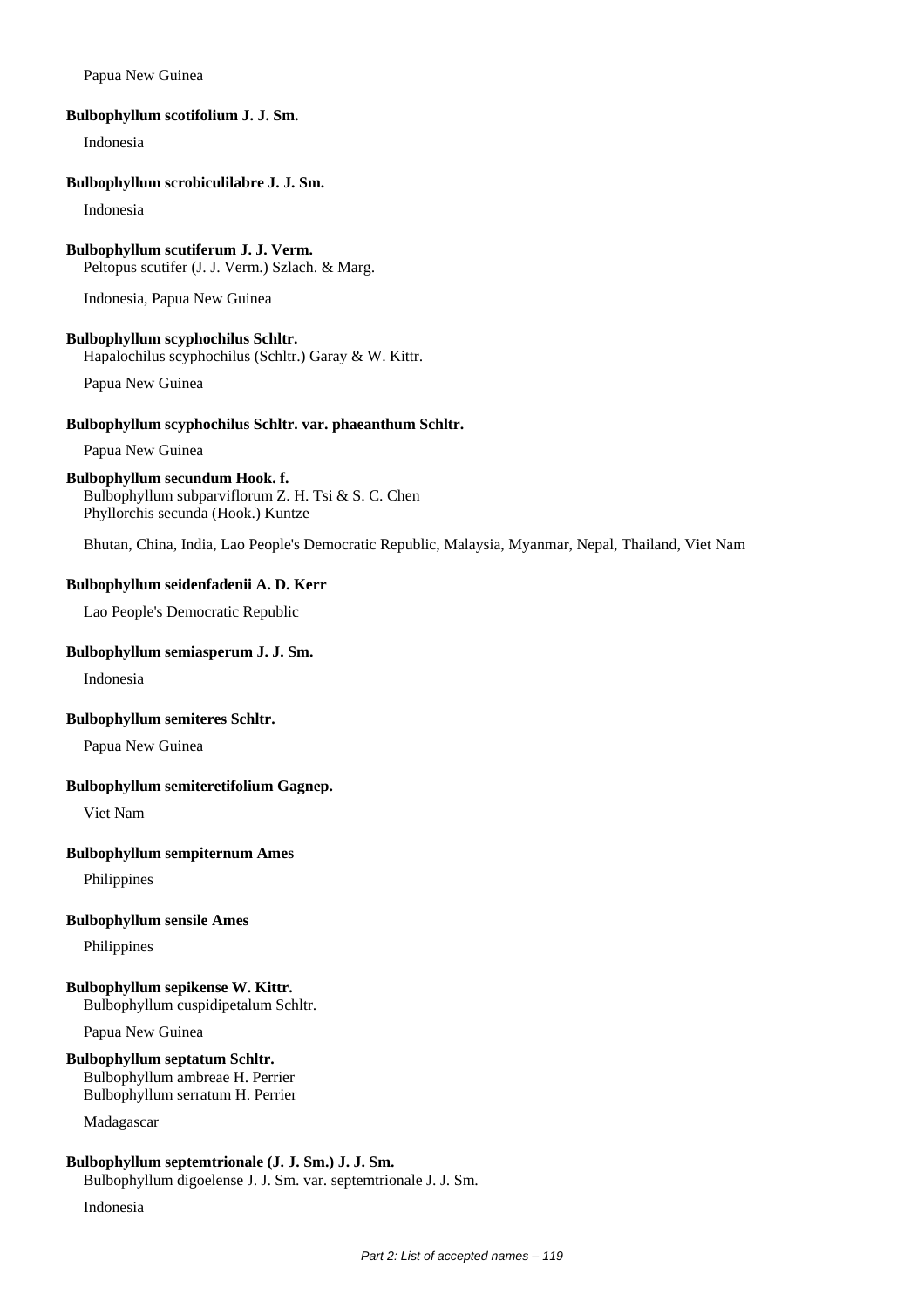#### **Bulbophyllum serra Schltr.**

Indonesia, Papua New Guinea

#### **Bulbophyllum serratotruncatum Seidenf.**

Bulbophyllum ochraceum (Ridl.) Ridl. Cirrhopetalum ochraceum Ridl.

Malaysia, Myanmar

# **Bulbophyllum serripetalum Schltr.**

Papua New Guinea

#### **Bulbophyllum serrulatifolium J. J. Sm.**

Indonesia

#### **Bulbophyllum serrulatum Schltr.**

Papua New Guinea

#### **Bulbophyllum setaceum T. P. Lin**

Taiwan Province of China

# **Bulbophyllum setigerum Lindl.**

Phyllorchis setigera (Lindl.) Kuntze

Guyana

# **Bulbophyllum setuliferum Verm. J.J. & Saw L.G.**

Malaysia

# **Bulbophyllum shanicum King & Pantl.**

Thailand

# **Bulbophyllum shepherdi (F. Muell.) Rchb. f.**

Dendrobium shepherdii F. Muell. Oxysepala shepherdii (F. Muell.) D. L. Jones & M. A. Clem. Phyllorchis shepherdii (F. Muell.) Kuntze

Australia

# **Bulbophyllum shweliense W. W. Sm.**

Bulbophyllum craibianum Kerr

Bhutan, China, Thailand, Viet Nam

# **Bulbophyllum siamense Rchb. f.**

Bulbophyllum lobbii Lindl. var. siamense (Rchb. f.) Rchb.f.

Cambodia, India, Lao People's Democratic Republic, Malaysia, Myanmar, Thailand

# **Bulbophyllum sibuyanense Ames**

Cirrhopetalum sibuyanense (Ames) Garay, Hamer & Siegerist

Philippines

#### **Bulbophyllum sicyobulbon C. S. P. Parish & Rchb. f.** Phyllorchis sicyobulbon (C. S. P. Parish & Rchb. f.) Kuntze

Malaysia, Myanmar, Thailand

# **Bulbophyllum siederi Garay**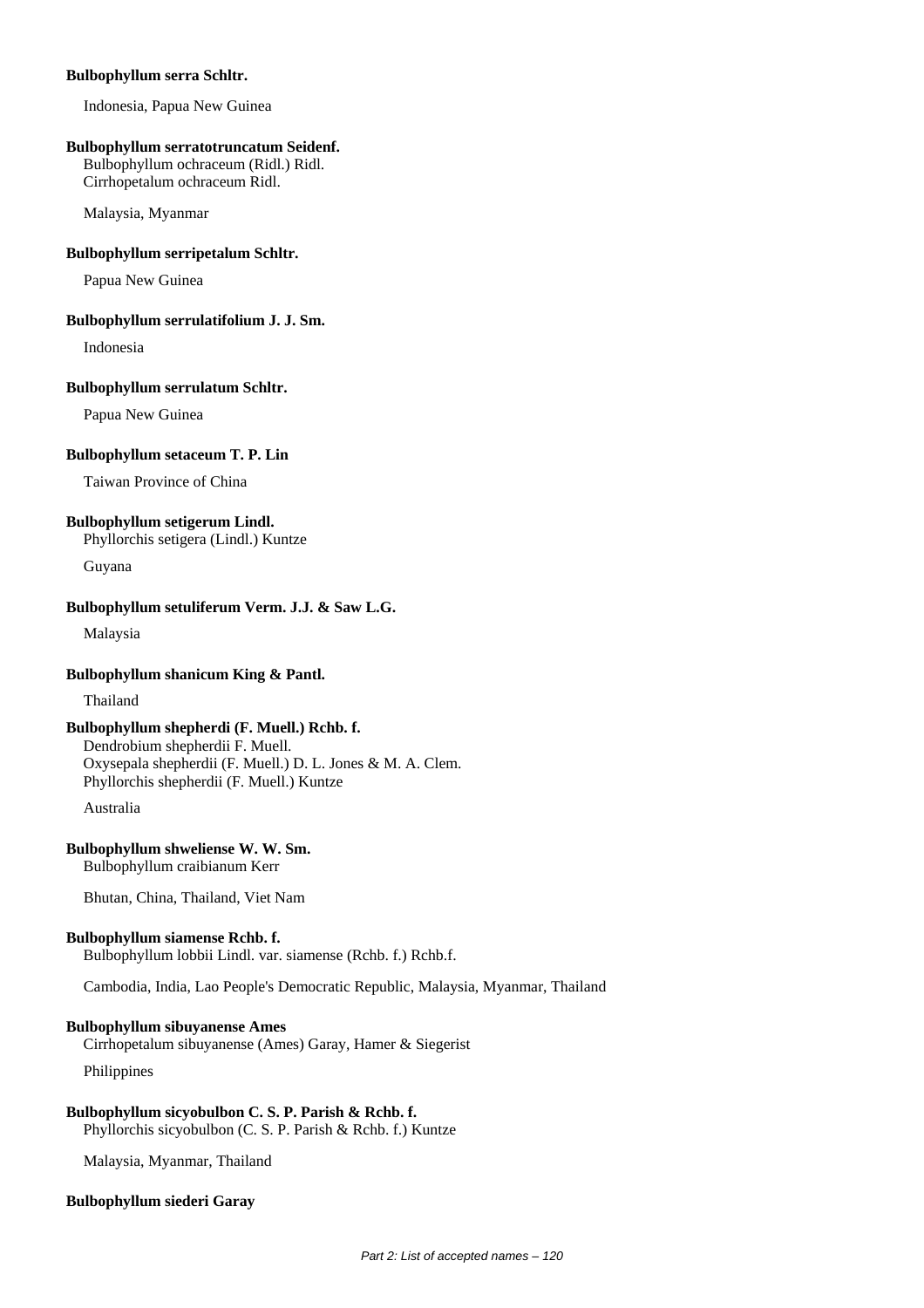Indonesia

#### **Bulbophyllum sigaldiae Guillaumin**

Viet Nam

# **Bulbophyllum sigmoideum Ames & C. Schweinf.**

Indonesia, Philippines

#### **Bulbophyllum signatum J. J. Verm.**

Malaysia

#### **Bulbophyllum sikapingense J. J. Sm.**

Indonesia

# **Bulbophyllum sikkimense (King & Pantl.) J. J. Sm.**

Cirrhopetalum sikkimense King & Pantl.

India

# **Bulbophyllum silentvalliensis M. P. Sharma & S. K. Srivastrava**

India

#### **Bulbophyllum sillemianum Rchb. f.** Phyllorchis silleniana (Rchb. f.) Kuntze

Myanmar, Thailand

# **Bulbophyllum similare Garay, Hamer & Siegerist**

Indonesia

#### **Bulbophyllum simile Schltr.**

Bulbophyllum erythrochilum Schltr.

Indonesia, Papua New Guinea

#### **Bulbophyllum similissimum J. J. Verm.**

Indonesia

#### **Bulbophyllum simmondsii Kores**

Fiji

# **Bulbophyllum simondii Gagnep.**

Viet Nam

# **Bulbophyllum simplex J. J. Verm. & P. O`Byrne**

Indonesia

#### **Bulbophyllum simplicilabellum Seidenf.**

Thailand

#### **Bulbophyllum simulacrum Schltr.**

Madagascar

# **Bulbophyllum sinapis J. J. Verm. & P. O`Byrne**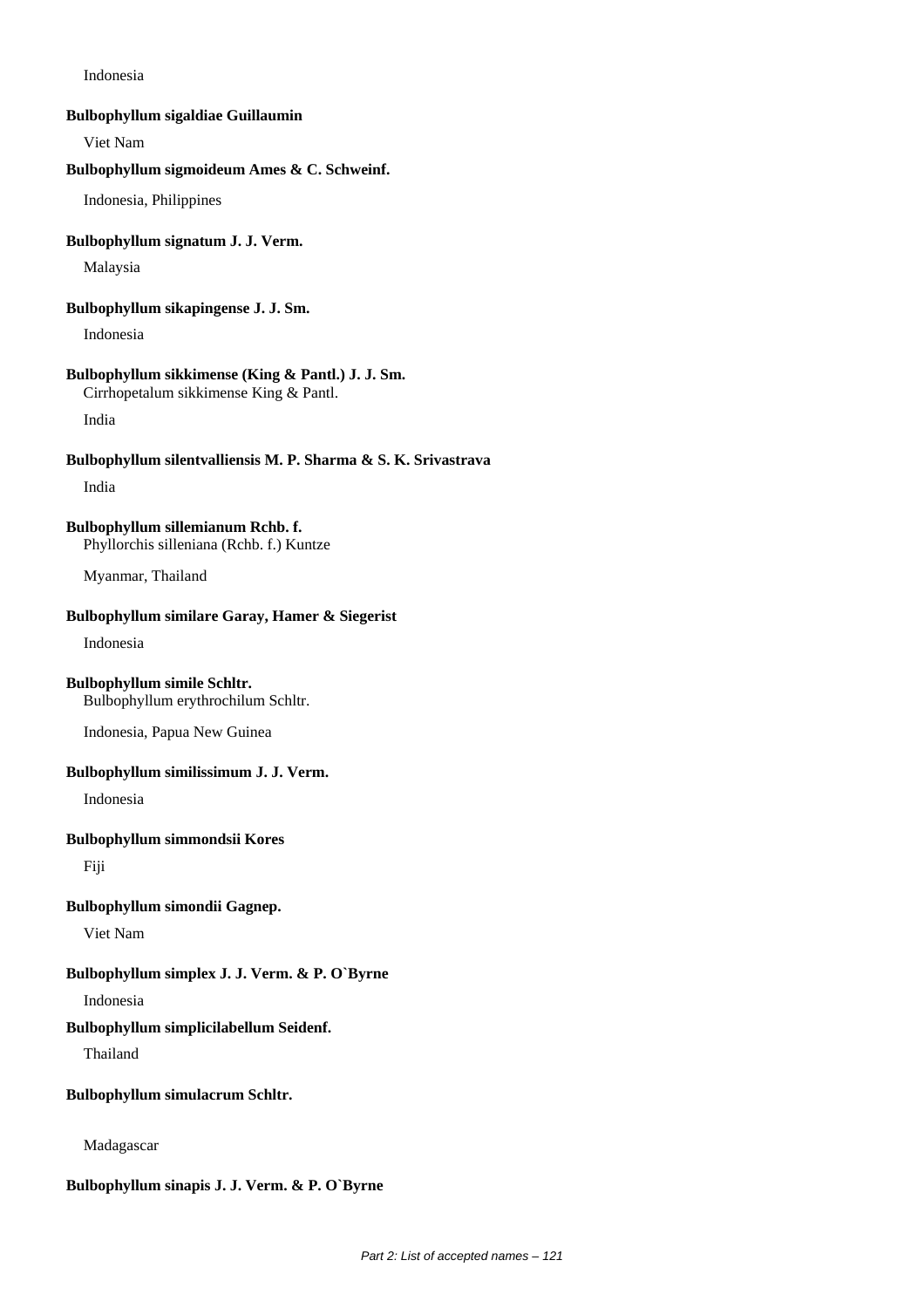#### Papua New Guinea

#### **Bulbophyllum singaporeanum Schltr.**

Bulbophyllum densiflorum Ridl.

Indonesia, Malaysia, Singapore

#### **Bulbophyllum singulare Schltr.**

Hyalosema singulare (Schltr.) Rolfe

Papua New Guinea

#### **Bulbophyllum singuliflorum W. Kittr.**

Bulbophyllum nemorosum Schltr.

Papua New Guinea

#### **Bulbophyllum skeatianum Ridl.**

Cirrhopetalum skeatianum (Ridl.) Garay, Hamer & Siegerist

Malaysia

# **Bulbophyllum smithianum Schltr.**

Bulbophyllum angustifolium (Blume) Lindl. var. nanum J. J. Sm. Bulbophyllum angustifolium (Blume) Lindl. var. pavum J. J. Sm. Bulbophyllum demissum Ridl.

Indonesia

# **Bulbophyllum smitinandii Seidenf. & Thorut**

Thailand, Viet Nam

#### **Bulbophyllum sociale Rolfe**

Indonesia

**Bulbophyllum solteroi R. G. Tamayo**

Mexico

# **Bulbophyllum sopoetanense Schltr.**

Bulbophyllum conspectum J. J. Sm.

Indonesia

# **Bulbophyllum sordidum Lindl.**

Bolbophyllaria sordida (Lindl.) Rchb. f. Bulbophyllum ecuadorense Schltr. Bulbophyllum ecuadoriensis (Schltr.) Gilli Phyllorchis sordida (Lindl.) Kuntze

Ecuador, Panama

# **Bulbophyllum sororculum J. J. Verm.**

Indonesia

# **Bulbophyllum spadiciflorum Tixier**

Osyricera spadiciflora (Tixier) Garay, Hamer & Siegerist

Viet Nam

# **Bulbophyllum spaerobulbum H. Perrier**

Madagascar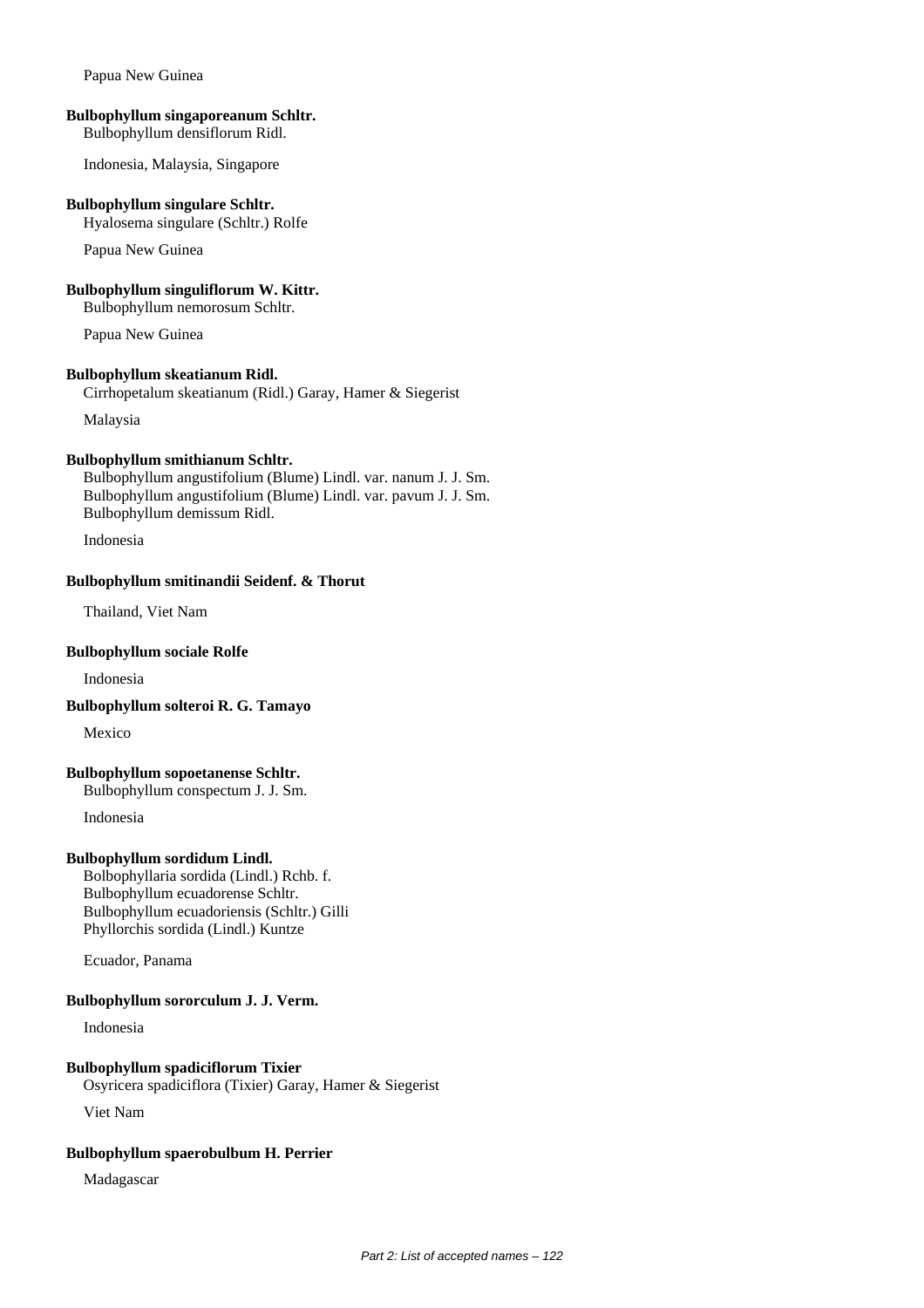#### **Bulbophyllum spathaceum Rolfe**

Myanmar

#### **Bulbophyllum spathilingue J. J. Sm.**

Indonesia

#### **Bulbophyllum spathipetalum J. J. Sm.**

Indonesia

# **Bulbophyllum spathulatum (Rolfe ex E. Cooper) Seidenf.**

Cirrhopetalum spathulatum Rolfe ex Cooper Rhytionanthos spathulatum (Rolfe ex E. Cooper) Garay, Hamer & Siegerist

Bhutan, India, Lao People's Democratic Republic, Myanmar, Thailand, Viet Nam

#### **Bulbophyllum speciosum Schltr.**

Hapalochilus speciosus (Schltr.) Garay & W. Kittr.

Papua New Guinea

# **Bulbophyllum sphaeracron Schltr.**

Papua New Guinea

# **Bulbophyllum sphaericum Z. H. Tsi & H. Li**

Rhytionanthos sphaericum (Z. H. Tsi & H. Li) Garay, Hamer & Siegerist

China

# **Bulbophyllum sphaerobulbum H. Perrier**

Madagascar

# **Bulbophyllum spiesii Garay, Hamer & Siegerist**

Papua New Guinea

# **Bulbophyllum spissum J. J. Verm.**

Indonesia, Malaysia

# **Bulbophyllum spongiola J. J. Verm.**

Papua New Guinea

# **Bulbophyllum stabile J. J. Sm.**

Hapalochilus stabilis (J. J. Sm.) Garay & W. Kittr.

Indonesia

# **Bulbophyllum steffensii Schltr.**

Indonesia

# **Bulbophyllum stelis J. J. Sm.**

Indonesia

# **Bulbophyllum stelis J. J. Sm. var. humile J. J. Sm.**

Indonesia

# **Bulbophyllum stellatum Ames**

Philippines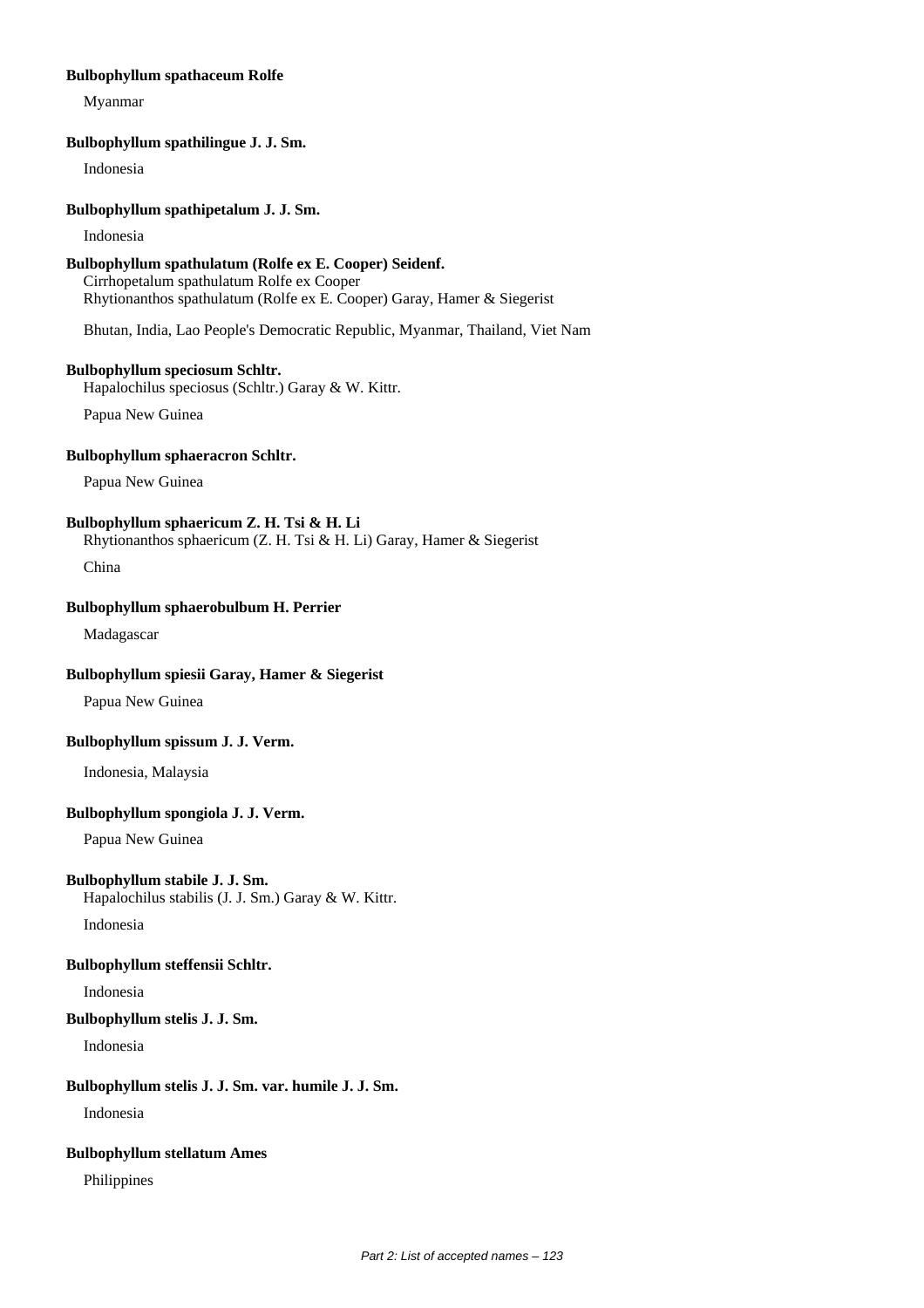# **Bulbophyllum stellula Ridl.**

Hapalochilus stellula (Ridl.) Garay & W. Kittredge

Indonesia

# **Bulbophyllum stenobulbon C. S. P. Parish & Rchb. f.**

Bulbophyllum clarkeanum King & Pantl. Bulbophyllum hornense Govaerts Bulbophyllum youngsayeanum S. Y. Hu & G. Barretto Phyllorchis stenobulbon (C. S. P. Parish & Rchb. f.) Kuntze

Bhutan, Lao People's Democratic Republic, Myanmar, Thailand, Viet Nam

#### **Bulbophyllum stenochilum Schltr.**

Papua New Guinea, Solomon Islands

#### **Bulbophyllum stenophyllum Schltr.**

Hapalochilus stenophyton Garay & W. Kittr.

Papua New Guinea, Solomon Islands, Vanuatu

#### **Bulbophyllum stenorhopalos Schltr.**

Epicranthes stenorhopalon (Schltr.) Garay & W. Kittr.

Papua New Guinea

# **Bulbophyllum stenurum J. J. Verm. & P. O`Byrne**

Indonesia

# **Bulbophyllum sterile (Lam.) Suresh**

Bulbophyllum caudatum Lindl. Cirrhopetalum caudatum (Lindl.) King & Pantl. Epidendrum sterile Lam. Phyllorchis caudata (Lindl.) Kuntze

Bhutan

# **Bulbophyllum steyermarkii Foldats**

Bulbophyllum bracteosum C. Schweinf.

Ecuador, Venezuela

# **Bulbophyllum stictanthum Schltr.**

Hapalochilus stictanthus (Schltr.) Garay & W. Kittr.

Papua New Guinea

#### **Bulbophyllum stictosepalum Schltr.**

Papua New Guinea

#### **Bulbophyllum stipitatibulbum J. J. Sm.**

Indonesia

# **Bulbophyllum stipulaceum Schltr.**

Bulbophyllum absconditum J. J. Sm. var. gautierense J. J. Sm. Bulbophyllum absconditum J. J. Sm. var. neoguineese J. J. Sm. Bulbophyllum pelma J. J. Sm. Bulbophyllum pelma J. J. Sm. var. gautierense J. J. Sm.

Indonesia, Papua New Guinea

#### **Bulbophyllum stolleanum Schltr.**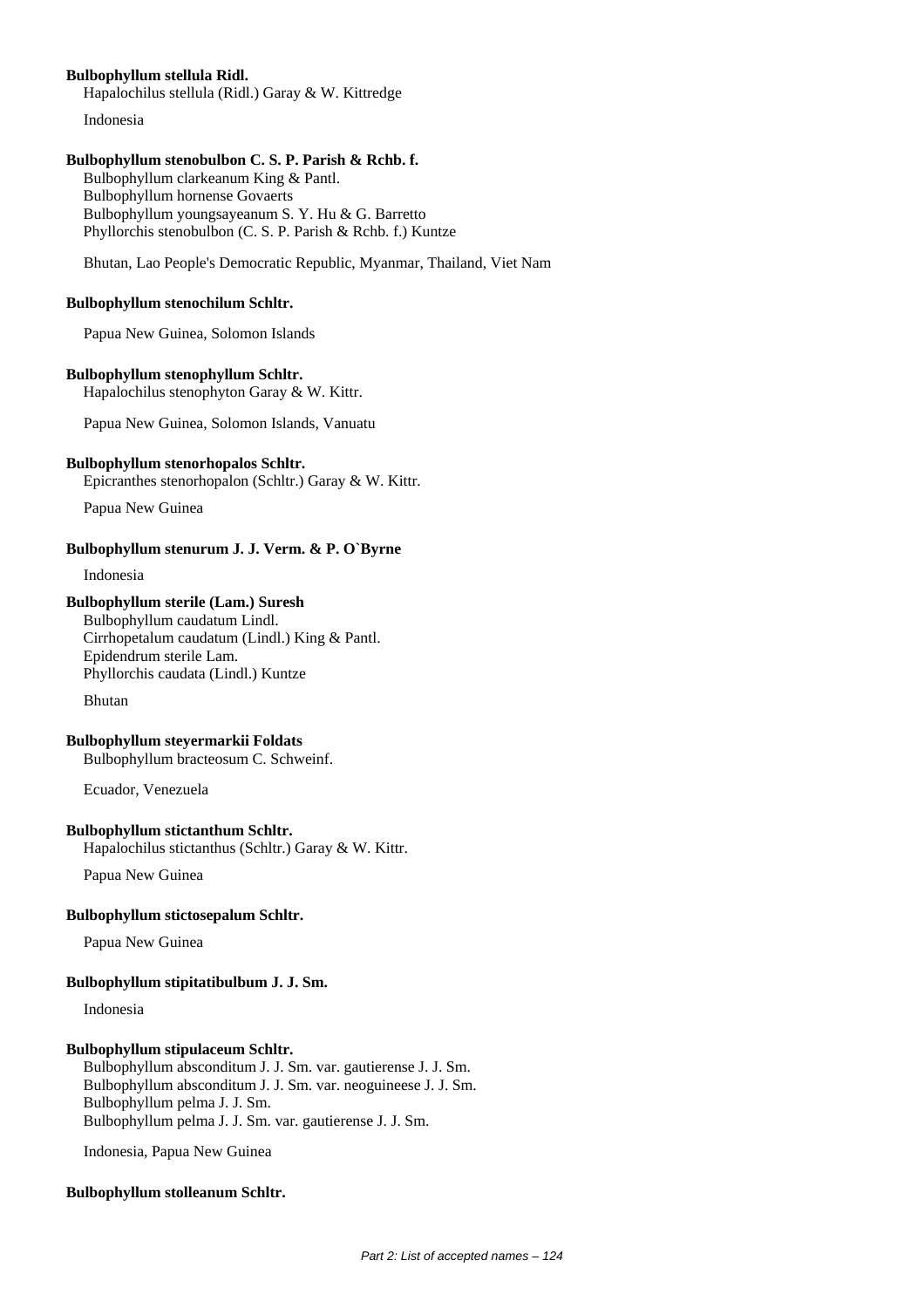Papua New Guinea

# **Bulbophyllum stolzii Schltr.**

Malawi, United Republic of Tanzania

#### **Bulbophyllum stormii J. J. Sm.**

Bulbophyllum araniferum Ridl. Bulbophyllum longistelidium Ridl. Bulbophyllum stormii J. J. Sm. var. pengadangaense J. J. Sm. Bulbophyllum tapirus J. J. Sm. Bulbophyllum tristriatum Carr

Indonesia, Malaysia

#### **Bulbophyllum streptotriche J. J. Verm.**

Indonesia

# **Bulbophyllum striatellum Ridl.**

Phyllorchis striatella (Ridl.) Kuntze

Indonesia, Malaysia, Singapore

# **Bulbophyllum striatum (Griff.) Rchb. f.**

Bulbophyllum striatitepalum Seidenf. Dendrobium striatum Griff. Phyllorchis striata (Griff.) Kuntze Sarcopodium striatum (Griff.) Lindl.

Bhutan, India, Thailand, Viet Nam

# **Bulbophyllum sturmhoefelii Hoehne**

Brazil

# **Bulbophyllum suavissimum Rolfe**

Bulbophyllum parryae Summerh. ex Parry Phyllorchis suavissima (Rolfe) Kuntze

Myanmar, Thailand

# **Bulbophyllum subaequale Ames**

Philippines

# **Bulbophyllum subapetalum J. J. Sm.**

Peltopus subapetalus (J. J. Sm.) Szlach. & Marg.

Indonesia

# **Bulbophyllum subapproximatum H. Perrier**

Madagascar

# **Bulbophyllum subbullatum J. J. Verm.**

Malaysia

# **Bulbophyllum subclausum J. J. Sm.**

Indonesia

#### **Bulbophyllum subclavatum Schltr.**

Madagascar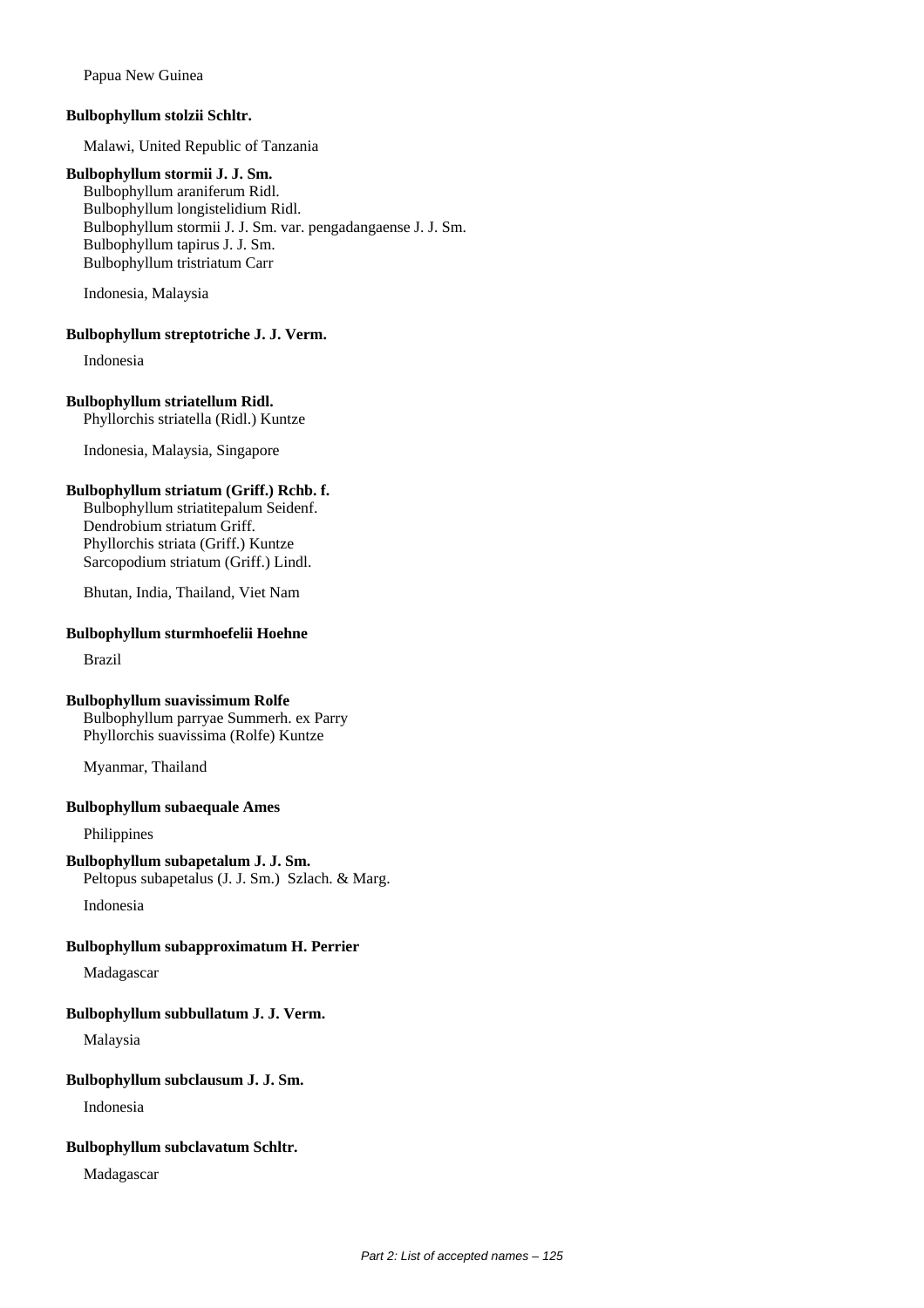# **Bulbophyllum subcrenulatum Schltr.**

Madagascar

#### **Bulbophyllum subebulbum Gagnep.**

Viet Nam

#### **Bulbophyllum subligaculiferum J. J. Verm.**

Gabon

#### **Bulbophyllum submarmoratum J. J. Sm.**

Indonesia

# **Bulbophyllum subpatulum J. J. Verm.**

Bulbophyllum muscicola Schltr.

Papua New Guinea

#### **Bulbophyllum subsecundum Schltr.**

Madagascar

#### **Bulbophyllum subsessile Schltr.**

Madagascar

#### **Bulbophyllum subtenellum Seidenf.**

Thailand

#### **Bulbophyllum subtrilobatum Schltr.**

Papua New Guinea

# **Bulbophyllum subuliferum Schltr.**

Indonesia

#### **Bulbophyllum subulifolium Schltr.**

Papua New Guinea

# **Bulbophyllum subumbellatum Ridl.**

Indonesia, Malaysia

#### **Bulbophyllum subverticillatum Ridl.**

Indonesia

# **Bulbophyllum succedaneum J. J. Sm.**

Indonesia

#### **Bulbophyllum sukhakulii Seidenf.**

Thailand

#### **Bulbophyllum sulawesii Garay, Hamer & Siegerist**

Indonesia

# **Bulbophyllum sulcatum (Blume) Lindl.** Bulbophyllum modestum Hook. f.

Bulbophyllum ochranthum Ridl.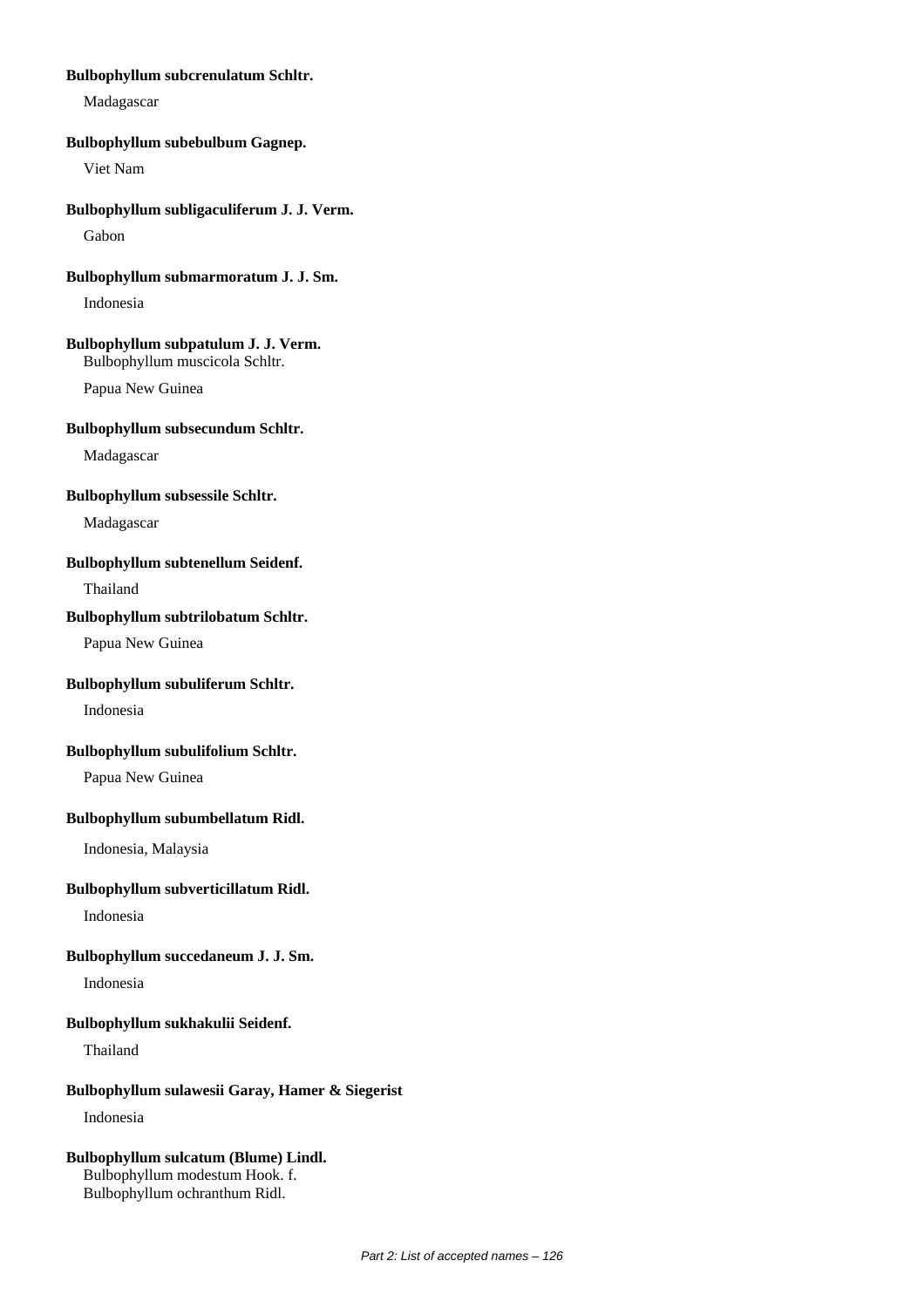Bulbophyllum paullum Ridl. Diphyes sulcata Blume Phyllorchis modesta (Hook. f.) Kuntze Phyllorchis sulcata (Blume) Kuntze

Indonesia

#### **Bulbophyllum sulfureum Schltr.**

Madagascar

#### **Bulbophyllum sumatranum Garay, Hamer & Siegerist**

Bulbophyllum lobbii Lindl. var. breviflorum J. J. Sm.

Indonesia

#### **Bulbophyllum superfluum Kraenzl.**

Philippines

#### **Bulbophyllum superpositum Schltr.**

Papua New Guinea

#### **Bulbophyllum supervacaenum Kraenzl.**

Indonesia

#### **Bulbophyllum surigaense Ames & Quisumb.**

Philippines

#### **Bulbophyllum sutepense (Rolfe ex Downie) Seidenf. & Smitinand** Cirrhopetalum sutepense Rolfe ex Downie

China, Lao People's Democratic Republic, Thailand

#### **Bulbophyllum systenochilum J. J. Verm.**

Peltopus systenochilus (J. J. Verm.) Szlach. & Marg.

Indonesia

# **Bulbophyllum taeniophyllum C. S. P. Parish & Rchb. f.**

Bulbophyllum fenestratum J. J. Sm. Bulbophyllum mundulum (W. Bull) J. J. Sm. Bulbophyllum punctatissimum Ridl. Bulbophyllum rupicolum Ridl. Bulbophyllum simillinum C. S. P. Parish & Rchb. f. Cirrhopetalum fenestratum (J. J. Sm.) Garay, Hamer & Siegerist Cirrhopetalum mundulum W. Bull Cirrhopetalum punctatissimum Rolfe ex Ridl. Cirrhopetalum simillimum Rchb. f. Cirrhopetalum simullinum (C. S. P. Parish & Rchb. f.) Hook. f. Cirrhopetalum stragularium Rchb. f. Cirrhopetalum taeniophyllum (C. S. P. Parish & Rchb. f.) Hook. f. Phyllorchis simillima (Lindl.) Kuntze Phyllorchis taeniophylla (C. S. P. Parish & Rchb. f.) Kuntze

China, Indonesia, Lao People's Democratic Republic, Malaysia, Myanmar, Thailand, Viet Nam

#### **Bulbophyllum taeter J. J. Verm.**

Brunei Darussalam

#### **Bulbophyllum tahanense Carr**

Malaysia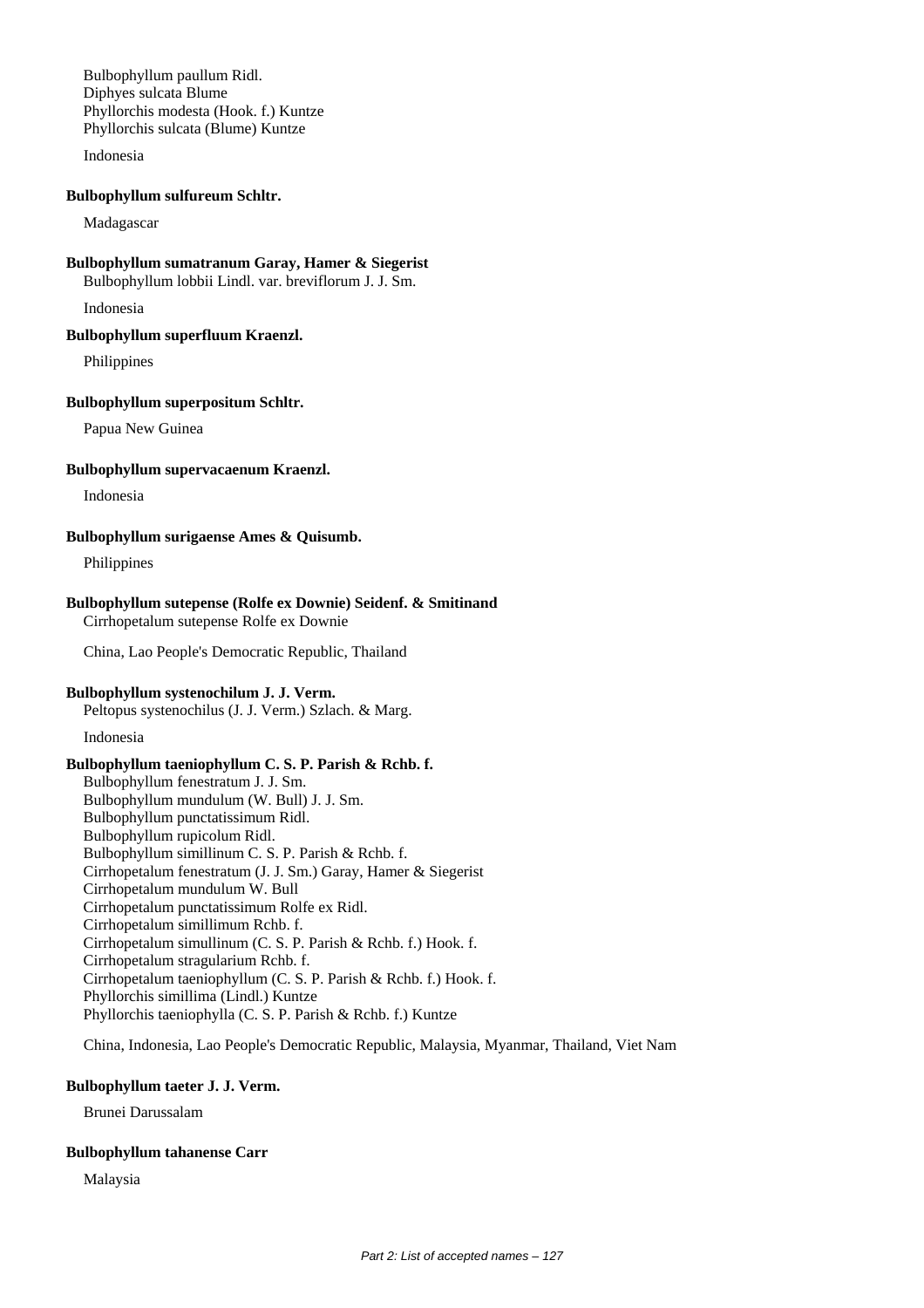#### **Bulbophyllum tahitense Nadeaud**

French Polynesia

#### **Bulbophyllum taiwanense (Fukuyama) Nakajima**

Bulbophyllum taiwanense (Fukuyama) S. S. Ying Bulbophyllum taiwanense (Fukuyama) Seidenf. Cirrhopetalum taiwanense Fukuyama

Taiwan Province of China

# **Bulbophyllum talauense (J. J. Sm.) Carr**

Bulbophyllum laxiflorum (Blume) Lindl. var. taluense J. J. Sm.

Malaysia

# **Bulbophyllum tampoketsense H. Perrier**

Madagascar

# **Bulbophyllum tanystiche J. J. Verm.**

Papua New Guinea

# **Bulbophyllum tardeflorens Ridl.**

Indonesia

# **Bulbophyllum tectipes J. J. Verm. & P. O`Byrne**

Indonesia

# **Bulbophyllum tectipetalum J. J. Sm.**

Indonesia

# **Bulbophyllum tectipetalum J. J. Sm. var. longisepalum J. J. Sm.**

Indonesia

# **Bulbophyllum tectipetalum J. J. Sm. var. maximum J. J. Sm.**

Indonesia

# **Bulbophyllum tekuense Carr**

Malaysia

# **Bulbophyllum tenellum (Blume) Lindl.**

Diphyes tenella Blume Phyllorchis tenella (Blume) Kuntze

Indonesia

# **Bulbophyllum tengchongense Z. H. Tsi**

China

# **Bulbophyllum tenompokense J. J. Sm.**

Indonesia, Malaysia

# **Bulbophyllum tentaculatum Schltr.**

Papua New Guinea

#### **Bulbophyllum tentaculiferum Schltr.** Bulbophyllum tentaculatum Schltr.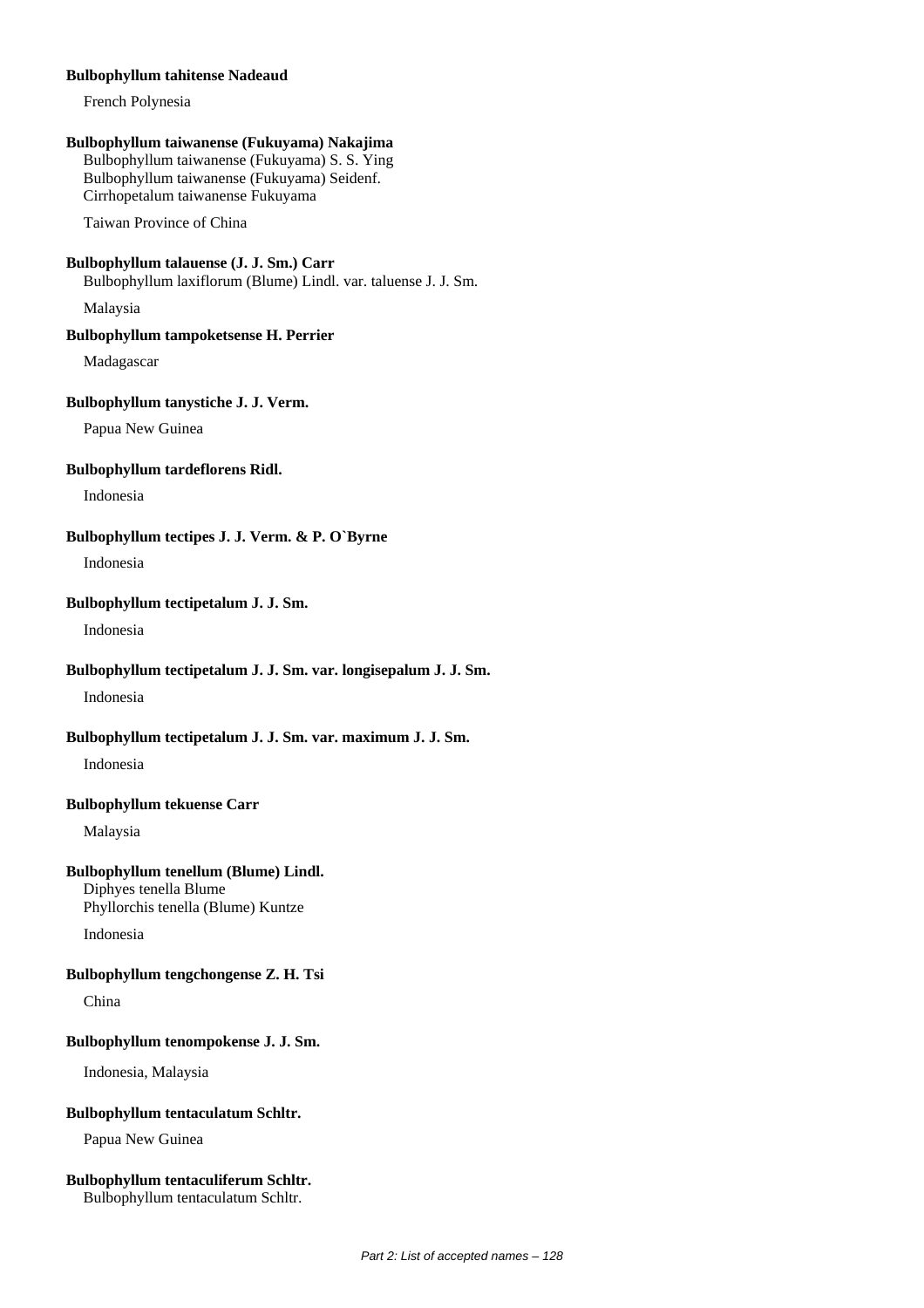# Papua New Guinea

#### **Bulbophyllum tenue Schltr.**

Papua New Guinea

#### **Bulbophyllum tenuifolium (Blume) Lindl.**

Bulbophyllum microstele Schltr. Bulbophyllum nigromaculatum Holttum Diphyes tenuifolia Blume Phyllorchis tenuifolia (Blume) Kuntze

Indonesia, Malaysia, Thailand

# **Bulbophyllum tenuipes Schltr.**

Indonesia, Papua New Guinea

#### **Bulbophyllum teres Carr**

Indonesia

#### **Bulbophyllum teresense Ruschi**

Brazil

#### **Bulbophyllum teretibulbum H. Perrier**

Madagascar

# **Bulbophyllum teretifolium Schltr.**

Cameroon

#### **Bulbophyllum teretilabre J. J. Sm.**

Indonesia

# **Bulbophyllum ternatense J. J. Sm.**

Indonesia

#### **Bulbophyllum tetragonum Lindl.** Bulbophyllum wrightii Summerh.

Cameroon, Côte d'Ivoire, Democratic Republic of the Congo, Ghana, Liberia, Sierra Leone

# **Bulbophyllum teysmannii J. J. Sm.**

Indonesia

# **Bulbophyllum thaiorum J. J. Sm.**

Bulbophyllum papillosum (Rolfe) Seidenf. & Smitinand Bulbophyllum thailandicum Seidenf. & Smitinand Cirrhopetalum papillosum Rolfe

Thailand, Viet Nam

# **Bulbophyllum theioglossum Schltr.**

Papua New Guinea

#### **Bulbophyllum thelantyx J. J. Verm.** Peltopus thelantyx (J. J. Verm.) Szlach. & Marg.

Papua New Guinea

# **Bulbophyllum therezienii Bosser**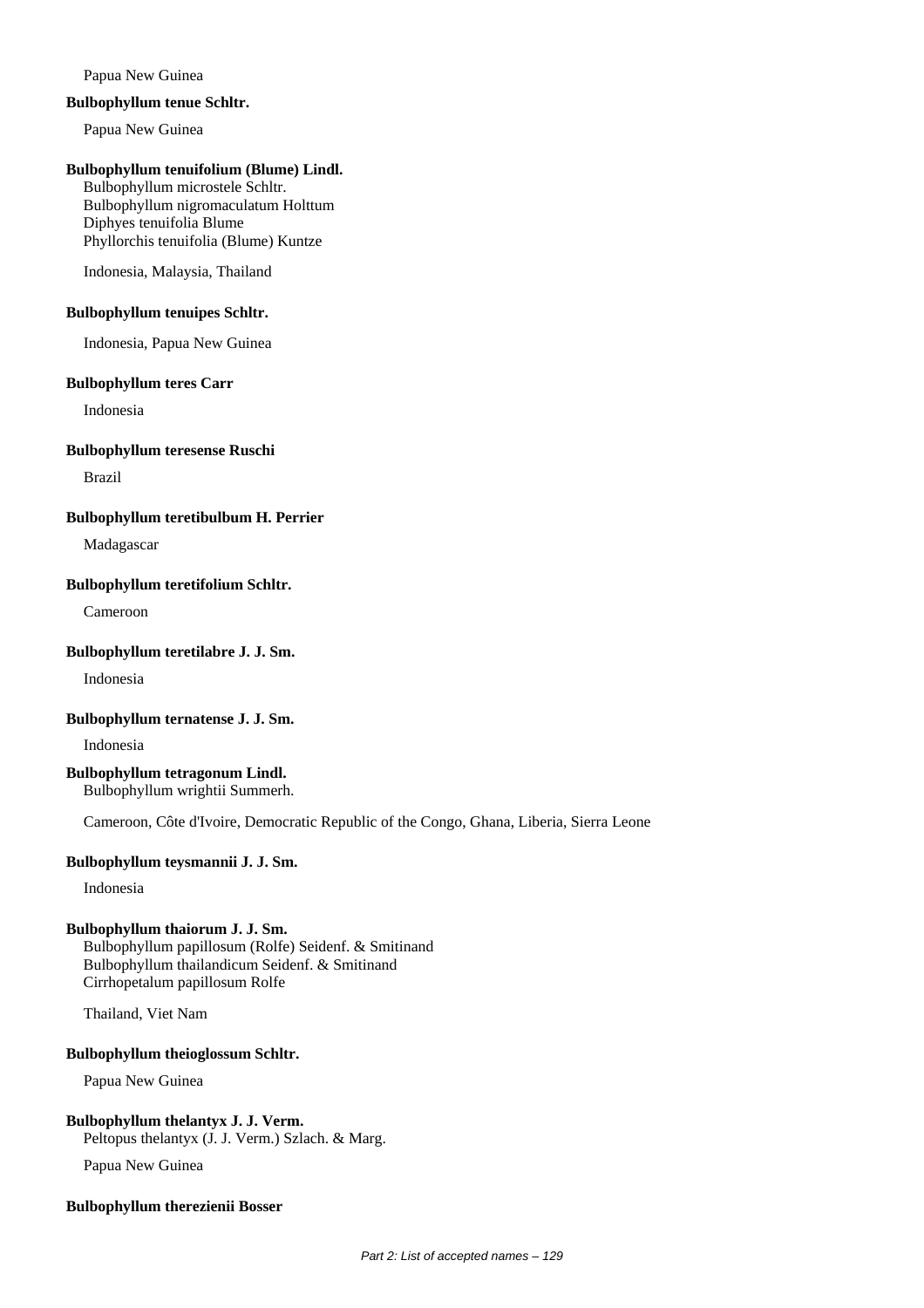#### Madagascar

#### **Bulbophyllum thersites J. J. Verm.**

Papua New Guinea

#### **Bulbophyllum theunissenii J. J. Sm.**

Indonesia

# **Bulbophyllum thompsonii Ridl.**

Phyllorchis thompsonii (Ridl.) Kuntze

Madagascar

# **Bulbophyllum thrixspermiflorum J. J. Sm.**

Indonesia

#### **Bulbophyllum thrixspermoides J. J. Sm.**

Indonesia

#### **Bulbophyllum thwaitesii Rchb. f.**

Cirrhopetalum thwaitesii (Rchb. F.) Hook. f. Phyllorchis thwaitesii (Rchb. f.) Kuntze

Sri Lanka

#### **Bulbophyllum thymophorum J. J. Verm. & A. L. Lamb**

Indonesia

# **Bulbophyllum titanea Ridl.**

Malaysia

#### **Bulbophyllum tixieri Seidenf.**

Viet Nam

# **Bulbophyllum tjadasmalangense J. J. Sm.**

Indonesia

# **Bulbophyllum toilliezae Bosser**

Madagascar

# **Bulbophyllum tokioi Fukuyama**

Bulbophyllum derchianum S. S. Ying Bulbophyllum tokioi Fukuyama

Taiwan Province of China

#### **Bulbophyllum toppingii Ames**

Philippines

# **Bulbophyllum toranum J. J. Sm.** Bulbophyllum barbellatum Schltr.

Indonesia, Papua New Guinea

# **Bulbophyllum torquatum J. J. Sm.**

Indonesia

#### **Bulbophyllum torricellense Schltr.**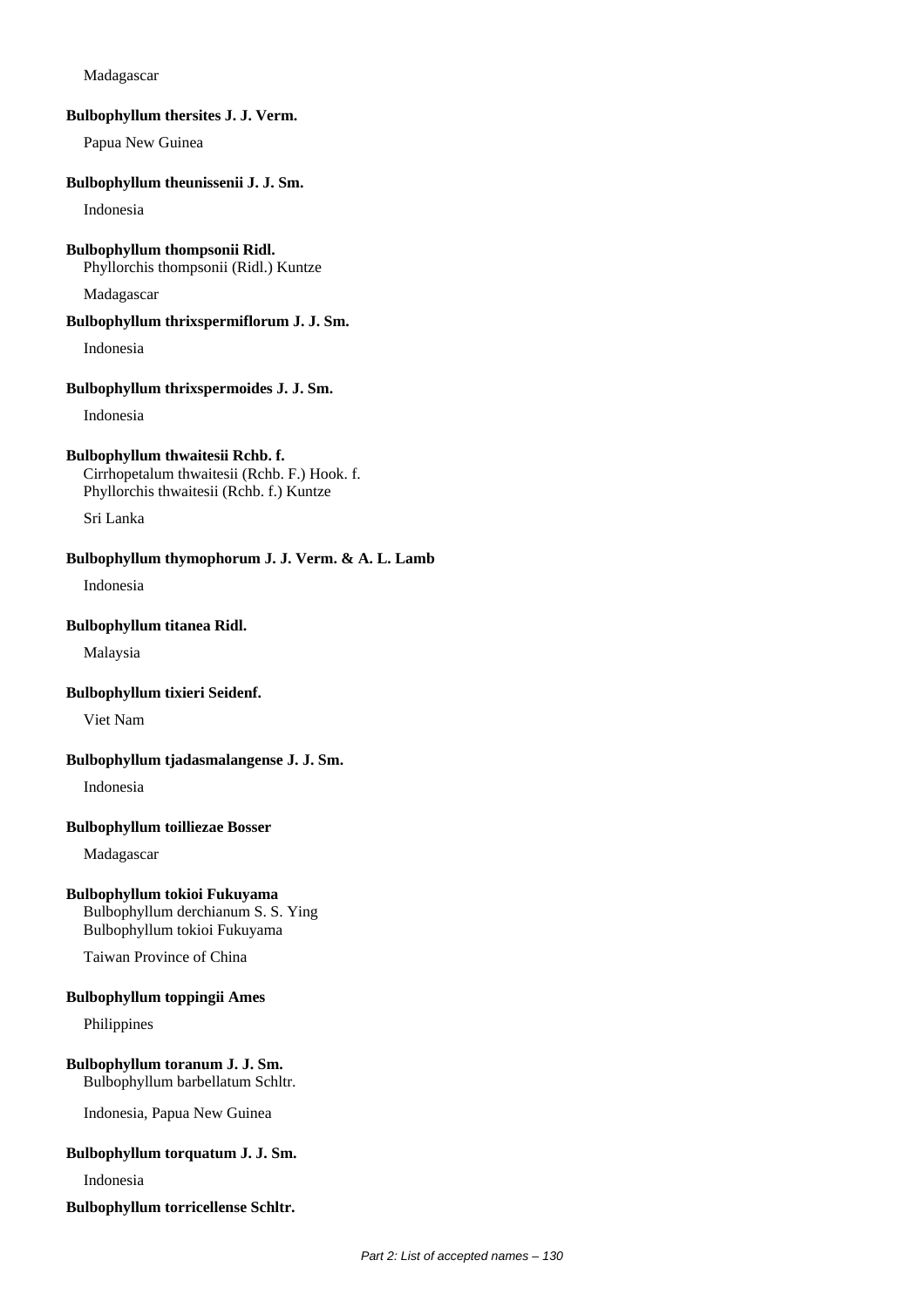Hapalochilus torricellensis (Schltr.) Garay & W. Kittr.

Papua New Guinea

#### **Bulbophyllum tortum Schltr.**

Papua New Guinea

# **Bulbophyllum tortuosum (Blume) Lindl.**

Bulbophyllum indragirense Schltr. Bulbophyllum listeri King & Pantl. Diphyes tortuosa Blume Phyllorchis tortuosa (Blume) Kuntze

Bhutan, Indonesia, Lao People's Democratic Republic, Malaysia, Philippines, Thailand, Viet Nam

# **Bulbophyllum trachyanthum Kraenzl.**

Hyalosema trachyanthum (Kraenzl.) Rolfe

Fiji, Indonesia, Papua New Guinea, Samoa, Solomon Islands

#### **Bulbophyllum trachybracteum Schltr.**

Papua New Guinea

# **Bulbophyllum trachyglossum Schltr.**

Hapalochilus trachyglossus (Schltr.) Garay & W. Kittr.

Papua New Guinea, Solomon Islands

#### **Bulbophyllum trachypus Schltr.**

Indonesia, Papua New Guinea

# **Bulbophyllum tremulum Wight**

Phyllorchis tremula (Wight) Kuntze India

# **Bulbophyllum triadenium (Lindl.) Rchb. f.**

Epigeneium triadenium (Lindl.) Summerh. Phyllorchis triadenia (Lindl.) Kuntze Sarcopodium triadenium Lindl.

Indonesia

# **Bulbophyllum triandrum Schltr.**

New Caledonia, Papua New Guinea

# **Bulbophyllum triaristella Schltr.**

Papua New Guinea

# **Bulbophyllum tricanaliferum J. J. Sm.**

Hyalosema tricanaliferum (J. J. Sm.) Rolfe Indonesia

# **Bulbophyllum tricarinatum Petch**

Sri Lanka

# **Bulbophyllum trichaete Schltr.**

Papua New Guinea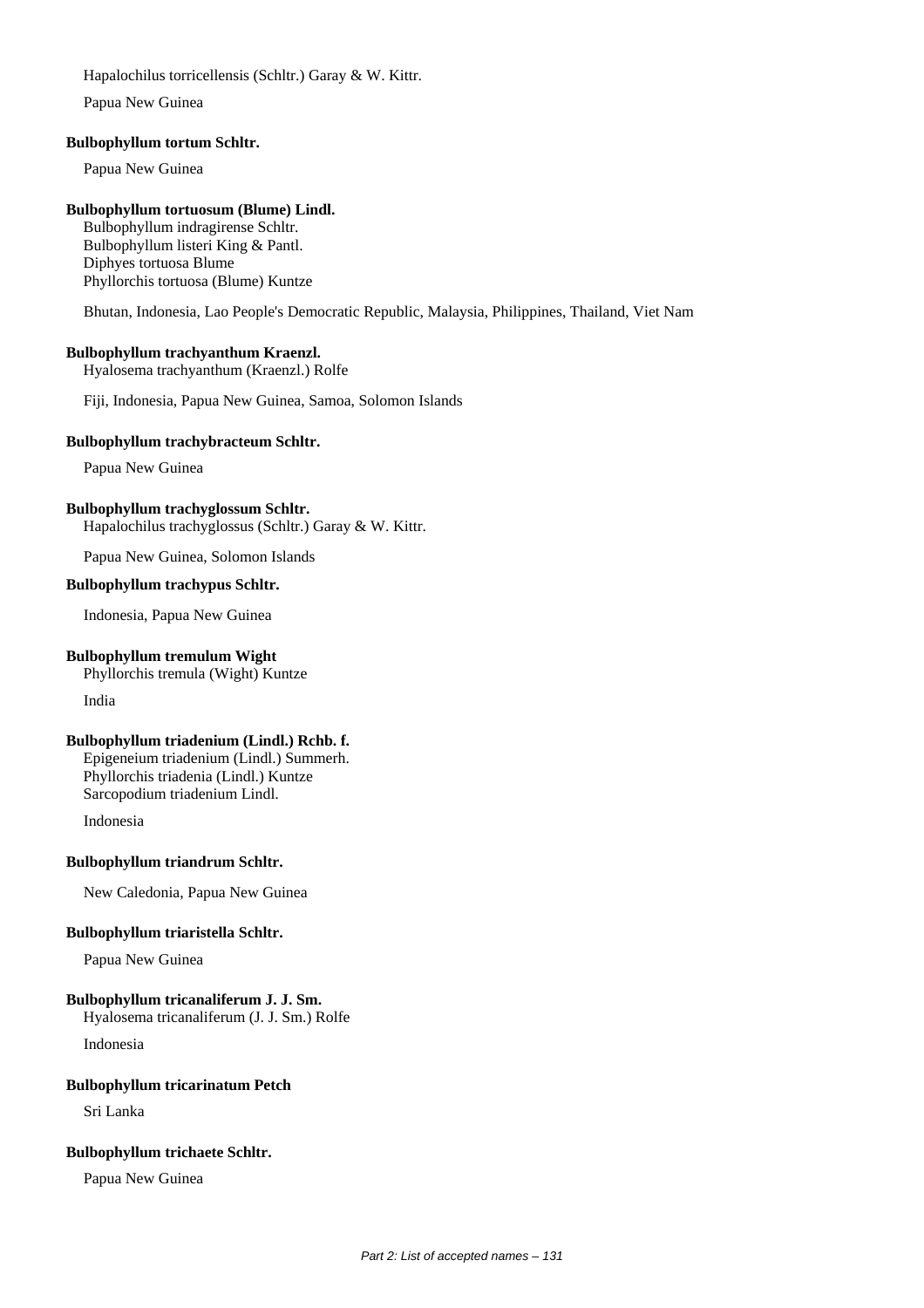#### **Bulbophyllum trichambon Schltr.**

Papua New Guinea

#### **Bulbophyllum trichocephalum (Schltr.) T. Tang & F. T. Wang** Cirrhopetalum trichocephalum Schltr.

India, Thailand

#### **Bulbophyllum trichochlamys H. Perrier**

Madagascar

# **Bulbophyllum trichorhachis J. J. Verm. & P. O`Byrne**

Indonesia

# **Bulbophyllum trichromum Schltr.**

Hapalochilus trichromus (Schltr.) Garay & Sieder

Papua New Guinea

# **Bulbophyllum triclavigerum J. J. Sm.**

Indonesia

# **Bulbophyllum tricolor L. B. Sm. & S. K. Harris**

Bolivia

# **Bulbophyllum tricorne Seidenf. & Smitinand**

Cambodia, India, Thailand

# **Bulbophyllum tricornoides Seidenf.**

Thailand

# **Bulbophyllum tridentatum Kraenzl.**

Thailand

# **Bulbophyllum trifarium Rolfe**

Madagascar

# **Bulbophyllum trifilum J. J. Sm.**

Bulbophyllum cavistigma J. J. Sm. Bulbophyllum fatuum J. J. Sm. Bulbophyllum recurvimarginatum J. J. Sm.

Indonesia, Papua New Guinea

# **Bulbophyllum trifilum J. J. Sm. subsp. filisepalum (J. J. Sm.) J. J. Verm.** Bulbophyllum filisepalum J. J. Sm.

Indonesia, Papua New Guinea

# **Bulbophyllum triflorum (Breda) Blume**

Odontostyles triflora Breda Phyllorchis triflora (Breda) Kuntze

Indonesia

# **Bulbophyllum trifolium Ridl.**

Bulbophyllum tacitum Carr

Indonesia, Malaysia, Singapore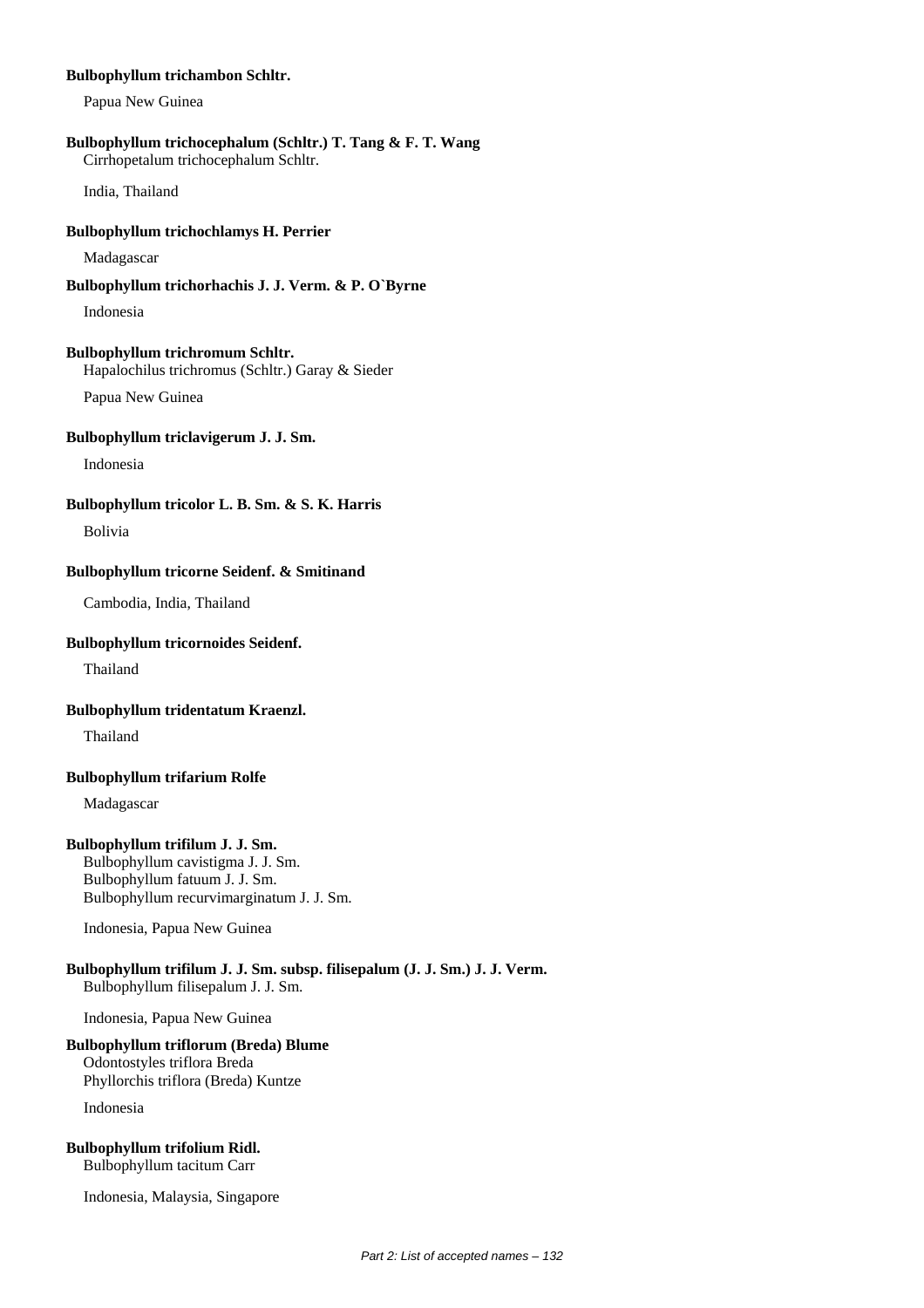# **Bulbophyllum trigonidioides J. J. Sm.**

Indonesia

#### **Bulbophyllum trigonobulbum Schltr. & J. J. Sm.**

Indonesia

#### **Bulbophyllum trigonocarpum Schltr.**

Hapalochilus trigonocarpus (Schltr.) Garay & W. Kittr.

Papua New Guinea

#### **Bulbophyllum trigonosepalum Kraenzl.**

Philippines

#### **Bulbophyllum trilineatum H. Perrier**

Madagascar

#### **Bulbophyllum trimeni (Hook. f. ex Trim.) J. J. Sm.**

Cirrhopetalum trimeni Hook. f. Phyllorchis trimenii (Hook. f.) Kuntze

Sri Lanka

**Bulbophyllum trinervium J. J. Sm.**

Indonesia

#### **Bulbophyllum tripaleum Seidenf.**

Thailand

# **Bulbophyllum tripetalum Lindl.**

Didactyle tripetala (Lindl.) Lindl. Phyllorchis tripetala (Lindl.) Kuntze

Brazil

# **Bulbophyllum tripudians C. S. P. Parish & Rchb. f.**

Cirrhopetalum tripudians (C. S. P. Parish & Rchb. f.) C. S. P. Parish & Rchb. f.

Lao People's Democratic Republic, Myanmar, Thailand, Viet Nam

# **Bulbophyllum trirhopalon Schltr.**

Epicranthes trirhopalon (Schltr.) Garay & W. Kittr.

Papua New Guinea

#### **Bulbophyllum triste Rchb. f.**

Bulbophyllum alopecurum Rchb. f. Bulbophyllum mackeeanum Guillaumin Bulbophyllum micranthum Hook. f. Phyllorchis alopecurus (Rchb. f.) Kuntze Phyllorchis micrantha (Hook. f.) Kuntze Phyllorchis tristis (Rchb. f.) Kuntze

Bhutan

# **Bulbophyllum tristelidium W. Kittr.**

Bulbophyllum tridentatum Rolfe

Indonesia

# **Bulbophyllum triurum Kraenzl.**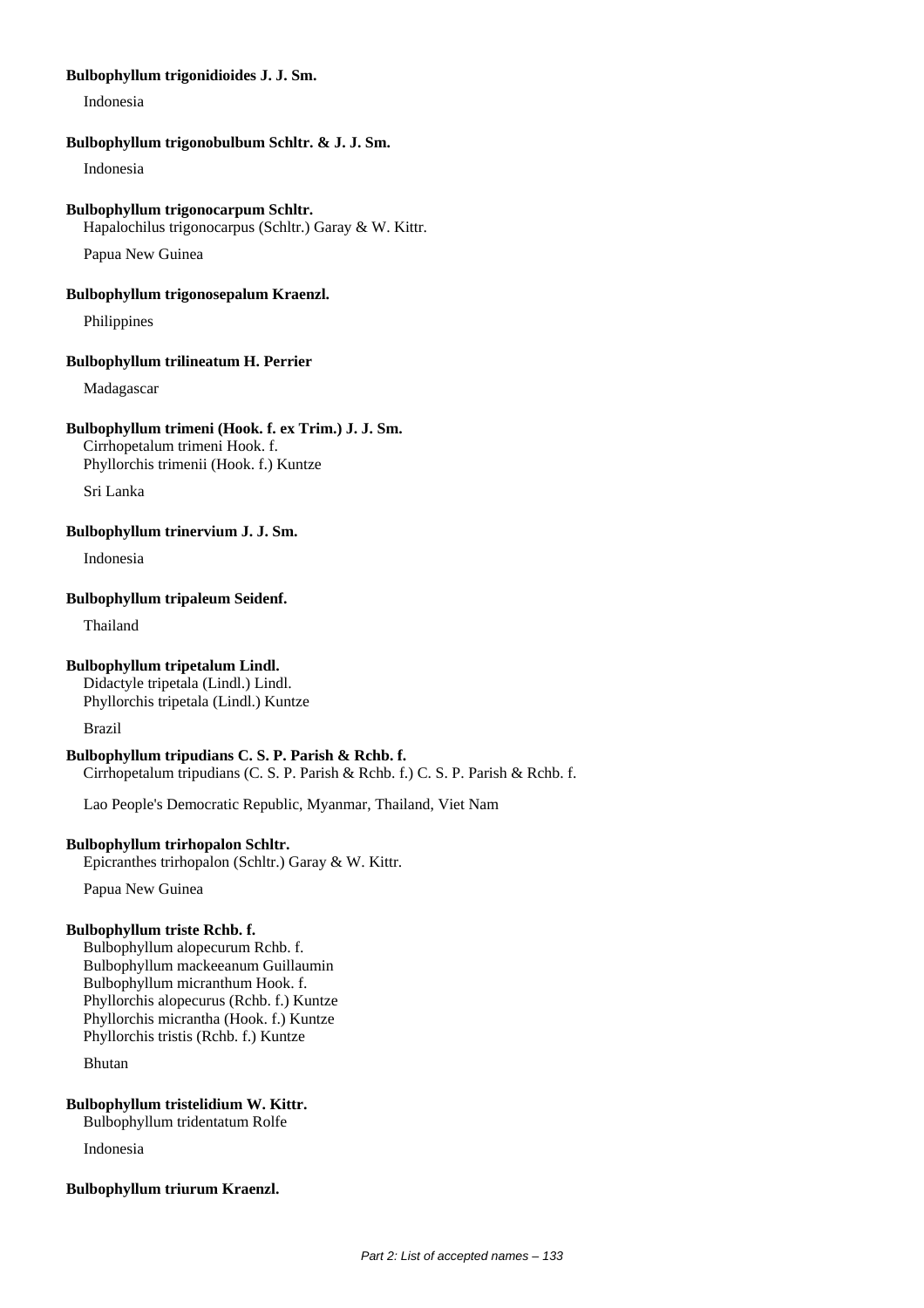Indonesia

#### **Bulbophyllum triviale Seidenf.**

Thailand

# **Bulbophyllum trulliferum J. J. Verm. & A. L. Lamb**

Malaysia

# **Bulbophyllum truncatum J. J. Sm.**

Indonesia

#### **Bulbophyllum truncicola Schltr.**

Papua New Guinea

#### **Bulbophyllum tryssum J. J. Verm. & A. L. Lamb**

Indonesia, Malaysia

#### **Bulbophyllum tseanum (S. Y. Hu & Barretto ) Z. H. Tsi**

Cirrhopetalum tseanum S. Y. Hu & G. Barretto

China

# **Bulbophyllum tuberculatum Colenso**

Adelopetalum tuberculatum (Colenso) D. L. Jones, M. A. Clem. & Molloy

Australia, New Zealand

#### **Bulbophyllum tubilabrum J. J. Verm. & P. O`Byrne**

Indonesia

# **Bulbophyllum tumidum J. J. Verm.**

Indonesia

# **Bulbophyllum tumoriferum Schltr.**

Papua New Guinea

# **Bulbophyllum turgidum J. J. Verm.**

Indonesia

#### **Bulbophyllum turkii Bosser & P. J. Cribb**

Madagascar

# **Bulbophyllum turpis J. J. Verm. & P. O`Byrne**

Malaysia

#### **Bulbophyllum tylophorum Schltr.**

Indonesia

# **Bulbophyllum ulcerosum J. J. Sm.**

Indonesia, Papua New Guinea, Solomon Islands

# **Bulbophyllum umbellatum Lindl.**

Bulbophyllopsis maculosa (Lindl.) Rchb. f. Bulbophyllopsis morphologorum Rchb. f. Bulbophyllum annamicum (Finet & Gagnep.) Bân & D. H. Duong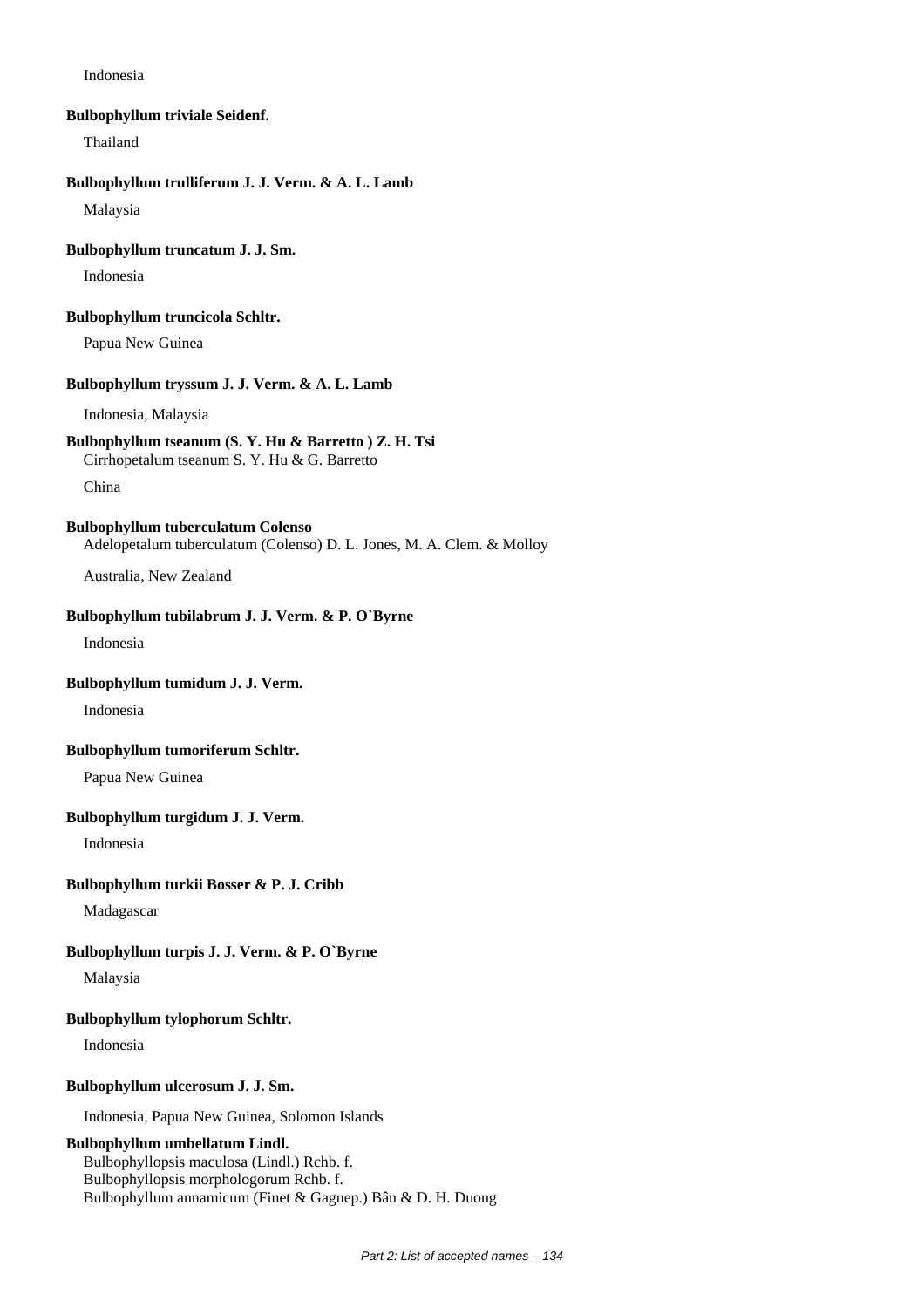Bulbophyllum maculosum (Lindl.) Rchb. f. Bulbophyllum saruwatarii Hayata Bulbophyllum tibeticum Rolfe Cirrhopetalum annamicum (Finet ex Gagnep.) T. Tang & F. T. Wang Cirrhopetalum bootanensis Griff. Cirrhopetalum maculosum Lindl. Cirrhopetalum maculosum Lindl. var. annamicum Finet Cirrhopetalum saruwatarii (Hayata) Hayata Cirrhopetalum umbellatum (Lindl.) Linden Hippoglossum umbellatum Breda Phyllorchis bootanensis (Griff.) Kuntze Phyllorchis maculosa Kuntze Phyllorchis umbellata (Lindl.) Kuntze

Bhutan, China, India, Myanmar, Taiwan Province of China, Thailand, Viet Nam

#### **Bulbophyllum umbellatum Lindl. var. fuscescens P. K. Sarkar**

Cirrhopetalum maculosum Lindl. var. fuscescens Hook. f.

Australia, India

#### **Bulbophyllum umbraticola Schltr.**

Papua New Guinea

# **Bulbophyllum uncinatum J. J. Verm. & P. O`Byrne**

Indonesia

#### **Bulbophyllum unciniferum Seidenf.**

Cirrhopetalum unciniferum (Seidenf.) Senghas Rhytionanthos unciniferum (Seidenf.) Garay, Hamer & Siegerist

Thailand

# **Bulbophyllum undatilabre J. J. Sm.**

Indonesia

# **Bulbophyllum undecifilum J. J. Sm.**

Epicranthes undecifila (J. J. Sm.) Garay & W. Kittr.

Indonesia

#### **Bulbophyllum unguiculatum Rchb. f.**

Phyllorchis unguiculata (Rchb. f.) Kuntze

Indonesia, Philippines

#### **Bulbophyllum unguilabium Schltr.**

Papua New Guinea

#### **Bulbophyllum unicaudatum Schltr.**

Papua New Guinea

#### **Bulbophyllum unicaudatum Schltr. var. xanthospaerum Schltr.**

Papua New Guinea

# **Bulbophyllum uniflorum (Blume) Hassk.**

Bulbophyllum galbinum Ridl. Bulbophyllum hewetii Ridl. Bulbophyllum reinwardtii (Lindl.) Rchb. f. Bulbophyllum uniflorum (Blume) Hassk. var. pluriflorum Carr Bulbophyllum uniflorum (Blume) Hassk. var. rubrum (Ridl.) Carr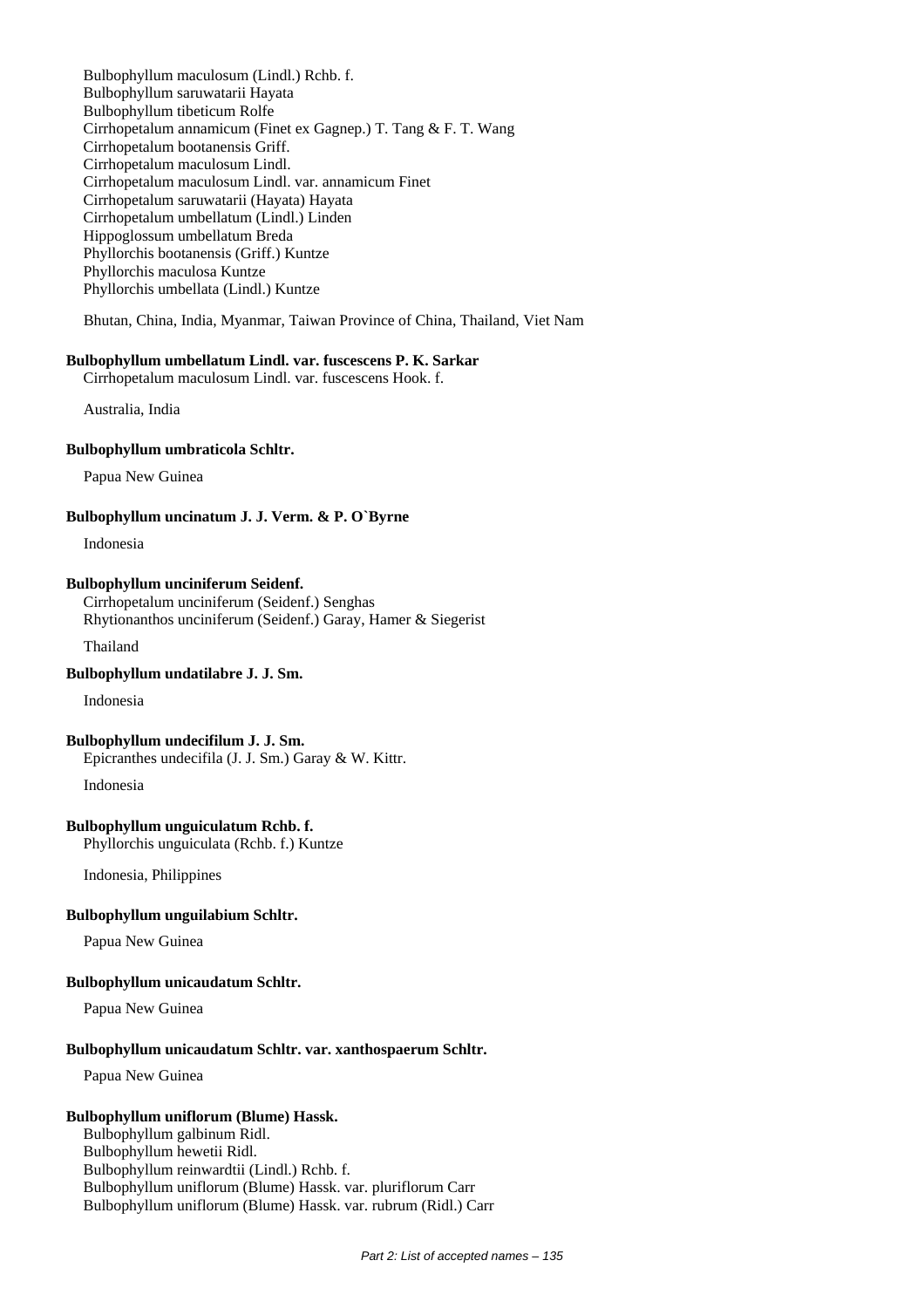Bulbophyllum uniflorum (Blume) Hassk. var. variabile (Ridl.) Carr Bulbophyllum variabile Ridl. var. rubrum Ridl. Cirrhopetalum compressum Lindl. Dendrobium grandiflorum Reinw. ex Hook. F. Ephippium uniflorum Blume Phyllorchis reinwardtii (Lindl.) Kuntze Phyllorchis uniflora (Blume) Kuntze Sarcopodium reinwardtii Lindl.

Indonesia, Malaysia, Philippines

#### **Bulbophyllum unifoliatum De Wild.**

Angola, Democratic Republic of the Congo, Rwanda, United Republic of Tanzania, Zambia

# **Bulbophyllum unifoliatum De Wild. subsp. flectens (P. J. Cribb & Taylor) J. J.**

Bulbophyllum flectens P. J. Cribb & P. Taylor

Malawi, United Republic of Tanzania

# **Bulbophyllum unifoliatum De Wild. subsp. infracarinatum (G. Will.) J. J. Verm.**

Bulbophyllum carinatum G. Will. Bulbophyllum infracarinatum G. Will.

Malawi, Mozambique, Zimbabwe

#### **Bulbophyllum unitubum J. J. Sm.**

Indonesia

#### **Bulbophyllum univenum J. J. Verm.**

Indonesia

#### **Bulbophyllum uroglossum Schltr.**

Papua New Guinea

#### **Bulbophyllum urosepalum Schltr.**

Papua New Guinea

# **Bulbophyllum ustusfortiter J. J. Verm.**

Papua New Guinea

#### **Bulbophyllum uviflorum O`Byrne**

Indonesia

#### **Bulbophyllum vaccinioides Schltr.**

Papua New Guinea

# **Bulbophyllum vagans Ames & Rolfe**

Bulbophyllum vagans Ames & Rolfe var. angustum Ames Bulbophyllum vagans Ames & Rolfe var. linearifolium Ames

Philippines

# **Bulbophyllum vaginatum (Lindl.) Rchb. f.**

Bulbophyllum whiteanum (Rolfe) J. J. Sm. Cirrhopetalum caudatum Wight Cirrhopetalum stramineum Teijsm. & Binn. Cirrhopetalum vaginatum Lindl. Cirrhopetalum whiteanum Rolfe Phyllorchis vaginata (Lindl.) Kuntze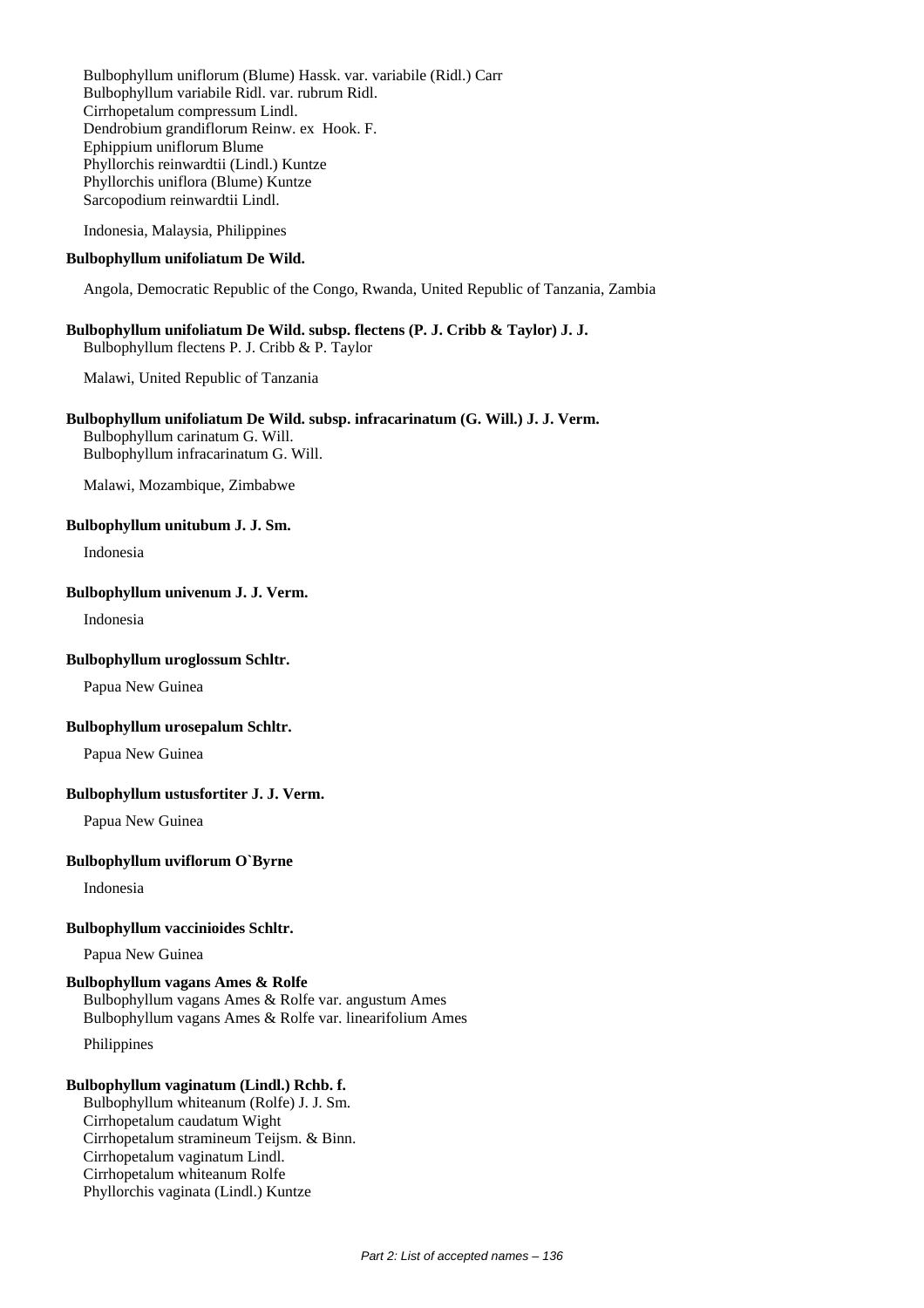Indonesia, Malaysia, Philippines, Thailand

#### **Bulbophyllum valeryi J. J. Verm. & P. O`Byrne**

Indonesia

#### **Bulbophyllum validum Carr**

Indonesia

#### **Bulbophyllum vanum J. J. Verm.**

Cameroon, Democratic Republic of the Congo, Gabon

#### **Bulbophyllum vanvuurenii J. J. Sm.**

Indonesia

# **Bulbophyllum vareschii Foldats**

Venezuela

#### **Bulbophyllum variabile Ridl.**

Malaysia

# **Bulbophyllum variegatum Thouars**

Phyllorchis variegata Kuntze

Comoros, Madagascar, Mauritius, Réunion

# **Bulbophyllum vaughanii Brade**

Brazil

# **Bulbophyllum ventriosum H. Perrier**

Madagascar

# **Bulbophyllum vermiculare Hook. f.**

Bulbophyllum brookeanum Kraenzl. Phyllorchis vermicularis (Hook. f.) Kuntze

Indonesia, Malaysia, Philippines

# **Bulbophyllum verruciferum Schltr.**

Papua New Guinea

# **Bulbophyllum verruciferum Schltr. var. carinatisepalum Schltr.**

Papua New Guinea

# **Bulbophyllum verruculatum Schltr.**

Papua New Guinea

# **Bulbophyllum verruculiferum H. Perrier**

Madagascar

# **Bulbophyllum versteegii J. J. Sm.**

Indonesia

# **Bulbophyllum vesiculosum J. J. Sm.**

Bulbophyllum corneri Carr Epicranthes corneri (Carr) Garay & W. Kittr.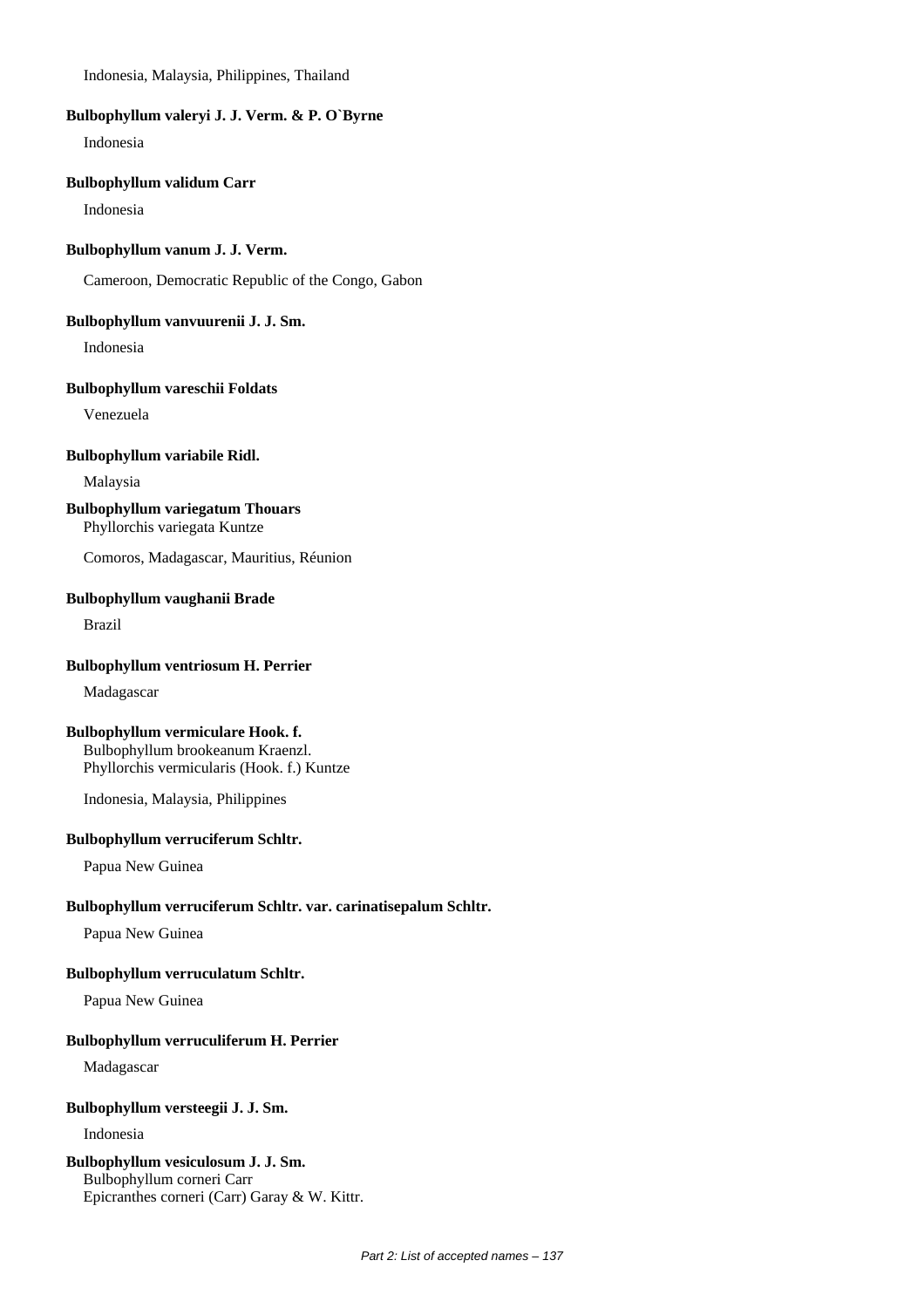Epicranthes vesiculosa (J. J. Sm.) Garay & W. Kittr.

Indonesia, Malaysia

#### **Bulbophyllum vestitum Bosser**

Madagascar

# **Bulbophyllum vestitum Bosser var. meridionale Bosser**

Madagascar

# **Bulbophyllum vexillarium Ridl.**

Indonesia

# **Bulbophyllum vietnamense Seidenf.**

Bulbophyllum dalatensis Seidenf.

Cirrhopetalum sigaldii Guillaumin

Viet Nam

#### **Bulbophyllum viguieri Schltr.**

Madagascar

# **Bulbophyllum vinaceum Ames & C. Schweinf.**

Indonesia, Philippines

# **Bulbophyllum violaceolabellum Seidenf.**

China, Lao People's Democratic Republic, Thailand

# **Bulbophyllum violaceum (Blume) Lindl.**

Diphyes violacea Blume Phyllorchis violacea (Blume) Kuntze

Indonesia

#### **Bulbophyllum virescens J. J. Sm.** Bulbophyllum maximum (Ridl.) Ridl. Bulbophyllum ridleyanum Garay, Hamer & Siegerist Cirrhopetalum maximum Ridl.

Indonesia, Malaysia

# **Bulbophyllum viridescens Ridl.**

Indonesia, Malaysia

# **Bulbophyllum viridiflorum (Hook. f.) Schltr.**

Bulbophyllum viridiflorum (Hook. f.) J. J. Sm. Cirrhopetalum viridiflorum Hook. f. Phyllorchis viridiflora (Hook. f.) Kuntze

Bhutan, India

# **Bulbophyllum vitellinum Ridl.**

Indonesia, Malaysia

# **Bulbophyllum volkensii Schltr.**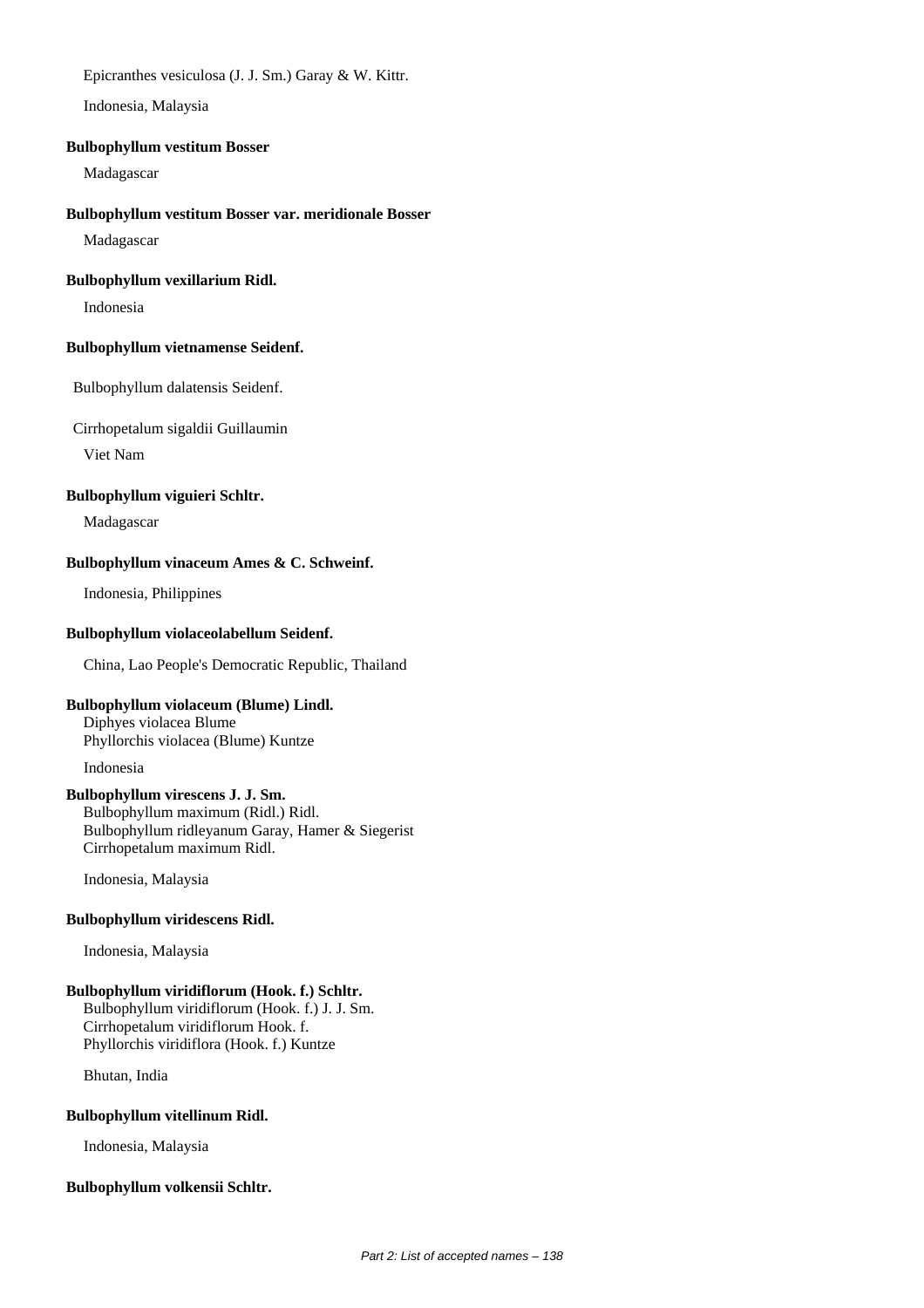Palau

#### **Bulbophyllum vulcanicum Kraenzl.**

Burundi, Cameroon, Democratic Republic of the Congo, Kenya, Rwanda, Uganda

#### **Bulbophyllum vulcanorum H. Perrier**

Madagascar

#### **Bulbophyllum vutimenaense B. A. Lewis**

Vanuatu

#### **Bulbophyllum wadsworthii Dockr.**

Oxysepala wadsworthii (Dockr.) D. L. Jones & M. A. Clem.

Australia

# **Bulbophyllum wagneri Schltr.**

Colombia, Ecuador, Panama

#### **Bulbophyllum wakoi Howcroft**

Papua New Guinea

# **Bulbophyllum wallichi Rchb. f.**

Bulbophyllum refractoides Seidenf. Cirrhopetalum refractum Zoll. var. laciniatum Finet

Bhutan, China, India, Thailand, Viet Nam

#### **Bulbophyllum wangkaense Seidenf.**

Thailand

#### **Bulbophyllum warianum Schltr.**

Hapalochilus warianus (Schltr.) Garay & W. Kittr.

Papua New Guinea

# **Bulbophyllum warmingianum Cogn.**

Bulbophyllum vittatum Rchb. f. & Warm.

Phyllorchis vittata (Rchb. f.) Kuntze

Brazil

# **Bulbophyllum weberbauerianum Kraenzl.**

Bolivia, Peru

# **Bulbophyllum weberbauerianum Kraenzl. var. angustius C. Schweinf.**

Bolivia

# **Bulbophyllum weberi Ames**

Bulbophyllum baucoense Ames Cirrhopetalum baucoense (Ames) Garay, Hamer & Siegerist Cirrhopetalum weberi (Ames) Senghas

Philippines

# **Bulbophyllum weddelii (Lindl.) Rchb. f.**

Didactyle weddelii Lindl. Phyllorchis weddellii (Lindl.) Kuntze Xiphizusa weddelii (Lindl.) Rchb. f. Brazil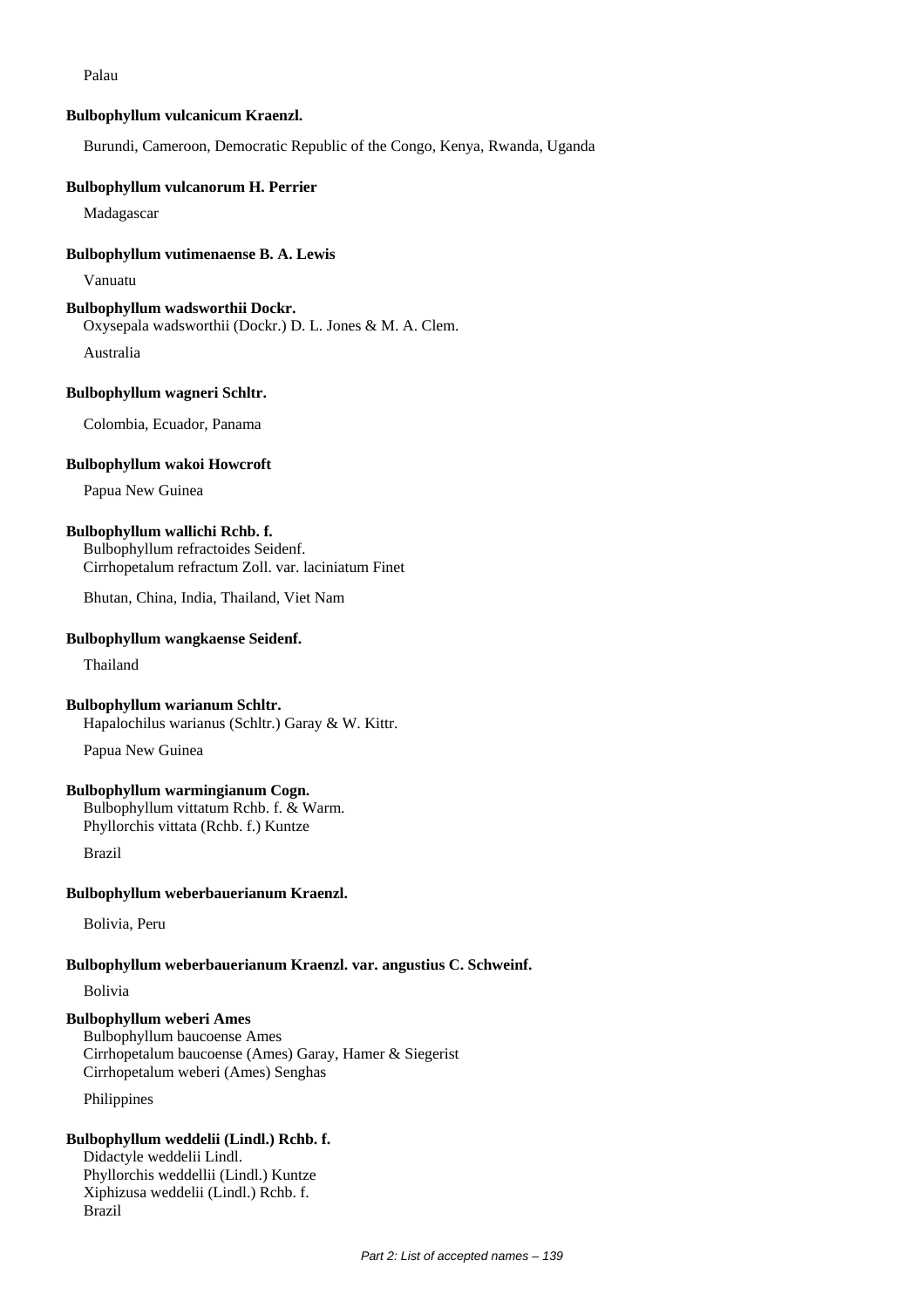# **Bulbophyllum weinthalii R. S. Rogers**

Adelopetalum weinthalii (R. S. Rogers) D. L. Jones & M. A. Clem.

Australia

# **Bulbophyllum weinthalii R. S. Rogers subsp. striatum D. L. Jones & M. A. Clem.**

Adelopetalum weinthalii (R. S. Rogers) D. L. Jones & M. A. Clem. subsp. striatum (D. L. Jones) D. L. Jones & M. A. Clem.

Australia

# **Bulbophyllum wendlandianum (Kraenzl.) Dammer**

Bulbophyllum wendlandianum (Kraenzl.) J. J. Sm. Cirrhopetalum collettianum Hemsl. ex Collett & Hemsl. Cirrhopetalum collettii Hemsl. Cirrhopetalum fastuosum Rchb. f. Cirrhopetalum proliferum Hort. Cirrhopetalum wendlandianum Kraenzl. Phyllorchis collettii (Hemsl.) Kuntze.

Myanmar, Thailand

#### **Bulbophyllum wenzelii Ames**

Philippines

# **Bulbophyllum werneri Schltr.**

Papua New Guinea

# **Bulbophyllum whitei Hunt & Rupp**

Serpenticaulis whitei (T. E. Hunt & Rupp) M. A. Clem. & D. L. Jones

Australia

# **Bulbophyllum whitfordii Rolfe ex Ames**

Philippines

# **Bulbophyllum wightii Rchb. f.**

Bulbophyllum pingtungense S. S. Ying & Chen Cirrhopetalum grandiflorum Wight Cirrhopetalum pingtungense (Ying & Chen) Garay, Hamer & Siegerist Phyllorchis wightii (Rchb. f.) Kuntze

Myanmar, Sri Lanka

# **Bulbophyllum wilkianum T. E. Hunt**

Adelopetalum wilkianum (T. E. Hunt) M. A. Clem. Bulbophyllum exiguum F. Muell. var. dallachyi Benth.

Australia

# **Bulbophyllum williamsii A. D. Hawkes** Bulbophyllum caudatum L. O. Williams

Philippines

# **Bulbophyllum windsorense B. Gray & D. L. Jones**

Oxysepala windsorensis (B. Gray & D. L. Jones) D. L. Jones & M. A. Clem.

Australia

# **Bulbophyllum woelfliae Garay, Senghas & Lemcke**

Philippines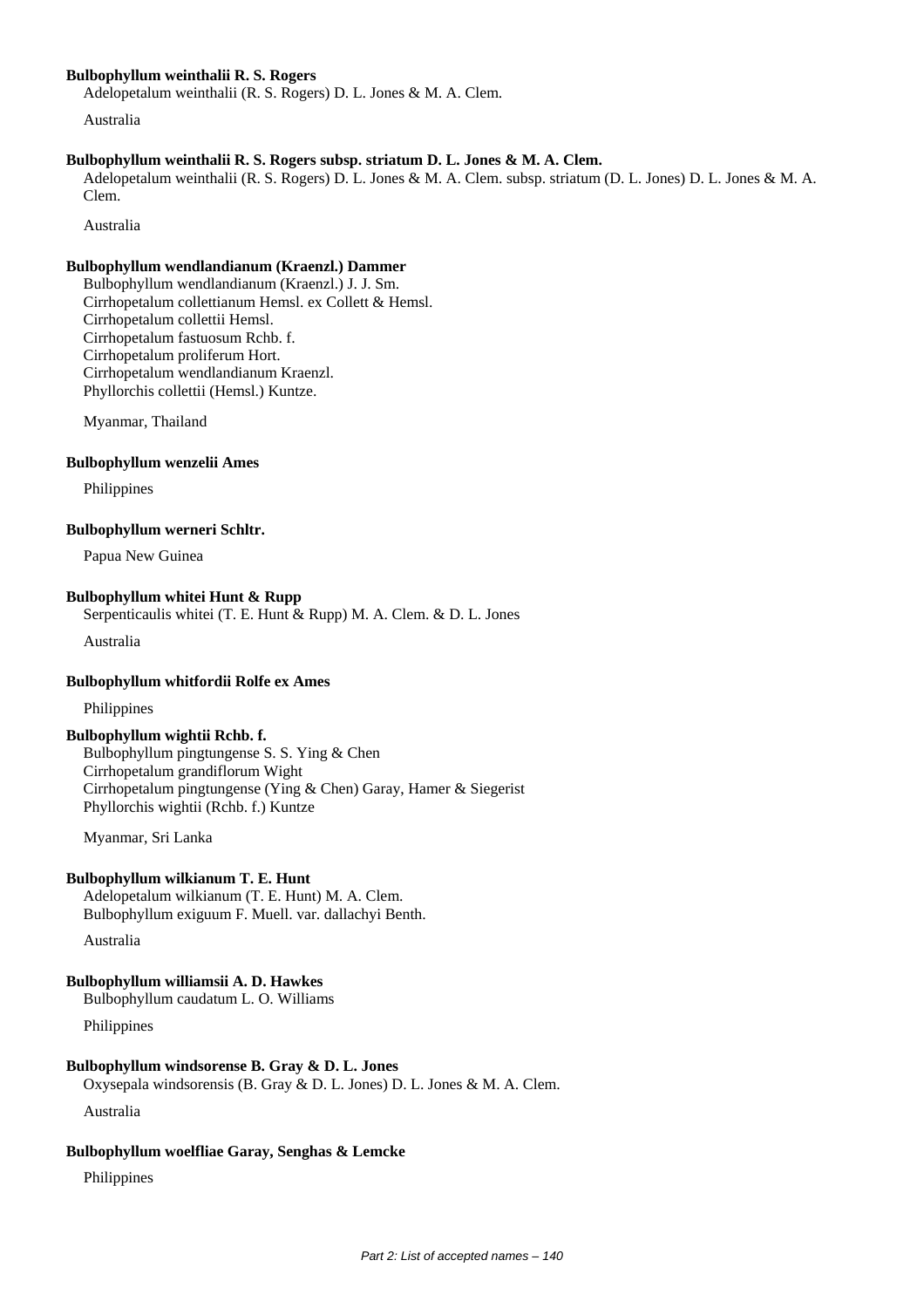# **Bulbophyllum wolfei B. Gray & D. L. Jones**

Serpenticaulis wolfei (B. Gray & D. L. Jones) M. A. Clem. & D. L. Jones

Australia

#### **Bulbophyllum wollastonii Ridl.**

Indonesia

#### **Bulbophyllum wrayi Hook. f.**

Bulbophyllum pachyphyllum J. J. Sm. Phyllorchis wrayi (Hook. f.) Kuntze

Indonesia, Malaysia

#### **Bulbophyllum xantanthum Schltr.**

Indonesia

#### **Bulbophyllum xanthoacron J. J. Sm.** Hapalochilus xanthoacron (J. J. Sm.) Garay & W. Kittr.

Indonesia

#### **Bulbophyllum xanthobulbum Schltr.**

Madagascar

# **Bulbophyllum xanthochlamys Schltr.**

Bulbophyllum lamprochlamys Schltr. Bulbophyllum unigibbum J. J. Sm.

Indonesia, Papua New Guinea

#### **Bulbophyllum xanthophaeum Schltr.**

Hapalochilus xanthophaeus (Schltr.) Garay & W. Kittr.

Papua New Guinea

#### **Bulbophyllum xanthornis Schuit. & De Vogel**

Papua New Guinea

#### **Bulbophyllum xanthotes Schltr.**

Papua New Guinea

#### **Bulbophyllum xanthum Ridl.**

Malaysia

# **Bulbophyllum xenosum J. J. Verm.**

Brunei Darussalam

#### **Bulbophyllum xiphion J. J. Verm.**

Indonesia

# **Bulbophyllum xylocarpi J. J. Sm.**

Indonesia, Malaysia

# **Bulbophyllum xylophyllum C. S. P. Parish & Rchb. f.**

Bulbophyllum agastymalayanum R. Gopalan & A. N. Henry Phyllorchis xylophylla (C. S. P. Parish & Rchb. f.) Kuntze

India, Myanmar, Thailand, Viet Nam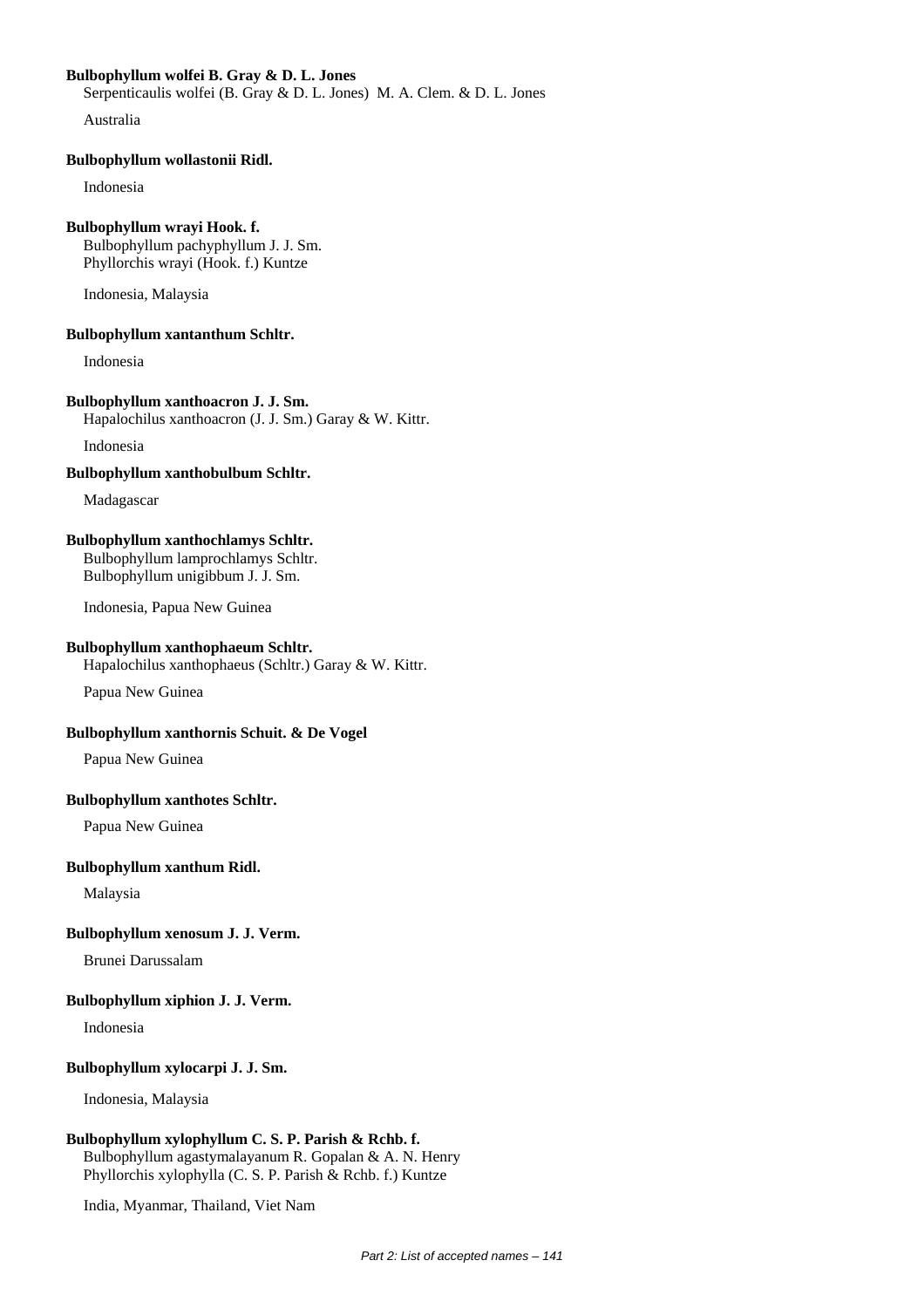#### **Bulbophyllum yoksunense J. J. Sm.**

Bulbophyllum brachypodium A. S. Rao & Balakr. var. parviflorum A. S. Rao & Balakr. Bulbophyllum brachypodum A. S. Rao & Balakr. Bulbophyllum yoksunense J. J. Sm. var. parviflorum (Rao & Balak.) S. S. R. Bennet Cirrhopetalum brevipes Hook. f.

Bhutan, India, Malaysia

# **Bulbophyllum yuanyangense Z. H. Tsi**

China

#### **Bulbophyllum yunnanense Rolfe**

China

#### **Bulbophyllum zambalense Ames**

Philippines

# **Bulbophyllum zamboangense Ames**

Cirrhopetalum zamboangense (Ames) Garay, Hamer & Siegerist

Philippines

#### **Bulbophyllum zaratananae Schltr.**

Madagascar

#### **Bulbophyllum zaratananae Schltr. subsp. disjunctum H. Perrier**

Madagascar

#### **Bulbophyllum zebrinum J. J. Sm.**

Bulbophyllum ornithoglossum Schltr.

Indonesia

#### **Cadetia taylorii (F. Muell.) Schltr.** Bulbophyllum taylori F. Muell.

Australia

#### **Chaseella pseudohydra Summerh.**

Kenya, Zimbabwe,

#### **Codonosiphon campanulatum Schltr.**

Papua New Guinea

#### **Codonosiphon codonanthum (Schltr.) Schltr.**

Bulbophyllum codonanthum Schltr

Indonesia

#### **Codonosiphon papuanum Schltr.**

Papua New Guinea

#### **Dendrobium bifalce Lindl.**

Bulbophyllum oncidiochilum Kraenzl. Latourea oncidiochila (Kraenzl.) Kraenzl.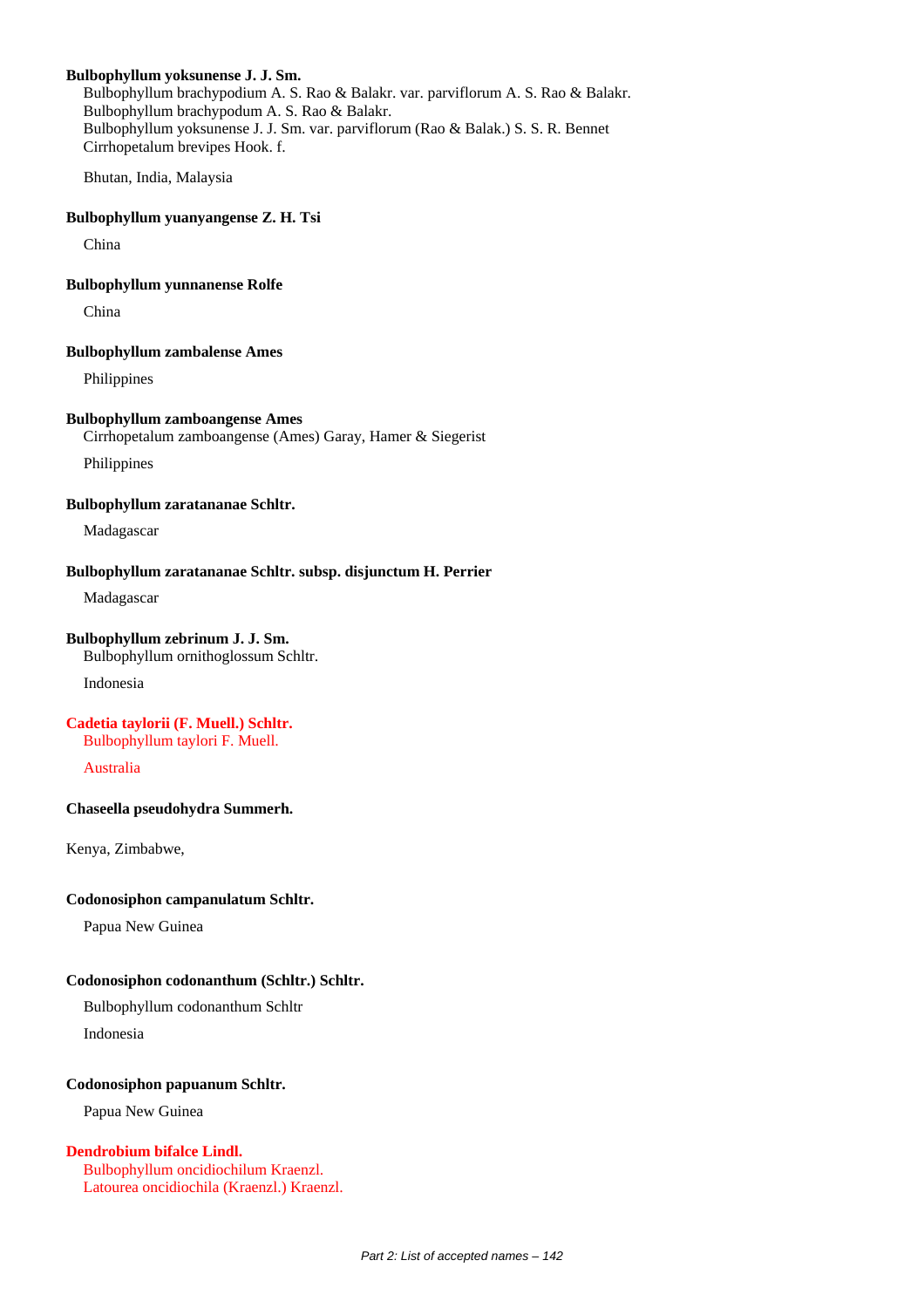#### Solomon Islands

#### **Dendrobium crassulifolium A. Cunn.**

Bulbophyllum crassulifolium (A. Cunn.) Rupp

Australia

# **Dendrobium lichenastrum (F. Muell.) Nicholls**

Bulbophyllum lichenastrum F. Muell. Bulbophyllum prenticei F. Muell. Dendrobium prenticei (F. Muell.) Nicholls Phyllorchis lichenastrum (F. Muell.) Kuntze Phyllorchis prenticei (F. Muell.) Kuntze

Australia

#### **Dendrobium proteranthum Seidenf.** Bulbophyllum proteranthum (Seidenf.) Seidenf.

Thailand

#### **Dendrobium toressae (F. M. Bailey) Dockrill** Bulbophyllum toressae F. Muell.

Australia

#### **Dendrochilum pallidiflavens Blume** Bulbophyllum pteriphilum Rolfe

Indonesia, Myanmar, Philippines, Thailand

# **Dinema polybulbon (Sw.) Lindl.**

Bulbophyllum occidentale Spreng. Encyclia polybulbon (Sw.) Dressler

Belize, Honduras, Jamaica, Mexico

#### **Diplocaulobium copelandii (F. M. Bailey) P. F. Hunt** Bulbophyllum coplandi F. M. Bailey

Papua New Guinea

#### **Drymoda digitata (J. J. Sm.) Garay, Hamer & Siegerist** Bulbophyllum digitatum J. J. Sm. Monomeria digitata (J. J. Sm.) W. Kittr.

Indonesia

#### **Drymoda picta Lindl.**

Lao People's Democratic Republic, Myanmar, Thailand

#### **Drymoda siamensis Schltr.**

Lao People's Democratic Republic, Thailand

#### **Epiblastus sciadanthus (F. Muell.) Schltr.** Bulbophyllum sciadanthum F. Muell.

Fiji, Samoa, Solomon Islands, Vanuatu

**Epigeneium amplum (Lindl.) Summerh.** Bulbophyllum amplum (Lindl.) Rchb. f. Dendrobium amplum Lindl. Sarcopodium amplum Lindl. & Paxt.

China, Myanmar, Nepal, Thailand, Viet Nam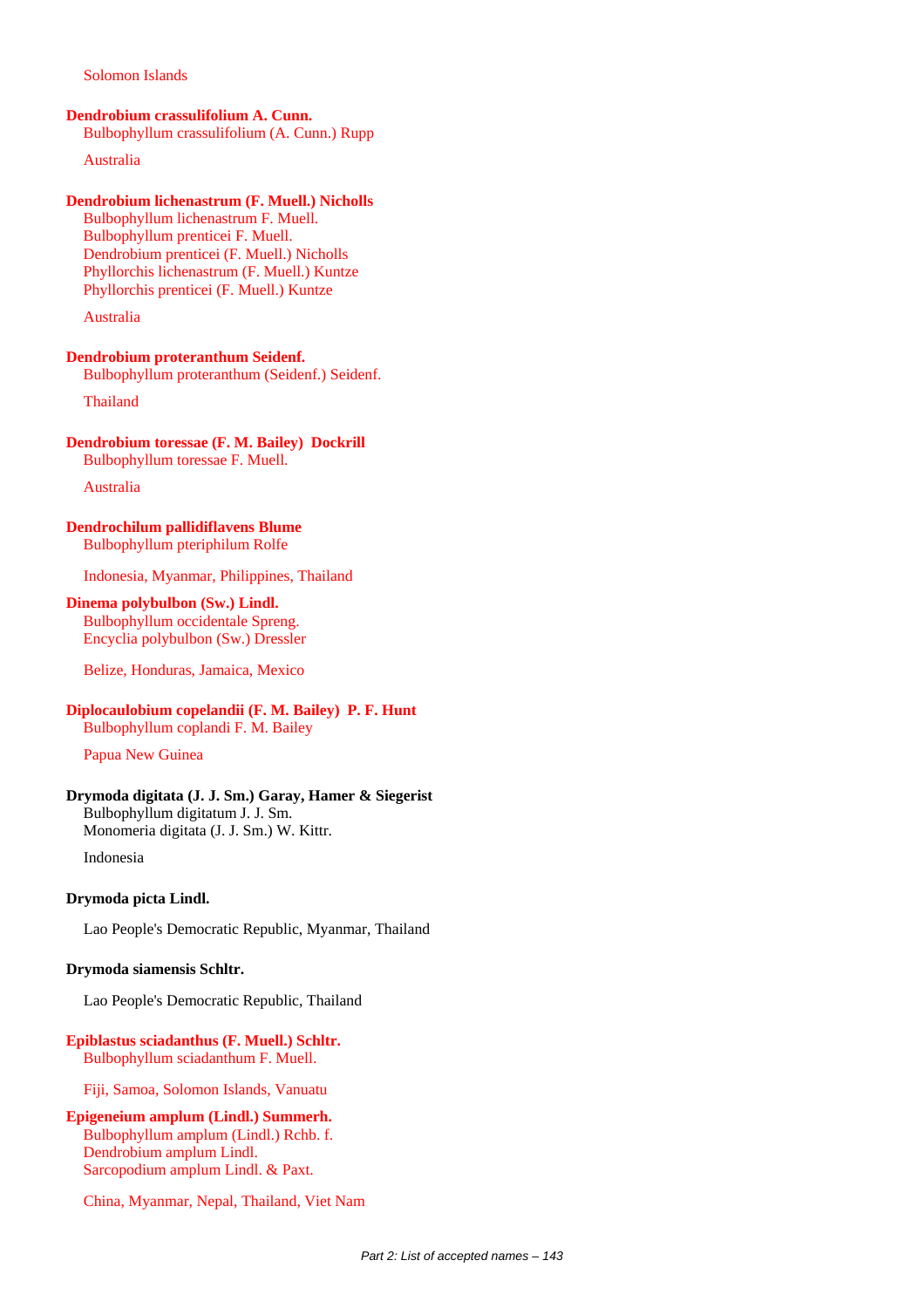# **Epigeneium fuscescens (Griff.) Summerh..**

Bulbophyllum fuscescens (Griff.) Rchb. f. Callista fuscescens (Griff.) Kuntze Dendrobium fuscescens Griff. Katherinea fuscescens (Griff.) A. D. Hawkes Sarcopodium fuscescens (Griff.) Lindl.

China, Nepal

# **Epigeneium rotundatum (Lindl.) Summerh.**

Bulbophyllum rotundatum (Lindl.) Rchb. f. Sarcopodium rotundatum Lindl.

China, Myanmar, Nepal

# **Genoplesium calopterum (Rchb. f.) D. L. Jones & M. A. Clem.**

Bulbophyllum fissipetalum Kraenzl. Prasophyllum calopterum Rchb. f.

New Caledonia

# **Genyorchis apetala (Lindl.) J. J. Verm.**

Bulbophyllum apetalum Lindl. Genyorchis apetala (Lindl.) Senghas Polystachya bulbophylloides Rolfe

Cameroon

# **Genyorchis micropetala (Lindl.) Schltr.**

Bulbophyllum micropetalum Lindl. Phyllorchis micropetala (Lindl.) Kuntze Polystachya micropetala (Lindl.) Rolfe

Cameroon

# **Hederorkis scandens Thouars**

Bulbophyllum mauritianum P. F. Hunt Neottia scandens Thouars

**Mauritius** 

#### **Hederorkis seychellensis Bosser** Bulbophyllum scandens Rolfe

#### Seychelles,

# **Monomeria barbata Lindl.**

Epicranthes barbata (Lindl.) Rchb. f. Monomeria crabro C. S. P. Parish & Rchb. f.

Thailand, Viet Nam

# **Monomeria longipes (Rchb. f.) Aver.**

Bulbophyllum longipes Rchb. f. Henosis longipes (Rchb. f.) Hook. f. Monomeria longipes (Rchb. f.) Garay, Hamer & Siegerist

Myanmar, Thailand

# **Monosepalum dischorense Schltr.**

Papua New Guinea

#### **Monosepalum muricatum (J. J. Sm.) Schltr.** Bulbophyllum muricatum J. J. Sm.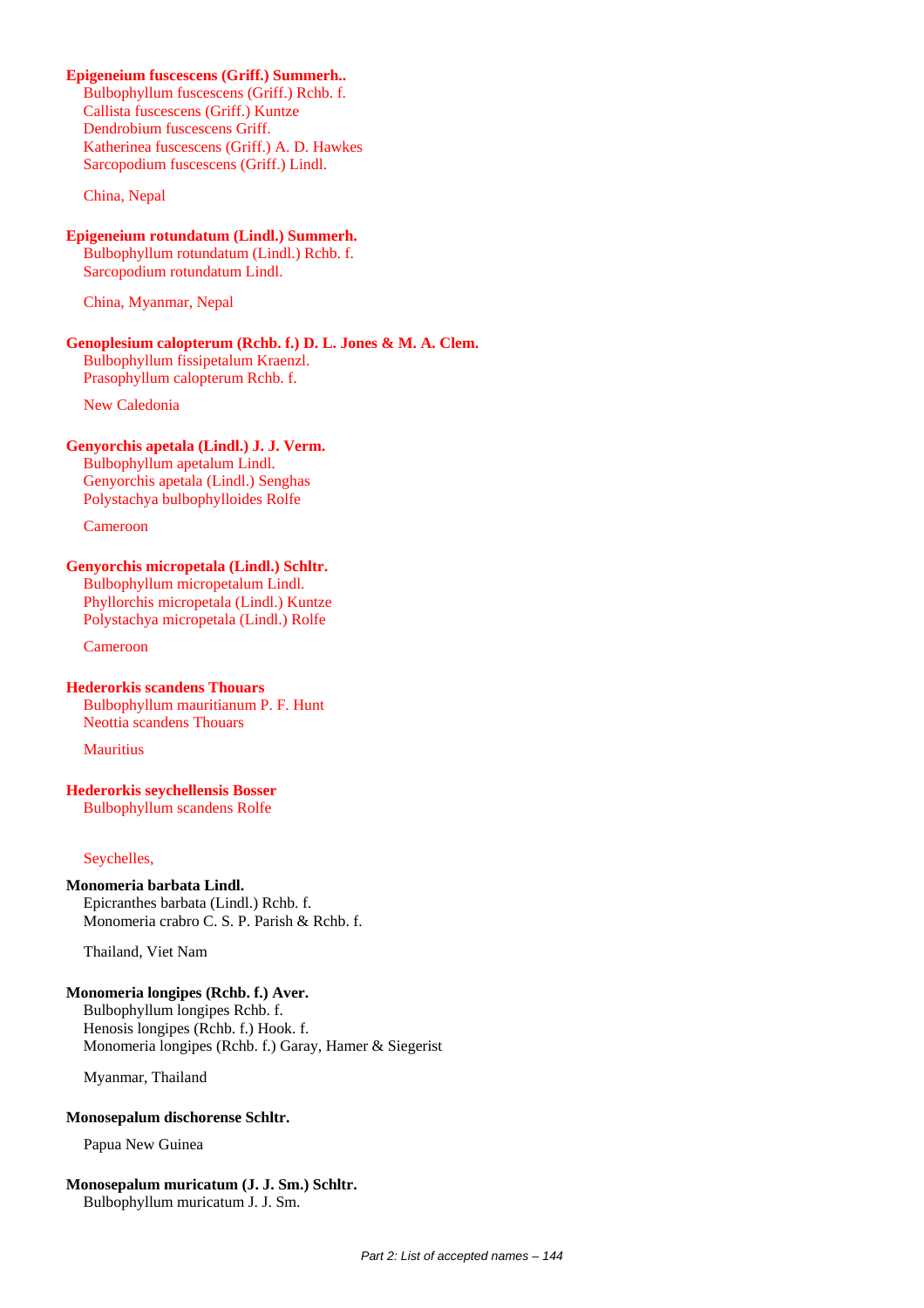## Papua New Guinea

#### **Monosepalum torricellense Schltr.**

Papua New Guinea

#### **Pedilochilus alpinum P. Royen**

Papua New Guinea

# **Pedilochilus alpinum P. Royen var. fasciculatum P. Royen**

Papua New Guinea

#### **Pedilochilus angustifolius Schltr.**

Papua New Guinea

## **Pedilochilus augustifolium Schltr.**

Papua New Guinea

#### **Pedilochilus bantaengensis J. J. Sm.**

Indonesia

## **Pedilochilus brachiatus Schltr.**

Papua New Guinea

## **Pedilochilus brachypus Schltr.**

Papua New Guinea

# **Pedilochilus ciliolatum Schltr.**

Papua New Guinea, Solomon Islands

## **Pedilochilus clemensiae L. O. Williams**

Indonesia

# **Pedilochilus coiloglossum (Schltr.) Schltr.**

Bulbophyllum coiloglossum Schltr.

Indonesia, Papua New Guinea

#### **Pedilochilus cyatheicola P. Royen**

Papua New Guinea

## **Pedilochilus dischorense Schltr.**

Papua New Guinea

#### **Pedilochilus flavum Schltr.**

Papua New Guinea

# **Pedilochilus grandifolium P. Royen**

Papua New Guinea

## **Pedilochilus guttulatum Schltr.**

Papua New Guinea

# **Pedilochilus hermonii P. J. Cribb & B. Lewis**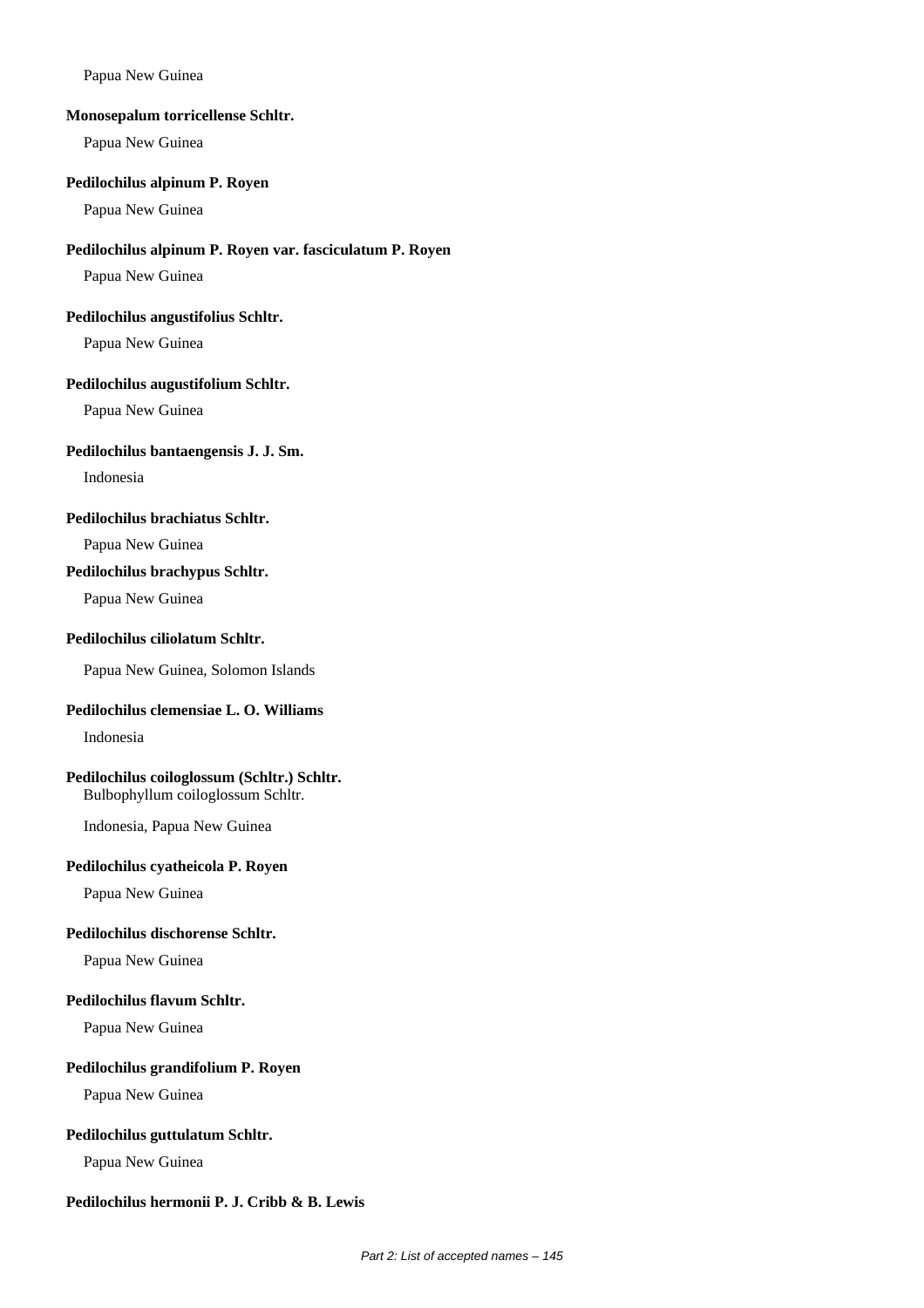#### Vanuatu

## **Pedilochilus humile J. J. Sm.**

Indonesia

## **Pedilochilus kermesinostriatum J. J. Sm.**

Indonesia

## **Pedilochilus longipes Schltr.**

Papua New Guinea

## **Pedilochilus macrorrhinum P. Royen**

Indonesia

## **Pedilochilus majus J. J. Sm.**

Indonesia

# **Pedilochilus montana Ridl.**

Indonesia

# **Pedilochilus obovatum J. J. Sm.**

Pedilochilus oreadum P. Royen

Indonesia

#### **Pedilochilus papuanum Schltr.**

Papua New Guinea

#### **Pedilochilus parvulum Schltr.**

Papua New Guinea

# **Pedilochilus perpusillum P. Royen**

Indonesia

# **Pedilochilus petiolatum Schltr.**

Papua New Guinea

## **Pedilochilus petrophilum P. Royen**

Papua New Guinea

# **Pedilochilus piundaundense P. Royen**

Papua New Guinea

# **Pedilochilus psychrophilum (F. Muell.) Ormerod**

Dendrobium psychrophilum F. Muell.

Papua New Guinea

# **Pedilochilus pumilio Ridl.**

Indonesia

#### **Pedilochilus pusillum Schltr.**

Papua New Guinea

## **Pedilochilus sarawakatensis P. Royen**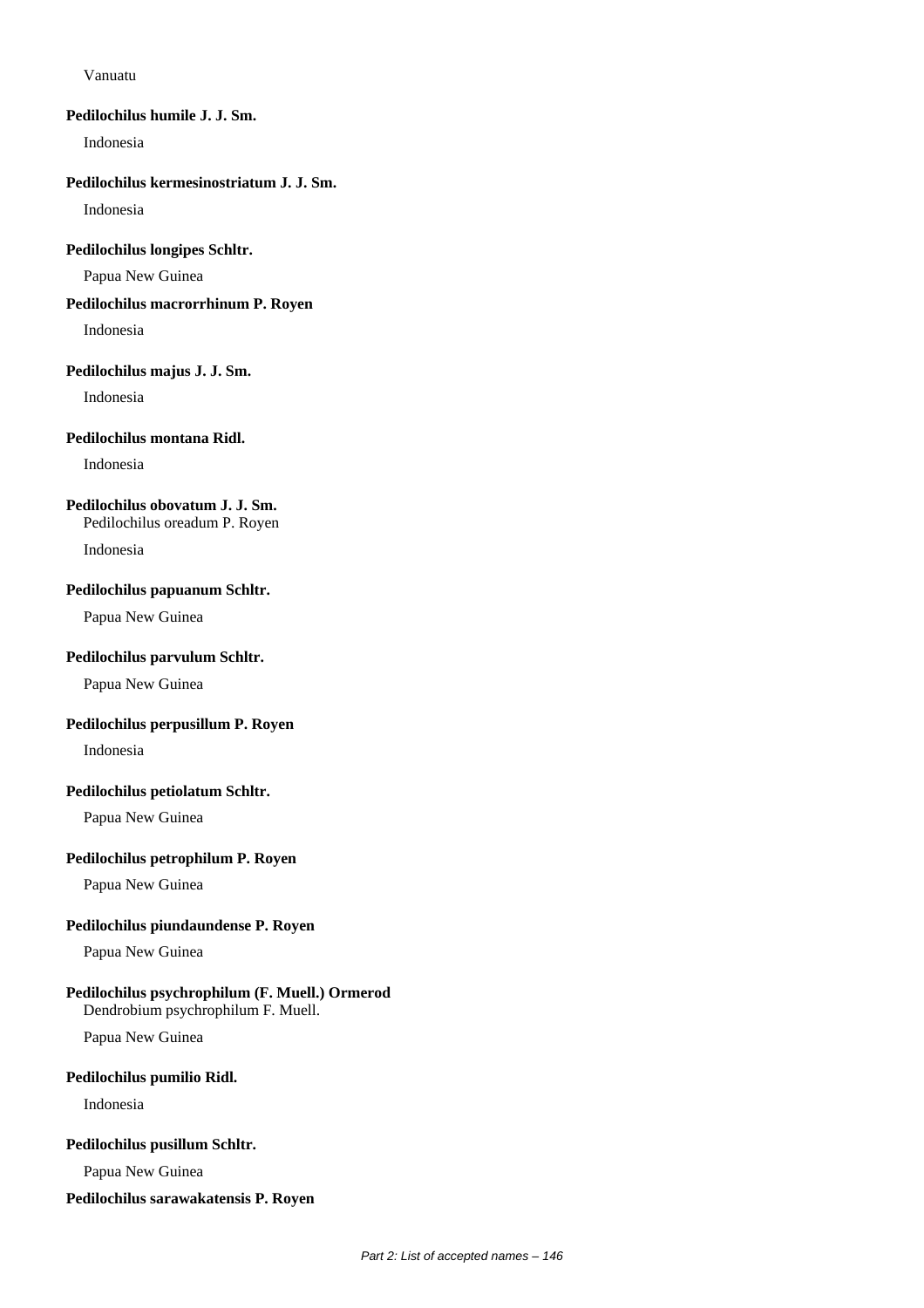Papua New Guinea

#### **Pedilochilus stictanthum Schltr.**

Papua New Guinea

#### **Pedilochilus subalpinum P. Royen**

Papua New Guinea

## **Pedilochilus sulphureum J. J. Sm.**

Indonesia

#### **Pedilochilus terrestre J. J. Sm.**

Indonesia

## **Plocoglottis bokorensis (Gagnep.) Seidenf.**

Bulbophyllum bokorense Gagnep.

#### Thailand

## **Polystachya galeata (Sw.) Rchb. f.**

Bulbophyllum galeatum (Sw.) Lindl. Dendrobium galeatum Sw.

Angola, Cameroon, Democratic Republic of the Congo, Gabon, Ghana, Guinea, Nigeria, Rwanda, Uganda

# **Ridleyella paniculata (Ridl.) Schltr.**

Bulbophyllum paniculatum Ridl.

Papua New Guinea

## **Saccoglossum maculatum Schltr.**

Papua New Guinea

## **Saccoglossum papuanum Schltr.**

Papua New Guinea

## **Saccoglossum takeuchii Howcroft**

Papua New Guinea

## **Stolzia cupuligera (Kraenzl.) Summerh.**

Bulbophyllum cupuligerum Kraenzl.

Democratic Republic of the Congo, Rwanda

## **Stolzia elaidum (Lindl.) Summerh.**

Bulbophyllum elaidium Lindl. Phyllorchis elaidum (Lindl.) Kuntze

Liberia, Nigeria, Sao Tome and Principe

# **Stolzia peperomioides (Kraenzl.) Summerh.**

Bulbophyllum peperomioides Kraenzl. Stolzia diffusa Summerh.

#### Democratic Republic of the Congo

# **Sunipia andersonii (King & Pantl.) P. F. Hunt**

Ione andersoni King & Pantl. Ione andersoni King & Pantl. var. flavescens (Rolfe) Tang & Wang Ione bifurcatoflorens Fukuyama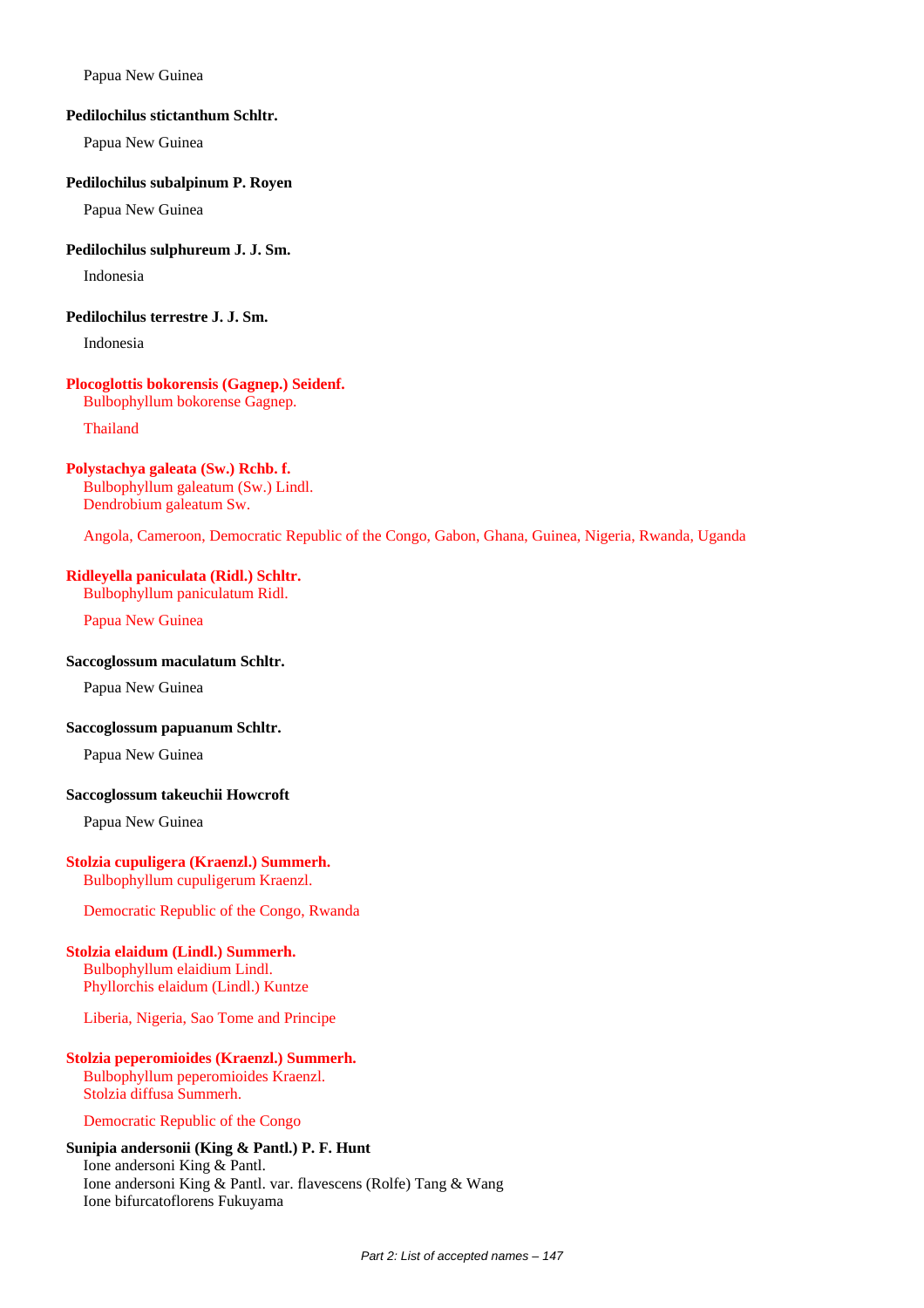Ione flavescens Rolfe Ione purpurata Braid Ione sasakii Hayata Sunipia bifurcatoflorens (Fukuy.) P. F. Hunt Sunipia flavescens (Rolfe) P. F. Hunt Sunipia purpurata (Braid) P. F. Hunt Sunipia sasakii (Hayata) P. F. Hunt

Bhutan, China, India, Myanmar, Taiwan Province of China, Thailand, Viet Nam

#### **Sunipia angustipetala Seidenf.**

Ione angustipetala (Seidenf.) Seidenf.

Thailand

**Sunipia annamensis (Ridl.) P. F. Hunt**

Ione annamensis Ridl.

Thailand, Viet Nam

#### **Sunipia australis (Seidenf) P. F. Hunt**

Ione australis Seidenf.

Thailand

# **Sunipia bicolor Lindl.**

Bulbophyllum bicolor (Lindl.) Hook. f. Dipodium khasyanum Griff. Ione bicolor (Lindl.) Lindl. Ione khasiana (Griff.) Lindl.

Bhutan, China, India, Myanmar, Nepal, Thailand

# **Sunipia candida (Lindl.) P. F. Hunt**

Ione candida Lindl.

Bhutan

## **Sunipia cirrhata (Lindl.) P. F. Hunt**

Bulbophyllum mishmeense Hook. f. Bulbophyllum paleaceum Benth. & Hook. f. Ione cirrhata Lindl. Ione fusco-purpurea Lindl. Ione paleacea Lindl. Phyllorchis mischmeensis Kuntze Phyllorchis paleacea (Benth.) Kunze Sunipia fuscopurpurea (Lindl.) P. F. Hunt Sunipia paleacea (Lindl.) P. F. Hunt

China, India, Nepal, Viet Nam

# **Sunipia cumberlegei (Seidenf) P. F. Hunt**

Ione cumberlegei Seidenf.

## Thailand

## **Sunipia dichroma (Rolfe) Bân & D. H. Duong**

Bulbophyllum dichromum Rolfe Bulbophyllum jacquetii Gagnep. Ione dichroma (Rolfe) Gagnep. Monomeria dichroma (Rolfe) Schltr.

Viet Nam

**Sunipia grandiflora (Rolfe) P. F. Hunt** Ione grandiflora Rolfe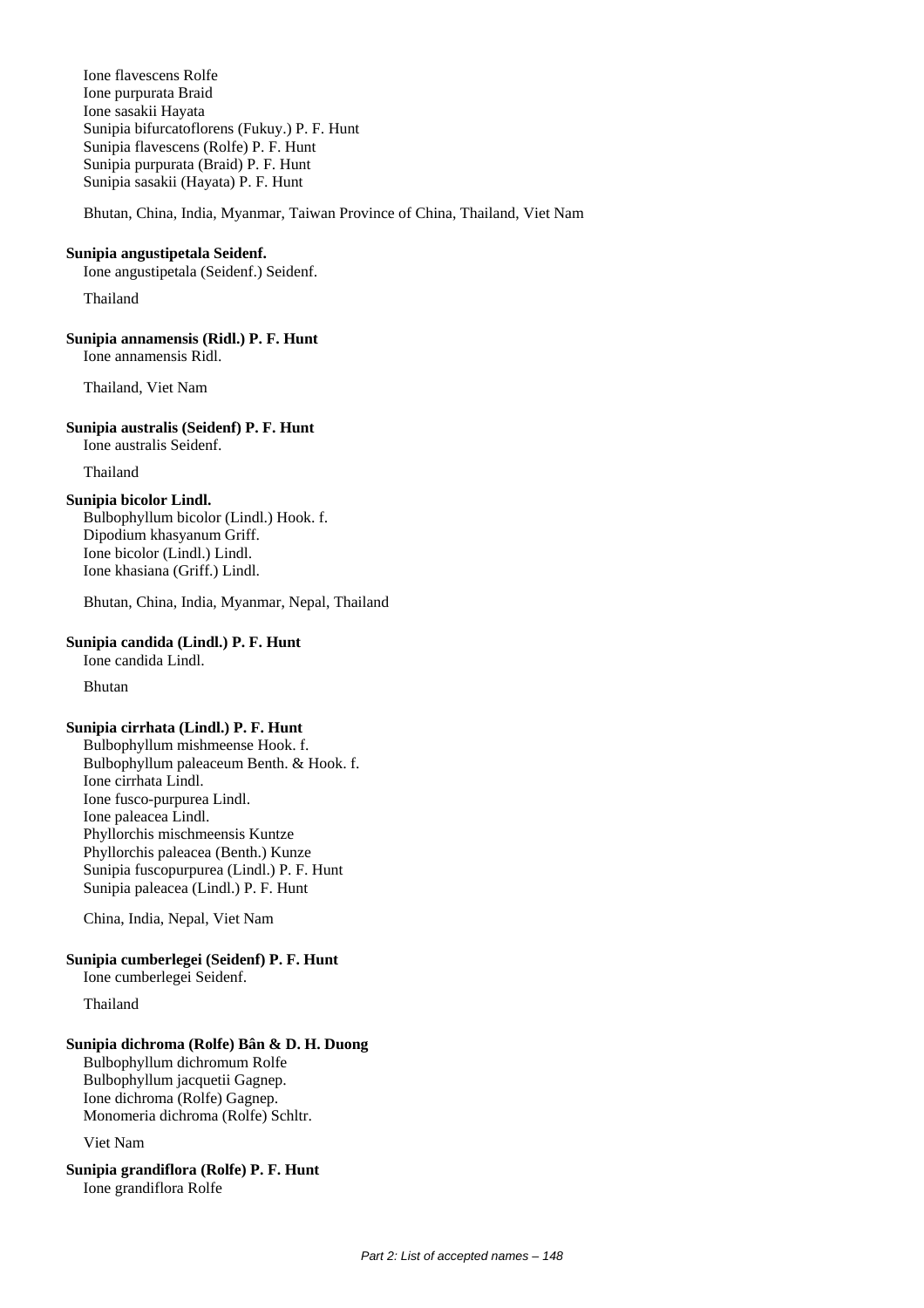#### Thailand

#### **Sunipia hainanensis Z. H. Tsi**

China

## **Sunipia intermedia (King & Pantl.) P. F. Hunt**

Ione intermedia King & Pantl.

Bhutan

#### **Sunipia jainii T. M. Hynniewta & C. L. Malhotra**

Ione jainii (T. M. Hynniewta & C. L. Malhotra) Seidenf..

India

#### **Sunipia kachinensis Seidenf.**

Ione kachinensis (Seidenf.) Seidenf.

Thailand

## **Sunipia minor (Seidenf) P. F. Hunt**

Ione minor Seidenf.

Thailand

# **Sunipia pallida (Aver.) Aver.**

Ione pallida Aver.

Viet Nam

# **Sunipia racemosa (J. E.Sm.) T. Tang & F. T. Wang**

Stelis racemosa J. E. Sm. Ione scariosa (Lindl.) King & Pantl. var. magnibracteatum Kerr

China, India, Lao People's Democratic Republic, Myanmar, Nepal, Thailand, Viet Nam

# **Sunipia rimannii (Rchb. f.) Seidenf.**

Acrochaene rimanni Rchb. f. Ione rimannii (Rchb. f.) Seidenf. Ione salweenensis Phillimore & W. W. Sm. Monomeria rimannii (Rchb.) Schltr. Sunipia salweenensis (Phil. & W. W. Sm.) P. F. Hunt

Myanmar, Thailand

#### **Sunipia scariosa Lindl.**

Ione scariosa (Lindl.) King & Pantl. Ione siamensis Rolfe

Bhutan, Myanmar

## **Sunipia soidaoensis (Seidenf) P. F. Hunt**

Ione soidaoensis Seidenf.

#### Thailand

# **Sunipia thailandica (Seidenf. & Smitinand) P. Hunt**

Ione thailandica Seidenf. & Smitinand

Thailand

# **Sunipia virens (Lindl.) P. F. Hunt**

Bulbophyllum virens Hook. f. Ione virens Lindl. Phyllorchis virens (Lindl.) Kuntze

Thailand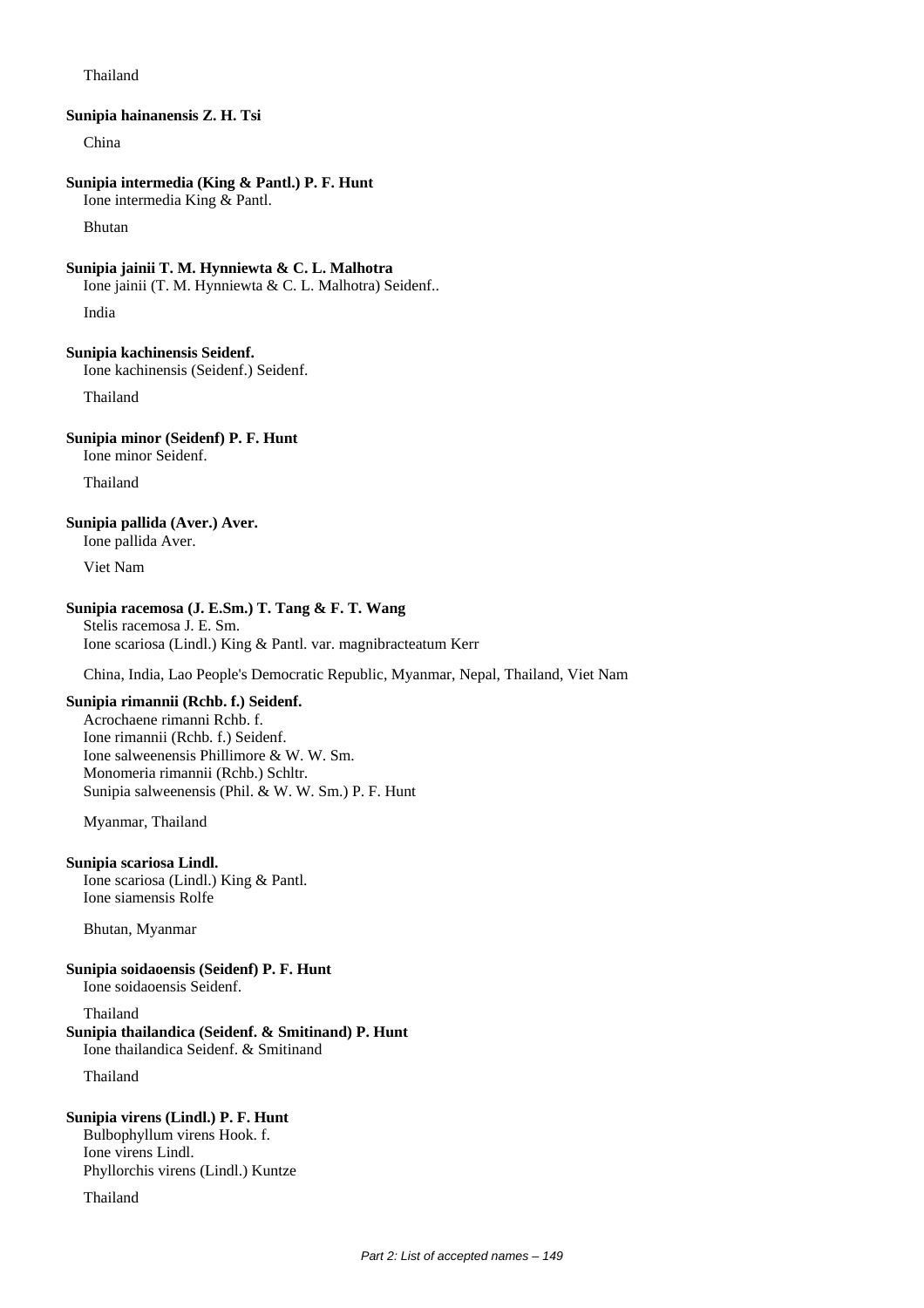## **Sunipia viridis (Seidenf) P. F. Hunt**

Ione viridis Seidenf.

Thailand

# **Trias antheae J. J. Verm. & A. L. Lamb**

Malaysia

# **Trias bonaccordensis C. Sathish Kumar**

India

# **Trias cambodiana Christenson**

Cambodia

**Trias disciflora (Rolfe) Rolfe** Bulbophyllum disciflorum Rolfe

Lao People's Democratic Republic

# **Trias intermedia Seidenf. & Smitinand**

Thailand

# **Trias mollis Seidenf.**

Thailand

# **Trias nana Seidenf.**

Thailand

# **Trias nasuta (Rchb. f.) Stapf**

Bulbophyllum nasutum Rchb. f. Phyllorchis nasuta (Rchb. f.) Kuntze Trias vitrina Rolfe

Myanmar, Thailand, Viet Nam

# **Trias oblonga Lindl.**

Bulbophyllum moulmeinense Rchb. f. Bulbophyllum oblongum (Lindl.) Rchb. f. Trias ovata Lindl.

Myanmar, Thailand

**Trias picta (C. S. P. Parish & Rchb. f.) C. S. P. Parish ex Hemsl.** Bulbophyllum pictum C. S. P. Parish & Rchb. f.

Myanmar, Thailand

**Trias pusilla J. Deka & H. Deka** Jejosephia pusilla (J. Deka & H. Deka) A. N. Rao & Mani India

**Trias rosea (Ridl.) Seidenf.** Bulbophyllum roseum Ridl. Trias rolfei Stapf

Thailand

**Trias stocksii Benth. ex Hook. f.**

India